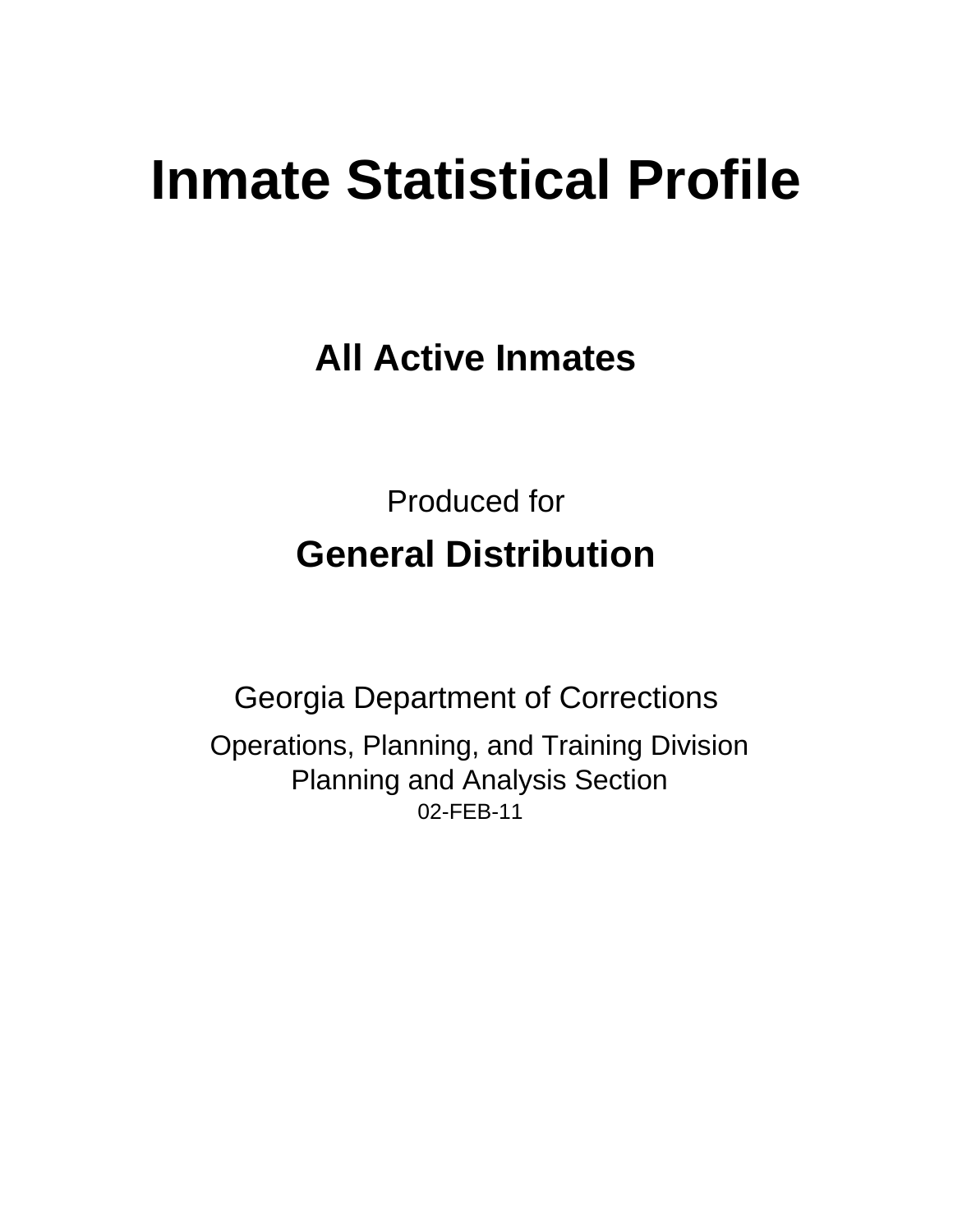**Inmate Statistical Profile 02-FEB-11** 

Contents

**All Active Inmates** 

Produced for General Distribution

# **Table of Contents**

| <b>Demographic information</b> |                                                                      |  |  |  |  |
|--------------------------------|----------------------------------------------------------------------|--|--|--|--|
|                                | 5 Current age, broken out in ten year age groups                     |  |  |  |  |
|                                | 6 Race group                                                         |  |  |  |  |
|                                | 7 Hispanic Origin                                                    |  |  |  |  |
|                                | 8 Marital status, self-reported at entry to prison                   |  |  |  |  |
|                                | 9 Number of children, self-reported at entry to prison               |  |  |  |  |
|                                | 10 Religious affiliation, self-reported at entry to prison           |  |  |  |  |
|                                | 11 Home county - self-reported at entry to prison                    |  |  |  |  |
|                                | 16 Socioeconomic class, self-reported at entry to prison             |  |  |  |  |
|                                | 17 Environment to age 16, self-reported at entry to prison           |  |  |  |  |
|                                | 18 Guardian status to age 16, self-reported at entry to prison       |  |  |  |  |
|                                | 19 Employment status before prison, self-reported at entry to prison |  |  |  |  |
|                                | 20 Age at admission                                                  |  |  |  |  |
|                                | 22 Height, measured at entry to prison                               |  |  |  |  |
|                                | 23 Weight, measured at entry to prison                               |  |  |  |  |
|                                | 25 Military service                                                  |  |  |  |  |
|                                | <b>Correctional information</b>                                      |  |  |  |  |
|                                | 26 Type of admission to prison                                       |  |  |  |  |
|                                | 27 Current / last security status                                    |  |  |  |  |
|                                | 28 Current / last institution type                                   |  |  |  |  |
|                                | 29 Institution type - transitional centers                           |  |  |  |  |
|                                | 30 Institution type - mental hospitals                               |  |  |  |  |
|                                | 31 Institution type - county prisons                                 |  |  |  |  |
|                                | 32 Institution type - state prisons                                  |  |  |  |  |
|                                | 33 Institution type - private prisons                                |  |  |  |  |
|                                | 34 Institution type - prison annexes                                 |  |  |  |  |
| 35                             | Institution type - pre-release centers                               |  |  |  |  |
|                                | 36 Institution type - inmate boot camp                               |  |  |  |  |
|                                | 37 Number of disciplinary reports                                    |  |  |  |  |
|                                | 38 Number of transfers                                               |  |  |  |  |
|                                | 39 Number of escapes                                                 |  |  |  |  |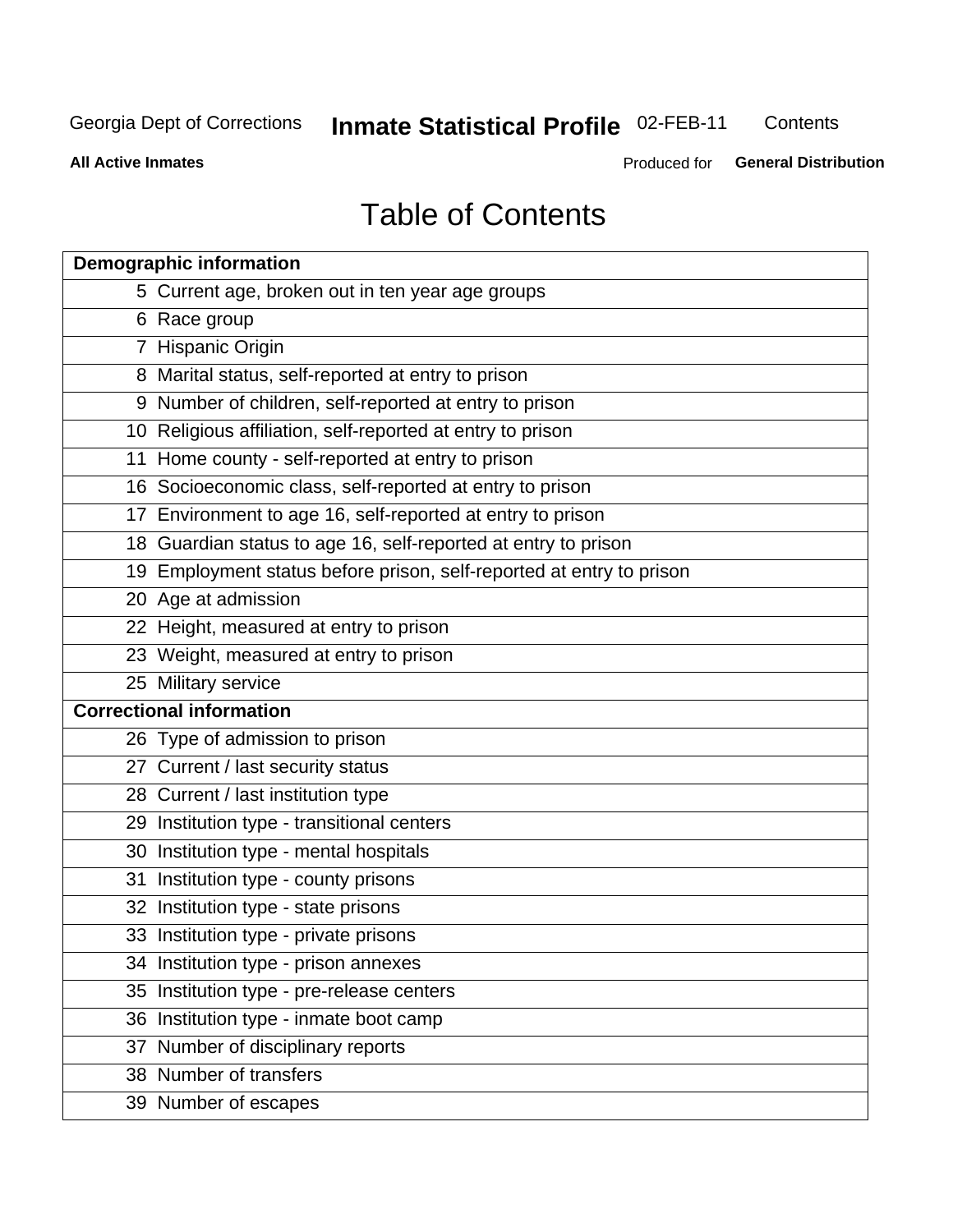# **Inmate Statistical Profile 02-FEB-11**

Contents

**All Active Inmates** 

Produced for General Distribution

# **Table of Contents**

| <b>Correctional information</b>                                  |  |  |  |  |  |  |
|------------------------------------------------------------------|--|--|--|--|--|--|
| 41 Probable future release type of still active inmates          |  |  |  |  |  |  |
| 42 Time served in current (or last) institution                  |  |  |  |  |  |  |
| Educational, psychological and physical information              |  |  |  |  |  |  |
| 40 Culture fair IQ scores                                        |  |  |  |  |  |  |
| 43 Highest grade level attained                                  |  |  |  |  |  |  |
| 44 Culture fair IQ scores                                        |  |  |  |  |  |  |
| 45 Wide Range Achievement Test (WRAT) reading score              |  |  |  |  |  |  |
| 46 Wide Range Achievement Test (WRAT) math score                 |  |  |  |  |  |  |
| 47 Wide Range Achievement Test (WRAT) spelling score             |  |  |  |  |  |  |
| 48 Scope of substance abuse - summary                            |  |  |  |  |  |  |
| 49 Scope of substance abuse - detail                             |  |  |  |  |  |  |
| 50 Current / last mental health treatment level                  |  |  |  |  |  |  |
| 51 PULHESDWIT medical scale - 'P' overall condition ('P'hysical) |  |  |  |  |  |  |
| 52 PULHESDWIT medical scale - 'U' upper body                     |  |  |  |  |  |  |
| 53 PULHESDWIT medical scale - 'L' lower body                     |  |  |  |  |  |  |
| 54 PULHESDWIT medical scale - 'H' hearing                        |  |  |  |  |  |  |
| 55 PULHESDWIT medical scale - 'E' vision                         |  |  |  |  |  |  |
| 56 PULHESDWIT medical scale -'S' psychiatric                     |  |  |  |  |  |  |
| 57 PULHESDWIT medical scale - 'D' dental                         |  |  |  |  |  |  |
| 58 PULHESDWIT medical scale - 'W' work ability                   |  |  |  |  |  |  |
| 59 PULHESDWIT medical scale - 'I' impairment                     |  |  |  |  |  |  |
| 60 PULHESDWIT medical scale - 'T' transportability               |  |  |  |  |  |  |
| 61 Criminality in family, self-reported                          |  |  |  |  |  |  |
| 62 Alcoholism in family, self-reported                           |  |  |  |  |  |  |
| 63 Drug abuse in family, self-reported                           |  |  |  |  |  |  |
| 64 Subjected to frequent beatings, self-reported                 |  |  |  |  |  |  |
| 65 Father absent during inmate's childhood                       |  |  |  |  |  |  |
| 66 Mother absent during inmate's childhood                       |  |  |  |  |  |  |
| 67 Inmate diagnosed as manipulative                              |  |  |  |  |  |  |
| 68 Inmate diagnosed as assaultive                                |  |  |  |  |  |  |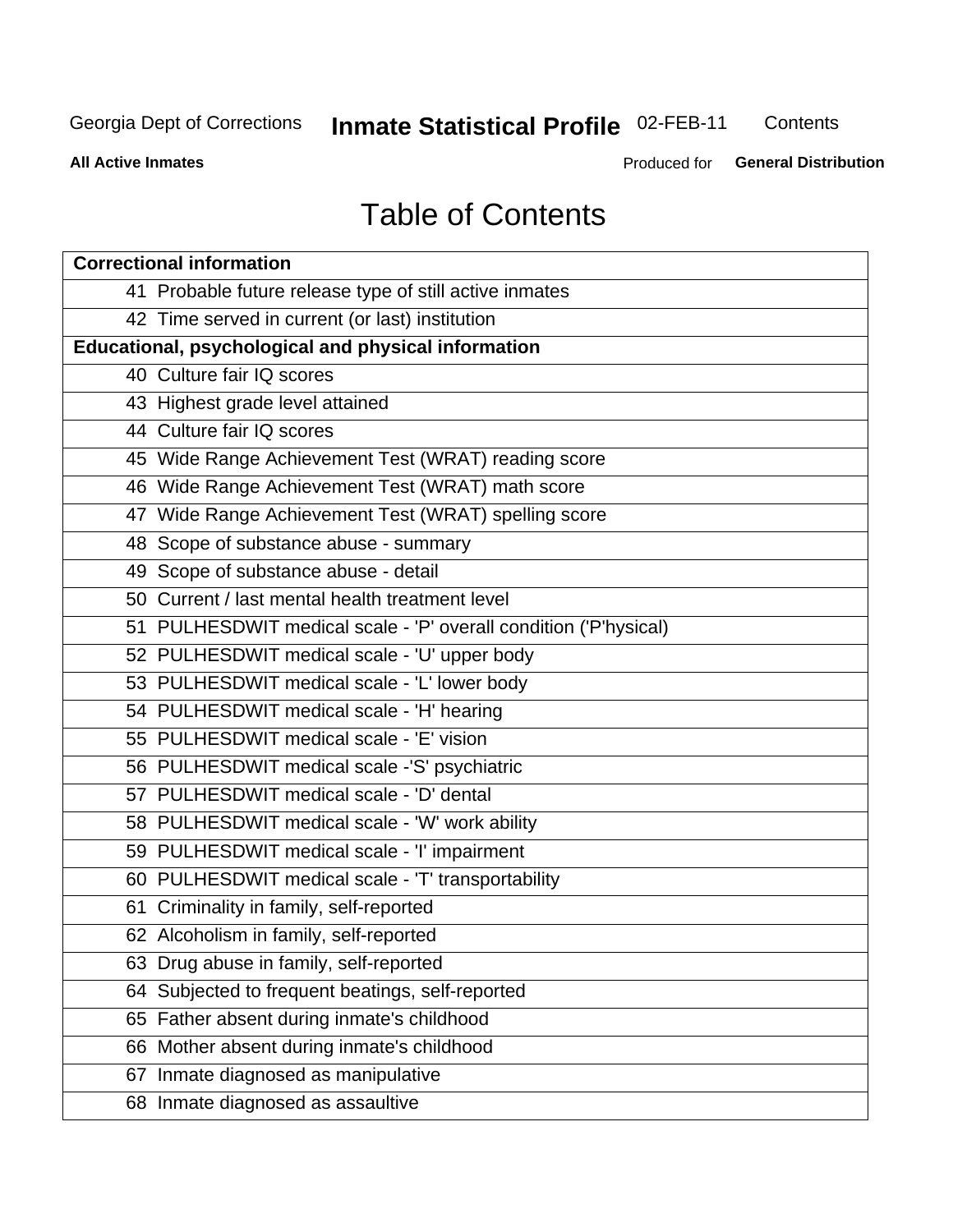# Inmate Statistical Profile 02-FEB-11

Contents

**All Active Inmates** 

Produced for General Distribution

# **Table of Contents**

| <b>Crimes and criminal history information</b>                 |  |  |  |  |  |
|----------------------------------------------------------------|--|--|--|--|--|
| 69 Number of prior Georgia incarcerations                      |  |  |  |  |  |
| 70 Prison sentence in years                                    |  |  |  |  |  |
| 71 Primary offense, broken out into felonies vs misdemeanors   |  |  |  |  |  |
| 72 Primary offense, broken out into six broad crime categories |  |  |  |  |  |
| 73 Primary offense, detailed offense code                      |  |  |  |  |  |
| 81 County of conviction of primary offense                     |  |  |  |  |  |
| 86 Circuit of conviction of primary offense                    |  |  |  |  |  |
| 88 Years served (jail + prison) in this incarceration          |  |  |  |  |  |
| <b>Medical information</b>                                     |  |  |  |  |  |
| 89 Results of most recent HIV test                             |  |  |  |  |  |
| 90 Results of most recent tuberculosis test                    |  |  |  |  |  |
| 91 Results of most recent syphilis test                        |  |  |  |  |  |
| 92 Results of most recent Hepatitis-C test                     |  |  |  |  |  |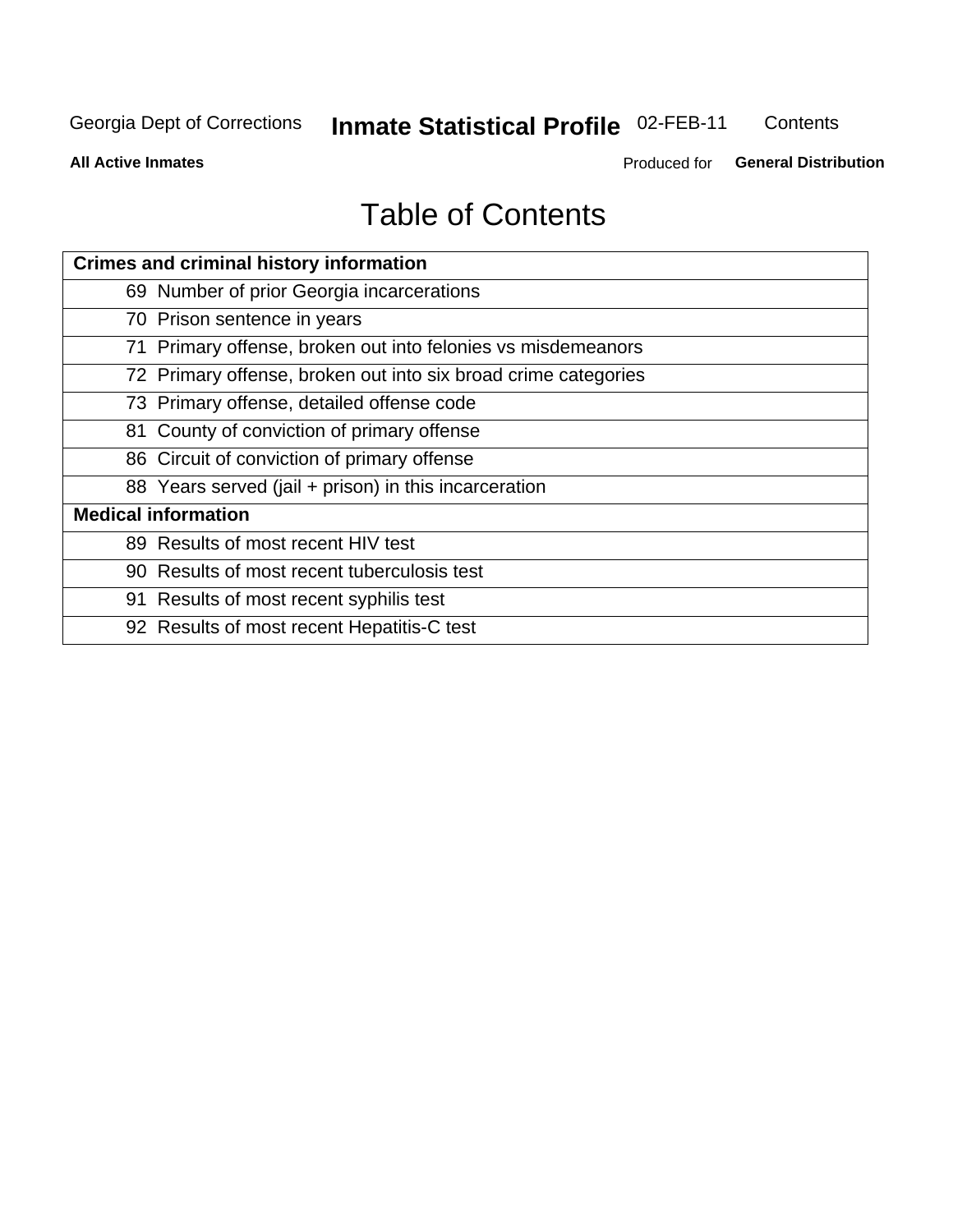### **All Active Inmates**

### Produced for General Distribution

# Current age, broken out in ten-year age groups

COL % - percent each COUNT is of its particular column

|                            |              | <b>Male</b> |        |              | <b>Female</b> |          |              | <b>Total</b>  |
|----------------------------|--------------|-------------|--------|--------------|---------------|----------|--------------|---------------|
| <b>Current Age</b>         | <b>Count</b> | Col %       | Row %  | <b>Count</b> | Col %         | Row %    | <b>Total</b> | Col %         |
| <b>Teens (1-19)</b>        | 995          | 2.02%       | 97.17% | 29           | 0.78%         | 2.83%    | 1,024        | 1.94%         |
| <b>Twenties (20-29)</b>    | 15,264       | 31.05%      | 93.60% | 1,043        | 28.09%        | 6.40%    | 16,307       | 30.84%        |
| <b>Thirties (30-39)</b>    | 14,427       | 29.35%      | 92.23% | 1,215        | 32.72%        | $7.77\%$ |              | 15,642 29.59% |
| <b>Forties (40-49)</b>     | 10,988       | 22.35%      | 91.70% | 995          | 26.80%        | 8.30%    |              | 11,983 22.67% |
| <b>Fifties (50-59)</b>     | 5,840        | 11.88%      | 94.33% | 351          | 9.45%         | 5.67%    | 6.191        | 11.71%        |
| <b>Sixties (60-69)</b>     | 1,409        | 2.87%       | 95.53% | 66           | 1.78%         | 4.47%    | 1,475        | 2.79%         |
| Seventy $+$ (70 and above) | 232          | 0.47%       | 94.31% | 14           | 0.38%         | $5.69\%$ | 246          | 0.47%         |
| <b>Total Reported</b>      | 49,155       | 100%        | 92.98% | 3,713        | 100%          | 7.02%    | 52,868       | 100.0%        |

| <b>Not Repo</b><br><b>Enorted</b> |        |                 |        |
|-----------------------------------|--------|-----------------|--------|
| Total                             | 49,155 | <b>2749</b><br> | 52,868 |

| <b>Mean</b><br>(average) | 36.53    | 36.69 | 36.54 |
|--------------------------|----------|-------|-------|
| Median (middle)          | つん<br>vu | 36    | 35    |
| Mode<br>(most frequent)  | 30       | ◡▵    | 30    |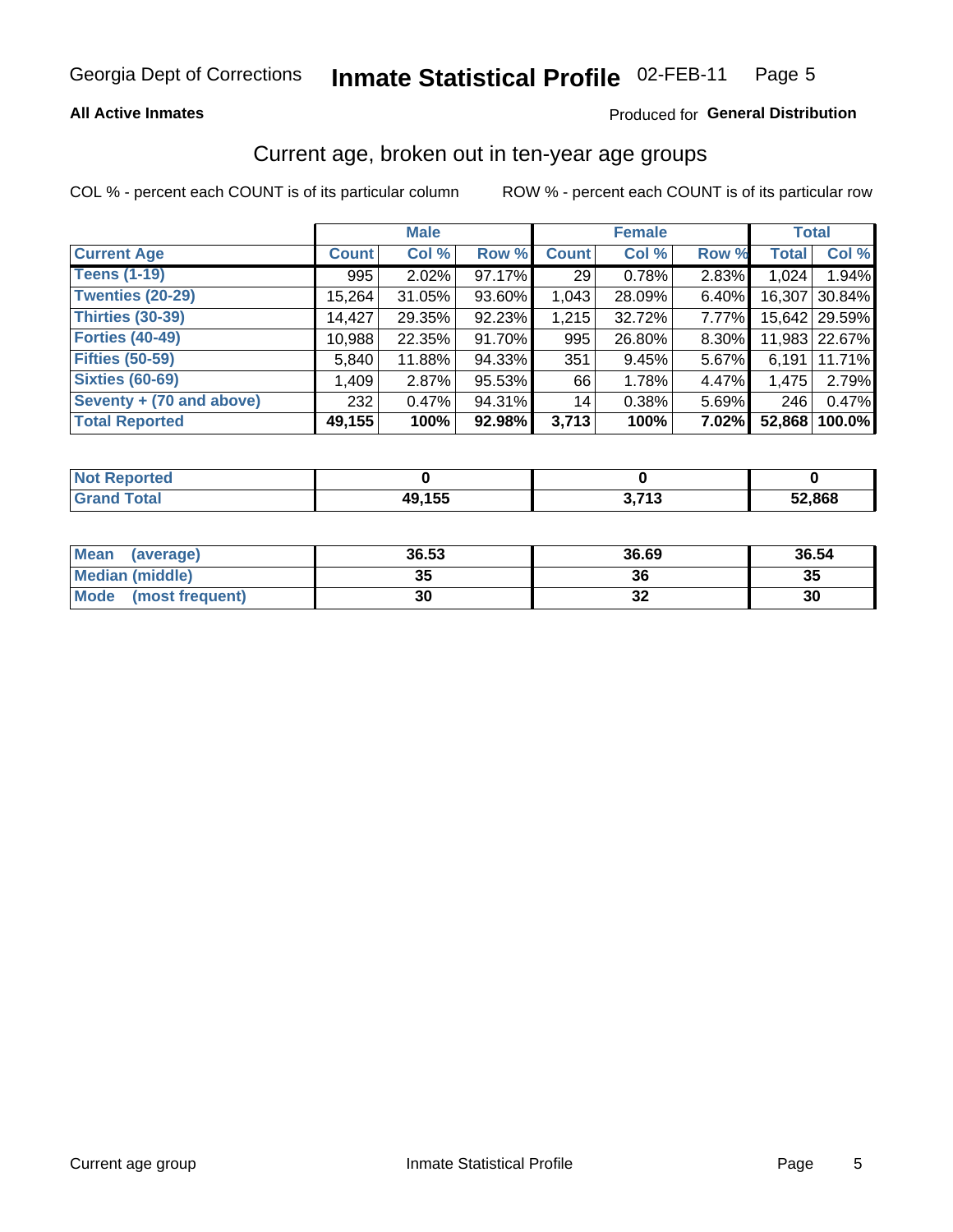#### Inmate Statistical Profile 02-FEB-11 Page 6

**All Active Inmates** 

# **Produced for General Distribution**

# Race group

COL % - percent each COUNT is of its particular column

|              |                        | <b>Male</b>  |         |         | <b>Female</b> |        |         | <b>Total</b> |        |
|--------------|------------------------|--------------|---------|---------|---------------|--------|---------|--------------|--------|
|              | <b>Race Group</b>      | <b>Count</b> | Col %   |         | Row % Count   | Col %  | Row %   | <b>Total</b> | Col %  |
|              | <b>White</b>           | 15,586       | 31.71%  | 88.79%  | 1,967         | 52.98% | 11.21%  | 17,553       | 33.20% |
| $\mathbf{2}$ | <b>Black</b>           | 31,218       | 63.51%  | 94.93%  | 1,669         | 44.95% | 5.07%   | 32,887       | 62.21% |
| 5.           | <b>Other</b>           | 53           | .11%    | 94.64%  | 3             | .08%   | 5.36%   | 56           | .11%   |
| 6            | <b>Asian</b>           | 112          | .23%    | 96.55%  | 4             | .11%   | 3.45%   | 116          | .22%   |
| 9            | <b>Unknown</b>         |              | $.01\%$ | 100.00% |               |        |         |              | .01%   |
| 10           | <b>Hispanic</b>        | 2,157        | 4.39%   | 97.07%  | 65            | 1.75%  | 2.93%   | 2,222        | 4.20%  |
| $12 \,$      | <b>Native American</b> | 28           | $.06\%$ | 87.50%  | 4             | .11%   | 12.50%  | 32           | .06%   |
| 13           | <b>Native Hawaiian</b> |              |         |         |               | .03%   | 100.00% |              | .01%   |
|              | <b>Total Reported</b>  | 49,155       | 100%    | 92.98%  | 3,713         | 100%   | 7.02%   | 52,868       | 100%   |

| Reported<br>NOT F |        |                        |                      |
|-------------------|--------|------------------------|----------------------|
| <b>Total</b>      | 49,155 | י די<br><b>J</b> , 1 J | 52,868<br><u>JД.</u> |

| Mode (most frequent) | Black | White | Black |
|----------------------|-------|-------|-------|
|                      |       |       |       |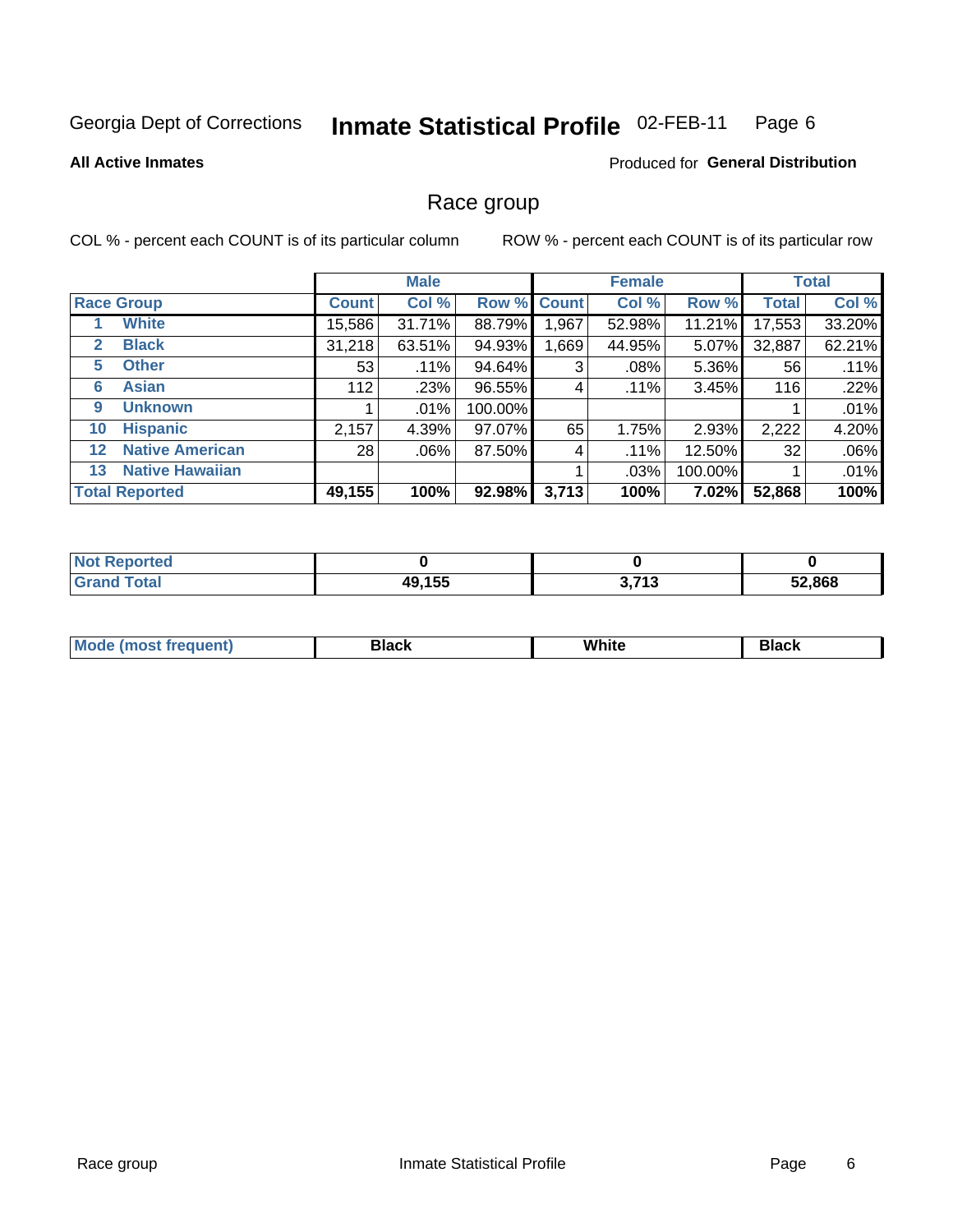#### Inmate Statistical Profile 02-FEB-11 Page 7

**All Active Inmates** 

Produced for General Distribution

# **Hispanic Origin**

COL % - percent each COUNT is of its particular column

ROW % - percent each COUNT is of its particular row

|                        |              | <b>Male</b> |                    |    | <b>Female</b> |          |        | <b>Total</b> |
|------------------------|--------------|-------------|--------------------|----|---------------|----------|--------|--------------|
| <b>Hispanic Origin</b> | <b>Count</b> | Col %       | <b>Row % Count</b> |    | Col %         | Row %    | Totall | Col %        |
| <b>Non Hispanic</b>    | 46,998       | $95.61\%$   | $92.79\%$ 3,648    |    | 98.25%        | 7.20%    | 50,649 | 95.80%       |
| <b>Hispanic</b>        | 2,157        | $4.39\%$    | 97.07%             | 65 | 1.75%         | $2.93\%$ | 2.222  | 4.20%        |
| <b>Total Reported</b>  | 49,155       | 100%        | $92.97\%$ 3,713    |    | 100%          | $7.02\%$ | 52,871 | 100%         |

An inmate is counted as Hispanic if

(a) he self-reported as Hispanic during the diagnostic process, or

(b) his primary language is Spanish, or

(c) he claimed birth or citizenship in Spain or a Latin American country, or

(d) he had a common Spanish surname such as Lopez or Garcia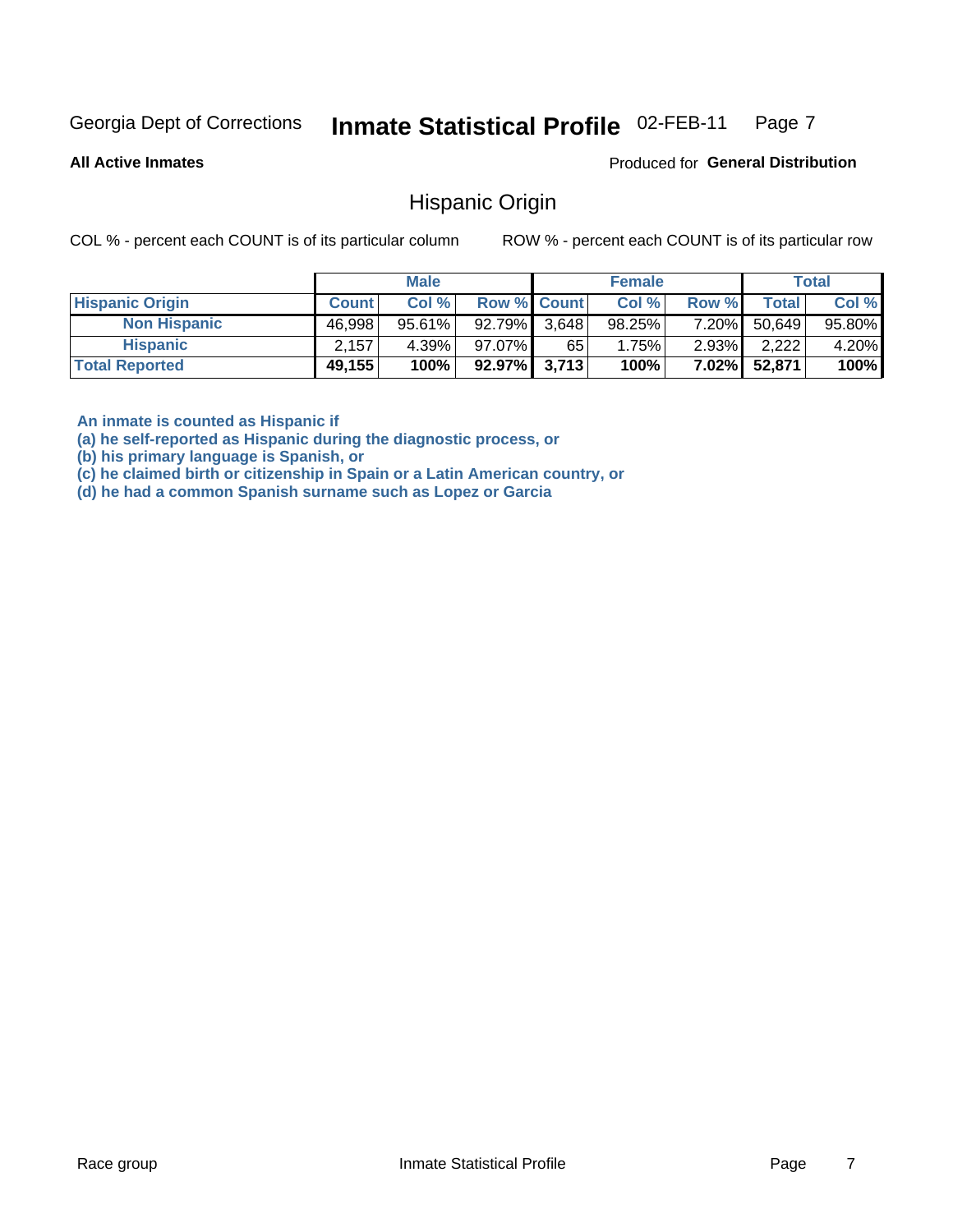#### Inmate Statistical Profile 02-FEB-11 Page 8

**All Active Inmates** 

### Produced for General Distribution

# Marital status, self-reported at entry to prison

COL % - percent each COUNT is of its particular column

|                            | <b>Male</b>  |        |        | <b>Female</b>   |        |        | <b>Total</b> |        |
|----------------------------|--------------|--------|--------|-----------------|--------|--------|--------------|--------|
| <b>Marital Status</b>      | <b>Count</b> | Col %  | Row %  | <b>Count</b>    | Col %  | Row %  | <b>Total</b> | Col %  |
| <b>Unknown</b><br>$\bf{0}$ | 239          | .49%   | 95.60% | 10 <sup>1</sup> | .27%   | 4.00%  | 250          | .47%   |
| <b>Divorced</b><br>D       | 4,828        | 9.82%  | 88.42% | 632             | 17.02% | 11.58% | 5,460        | 10.33% |
| <b>Married</b><br>М        | 6,497        | 13.22% | 91.25% | 622             | 16.75% | 8.74%  | 7,120        | 13.47% |
| <b>Separated</b><br>S      | 1,739        | 3.54%  | 84.25% | 325             | 8.75%  | 15.75% | 2,064        | 3.90%  |
| <b>Unmarried</b><br>U      | 35,404       | 72.03% | 94.67% | 1,994           | 53.70% | 5.33%  | 37,399       | 70.74% |
| <b>Widow</b><br>W          | 448          | .91%   | 77.51% | 130             | 3.50%  | 22.49% | 578          | 1.09%  |
| <b>Total Reported</b>      | 49,155       | 100%   | 92.97% | 3,713           | 100%   | 7.02%  | 52,871       | 100%   |

| <b>Not Reported</b> |        |                    |        |
|---------------------|--------|--------------------|--------|
| Total               | 49,155 | <b>749</b><br>טווט | 52,871 |

|--|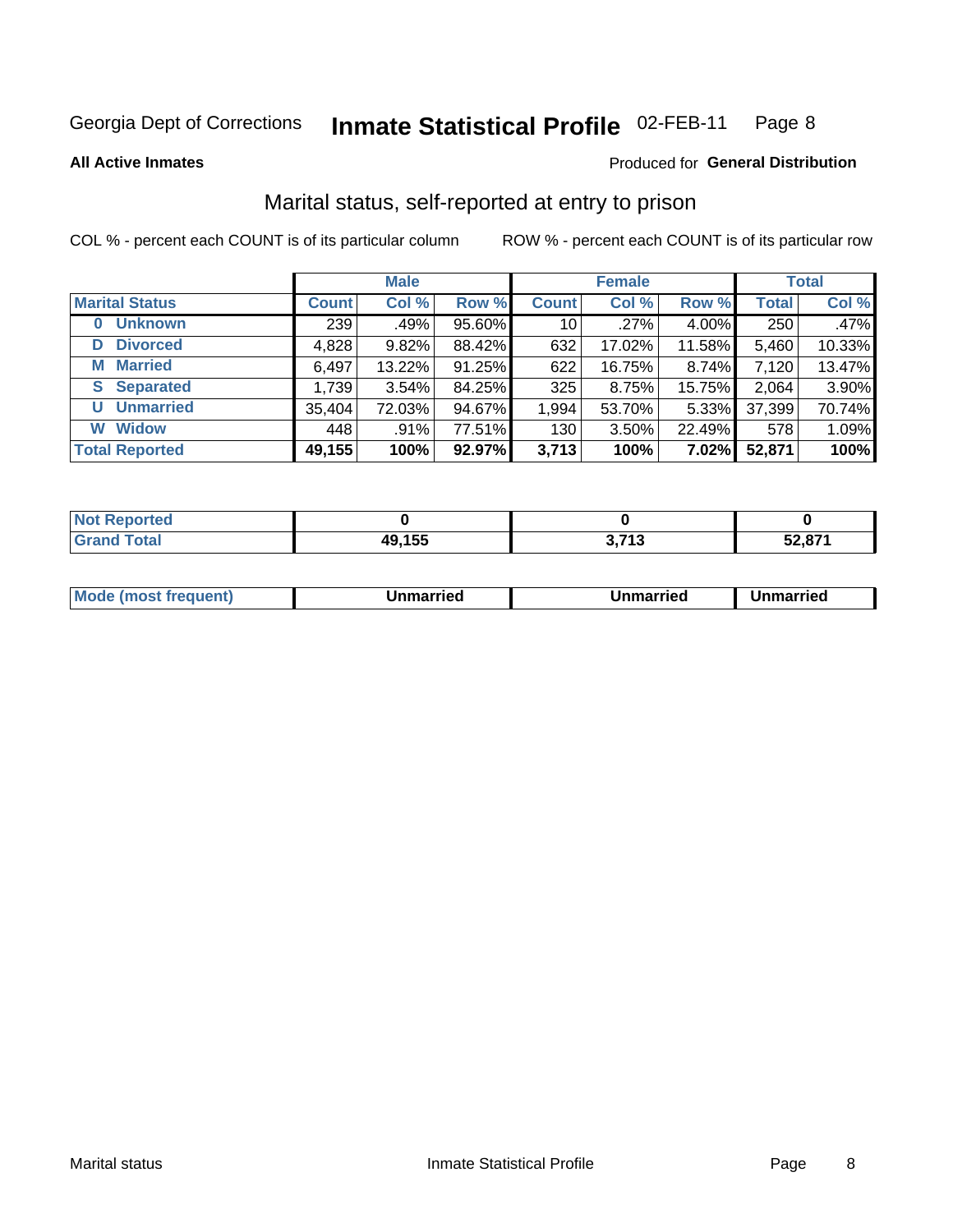#### Inmate Statistical Profile 02-FEB-11 Page 9

**All Active Inmates** 

### Produced for General Distribution

# Number of children, self reported at entry to prison

COL % - percent each COUNT is of its particular column

|                           |              | <b>Male</b> |        |              | <b>Female</b> |          | <b>Total</b> |               |
|---------------------------|--------------|-------------|--------|--------------|---------------|----------|--------------|---------------|
| <b>Number of Children</b> | <b>Count</b> | Col %       | Row %  | <b>Count</b> | Col %         | Row %    | <b>Total</b> | Col %         |
| $\bf{0}$                  | 20,479       | 41.91%      | 94.65% | 1,156        | 31.17%        | 5.34%    | 21,637       | 41.15%        |
|                           | 11,026       | 22.56%      | 93.85% | 722          | 19.47%        | 6.15%    |              | 11,748 22.34% |
| $\overline{2}$            | 7,936        | 16.24%      | 90.66% | 818          | 22.05%        | 9.34%    | 8,754        | 16.65%        |
| 3                         | 4,735        | 9.69%       | 89.46% | 558          | 15.04%        | 10.54%   | 5,293        | 10.07%        |
| 4                         | 2,377        | 4.86%       | 90.14% | 260          | 7.01%         | $9.86\%$ | 2,637        | 5.02%         |
| 5                         | 1,132        | 2.32%       | 91.96% | 99           | 2.67%         | 8.04%    | 1,231        | 2.34%         |
| 6                         | 586          | 1.20%       | 92.58% | 47           | 1.27%         | 7.42%    | 633          | 1.20%         |
| 7                         | 254          | 0.52%       | 91.04% | 25           | 0.67%         | 8.96%    | 279          | 0.53%         |
| 8                         | 135          | 0.28%       | 93.10% | 9            | 0.24%         | 6.21%    | 145          | 0.28%         |
| $\boldsymbol{9}$          | 83           | 0.17%       | 93.26% | 6            | 0.16%         | 6.74%    | 89           | 0.17%         |
| 10                        | 51           | 0.10%       | 89.47% | 6            | 0.16%         | 10.53%   | 57           | 0.11%         |
| Over 10                   | 72           | 0.15%       | 96.00% | 3            | 0.08%         | 4.00%    | 75           | 0.14%         |
| <b>Total Reported</b>     | 48,866       | 100%        | 92.94% | 3,709        | 100%          | 7.05%    | 52,578       | 100%          |

| 289          |                | 202<br>299 |
|--------------|----------------|------------|
| <b>10155</b> | <b>749</b><br> | 52,871     |

| <b>Mean</b><br>(average)       | ∣.33 | 1.68 | 1.35 |
|--------------------------------|------|------|------|
| <b>Median (middle)</b>         |      |      |      |
| <b>Mode</b><br>(most frequent) |      |      |      |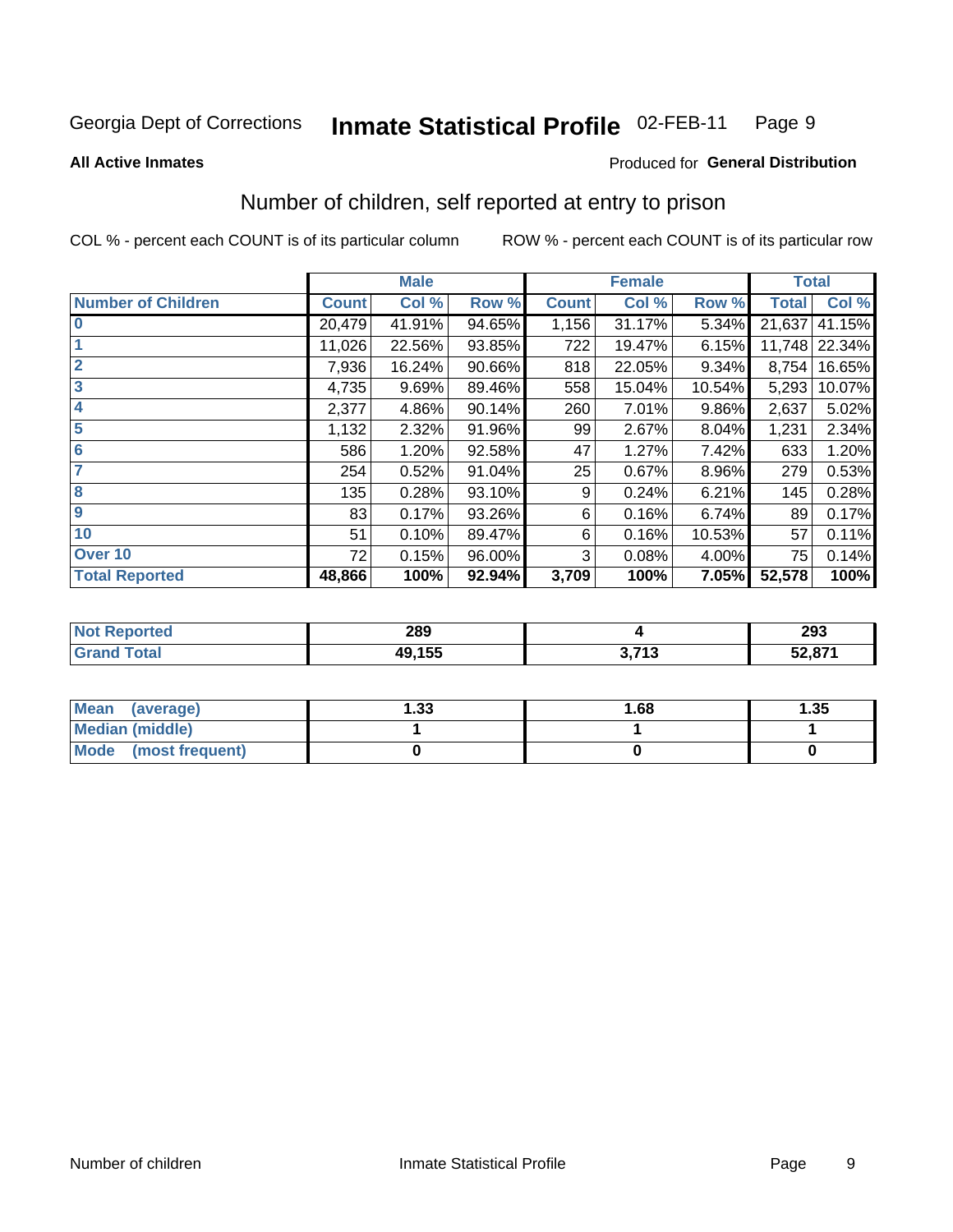#### Inmate Statistical Profile 02-FEB-11 Page 10

**All Active Inmates** 

### Produced for General Distribution

# Religious affiliation, self-reported at entry to prison

COL % - percent each COUNT is of its particular column

|                         |                              |              | <b>Male</b> |         |                | <b>Female</b> |        | <b>Total</b> |        |
|-------------------------|------------------------------|--------------|-------------|---------|----------------|---------------|--------|--------------|--------|
|                         | <b>Religious Affiliation</b> | <b>Count</b> | Col %       | Row %   | <b>Count</b>   | Col %         | Row %  | <b>Total</b> | Col %  |
| 1                       | <b>Islam</b>                 | 1,367        | 3.77%       | 98.35%  | 23             | .79%          | 1.65%  | 1,390        | 3.55%  |
| $\overline{2}$          | <b>Catholic</b>              | 1,916        | 5.28%       | 92.34%  | 158            | 5.44%         | 7.61%  | 2,075        | 5.30%  |
| 3                       | <b>Baptist</b>               | 17,147       | 47.26%      | 90.52%  | 1,795          | 61.83%        | 9.48%  | 18,942       | 48.34% |
| $\overline{\mathbf{4}}$ | <b>Methodist</b>             | 696          | 1.92%       | 87.22%  | 102            | 3.51%         | 12.78% | 798          | 2.04%  |
| 5                       | <b>EpiscopIn</b>             | 51           | .14%        | 89.47%  | 6              | .21%          | 10.53% | 57           | .15%   |
| $6\phantom{a}$          | <b>Presbytrn</b>             | 104          | .29%        | 92.86%  | 8              | .28%          | 7.14%  | 112          | .29%   |
| 7                       | <b>Chc Of God</b>            | 490          | 1.35%       | 85.37%  | 84             | 2.89%         | 14.63% | 574          | 1.46%  |
| 8                       | <b>Holiness</b>              | 1,181        | 3.26%       | 80.61%  | 284            | 9.78%         | 19.39% | 1,465        | 3.74%  |
| $\boldsymbol{9}$        | <b>Jewish</b>                | 46           | .13%        | 95.83%  | $\overline{2}$ | .07%          | 4.17%  | 48           | .12%   |
| 10                      | <b>Anglican</b>              | 9            | .02%        | 90.00%  |                | .03%          | 10.00% | 10           | .03%   |
| 11                      | <b>Grk Orthdx</b>            | 5            | .01%        | 83.33%  |                | .03%          | 16.67% | 6            | .02%   |
| 12                      | <b>Hindu</b>                 | 8            | .02%        | 100.00% |                |               |        | 8            | .02%   |
| 13                      | <b>Buddhist</b>              | 43           | .12%        | 89.58%  | 5              | .17%          | 10.42% | 48           | .12%   |
| 14                      | <b>Taoist</b>                | 3            | .01%        | 100.00% |                |               |        | 3            | .01%   |
| 15                      | <b>Shintoist</b>             | 3            | .01%        | 100.00% |                |               |        | 3            | .01%   |
| 16                      | <b>Seven D Ad</b>            | 112          | .31%        | 89.60%  | 13             | .45%          | 10.40% | 125          | .32%   |
| 17                      | <b>Jehovah Wt</b>            | 421          | 1.16%       | 94.39%  | 25             | .86%          | 5.61%  | 446          | 1.14%  |
| 18                      | <b>Latr Day S</b>            | 49           | .14%        | 92.45%  | 4              | .14%          | 7.55%  | 53           | .14%   |
| 19                      | Quaker                       | 3            | .01%        | 100.00% |                |               |        | 3            | .01%   |
| 20                      | <b>Other Prot</b>            | 6,517        | 17.96%      | 95.67%  | 295            | 10.16%        | 4.33%  | 6,812        | 17.38% |
| 96                      | <b>None</b>                  | 6,111        | 16.84%      | 98.42%  | 97             | 3.34%         | 1.56%  | 6,209        | 15.84% |
|                         | <b>Total Reported</b>        | 36,282       | 100%        | 92.59%  | 2,903          | 100%          | 7.41%  | 39,187       | 100%   |

| Reported<br>NO | 12,873 | 04f<br>v 1 u      | 13,683 |
|----------------|--------|-------------------|--------|
| `otal          | 49,155 | 2742<br>- 19<br>. | 52,870 |

| <b>Mode (most frequent)</b><br>Baptist<br>Baptist<br>Baptist |
|--------------------------------------------------------------|
|--------------------------------------------------------------|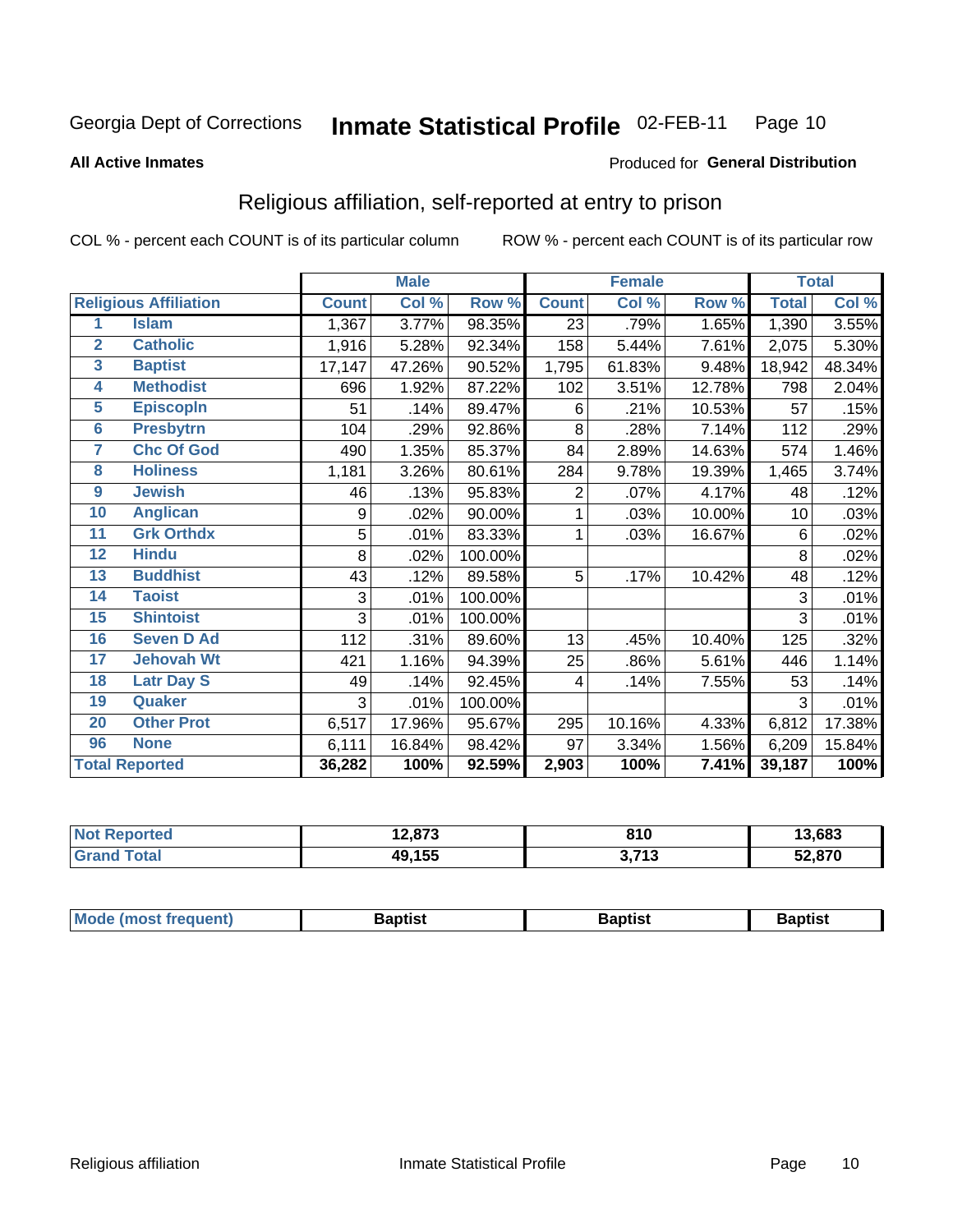#### Inmate Statistical Profile 02-FEB-11 Page 11

**All Active Inmates** 

### **Produced for General Distribution**

# Home county, self-reported at entry to prison

COL % - percent each COUNT is of its particular column

|                         |                      |                  | <b>Male</b> |        | <b>Female</b>           |       |        | <b>Total</b> |       |
|-------------------------|----------------------|------------------|-------------|--------|-------------------------|-------|--------|--------------|-------|
|                         | <b>Home County</b>   | <b>Count</b>     | Col %       | Row %  | <b>Count</b>            | Col % | Row %  | <b>Total</b> | Col % |
| $\overline{1}$          | <b>Appling</b>       | $\overline{112}$ | .25%        | 92.56% | 9                       | .25%  | 7.44%  | 121          | .25%  |
| $\overline{2}$          | <b>Atkinson</b>      | 40               | .09%        | 93.02% | 3                       | .08%  | 6.98%  | 43           | .09%  |
| $\overline{\mathbf{3}}$ | <b>Bacon</b>         | 48               | .11%        | 94.12% | $\overline{3}$          | .08%  | 5.88%  | 51           | .10%  |
| 4                       | <b>Baker</b>         | 17               | .04%        | 89.47% | $\overline{2}$          | .06%  | 10.53% | 19           | .04%  |
| 5                       | <b>Baldwin</b>       | 239              | .53%        | 92.28% | 20                      | .56%  | 7.72%  | 259          | .53%  |
| $6\phantom{a}$          | <b>Banks</b>         | 52               | .11%        | 85.25% | $\boldsymbol{9}$        | .25%  | 14.75% | 61           | .12%  |
| 7                       | <b>Barrow</b>        | 279              | .61%        | 93.94% | 18                      | .51%  | 6.06%  | 297          | .61%  |
| 8                       | <b>Bartow</b>        | 497              | 1.10%       | 89.23% | 60                      | 1.69% | 10.77% | 557          | 1.14% |
| $\overline{9}$          | <b>Ben Hill</b>      | 212              | .47%        | 92.58% | 17                      | .48%  | 7.42%  | 229          | .47%  |
| 10                      | <b>Berrien</b>       | 78               | .17%        | 92.86% | 6                       | .17%  | 7.14%  | 84           | .17%  |
| $\overline{11}$         | <b>Bibb</b>          | 1,098            | 2.42%       | 94.25% | 67                      | 1.89% | 5.75%  | 1,165        | 2.38% |
| $\overline{12}$         | <b>Bleckley</b>      | 69               | .15%        | 94.52% | $\overline{\mathbf{4}}$ | .11%  | 5.48%  | 73           | .15%  |
| $\overline{13}$         | <b>Brantley</b>      | 48               | .11%        | 88.89% | $\,6$                   | .17%  | 11.11% | 54           | .11%  |
| 14                      | <b>Brooks</b>        | 96               | .21%        | 96.00% | 4                       | .11%  | 4.00%  | 100          | .20%  |
| 15                      | <b>Bryan</b>         | 103              | .23%        | 95.37% | $\overline{5}$          | .14%  | 4.63%  | 108          | .22%  |
| 16                      | <b>Bulloch</b>       | 335              | .74%        | 91.53% | 31                      | .87%  | 8.47%  | 366          | .75%  |
| $\overline{17}$         | <b>Burke</b>         | 195              | .43%        | 97.01% | 6                       | .17%  | 2.99%  | 201          | .41%  |
| 18                      | <b>Butts</b>         | 127              | .28%        | 92.03% | 11                      | .31%  | 7.97%  | 138          | .28%  |
| 19                      | <b>Calhoun</b>       | 48               | .11%        | 97.96% | $\mathbf{1}$            | .03%  | 2.04%  | 49           | .10%  |
| 20                      | <b>Camden</b>        | 122              | .27%        | 93.13% | $\boldsymbol{9}$        | .25%  | 6.87%  | 131          | .27%  |
| $\overline{21}$         | <b>Candler</b>       | 95               | .21%        | 89.62% | 11                      | .31%  | 10.38% | 106          | .22%  |
| $\overline{22}$         | <b>Carroll</b>       | 565              | 1.25%       | 88.84% | 71                      | 2.00% | 11.16% | 636          | 1.30% |
| 23                      | <b>Catoosa</b>       | 222              | .49%        | 89.16% | 27                      | .76%  | 10.84% | 249          | .51%  |
| $\overline{24}$         | <b>Charlton</b>      | 54               | .12%        | 94.74% | 3                       | .08%  | 5.26%  | 57           | .12%  |
| 25                      | <b>Chatham</b>       | 2,207            | 4.86%       | 96.50% | 80                      | 2.26% | 3.50%  | 2,287        | 4.68% |
| 26                      | <b>Chattahoochee</b> | 25               | .06%        | 92.59% | $\overline{2}$          | .06%  | 7.41%  | 27           | .06%  |
| $\overline{27}$         | <b>Chattooga</b>     | 230              | .51%        | 92.37% | 19                      | .54%  | 7.63%  | 249          | .51%  |
| 28                      | <b>Cherokee</b>      | 398              | .88%        | 88.05% | 54                      | 1.52% | 11.95% | 452          | .92%  |
| 29                      | <b>Clarke</b>        | 477              | 1.05%       | 92.26% | 40                      | 1.13% | 7.74%  | 517          | 1.06% |
| 30                      | <b>Clay</b>          | 38               | .08%        | 90.48% | 4                       | .11%  | 9.52%  | 42           | .09%  |
| 31                      | <b>Clayton</b>       | 1,406            | 3.10%       | 93.05% | 105                     | 2.96% | 6.95%  | 1,511        | 3.09% |
| 32                      | <b>Clinch</b>        | 63               | .14%        | 96.92% | $\overline{2}$          | .06%  | 3.08%  | 65           | .13%  |
| 33                      | <b>Cobb</b>          | 2,057            | 4.53%       | 91.34% | 195                     | 5.50% | 8.66%  | 2,252        | 4.60% |
| 34                      | <b>Coffee</b>        | 235              | .52%        | 92.52% | 19                      | .54%  | 7.48%  | 254          | .52%  |
| 35                      | <b>Colquitt</b>      | 258              | .57%        | 96.27% | 10                      | .28%  | 3.73%  | 268          | .55%  |
| 36                      | <b>Columbia</b>      | 196              | .43%        | 92.02% | 17                      | .48%  | 7.98%  | 213          | .44%  |
| 37                      | <b>Cook</b>          | 125              | .28%        | 95.42% | 6                       | .17%  | 4.58%  | 131          | .27%  |
| 38                      | <b>Coweta</b>        | 417              | .92%        | 90.06% | 46                      | 1.30% | 9.94%  | 463          | .95%  |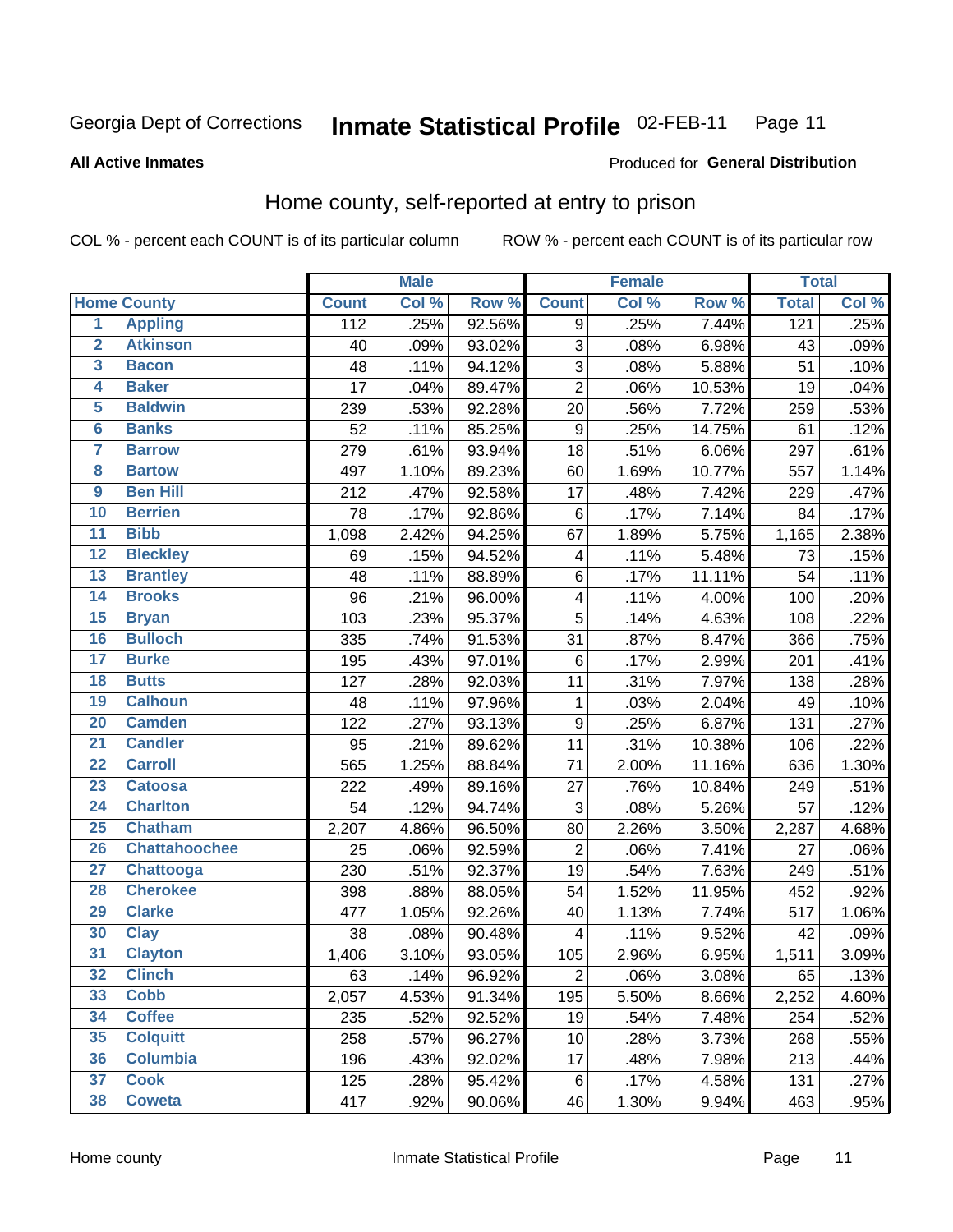#### Inmate Statistical Profile 02-FEB-11 Page 12

**All Active Inmates** 

## **Produced for General Distribution**

# Home county, self-reported at entry to prison

COL % - percent each COUNT is of its particular column

|                 |                    |                | <b>Male</b> |         | <b>Female</b>    |       |        | <b>Total</b>    |         |
|-----------------|--------------------|----------------|-------------|---------|------------------|-------|--------|-----------------|---------|
|                 | <b>Home County</b> | <b>Count</b>   | Col %       | Row %   | <b>Count</b>     | Col % | Row %  | <b>Total</b>    | Col %   |
| 39              | <b>Crawford</b>    | 24             | .05%        | 85.71%  | 4                | .11%  | 14.29% | $\overline{28}$ | $.06\%$ |
| 40              | <b>Crisp</b>       | 243            | .54%        | 91.70%  | 22               | .62%  | 8.30%  | 265             | .54%    |
| 41              | <b>Dade</b>        | 74             | .16%        | 94.87%  | $\overline{4}$   | .11%  | 5.13%  | 78              | .16%    |
| 42              | <b>Dawson</b>      | 90             | .20%        | 90.00%  | 10               | .28%  | 10.00% | 100             | .20%    |
| 43              | <b>Decatur</b>     | 277            | .61%        | 91.72%  | 25               | .71%  | 8.28%  | 302             | .62%    |
| 44              | <b>Dekalb</b>      | 2,827          | 6.23%       | 93.86%  | 185              | 5.22% | 6.14%  | 3,012           | 6.16%   |
| 45              | <b>Dodge</b>       | 141            | .31%        | 91.56%  | 13               | .37%  | 8.44%  | 154             | .31%    |
| 46              | <b>Dooly</b>       | 78             | .17%        | 91.76%  | $\overline{7}$   | .20%  | 8.24%  | 85              | .17%    |
| 47              | <b>Dougherty</b>   | 922            | 2.03%       | 94.08%  | 58               | 1.64% | 5.92%  | 980             | 2.00%   |
| 48              | <b>Douglas</b>     | 620            | 1.37%       | 90.12%  | 68               | 1.92% | 9.88%  | 688             | 1.41%   |
| 49              | <b>Early</b>       | 76             | .17%        | 93.83%  | 5                | .14%  | 6.17%  | 81              | .17%    |
| 50              | <b>Echols</b>      | 10             | .02%        | 100.00% |                  |       |        | 10              | .02%    |
| $\overline{51}$ | <b>Effingham</b>   | 152            | .33%        | 89.41%  | 18               | .51%  | 10.59% | 170             | .35%    |
| 52              | <b>Elbert</b>      | 135            | .30%        | 93.75%  | $\boldsymbol{9}$ | .25%  | 6.25%  | 144             | .29%    |
| 53              | <b>Emanuel</b>     | 155            | .34%        | 93.37%  | 11               | .31%  | 6.63%  | 166             | .34%    |
| 54              | <b>Evans</b>       | 82             | .18%        | 94.25%  | 5                | .14%  | 5.75%  | 87              | .18%    |
| 55              | <b>Fannin</b>      | 91             | .20%        | 90.10%  | 10               | .28%  | 9.90%  | 101             | .21%    |
| 56              | <b>Fayette</b>     | 152            | .33%        | 91.02%  | 15               | .42%  | 8.98%  | 167             | .34%    |
| 57              | <b>Floyd</b>       | 682            | 1.50%       | 90.09%  | 75               | 2.12% | 9.91%  | 757             | 1.55%   |
| 58              | <b>Forsyth</b>     | 192            | .42%        | 88.89%  | 24               | .68%  | 11.11% | 216             | .44%    |
| 59              | <b>Franklin</b>    | 108            | .24%        | 92.31%  | $\boldsymbol{9}$ | .25%  | 7.69%  | 117             | .24%    |
| 60              | <b>Fulton</b>      | 5,303          | 11.69%      | 94.87%  | 287              | 8.10% | 5.13%  | 5,590           | 11.43%  |
| 61              | <b>Gilmer</b>      | 130            | .29%        | 93.53%  | 9                | .25%  | 6.47%  | 139             | .28%    |
| 62              | <b>Glascock</b>    | $\overline{7}$ | .02%        | 87.50%  | $\mathbf{1}$     | .03%  | 12.50% | 8               | .02%    |
| 63              | <b>Glynn</b>       | 354            | .78%        | 95.16%  | 18               | .51%  | 4.84%  | 372             | .76%    |
| 64              | <b>Gordon</b>      | 275            | .61%        | 87.58%  | 39               | 1.10% | 12.42% | 314             | .64%    |
| 65              | <b>Grady</b>       | 169            | .37%        | 97.13%  | $\sqrt{5}$       | .14%  | 2.87%  | 174             | .36%    |
| 66              | <b>Greene</b>      | 101            | .22%        | 93.52%  | $\overline{7}$   | .20%  | 6.48%  | 108             | .22%    |
| 67              | <b>Gwinnett</b>    | 1,612          | 3.55%       | 92.11%  | 138              | 3.90% | 7.89%  | 1,750           | 3.58%   |
| 68              | <b>Habersham</b>   | 113            | .25%        | 93.39%  | 8                | .23%  | 6.61%  | 121             | .25%    |
| 69              | <b>Hall</b>        | 617            | 1.36%       | 90.47%  | 65               | 1.83% | 9.53%  | 682             | 1.39%   |
| 70              | <b>Hancock</b>     | 56             | .12%        | 98.25%  | $\mathbf{1}$     | .03%  | 1.75%  | 57              | .12%    |
| $\overline{71}$ | <b>Haralson</b>    | 112            | .25%        | 94.92%  | 6                | .17%  | 5.08%  | 118             | .24%    |
| 72              | <b>Harris</b>      | 97             | .21%        | 93.27%  | $\overline{7}$   | .20%  | 6.73%  | 104             | .21%    |
| 73              | <b>Hart</b>        | 89             | .20%        | 94.68%  | $\sqrt{5}$       | .14%  | 5.32%  | 94              | .19%    |
| 74              | <b>Heard</b>       | 63             | .14%        | 92.65%  | 5                | .14%  | 7.35%  | 68              | .14%    |
| 75              | <b>Henry</b>       | 458            | 1.01%       | 88.93%  | 57               | 1.61% | 11.07% | 515             | 1.05%   |
| 76              | <b>Houston</b>     | 503            | 1.11%       | 92.63%  | 40               | 1.13% | 7.37%  | 543             | 1.11%   |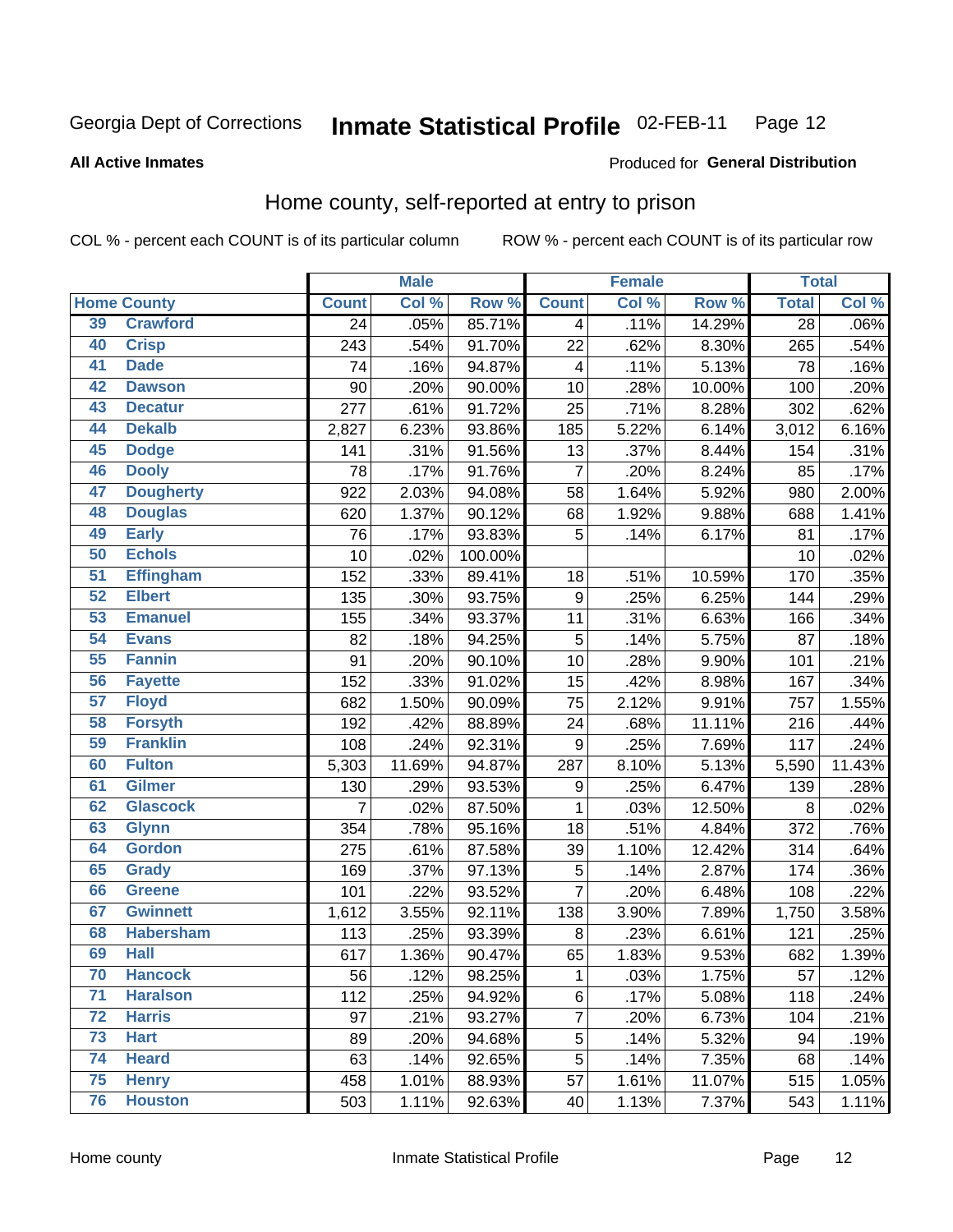#### Inmate Statistical Profile 02-FEB-11 Page 13

### **All Active Inmates**

### **Produced for General Distribution**

# Home county, self-reported at entry to prison

COL % - percent each COUNT is of its particular column

|                  |                    |              | <b>Male</b> |        |                  | <b>Female</b> |        | <b>Total</b> |                     |
|------------------|--------------------|--------------|-------------|--------|------------------|---------------|--------|--------------|---------------------|
|                  | <b>Home County</b> | <b>Count</b> | Col %       | Row %  | <b>Count</b>     | Col %         | Row %  | <b>Total</b> | Col %               |
| 77               | <b>Irwin</b>       | 78           | .17%        | 96.30% | 3                | .08%          | 3.70%  | 81           | .17%                |
| 78               | <b>Jackson</b>     | 188          | .41%        | 94.95% | 10               | .28%          | 5.05%  | 198          | .40%                |
| 79               | <b>Jasper</b>      | 80           | .18%        | 95.24% | 4                | .11%          | 4.76%  | 84           | .17%                |
| 80               | <b>Jeff Davis</b>  | 76           | .17%        | 87.36% | 11               | .31%          | 12.64% | 87           | .18%                |
| $\overline{81}$  | <b>Jefferson</b>   | 133          | .29%        | 95.00% | $\overline{7}$   | .20%          | 5.00%  | 140          | .29%                |
| 82               | <b>Jenkins</b>     | 61           | .13%        | 93.85% | 4                | .11%          | 6.15%  | 65           | .13%                |
| 83               | <b>Johnson</b>     | 48           | .11%        | 85.71% | 8                | .23%          | 14.29% | 56           | .11%                |
| 84               | <b>Jones</b>       | 112          | .25%        | 93.33% | 8                | .23%          | 6.67%  | 120          | .25%                |
| 85               | <b>Lamar</b>       | 65           | .14%        | 90.28% | $\overline{7}$   | .20%          | 9.72%  | 72           | .15%                |
| 86               | <b>Lanier</b>      | 43           | .09%        | 93.48% | 3                | .08%          | 6.52%  | 46           | .09%                |
| 87               | <b>Laurens</b>     | 296          | .65%        | 93.08% | 22               | .62%          | 6.92%  | 318          | .65%                |
| 88               | <b>Lee</b>         | 78           | .17%        | 96.30% | 3                | .08%          | 3.70%  | 81           | .17%                |
| 89               | <b>Liberty</b>     | 246          | .54%        | 93.54% | 17               | .48%          | 6.46%  | 263          | .54%                |
| 90               | <b>Lincoln</b>     | 29           | .06%        | 96.67% | $\mathbf{1}$     | .03%          | 3.33%  | 30           | .06%                |
| 91               | Long               | 43           | .09%        | 86.00% | $\overline{7}$   | .20%          | 14.00% | 50           | .10%                |
| 92               | <b>Lowndes</b>     | 454          | 1.00%       | 93.80% | 30               | .85%          | 6.20%  | 484          | .99%                |
| 93               | <b>Lumpkin</b>     | 79           | .17%        | 90.80% | 8                | .23%          | 9.20%  | 87           | .18%                |
| 94               | <b>Macon</b>       | 87           | .19%        | 96.67% | 3                | .08%          | 3.33%  | 90           | .18%                |
| 95               | <b>Madison</b>     | 103          | .23%        | 88.03% | 14               | .40%          | 11.97% | 117          | .24%                |
| 96               | <b>Marion</b>      | 45           | .10%        | 90.00% | 5                | .14%          | 10.00% | 50           | .10%                |
| 97               | <b>Mcduffie</b>    | 169          | .37%        | 94.94% | $\boldsymbol{9}$ | .25%          | 5.06%  | 178          | .36%                |
| 98               | <b>Mcintosh</b>    | 64           | .14%        | 96.97% | $\overline{2}$   | .06%          | 3.03%  | 66           | .13%                |
| 99               | <b>Meriwether</b>  | 192          | .42%        | 93.66% | $\overline{13}$  | .37%          | 6.34%  | 205          | .42%                |
| 100              | <b>Miller</b>      | 31           | .07%        | 93.94% | $\overline{2}$   | .06%          | 6.06%  | 33           | .07%                |
| 101              | <b>Mitchell</b>    | 199          | .44%        | 93.87% | 13               | .37%          | 6.13%  | 212          | .43%                |
| 102              | <b>Monroe</b>      | 138          | .30%        | 94.52% | 8                | .23%          | 5.48%  | 146          | .30%                |
| 103              | <b>Montgomery</b>  | 55           | .12%        | 90.16% | $\overline{6}$   | .17%          | 9.84%  | 61           | .12%                |
| 104              | <b>Morgan</b>      | 103          | .23%        | 91.96% | 9                | .25%          | 8.04%  | 112          | .23%                |
| 105              | <b>Murray</b>      | 163          | .36%        | 87.63% | 23               | .65%          | 12.37% | 186          | .38%                |
| 106              | <b>Muscogee</b>    | 1,389        | 3.06%       | 94.49% | 81               | 2.29%         | 5.51%  | 1,470        | 3.01%               |
| 107              | <b>Newton</b>      | 552          | 1.22%       | 91.09% | 54               | 1.52%         | 8.91%  | 606          | $\overline{1.24\%}$ |
| 108              | <b>Oconee</b>      | 41           | .09%        | 89.13% | 5                | .14%          | 10.87% | 46           | .09%                |
| 109              | <b>Oglethorpe</b>  | 54           | .12%        | 91.53% | 5                | .14%          | 8.47%  | 59           | .12%                |
| 110              | <b>Paulding</b>    | 269          | .59%        | 88.78% | 34               | .96%          | 11.22% | 303          | .62%                |
| 111              | <b>Peach</b>       | 103          | .23%        | 93.64% | 7                | .20%          | 6.36%  | 110          | .22%                |
| 112              | <b>Pickens</b>     | 117          | .26%        | 87.31% | 17               | .48%          | 12.69% | 134          | .27%                |
| $\overline{113}$ | <b>Pierce</b>      | 61           | .13%        | 91.04% | $\,6$            | .17%          | 8.96%  | 67           | .14%                |
| $\overline{114}$ | <b>Pike</b>        | 56           | .12%        | 93.33% | 4                | .11%          | 6.67%  | 60           | .12%                |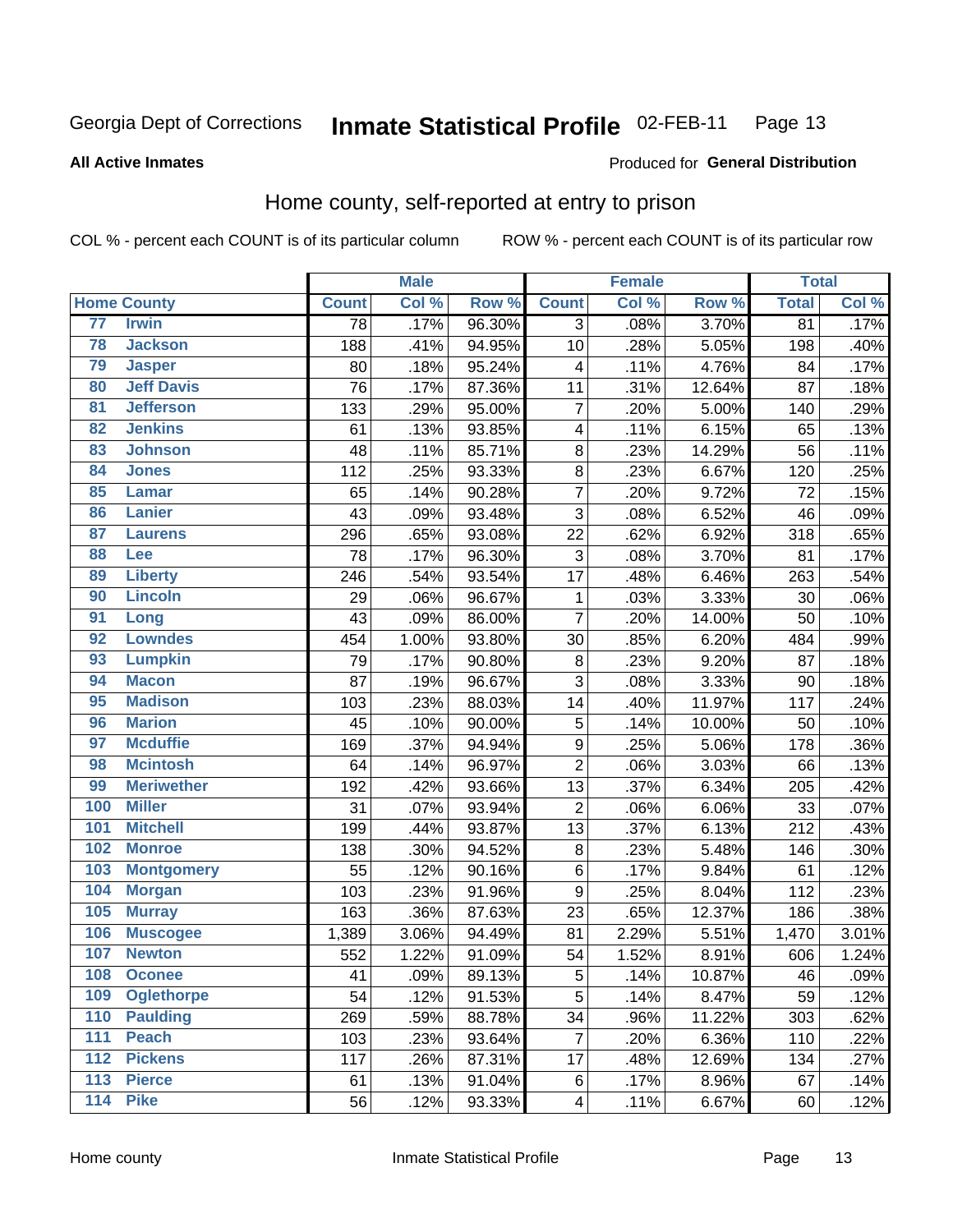#### Inmate Statistical Profile 02-FEB-11 Page 14

### **All Active Inmates**

### Produced for General Distribution

# Home county, self-reported at entry to prison

COL % - percent each COUNT is of its particular column

|                  |                    |              | <b>Male</b> |         |                         | <b>Female</b> |        | <b>Total</b>   |       |
|------------------|--------------------|--------------|-------------|---------|-------------------------|---------------|--------|----------------|-------|
|                  | <b>Home County</b> | <b>Count</b> | Col %       | Row %   | <b>Count</b>            | Col %         | Row %  | <b>Total</b>   | Col % |
| 115              | <b>Polk</b>        | 203          | .45%        | 86.75%  | $\overline{31}$         | .87%          | 13.25% | 234            | .48%  |
| $\overline{116}$ | <b>Pulaski</b>     | 75           | .17%        | 96.15%  | 3                       | .08%          | 3.85%  | 78             | .16%  |
| 117              | <b>Putnam</b>      | 139          | .31%        | 95.86%  | $\,6$                   | .17%          | 4.14%  | 145            | .30%  |
| 118              | Quitman            | 13           | .03%        | 86.67%  | $\overline{2}$          | .06%          | 13.33% | 15             | .03%  |
| 119              | <b>Rabun</b>       | 41           | .09%        | 78.85%  | 11                      | .31%          | 21.15% | 52             | .11%  |
| 120              | <b>Randolph</b>    | 63           | .14%        | 96.92%  | $\overline{2}$          | .06%          | 3.08%  | 65             | .13%  |
| 121              | <b>Richmond</b>    | 1,565        | 3.45%       | 94.45%  | 92                      | 2.60%         | 5.55%  | 1,657          | 3.39% |
| 122              | <b>Rockdale</b>    | 345          | .76%        | 90.08%  | 38                      | 1.07%         | 9.92%  | 383            | .78%  |
| 123              | <b>Schley</b>      | 21           | .05%        | 91.30%  | $\overline{2}$          | .06%          | 8.70%  | 23             | .05%  |
| 124              | <b>Screven</b>     | 116          | .26%        | 92.06%  | 10                      | .28%          | 7.94%  | 126            | .26%  |
| 125              | <b>Seminole</b>    | 54           | .12%        | 83.08%  | 11                      | .31%          | 16.92% | 65             | .13%  |
| 126              | <b>Spalding</b>    | 541          | 1.19%       | 91.39%  | 51                      | 1.44%         | 8.61%  | 592            | 1.21% |
| 127              | <b>Stephens</b>    | 163          | .36%        | 91.06%  | 16                      | .45%          | 8.94%  | 179            | .37%  |
| 128              | <b>Stewart</b>     | 32           | .07%        | 94.12%  | $\overline{2}$          | .06%          | 5.88%  | 34             | .07%  |
| 129              | <b>Sumter</b>      | 207          | .46%        | 95.39%  | 10                      | .28%          | 4.61%  | 217            | .44%  |
| 130              | <b>Talbot</b>      | 67           | .15%        | 95.71%  | 3                       | .08%          | 4.29%  | 70             | .14%  |
| 131              | <b>Taliaferro</b>  | 10           | .02%        | 100.00% |                         |               |        | 10             | .02%  |
| 132              | <b>Tattnall</b>    | 149          | .33%        | 89.76%  | 17                      | .48%          | 10.24% | 166            | .34%  |
| 133              | <b>Taylor</b>      | 80           | .18%        | 93.02%  | $\,6$                   | .17%          | 6.98%  | 86             | .18%  |
| 134              | <b>Telfair</b>     | 106          | .23%        | 89.83%  | 12                      | .34%          | 10.17% | 118            | .24%  |
| 135              | <b>Terrell</b>     | 64           | .14%        | 94.12%  | $\overline{\mathbf{4}}$ | .11%          | 5.88%  | 68             | .14%  |
| 136              | <b>Thomas</b>      | 246          | .54%        | 94.62%  | 14                      | .40%          | 5.38%  | 260            | .53%  |
| 137              | <b>Tift</b>        | 265          | .58%        | 95.67%  | 12                      | .34%          | 4.33%  | 277            | .57%  |
| 138              | <b>Toombs</b>      | 287          | .63%        | 93.49%  | 20                      | .56%          | 6.51%  | 307            | .63%  |
| 139              | <b>Towns</b>       | 36           | .08%        | 85.71%  | 6                       | .17%          | 14.29% | 42             | .09%  |
| 140              | <b>Treutlen</b>    | 60           | .13%        | 93.75%  | 4                       | .11%          | 6.25%  | 64             | .13%  |
| 141              | <b>Troup</b>       | 505          | 1.11%       | 91.32%  | 48                      | 1.35%         | 8.68%  | 553            | 1.13% |
| 142              | <b>Turner</b>      | 72           | .16%        | 94.74%  | 4                       | .11%          | 5.26%  | 76             | .16%  |
| $\overline{143}$ | <b>Twiggs</b>      | 64           | .14%        | 95.52%  | 3                       | .08%          | 4.48%  | 67             | .14%  |
| 144              | <b>Union</b>       | 66           | .15%        | 85.71%  | 11                      | .31%          | 14.29% | 77             | .16%  |
| 145              | <b>Upson</b>       | 156          | .34%        | 89.66%  | 18                      | .51%          | 10.34% | 174            | .36%  |
| 146              | <b>Walker</b>      | 364          | .80%        | 91.00%  | 36                      | 1.02%         | 9.00%  | 400            | .82%  |
| 147              | <b>Walton</b>      | 355          | .78%        | 90.79%  | 36                      | 1.02%         | 9.21%  | 391            | .80%  |
| 148              | <b>Ware</b>        | 246          | .54%        | 93.18%  | 18                      | .51%          | 6.82%  | 264            | .54%  |
| 149              | <b>Warren</b>      | 36           | .08%        | 94.74%  | 2                       | .06%          | 5.26%  | 38             | .08%  |
| 150              | <b>Washington</b>  | 150          | .33%        | 89.82%  | 17                      | .48%          | 10.18% | 167            | .34%  |
| 151              | <b>Wayne</b>       | 168          | .37%        | 91.30%  | 16                      | .45%          | 8.70%  | 184            | .38%  |
| 152              | <b>Webster</b>     | 6            | .01%        | 85.71%  | 1                       | .03%          | 14.29% | $\overline{7}$ | .01%  |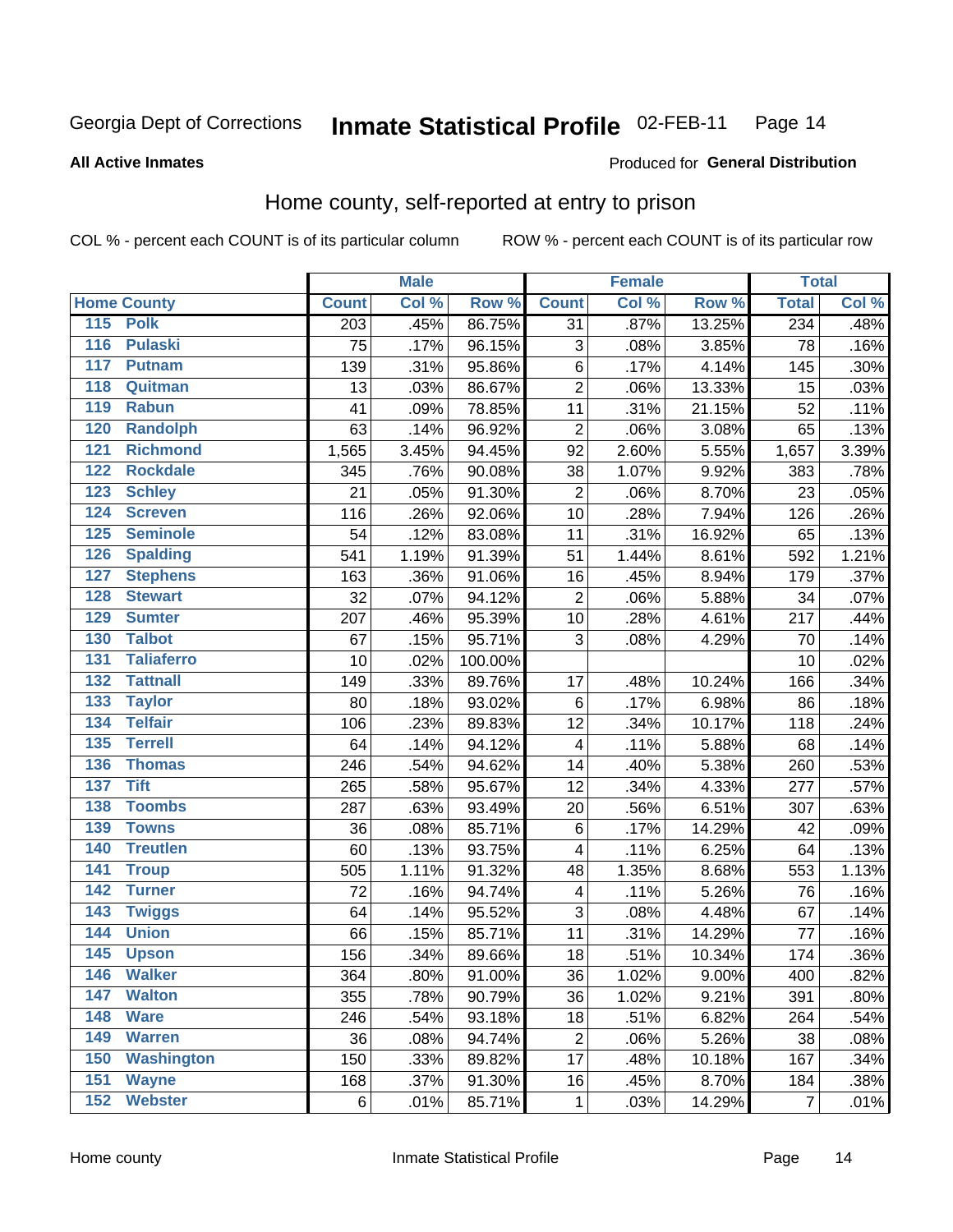#### Inmate Statistical Profile 02-FEB-11 Page 15

**All Active Inmates** 

# **Produced for General Distribution**

# Home county, self-reported at entry to prison

COL % - percent each COUNT is of its particular column

|                         |                 | <b>Male</b> |        |              | <b>Female</b> |          | <b>Total</b> |       |
|-------------------------|-----------------|-------------|--------|--------------|---------------|----------|--------------|-------|
| <b>Home County</b>      | <b>Count</b>    | Col %       | Row %  | <b>Count</b> | Col %         | Row %    | <b>Total</b> | Col % |
| <b>Wheeler</b><br>153   | 30 <sup>2</sup> | .07%        | 83.33% | 6            | .17%          | 16.67%   | 36           | .07%  |
| <b>White</b><br>154     | 86              | .19%        | 87.76% | 12           | .34%          | 12.24%   | 98           | .20%  |
| <b>Whitfield</b><br>155 | 475             | 1.05%       | 87.80% | 66           | 1.86%         | 12.20%   | 541          | 1.11% |
| <b>Wilcox</b><br>156    | 58              | .13%        | 89.23% | 7            | .20%          | 10.77%   | 65           | .13%  |
| <b>Wilkes</b><br>157    | 61              | .13%        | 93.85% | 4            | .11%          | 6.15%    | 65           | .13%  |
| <b>Wilkinson</b><br>158 | 51              | $.11\%$     | 89.47% | 6            | .17%          | 10.53%   | 57           | .12%  |
| 159<br><b>Worth</b>     | 104             | .23%        | 94.55% | 6            | $.17\%$       | $5.45\%$ | 110          | .22%  |
| <b>Unknown</b><br>160   | 1,201           | 2.65%       | 92.96% | 91           | 2.57%         | 7.04%    | 1,292        | 2.64% |
| <b>Total Rported</b>    | 45,375          | 100%        | 92.76% | 3,543        | 100%          | 7.24%    | 48,918       | 100%  |

| rtec<br><b>N</b> | 3,780  | 170<br>$\sim$      | 3,950  |
|------------------|--------|--------------------|--------|
| `otal            | 49,155 | <b>749</b><br>טווט | 52.868 |

|  | Mode | ™ulton | ∶ulton | ™ulton |
|--|------|--------|--------|--------|
|--|------|--------|--------|--------|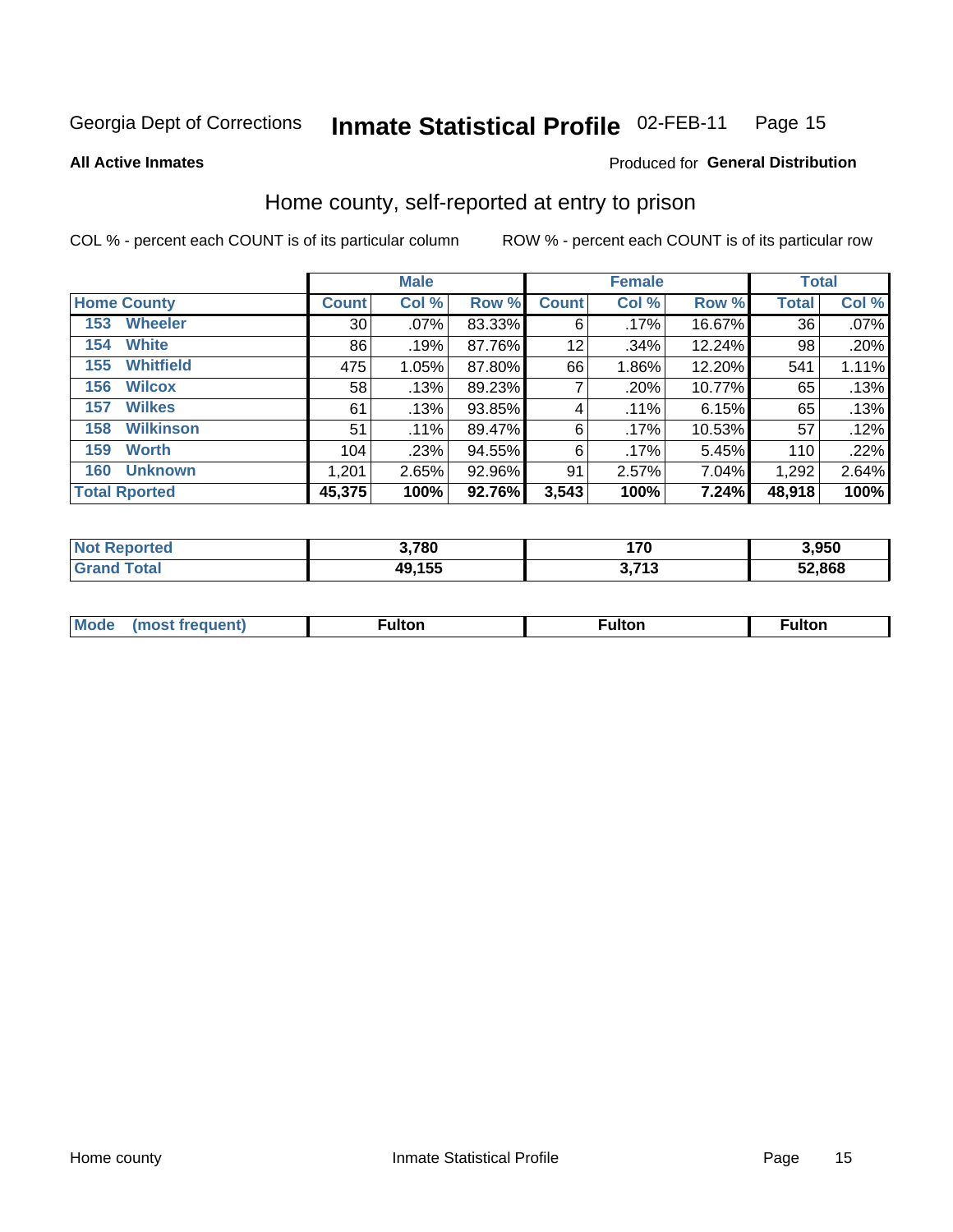#### Inmate Statistical Profile 02-FEB-11 Page 16

**All Active Inmates** 

### **Produced for General Distribution**

# Socioeconomic class, self-reported at entry to prison

COL % - percent each COUNT is of its particular column

|                            |         | <b>Male</b> |        |                 | <b>Female</b> |       |        | <b>Total</b> |
|----------------------------|---------|-------------|--------|-----------------|---------------|-------|--------|--------------|
| <b>Socioeconomic Class</b> | Count l | Col %       | Row %  | <b>Count</b>    | Col %         | Row % | Total, | Col %        |
| <b>Welfare</b>             | 3,174   | 9.92%       | 94.58% | 182             | $10.53\%$     | 5.42% | 3,356  | $9.95\%$     |
| <b>Occ Employ</b>          | .159'   | 3.62%       | 98.39% | 19 <sup>1</sup> | 1.10%         | 1.61% | 1.178  | 3.49%        |
| <b>Minimum Std</b><br>3    | 12.878  | 40.23%      | 95.92% | 548             | 31.71%        | 4.08% | 13,426 | 39.79%       |
| <b>Middle</b><br>4         | 14,800  | 46.23%      | 93.80% | 979             | 56.66%        | 6.20% | 15,779 | 46.77%       |
| <b>Total Reported</b>      | 32,011  | 100%        | 94.88% | 1,728           | 100%          | 5.12% | 33,739 | 100%         |

| <b>Not Reported</b>   | 17,139 | .985          | 19,124 |
|-----------------------|--------|---------------|--------|
| <b>Total</b><br>Grand | 49,150 | 742<br>.<br>◡ | 52,863 |

| ____<br>____ |
|--------------|
|--------------|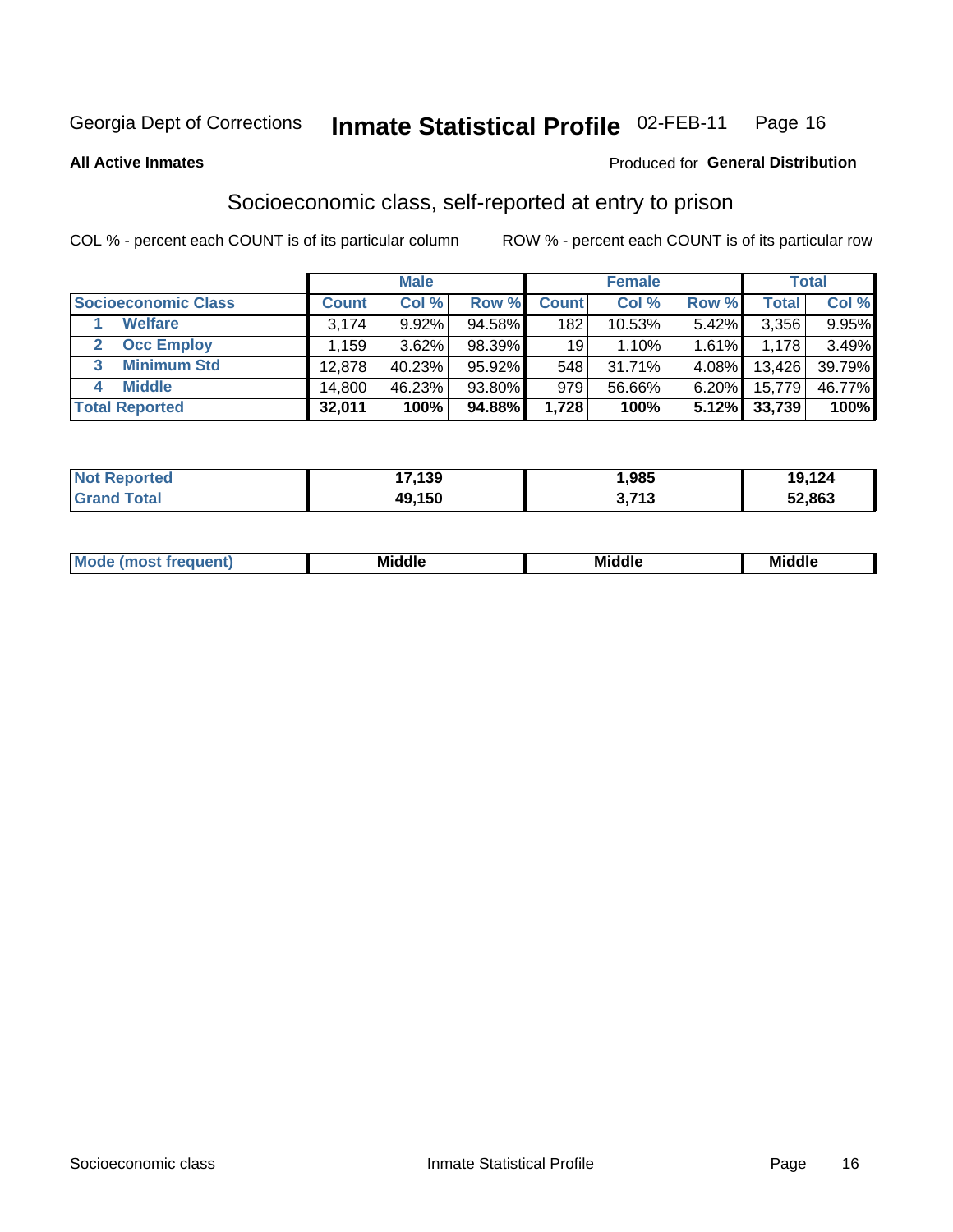#### Inmate Statistical Profile 02-FEB-11 Page 17

**All Active Inmates** 

# **Produced for General Distribution**

# Environment to age 16, self-reported at entry to prison

COL % - percent each COUNT is of its particular column

|                                      |              | <b>Male</b> |        |                 | <b>Female</b> |          |              | <b>Total</b> |
|--------------------------------------|--------------|-------------|--------|-----------------|---------------|----------|--------------|--------------|
| <b>Environment to age 16</b>         | <b>Count</b> | Col %       | Row %  | <b>Count</b>    | Col %         | Row %    | <b>Total</b> | Col %        |
| <b>Rural/Farm</b>                    | 1,230        | 3.82%       | 95.50% | 58 <sub>1</sub> | 3.37%         | 4.50%    | 1,288        | 3.80%        |
| <b>Rural/Nfarm</b><br>$\overline{2}$ | 1,772        | 5.50%       | 90.69% | 182             | 10.58%        | 9.31%    | 1,954        | 5.76%        |
| 3 S.M.S.A                            | 11,033       | 34.27%      | 97.20% | 318             | 18.48%        | $2.80\%$ | 11,351       | 33.47%       |
| <b>Urban</b><br>4                    | 7,115        | 22.10%      | 92.38% | 587             | 34.11%        | 7.62%    | 7,702        | 22.71%       |
| 5 Small Town                         | 11,045       | 34.31%      | 95.04% | 576             | 33.47%        | 4.96%    | 11,621       | 34.26%       |
| <b>Total Reported</b>                | 32,195       | 100%        | 94.93% | 1,721           | 100%          | 5.07%    | 33,916       | 100%         |

| <b>Not Reported</b> | 16,960 | 1,992                          | 18,952 |
|---------------------|--------|--------------------------------|--------|
| Total               | 49,155 | <b>1 אד</b> כ<br><b>J.I IJ</b> | 52,868 |

| <b>Mode</b><br>* 151 L | <b>own</b><br>----<br>smar | <b>Irhar</b><br>____ | `owr<br>_____ |
|------------------------|----------------------------|----------------------|---------------|
|                        |                            |                      |               |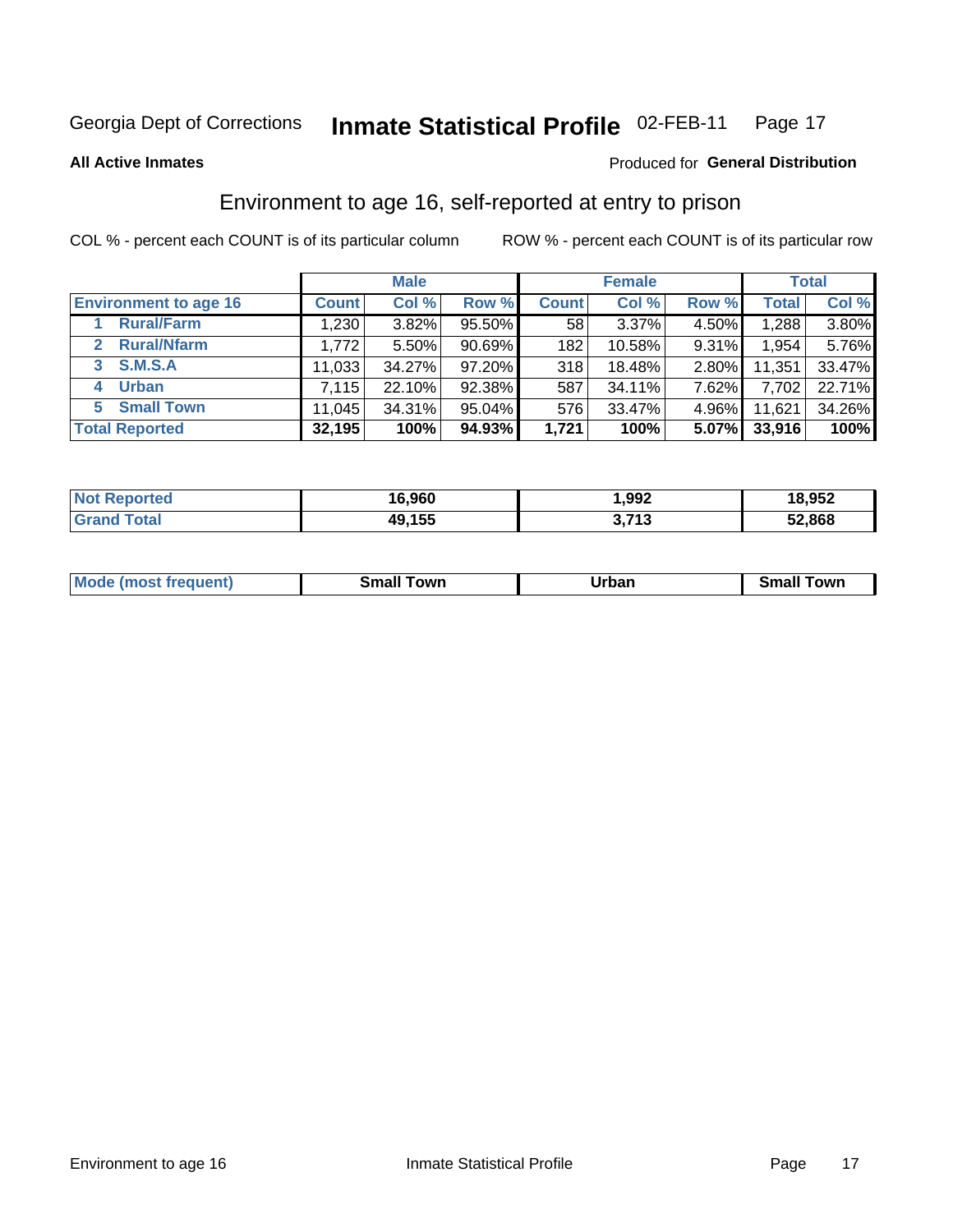#### Inmate Statistical Profile 02-FEB-11 Page 18

### **All Active Inmates**

# **Produced for General Distribution**

# Guardian status to age 16, self-reported at entry to prison

COL % - percent each COUNT is of its particular column

|                                  |               | <b>Male</b> |           |              | <b>Female</b> |       |        | <b>Total</b> |
|----------------------------------|---------------|-------------|-----------|--------------|---------------|-------|--------|--------------|
| <b>Guardian Status To Age 16</b> | <b>Count!</b> | Col %       | Row %     | <b>Count</b> | Col %         | Row % | Total  | Col %        |
| 1 Orphanage                      | 24            | .11%        | $96.00\%$ |              | .18%          | 4.00% | 25     | .12%         |
| 2 Father Only                    | 623           | 2.97%       | 97.80%    | 14           | 2.48%         | 2.20% | 637    | 2.96%        |
| <b>3 Both Parents</b>            | 8,192         | 39.08%      | 97.07%    | 247          | 43.79%        | 2.93% | 8,439  | 39.20%       |
| <b>4 Mother Only</b>             | 9,157         | 43.68%      | 98.01%    | 186          | 32.98%        | 1.99% | 9,343  | 43.40%       |
| <b>6 Oth Female</b>              | 541           | 2.58%       | 96.61%    | 19           | 3.37%         | 3.39% | 560    | 2.60%        |
| <b>7 Oth Male</b>                | 88            | .42%        | 98.88%    |              | .18%          | 1.12% | 89     | .41%         |
| 8 Step-Parents                   | 199           | .95%        | 100.00%   |              |               |       | 199    | $.92\%$      |
| 9 Foster Home                    | 360           | 1.72%       | 96.51%    | 13           | 2.30%         | 3.49% | 373    | 1.73%        |
| <b>10 Grand Parents</b>          | 1,779         | 8.49%       | 95.54%    | 83           | 14.72%        | 4.46% | 1,862  | 8.65%        |
| <b>Total Reported</b>            | 20,963        | 100%        | 97.38%    | 564          | 100%          | 2.62% | 21,527 | 100%         |

| <b>Not</b><br><b>Reported</b> | 28,190<br>י ס∠ | 3,149          | 31,339 |
|-------------------------------|----------------|----------------|--------|
| ™ota⊧<br><b>Grat</b>          | 49,153         | 2 742<br>ง. เว | 52,866 |

| Mode | วทIv<br>Mot | <b>Both Parents</b><br>Parents | lM.<br>Only<br>. |
|------|-------------|--------------------------------|------------------|
|      |             |                                |                  |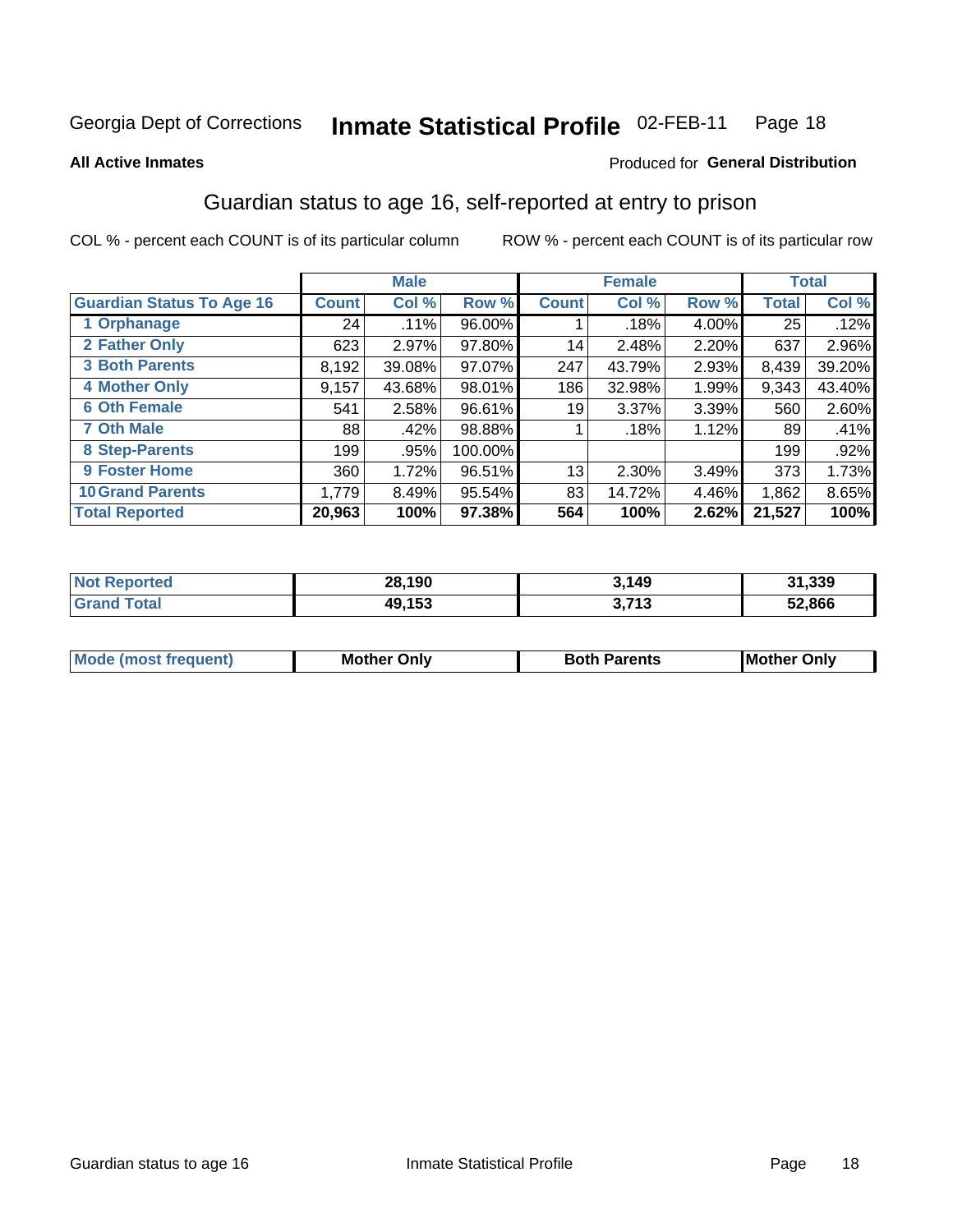#### Inmate Statistical Profile 02-FEB-11 Page 19

### **All Active Inmates**

### Produced for General Distribution

# Employment status before prison, self-reported at entry to prison

COL % - percent each COUNT is of its particular column

|                                  |              | <b>Male</b> |        |              | <b>Female</b> |        |        | <b>Total</b> |
|----------------------------------|--------------|-------------|--------|--------------|---------------|--------|--------|--------------|
| <b>Employment Status</b>         | <b>Count</b> | Col %       | Row %  | <b>Count</b> | Col %         | Row %  | Total  | Col %        |
| <b>Full Time</b>                 | 20,720       | 49.51%      | 95.87% | 892          | 39.61%        | 4.13%  | 21,612 | 49.00%       |
| <b>Part Time</b><br>$\mathbf{2}$ | 3,524        | 8.42%       | 95.94% | 149          | 6.62%         | 4.06%  | 3,673  | 8.33%        |
| Unempl $<$ 6m<br>3               | 4,110        | 9.82%       | 96.82% | 135          | 5.99%         | 3.18%  | 4,245  | 9.62%        |
| Unempl > 6m<br>4                 | 7,583        | 18.12%      | 92.66% | 601          | 26.69%        | 7.34%  | 8,184  | 18.56%       |
| <b>Never Workd</b><br>5          | 3,751        | $8.96\%$    | 96.13% | 150          | 6.66%         | 3.84%  | 3,902  | 8.85%        |
| <b>Student</b><br>6              | 576          | 1.38%       | 88.21% | 77           | 3.42%         | 11.79% | 653    | 1.48%        |
| <b>Incapable</b>                 | 1,589        | $3.80\%$    | 86.50% | 248          | 11.01%        | 13.50% | 1,837  | 4.16%        |
| <b>Total Reported</b>            | 41,853       | 100%        | 94.89% | 2,252        | 100%          | 5.11%  | 44,106 | 100%         |

| enorted | 7,298       | .461                       | 3,759  |
|---------|-------------|----------------------------|--------|
| ota     | AQ 151<br>w | <b>2742</b><br>. I J<br>∼. | 52,865 |

| Mc | ----<br>me<br>ш | nc<br>. |
|----|-----------------|---------|
|    |                 |         |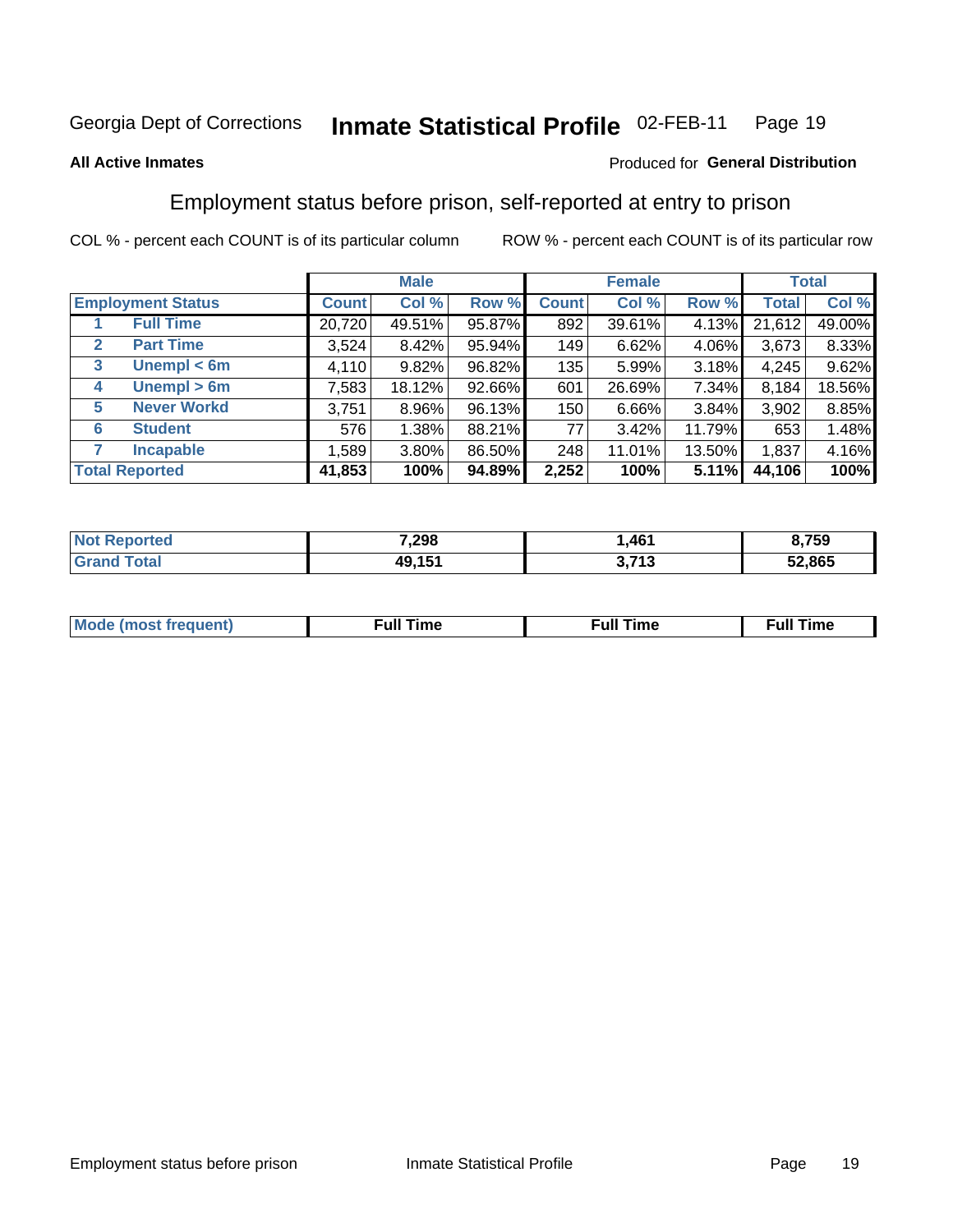# **All Active Inmates**

Produced for General Distribution

# Age at admission

COL % - percent each COUNT is of its particular column

|                         |              | <b>Male</b> |         |              | <b>Female</b> |        |              | <b>Total</b> |
|-------------------------|--------------|-------------|---------|--------------|---------------|--------|--------------|--------------|
| <b>Age At Admission</b> | <b>Count</b> | Col %       | Row %   | <b>Count</b> | Col %         | Row %  | <b>Total</b> | Col %        |
| 13                      | 1            | 0.01%       | 100.00% |              |               |        | 1            | 0.01%        |
| 14                      | 14           | 0.03%       | 93.33%  | 1            | 0.03%         | 6.67%  | 15           | 0.03%        |
| 15                      | 61           | 0.12%       | 98.39%  | 1            | 0.03%         | 1.61%  | 62           | 0.12%        |
| 16                      | 178          | 0.36%       | 95.19%  | 9            | 0.24%         | 4.81%  | 187          | 0.35%        |
| $\overline{17}$         | 761          | 1.55%       | 97.07%  | 23           | 0.62%         | 2.93%  | 784          | 1.48%        |
| 18                      | 1,591        | 3.24%       | 97.49%  | 41           | 1.10%         | 2.51%  | 1,632        | 3.09%        |
| 19                      | 2,188        | 4.45%       | 96.64%  | 76           | 2.05%         | 3.36%  | 2,264        | 4.28%        |
| 20                      | 2,184        | 4.44%       | 94.79%  | 120          | 3.23%         | 5.21%  | 2,304        | 4.36%        |
| $\overline{21}$         | 2,218        | 4.51%       | 94.91%  | 119          | 3.20%         | 5.09%  | 2,337        | 4.42%        |
| $\overline{22}$         | 2,181        | 4.44%       | 94.83%  | 119          | 3.20%         | 5.17%  | 2,300        | 4.35%        |
| 23                      | 2,018        | 4.11%       | 94.21%  | 124          | 3.34%         | 5.79%  | 2,142        | 4.05%        |
| $\overline{24}$         | 2,003        | 4.07%       | 93.34%  | 143          | 3.85%         | 6.66%  | 2,146        | 4.06%        |
| 25                      | 1,881        | 3.83%       | 92.89%  | 144          | 3.88%         | 7.11%  | 2,025        | 3.83%        |
| $\overline{26}$         | 1,793        | 3.65%       | 93.78%  | 119          | 3.20%         | 6.22%  | 1,912        | 3.62%        |
| $\overline{27}$         | 1,785        | 3.63%       | 93.36%  | 127          | 3.42%         | 6.64%  | 1,912        | 3.62%        |
| 28                      | 1,751        | 3.56%       | 93.24%  | 127          | 3.42%         | 6.76%  | 1,878        | 3.55%        |
| 29                      | 1,673        | 3.40%       | 93.10%  | 124          | 3.34%         | 6.90%  | 1,797        | 3.40%        |
| 30                      | 1,641        | 3.34%       | 92.50%  | 133          | 3.58%         | 7.50%  | 1,774        | 3.36%        |
| 31                      | 1,511        | 3.07%       | 91.52%  | 140          | 3.77%         | 8.48%  | 1,651        | 3.12%        |
| $\overline{32}$         | 1,383        | 2.81%       | 93.13%  | 102          | 2.75%         | 6.87%  | 1,485        | 2.81%        |
| 33                      | 1,302        | 2.65%       | 92.14%  | 111          | 2.99%         | 7.86%  | 1,413        | 2.67%        |
| 34                      | 1,220        | 2.48%       | 90.91%  | 122          | 3.29%         | 9.09%  | 1,342        | 2.54%        |
| 35                      | 1,233        | 2.51%       | 92.85%  | 95           | 2.56%         | 7.15%  | 1,328        | 2.51%        |
| 36                      | 1,201        | 2.44%       | 91.40%  | 113          | 3.04%         | 8.60%  | 1,314        | 2.49%        |
| $\overline{37}$         | 1,194        | 2.43%       | 91.99%  | 104          | 2.80%         | 8.01%  | 1,298        | 2.46%        |
| 38                      | 1,107        | 2.25%       | 91.49%  | 103          | 2.77%         | 8.51%  | 1,210        | 2.29%        |
| 39                      | 1,068        | 2.17%       | 89.45%  | 126          | 3.39%         | 10.55% | 1,194        | 2.26%        |
| 40                      | 1,070        | 2.18%       | 91.14%  | 104          | 2.80%         | 8.86%  | 1,174        | 2.22%        |
| 41                      | 965          | 1.96%       | 89.93%  | 108          | 2.91%         | 10.07% | 1,073        | 2.03%        |
| 42                      | 989          | 2.01%       | 90.40%  | 105          | 2.83%         | 9.60%  | 1,094        | 2.07%        |
| 43                      | 926          | 1.88%       | 90.78%  | 94           | 2.53%         | 9.22%  | 1,020        | 1.93%        |
| 44                      | 877          | 1.78%       | 90.13%  | 96           | 2.59%         | 9.87%  | 973          | 1.84%        |
| 45                      | 831          | 1.69%       | 90.03%  | 92           | 2.48%         | 9.97%  | 923          | 1.75%        |
| 46                      | 795          | 1.62%       | 89.43%  | 94           | 2.53%         | 10.57% | 889          | 1.68%        |
| 47                      | 710          | 1.44%       | 90.56%  | 74           | 1.99%         | 9.44%  | 784          | 1.48%        |
| 48                      | 670          | 1.36%       | 91.53%  | 62           | 1.67%         | 8.47%  | 732          | 1.38%        |
| 49                      | 629          | 1.28%       | 93.05%  | 47           | 1.27%         | 6.95%  | 676          | 1.28%        |
| 50                      | 510          | 1.04%       | 91.89%  | 45           | 1.21%         | 8.11%  | 555          | 1.05%        |
| 51                      | 452          | 0.92%       | 91.87%  | 40           | 1.08%         | 8.13%  | 492          | 0.93%        |
| 52                      | 425          | 0.86%       | 93.00%  | 32           | 0.86%         | 7.00%  | 457          | 0.86%        |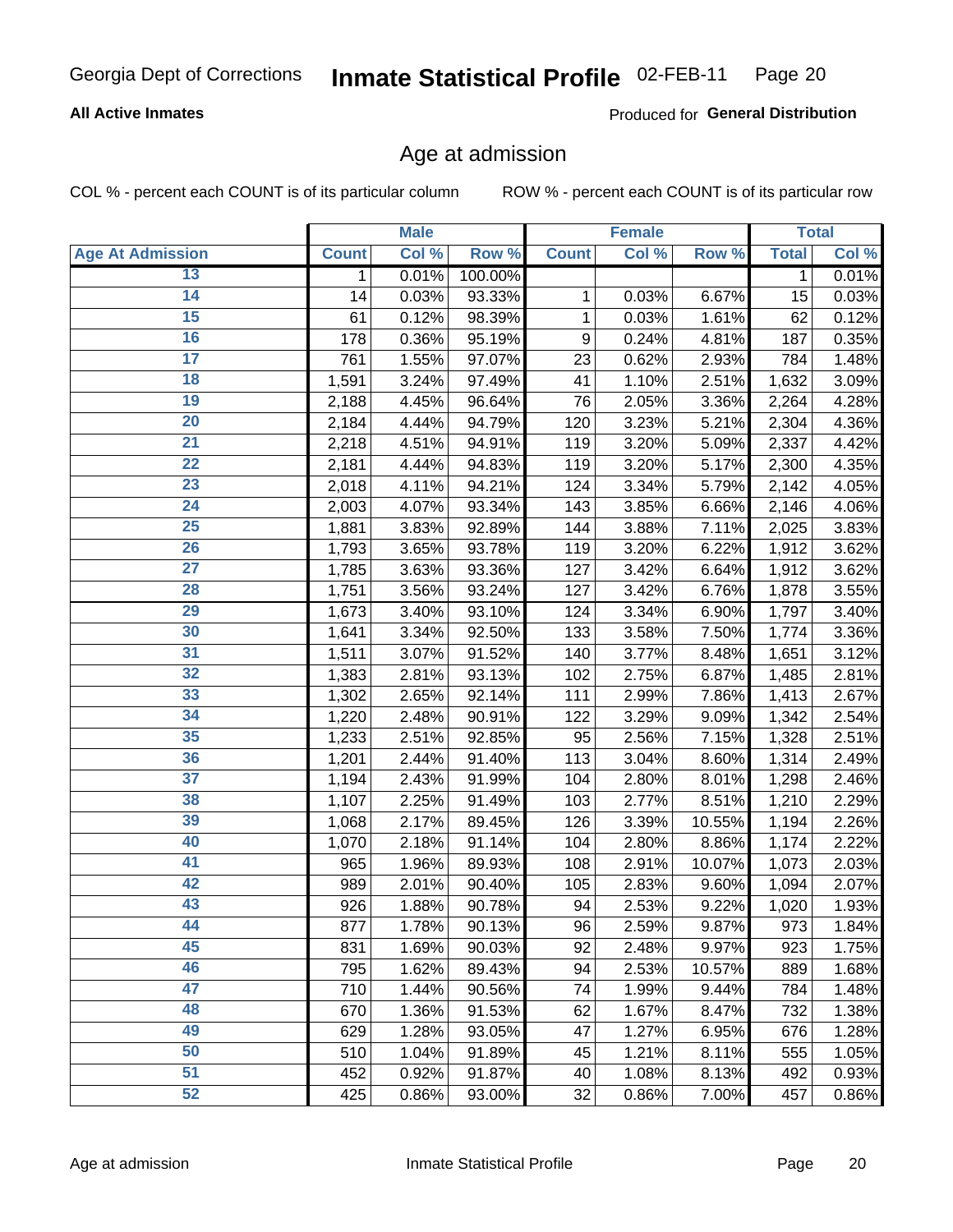### **All Active Inmates**

Produced for General Distribution

# Age at admission

COL % - percent each COUNT is of its particular column

|                         | <b>Male</b>             |       | <b>Female</b> |                  |       | <b>Total</b> |                |       |
|-------------------------|-------------------------|-------|---------------|------------------|-------|--------------|----------------|-------|
| <b>Age At Admission</b> | <b>Count</b>            | Col % | Row %         | <b>Count</b>     | Col % | Row %        | <b>Total</b>   | Col % |
| 53                      | 369                     | 0.75% | 90.89%        | 37               | 1.00% | 9.11%        | 406            | 0.77% |
| 54                      | 260                     | 0.53% | 92.86%        | 20               | 0.54% | 7.14%        | 280            | 0.53% |
| 55                      | 271                     | 0.55% | 91.55%        | 25               | 0.67% | 8.45%        | 296            | 0.56% |
| 56                      | 233                     | 0.47% | 95.88%        | 10               | 0.27% | 4.12%        | 243            | 0.46% |
| 57                      | 187                     | 0.38% | 95.41%        | $\boldsymbol{9}$ | 0.24% | 4.59%        | 196            | 0.37% |
| 58                      | 134                     | 0.27% | 92.41%        | 11               | 0.30% | 7.59%        | 145            | 0.27% |
| 59                      | 140                     | 0.28% | 92.72%        | 11               | 0.30% | 7.28%        | 151            | 0.29% |
| 60                      | 107                     | 0.22% | 93.04%        | 8                | 0.22% | 6.96%        | 115            | 0.22% |
| 61                      | 84                      | 0.17% | 95.45%        | 4                | 0.11% | 4.55%        | 88             | 0.17% |
| 62                      | 71                      | 0.14% | 97.26%        | $\overline{2}$   | 0.05% | 2.74%        | 73             | 0.14% |
| 63                      | 52                      | 0.11% | 94.55%        | $\overline{3}$   | 0.08% | 5.45%        | 55             | 0.10% |
| 64                      | 48                      | 0.10% | 97.96%        | $\mathbf{1}$     | 0.03% | 2.04%        | 49             | 0.09% |
| 65                      | 40                      | 0.08% | 100.00%       |                  |       |              | 40             | 0.08% |
| 66                      | 25                      | 0.05% | 96.15%        | 1                | 0.03% | 3.85%        | 26             | 0.05% |
| 67                      | 25                      | 0.05% | 89.29%        | 3                | 0.08% | 10.71%       | 28             | 0.05% |
| 68                      | 25                      | 0.05% | 92.59%        | $\overline{2}$   | 0.05% | 7.41%        | 27             | 0.05% |
| 69                      | 27                      | 0.05% | 100.00%       |                  |       |              | 27             | 0.05% |
| 70                      | 12                      | 0.02% | 85.71%        | $\mathbf 2$      | 0.05% | 14.29%       | 14             | 0.03% |
| 71                      | $\overline{7}$          | 0.01% | 100.00%       |                  |       |              | $\overline{7}$ | 0.01% |
| $\overline{72}$         | 10                      | 0.02% | 83.33%        | $\overline{2}$   | 0.05% | 16.67%       | 12             | 0.02% |
| $\overline{73}$         | $\overline{7}$          | 0.01% | 100.00%       |                  |       |              | $\overline{7}$ | 0.01% |
| $\overline{74}$         | $\overline{5}$          | 0.01% | 100.00%       |                  |       |              | $\overline{5}$ | 0.01% |
| 75                      | 8                       | 0.02% | 100.00%       |                  |       |              | 8              | 0.02% |
| 76                      | 8                       | 0.02% | 100.00%       |                  |       |              | 8              | 0.02% |
| $\overline{77}$         | $\overline{c}$          | 0.01% | 66.67%        | 1                | 0.03% | 33.33%       | 3              | 0.01% |
| 78                      | $\overline{\mathbf{4}}$ | 0.01% | 100.00%       |                  |       |              | 4              | 0.01% |
| 79                      | $\overline{c}$          | 0.01% | 66.67%        | 1                | 0.03% | 33.33%       | 3              | 0.01% |
| 80                      | $\mathbf{1}$            | 0.01% | 100.00%       |                  |       |              | 1              | 0.01% |
| $\overline{82}$         | $\mathbf{1}$            | 0.01% | 100.00%       |                  |       |              | 1              | 0.01% |
| 83                      |                         |       |               | 1                | 0.03% | 100.00%      | 1              | 0.01% |
| <b>Total Reported</b>   | 49,155                  | 100%  | 92.98%        | 3,713            | 100%  | 7.02%        | 52,868         | 100%  |

| <b>Not Reported</b> |        |             |        |
|---------------------|--------|-------------|--------|
| <b>Grand Total</b>  | 49,155 | 2742<br>ں ا | 52,868 |

| Mean<br>(average)       | 31.87 | 34.08 | 32.02 |
|-------------------------|-------|-------|-------|
| <b>Median (middle)</b>  | 30    | აა    | 30    |
| Mode<br>(most frequent) |       | 25    | n,    |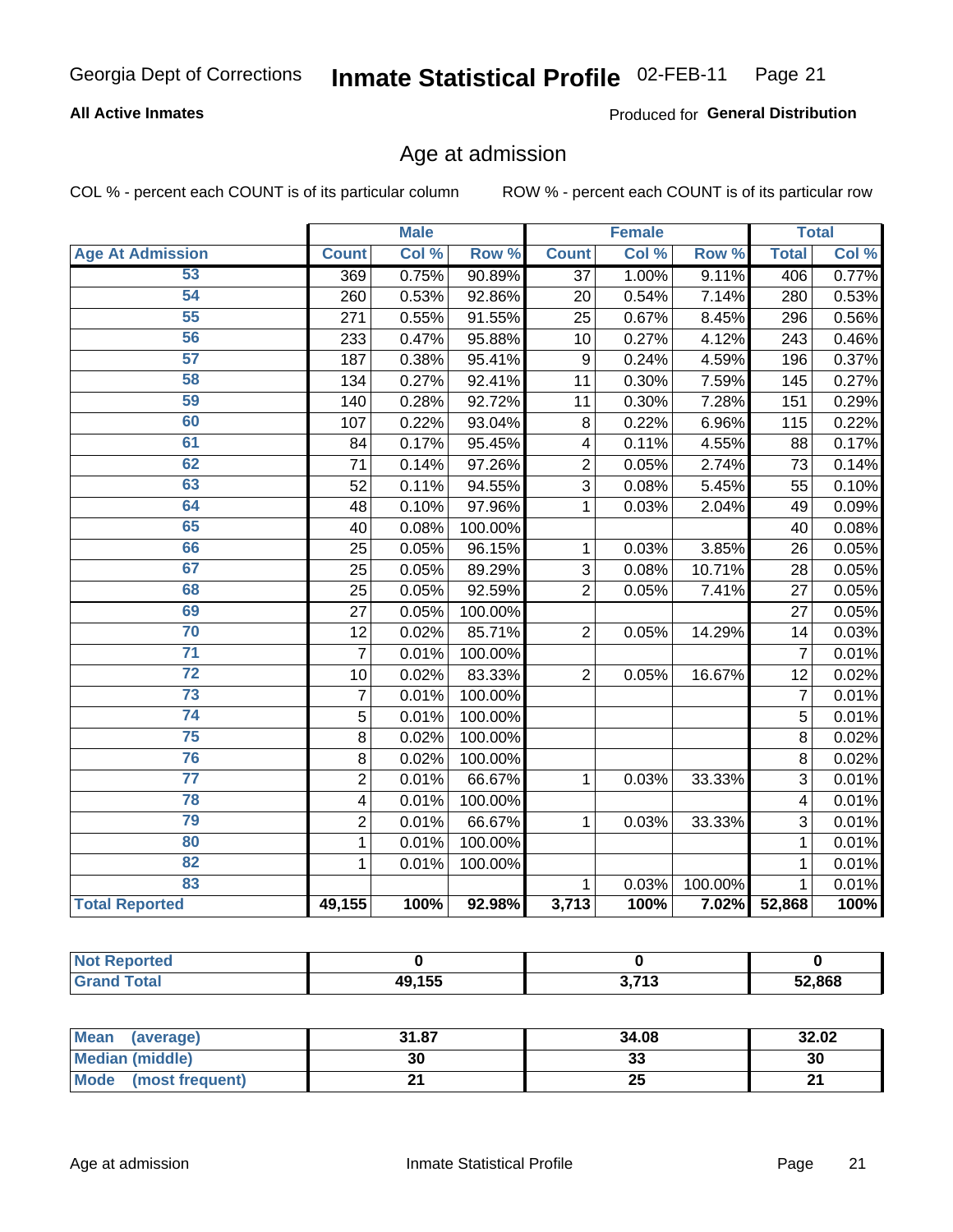# **All Active Inmates**

### Produced for General Distribution

# Height, measured at entry to prison

COL % - percent each COUNT is of its particular column

|                       |                           | <b>Male</b> |         |                  | <b>Female</b> |        | <b>Total</b>   |        |
|-----------------------|---------------------------|-------------|---------|------------------|---------------|--------|----------------|--------|
| <b>Height</b>         | <b>Count</b>              | Col %       | Row %   | <b>Count</b>     | Col %         | Row %  | <b>Total</b>   | Col %  |
| 4'10"                 | $\overline{3}$            | 0.03%       | 27.27%  | 8                | 3.62%         | 72.73% | 11             | 0.09%  |
| 4'11''                | 11                        | 0.09%       | 13.25%  | 72               | 32.58%        | 86.75% | 83             | 0.68%  |
| 5'02''                | $\boldsymbol{2}$          | 0.02%       | 66.67%  | $\mathbf{1}$     | 0.45%         | 33.33% | 3              | 0.02%  |
| 5'03''                | $\overline{2}$            | 0.02%       | 100.00% |                  |               |        | $\overline{2}$ | 0.02%  |
| 5'05''                | 13                        | 0.11%       | 92.86%  |                  |               |        | 14             | 0.12%  |
| 5'06''                | 12                        | 0.10%       | 92.31%  |                  |               |        | 13             | 0.11%  |
| 5'07''                | 21                        | 0.18%       | 100.00% |                  |               |        | 21             | 0.17%  |
| 5'08''                | 19                        | 0.16%       | 100.00% |                  |               |        | 19             | 0.16%  |
| 5'09''                | 26                        | 0.22%       | 100.00% |                  |               |        | 26             | 0.21%  |
| 5'10''                | 5,806                     | 48.78%      | 98.67%  | 78               | 35.29%        | 1.33%  | 5,884          | 48.52% |
| 5'11''                | 5,913                     | 49.68%      | 98.96%  | 62               | 28.05%        | 1.04%  | 5,975          | 49.27% |
| 6'00''                | 18                        | 0.15%       | 94.74%  |                  |               |        | 19             | 0.16%  |
| 6'01''                | 13                        | 0.11%       | 100.00% |                  |               |        | 13             | 0.11%  |
| 6'02''                | 14                        | 0.12%       | 100.00% |                  |               |        | 14             | 0.12%  |
| 6'03''                | $\overline{\mathbf{4}}$   | 0.03%       | 100.00% |                  |               |        | 4              | 0.03%  |
| 6'04''                | $\ensuremath{\mathsf{3}}$ | 0.03%       | 100.00% |                  |               |        | 3              | 0.02%  |
| 6'05''                | 3                         | 0.03%       | 100.00% |                  |               |        | 3              | 0.02%  |
| 6'06''                | 1                         | 0.01%       | 100.00% |                  |               |        | 1              | 0.01%  |
| 6'10''                | 4                         | 0.03%       | 100.00% |                  |               |        | 4              | 0.03%  |
| 6'11''                | 13                        | 0.11%       | 100.00% |                  |               |        | 13             | 0.11%  |
| Seven feet +          | 1                         | 0.01%       | 100.00% |                  |               |        | 1              | 0.01%  |
| <b>Total Reported</b> | 11,902                    | 100%        | 98.15%  | $\overline{221}$ | 100%          | 1.82%  | 12,126         | 100%   |

| <b>Not</b><br><b>Reported</b> | 37,253 | 3,492                     | 40,745 |
|-------------------------------|--------|---------------------------|--------|
| ™otar                         | 49,155 | <b>2.742</b><br>- 19<br>◡ | 52,87' |

| <b>Mean</b><br>(average) | 5'10" | 5'06" | 5'10"  |
|--------------------------|-------|-------|--------|
| Median (middle)          | 544"  | 5'10" | 5'10'' |
| Mode<br>(most frequent)  | 5'11" | 5'10" | 544"   |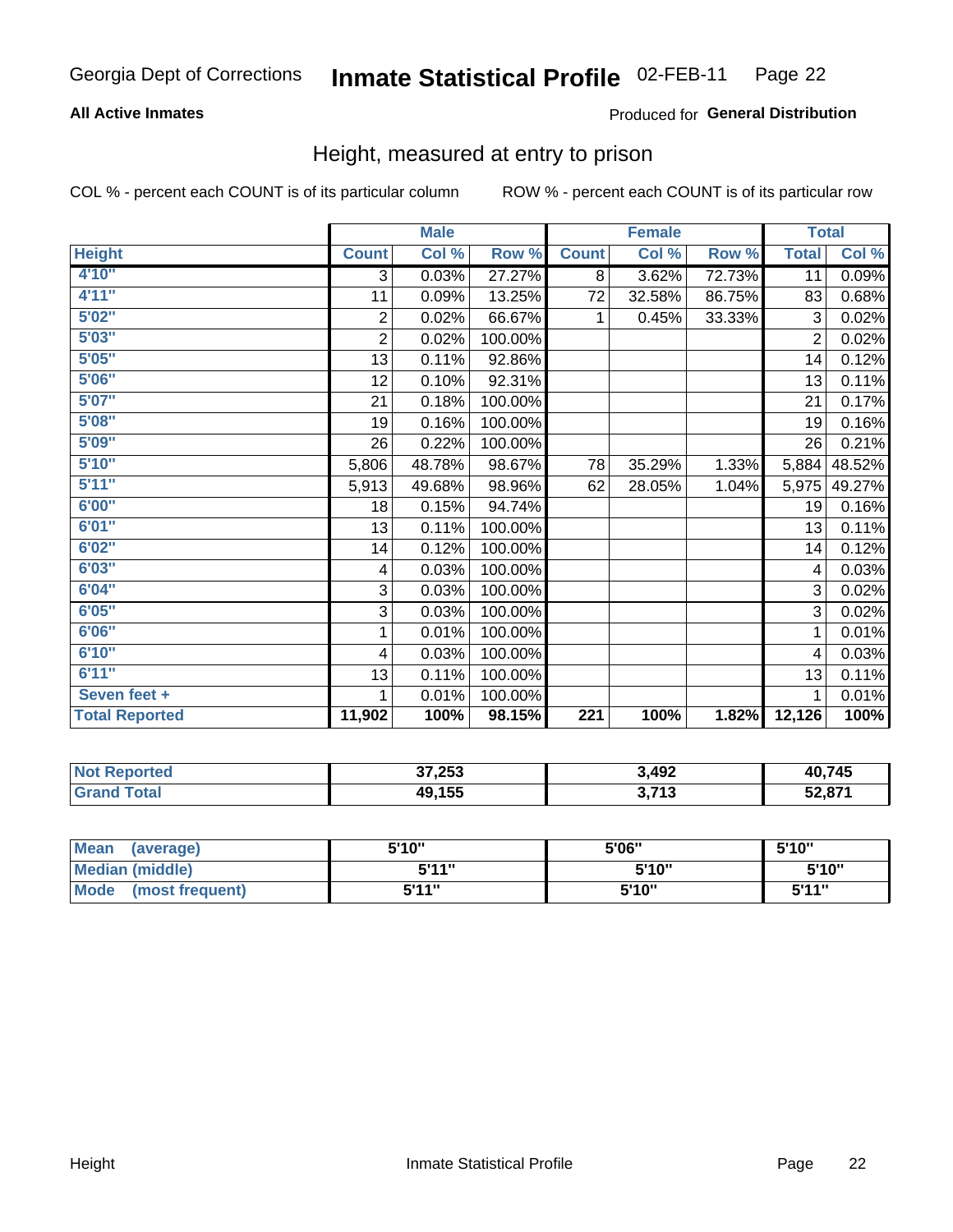# **All Active Inmates**

### Produced for General Distribution

# Weight, measured at entry to prison

COL % - percent each COUNT is of its particular column

|                        |                         | <b>Male</b> |                  |                         | <b>Female</b> |        | <b>Total</b>            |        |
|------------------------|-------------------------|-------------|------------------|-------------------------|---------------|--------|-------------------------|--------|
| Weight                 | <b>Count</b>            | Col %       | Row <sup>%</sup> | <b>Count</b>            | Col%          | Row %  | <b>Total</b>            | Col %  |
| <b>Under 80 pounds</b> | 34                      | 0.07%       | 97.14%           | 1                       | 0.03%         | 2.86%  | $\overline{35}$         | 0.07%  |
| 80 - 89 pounds         | 12                      | 0.02%       | 75.00%           | $\overline{\mathbf{4}}$ | 0.11%         | 25.00% | 16                      | 0.03%  |
| 90 - 99 pounds         | 6                       | 0.01%       | 33.33%           | 12                      | 0.32%         | 66.67% | 18                      | 0.03%  |
| 100 - 109 pounds       | 13                      | 0.03%       | 18.57%           | 57                      | 1.54%         | 81.43% | 70                      | 0.13%  |
| 110 - 119 pounds       | 81                      | 0.17%       | 31.89%           | 173                     | 4.66%         | 68.11% | 254                     | 0.48%  |
| 120 - 129 pounds       | 422                     | 0.86%       | 58.21%           | 303                     | 8.16%         | 41.79% | 725                     | 1.38%  |
| 130 - 139 pounds       | 1,319                   | 2.70%       | 75.20%           | 435                     | 11.72%        | 24.80% | 1,754                   | 3.33%  |
| 140 - 149 pounds       | 3,289                   | 6.73%       | 87.61%           | 465                     | 12.53%        | 12.39% | 3,754                   | 7.14%  |
| 150 - 159 pounds       | 4,598                   | 9.41%       | 92.61%           | 367                     | 9.89%         | 7.39%  | 4,965                   | 9.44%  |
| 160 - 169 pounds       | 7,015                   | 14.35%      | 94.44%           | 413                     | 11.13%        | 5.56%  | 7,428                   | 14.12% |
| 170 - 179 pounds       | 6,106                   | 12.49%      | 95.04%           | 319                     | 8.60%         | 4.96%  | 6,425                   | 12.22% |
| 180 - 189 pounds       | 6,924                   | 14.16%      | 95.82%           | 302                     | 8.14%         | 4.18%  | 7,226                   | 13.74% |
| 190 - 199 pounds       | 4,416                   | 9.03%       | 95.50%           | 208                     | 5.60%         | 4.50%  | 4,624                   | 8.79%  |
| 200 - 209 pounds       | 4,054                   | 8.29%       | 96.16%           | 162                     | 4.37%         | 3.84%  | 4,216                   | 8.02%  |
| 210 - 219 pounds       | 2,860                   | 5.85%       | 96.30%           | 110                     | 2.96%         | 3.70%  | 2,970                   | 5.65%  |
| 220 - 229 pounds       | 2,507                   | 5.13%       | 96.16%           | 100                     | 2.69%         | 3.84%  | 2,607                   | 4.96%  |
| 230 - 239 pounds       | 1,543                   | 3.16%       | 95.42%           | 74                      | 1.99%         | 4.58%  | 1,617                   | 3.07%  |
| 240 - 249 pounds       | 1,225                   | 2.51%       | 95.18%           | 62                      | 1.67%         | 4.82%  | 1,287                   | 2.45%  |
| 250 - 259 pounds       | 740                     | 1.51%       | 95.24%           | 37                      | 1.00%         | 4.76%  | 777                     | 1.48%  |
| 260 - 269 pounds       | 598                     | 1.22%       | 94.47%           | 35                      | 0.94%         | 5.53%  | 633                     | 1.20%  |
| 270 - 279 pounds       | 328                     | 0.67%       | 94.25%           | 20                      | 0.54%         | 5.75%  | 348                     | 0.66%  |
| 280 - 289 pounds       | 280                     | 0.57%       | 93.96%           | 18                      | 0.49%         | 6.04%  | 298                     | 0.57%  |
| 290 - 299 pounds       | 117                     | 0.24%       | 96.69%           | 4                       | 0.11%         | 3.31%  | 121                     | 0.23%  |
| 300 - 309 pounds       | 121                     | 0.25%       | 89.63%           | 14                      | 0.38%         | 10.37% | 135                     | 0.26%  |
| 310 - 319 pounds       | 70                      | 0.14%       | 97.22%           | 2                       | 0.05%         | 2.78%  | 72                      | 0.14%  |
| 320 - 329 pounds       | 78                      | 0.16%       | 95.12%           | 4                       | 0.11%         | 4.88%  | 82                      | 0.16%  |
| 330 - 339 pounds       | 25                      | 0.05%       | 96.15%           | 1                       | 0.03%         | 3.85%  | 26                      | 0.05%  |
| 340 - 349 pounds       | 17                      | 0.03%       | 80.95%           | $\overline{\mathbf{4}}$ | 0.11%         | 19.05% | 21                      | 0.04%  |
| 350 - 359 pounds       | 34                      | 0.07%       | 91.89%           | 3                       | 0.08%         | 8.11%  | 37                      | 0.07%  |
| 360 - 369 pounds       | 14                      | 0.03%       | 100.00%          |                         |               |        | 14                      | 0.03%  |
| 370 - 379 pounds       | 12                      | 0.02%       | 100.00%          |                         |               |        | 12                      | 0.02%  |
| 380 - 389 pounds       | 6                       | 0.01%       | 100.00%          |                         |               |        | $6\phantom{1}6$         | 0.01%  |
| 390 - 399 pounds       | $\overline{\mathbf{4}}$ | 0.01%       | 100.00%          |                         |               |        | $\overline{\mathbf{4}}$ | 0.01%  |
| 400 pounds and over    | 19                      | 0.04%       | 90.48%           | $\overline{2}$          | 0.05%         | 9.52%  | $\overline{21}$         | 0.04%  |
| <b>Total Reported</b>  | 48,887                  | 100%        | 92.94%           | 3,711                   | 100%          | 7.06%  | 52,598                  | 100.0% |

| <b>Not</b><br>ported<br><b>NGI</b> | 268    |              | 270<br>41 V |
|------------------------------------|--------|--------------|-------------|
| <b>Total</b>                       | 49,155 | 2 742<br>. . | 52,868      |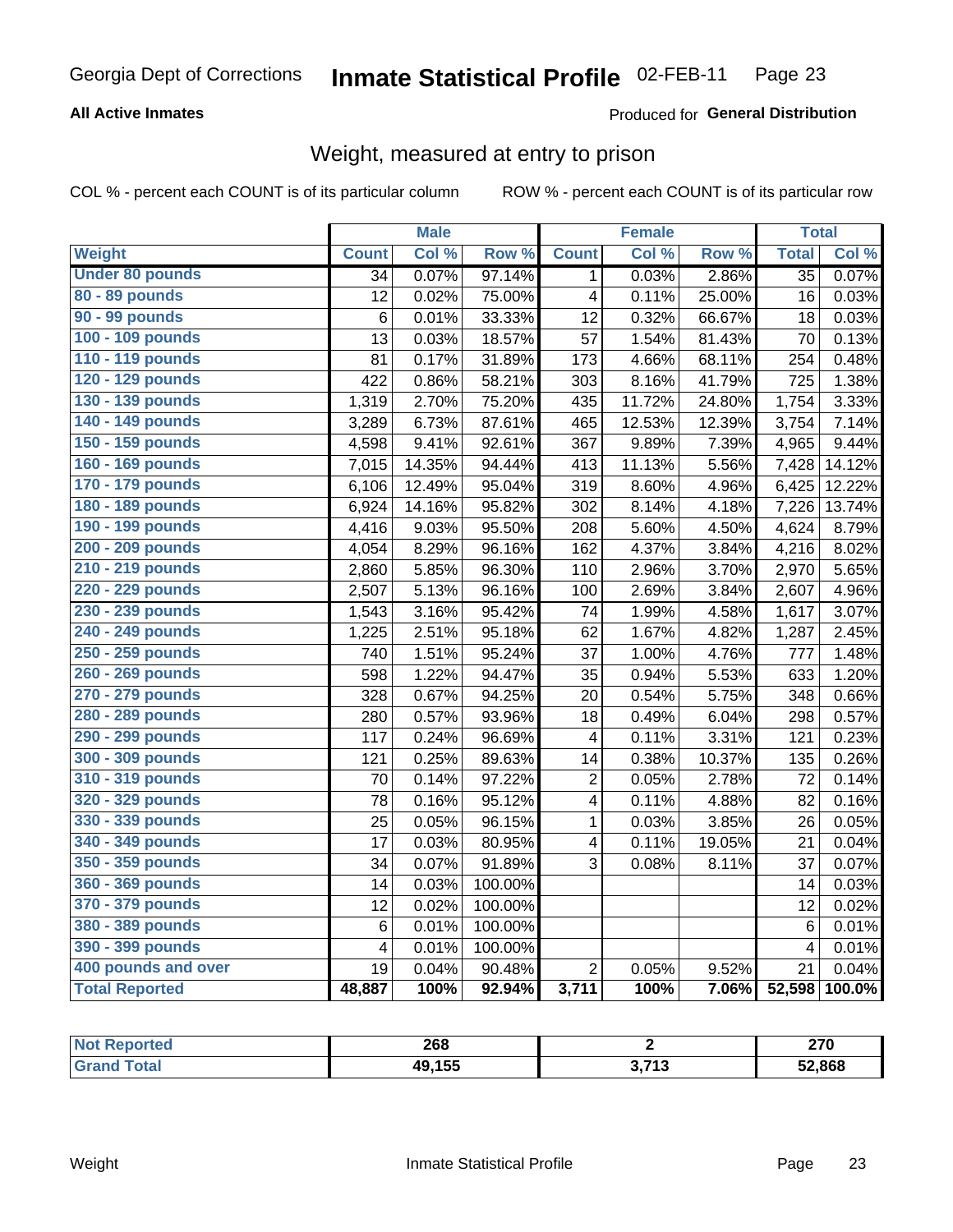### **All Active Inmates**

### Produced for General Distribution

# Weight, measured at entry to prison

COL % - percent each COUNT is of its particular column

|                          | <b>Male</b> | <b>Female</b> | Total |
|--------------------------|-------------|---------------|-------|
| <b>Mean</b><br>(average) | 185         | 165           | 183   |
| <b>Median (middle)</b>   | 180         | 160           | 180   |
| Mode<br>(most frequent)  | 180         | 140           | 180   |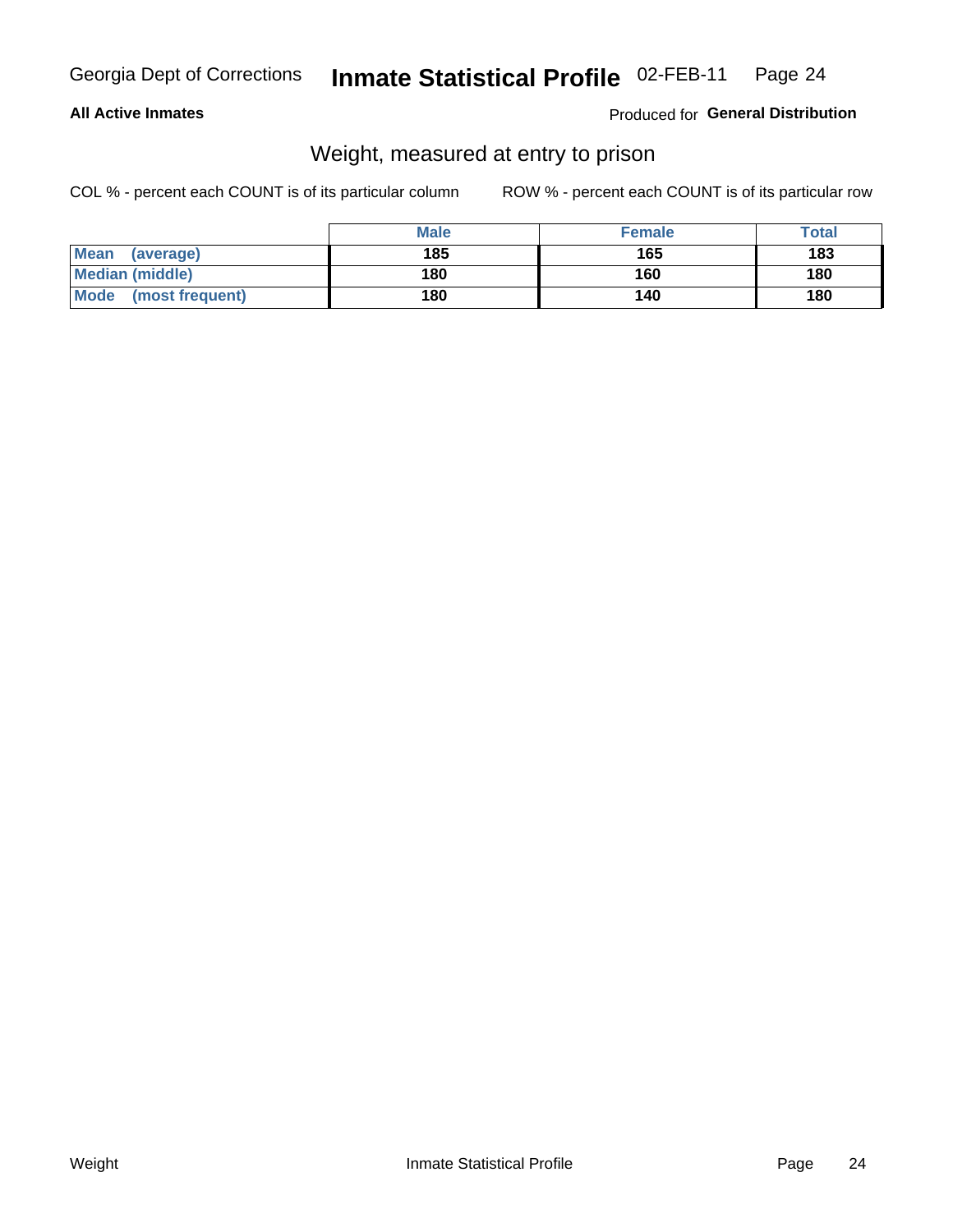#### Inmate Statistical Profile 02-FEB-11 Page 25

### **All Active Inmates**

Produced for General Distribution

# Military service

COL % - percent each COUNT is of its particular column

|                          |              | <b>Male</b> |             |       | <b>Female</b> |          |              | <b>Total</b> |
|--------------------------|--------------|-------------|-------------|-------|---------------|----------|--------------|--------------|
| <b>Military service</b>  | <b>Count</b> | Col %       | Row % Count |       | Col %         | Row %    | <b>Total</b> | Col %        |
| <b>Air Force</b>         | ,803         | $5.02\%$    | 98.36%      | 30    | $1.04\%$      | 1.64%    | 1,833        | 4.72%        |
| 2<br>Army                | 325          | .90%        | 97.60%      | 8     | .28%          | 2.40%    | 333          | .86%         |
| <b>Navy</b><br>3         | 592          | 1.65%       | 98.34%      | 10    | .35%          | 1.66%    | 602          | 1.55%        |
| <b>Marines</b><br>4      | 36           | $.10\%$     | 100.00%     |       |               |          | 36           | .09%         |
| <b>Coast Guard</b><br>5. | 406          | 1.13%       | 99.51%      | റ     | $.07\%$       | .49%     | 408          | 1.05%        |
| <b>None</b><br>96        | 32,757       | 91.20%      | 92.02%      | 2,837 | 98.27%        | 7.97%    | 35,596       | 91.72%       |
| <b>Total Reported</b>    | 35,919       | 100%        | 92.56%      | 2,887 | 100%          | $7.44\%$ | 38,808       | 100%         |

| orted<br>N          | 13,236 | 02c<br>ο∠σ      | 14,062 |
|---------------------|--------|-----------------|--------|
| <b>ota</b><br>'Grai | 49,155 | $-742$<br>. I J | 52,870 |

| <b>Mode (most frequent)</b><br><b>Force</b><br><b>Force</b><br>orce<br>Aır |
|----------------------------------------------------------------------------|
|----------------------------------------------------------------------------|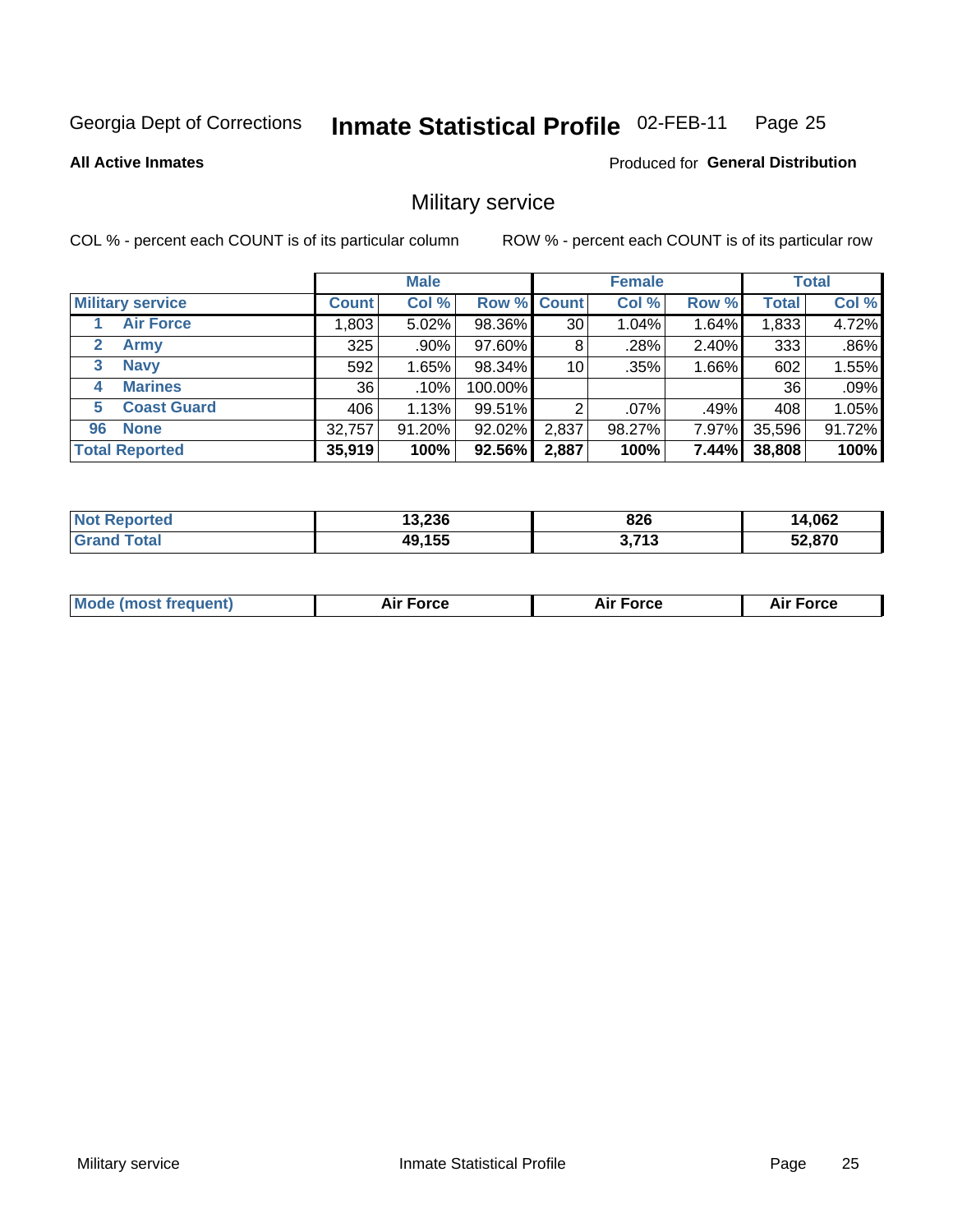#### Inmate Statistical Profile 02-FEB-11 Page 26

**All Active Inmates** 

### Produced for General Distribution

# Type of admission to prison

COL % - percent each COUNT is of its particular column

|                 |                             |                | <b>Male</b> |                    |     | <b>Female</b> |          |                | <b>Total</b> |
|-----------------|-----------------------------|----------------|-------------|--------------------|-----|---------------|----------|----------------|--------------|
|                 | <b>Type of Admission</b>    | <b>Count</b>   | Col %       | <b>Row % Count</b> |     | Col %         | Row %    | <b>Total</b>   | Col %        |
|                 | <b>Committed From Court</b> | 42,546         | 86.71%      | 93.15% 3,128       |     | 84.31%        | $6.85\%$ | 45,677         | 86.54%       |
| $\overline{2}$  | <b>Return Appeal/Bond</b>   | 3              | .01%        | 100.00%            |     |               |          | 3              | .01%         |
| 3               | <b>Parole Rev/New Sent</b>  | 2,502          | 5.10%       | 94.99%             | 132 | 3.56%         | 5.01%    | 2,634          | 4.99%        |
| 4               | <b>Par Rev/No New Sent</b>  | 1,001          | 2.04%       | 92.86%             | 77  | 2.08%         | 7.14%    | 1,078          | 2.04%        |
| 5               | <b>Prob Viol/Total Rev</b>  |                | .01%        | 100.00%            |     |               |          |                | .01%         |
| $6\phantom{1}6$ | <b>Prob Viol/Partial</b>    | 1,172          | 2.39%       | 86.94%             | 176 | 4.74%         | 13.06%   | 1,348          | 2.55%        |
| 7               | <b>Admit Fm Other Cust</b>  | 8              | .02%        | 100.00%            |     |               |          | 8              | .02%         |
| 9               | <b>Prob Rev/Remainder</b>   | 1,747          | 3.56%       | 89.87%             | 197 | 5.31%         | 10.13%   | 1,944          | 3.68%        |
| 10              | <b>New Sent/Par Rev Pnd</b> | 11             | .02%        | 100.00%            |     |               |          | 11             | .02%         |
| 11              | <b>Life W/O Parole</b>      | 15             | .03%        | 100.00%            |     |               |          | 15             | .03%         |
| 30              | <b>Par Rev/Rsn Unknown</b>  | 24             | .05%        | 100.00%            |     |               |          | 24             | .05%         |
| 32              | <b>Pb Parole Rescinded</b>  | $\overline{c}$ | .01%        | 100.00%            |     |               |          | $\overline{2}$ | .01%         |
| 33              | <b>Prob Revoc/Spec Cond</b> | 9              | $.02\%$     | 100.00%            |     |               |          | 9              | .02%         |
| 40              | <b>Par Rev/Revoc Center</b> | 12             | .02%        | 100.00%            |     |               |          | 12             | .02%         |
| 44              | <b>Whitworth Detention</b>  | $\overline{2}$ | .01%        | 100.00%            |     |               |          | $\overline{2}$ | .01%         |
| 50              | <b>Dcys At Risk</b>         | 1              | .01%        | 100.00%            |     |               |          |                | .01%         |
| 97              | <b>Other</b>                | 10             | .02%        | 100.00%            |     |               |          | 10             | .02%         |
|                 | <b>Total Reported</b>       | 49,066         | 100%        | 92.97% 3,710       |     | 100%          | $7.03\%$ | 52,779         | 100%         |

| <b>Not</b><br><b>Reported</b> | 89     |                      | Ωſ<br>94         |
|-------------------------------|--------|----------------------|------------------|
| <b>Total</b>                  | 49,155 | つ フィつ<br>.<br>. J. I | : 2.074<br>32.87 |

| <b>Mode (most frequent)</b> | Court Cmmt | <b>Court Cmmt</b> | Court Cmmt |
|-----------------------------|------------|-------------------|------------|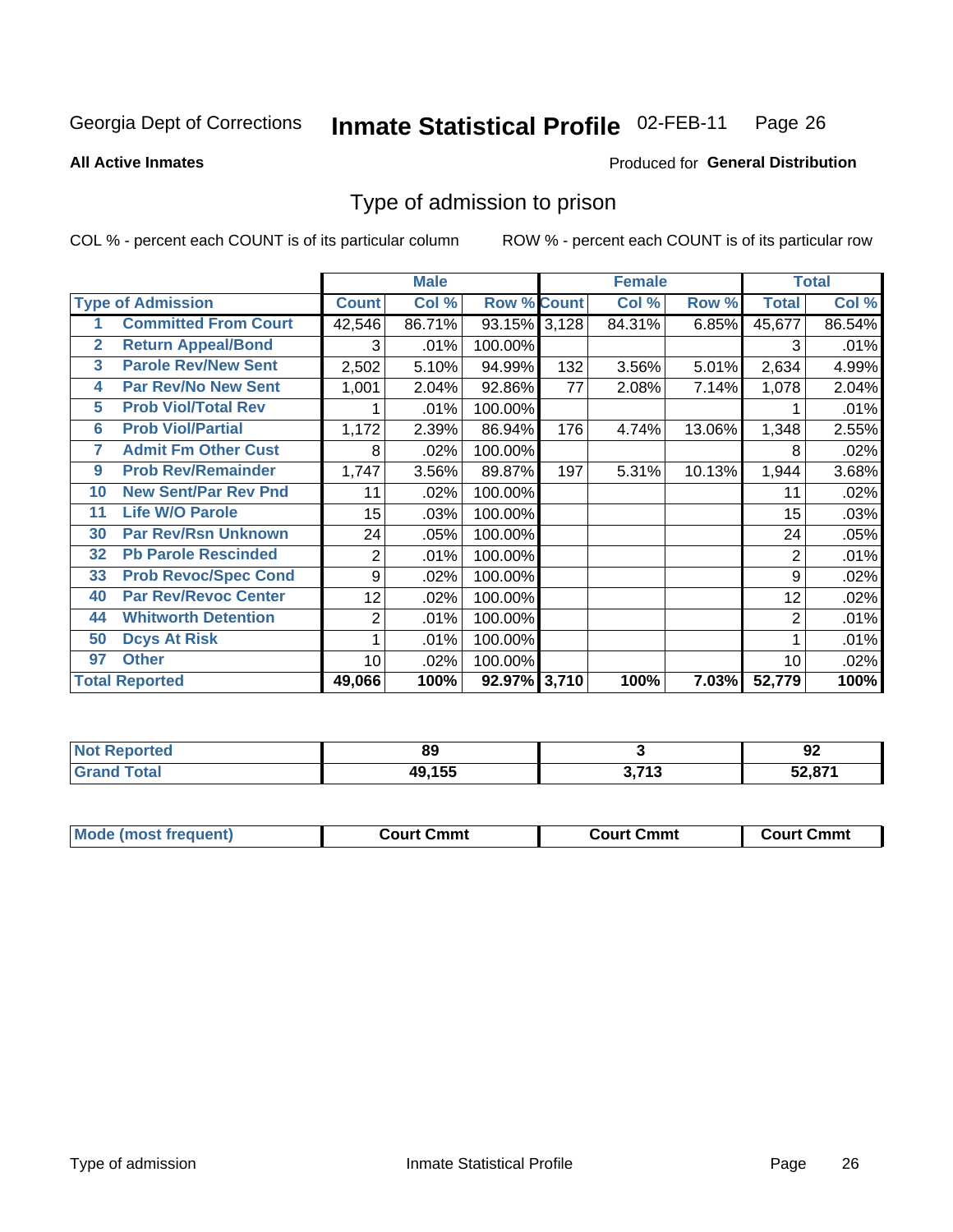#### Inmate Statistical Profile 02-FEB-11 Page 27

**All Active Inmates** 

# **Produced for General Distribution**

# Current / last security status

COL % - percent each COUNT is of its particular column

|                        |                 | <b>Male</b> |             |       | <b>Female</b> |          |              | <b>Total</b> |
|------------------------|-----------------|-------------|-------------|-------|---------------|----------|--------------|--------------|
| <b>Security Status</b> | <b>Count</b>    | Col %       | Row % Count |       | Col %         | Row %    | <b>Total</b> | Col %        |
| 0 Diag Incom           | ,630            | 3.49%       | 99.09%      | 15    | .45%          | .91%     | 1,645        | 3.29%        |
| 1 Wrk Releas           | 17              | .04%        | 94.44%      |       | .03%          | 5.56%    | 18           | .04%         |
| 2 Trusty               | 30 <sup>2</sup> | $.06\%$     | 96.77%      |       | $.03\%$       | 3.23%    | 31           | .06%         |
| 3 Minimum              | 10,988          | 23.52%      | 85.26%      | 1,900 | 56.99%        | 14.74%   | 12,888       | 25.74%       |
| 4 Medium               | 26,301          | 56.29%      | 95.62%      | 1,203 | 36.08%        | 4.37%    | 27,506       | 54.94%       |
| 5 Close                | 7,665           | 16.40%      | 97.30%      | 213   | 6.39%         | 2.70%    | 7,878        | 15.74%       |
| <b>Maximum</b><br>6.   | 94              | .20%        | 98.95%      |       | .03%          | $1.05\%$ | 95           | .19%         |
| <b>Total Reported</b>  | 46,725          | 100%        | 93.34%      | 3,334 | 100%          | 6.66%    | 50,061       | 100%         |

| <b>Still being diagnosed</b> | 1.747  | 200   | 1,947  |
|------------------------------|--------|-------|--------|
| <b>Not Reported</b>          | 683    | 179   | 862    |
| <b>Grand Total</b>           | 49,155 | 3.713 | 52,870 |

| <b>Mode</b><br>auent<br>∽ | <b>Medium</b> | ---<br>mum<br>м. | <b>Medium</b> |
|---------------------------|---------------|------------------|---------------|
|                           |               |                  |               |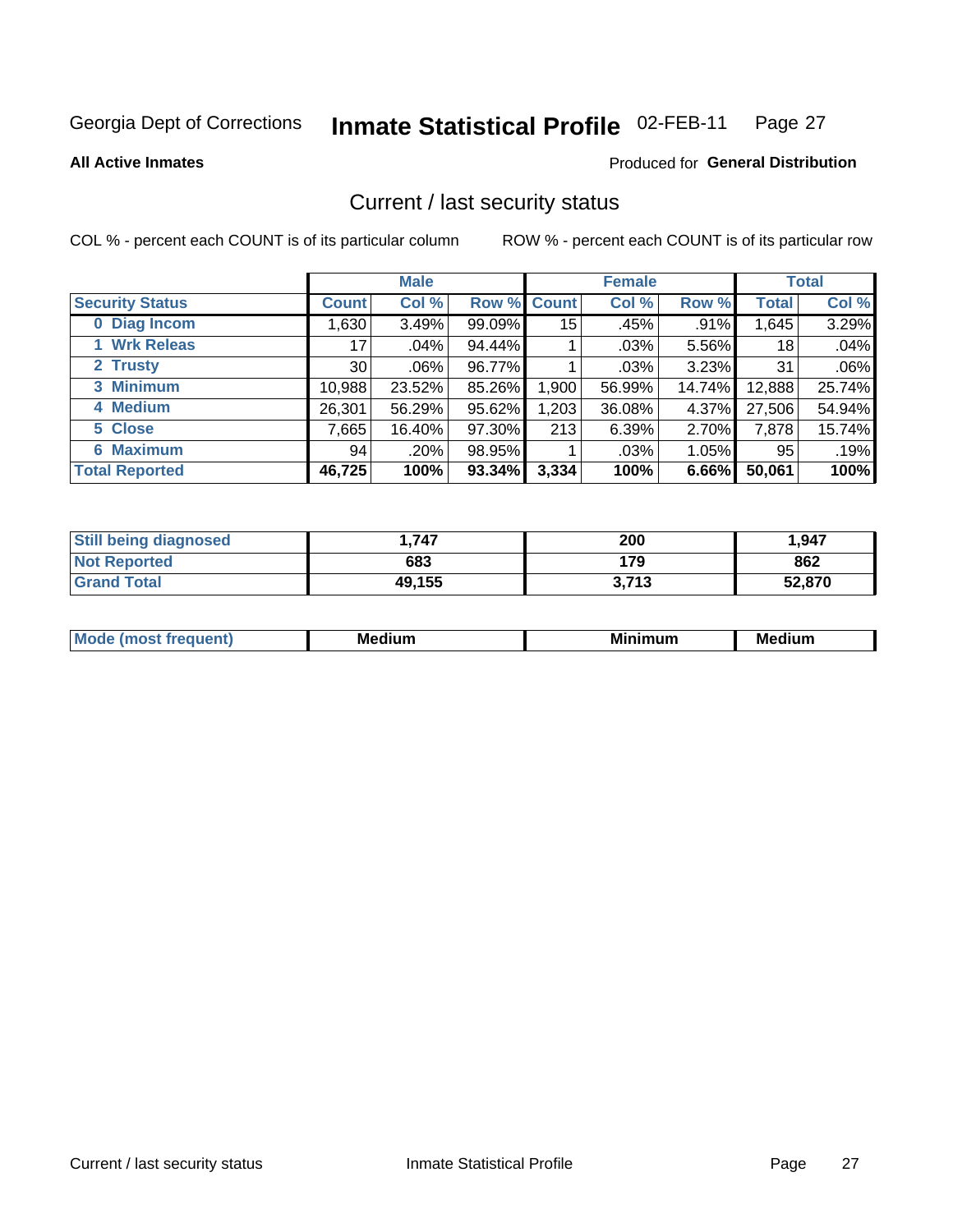#### Inmate Statistical Profile 02-FEB-11 Page 28

**All Active Inmates** 

### Produced for General Distribution

# Current / last type of institution

COL % - percent each COUNT is of its particular column

|                            |              | <b>Male</b> |             |       | <b>Female</b> |          |              | <b>Total</b> |
|----------------------------|--------------|-------------|-------------|-------|---------------|----------|--------------|--------------|
| <b>Type of Institution</b> | <b>Count</b> | Col %       | Row % Count |       | Col %         | Row %    | <b>Total</b> | Col %        |
| <b>Transitional Center</b> | 2,179        | 4.47%       | 91.06%      | 214   | 5.79%         | 8.94%    | 2,393        | 4.56%        |
| <b>County Camp</b>         | 4,952        | $10.16\%$   | 100.00%     |       |               |          | 4,952        | 9.44%        |
| <b>State Prison</b>        | 35,324       | 72.45%      | 91.46%      | 3,295 | 89.13%        | $8.53\%$ | 38,621       | 73.63%       |
| <b>Private Prison</b>      | 5,207        | 10.68%      | 100.00%     |       |               |          | 5,207        | 9.93%        |
| <b>Pre Release Center</b>  | 1,094        | 2.24%       | 85.27%      | 188   | 5.09%         | 14.65%   | 1,283        | 2.45%        |
| <b>Total Reported</b>      | 48,756       | 100%        | 92.95%      | 3,697 | 100%          | 7.05%    | 52,456       | 100%         |

| eported      | 399    | 16               | <i><b>AAC</b></i><br>טו+ |
|--------------|--------|------------------|--------------------------|
| <b>Total</b> | 49,155 | <b>2.742</b><br> | 52,871                   |

| <b>Mode (most frequent)</b> | <b>State Prison</b> | <b>State Prison</b> | <b>State Prison</b> |
|-----------------------------|---------------------|---------------------|---------------------|
|-----------------------------|---------------------|---------------------|---------------------|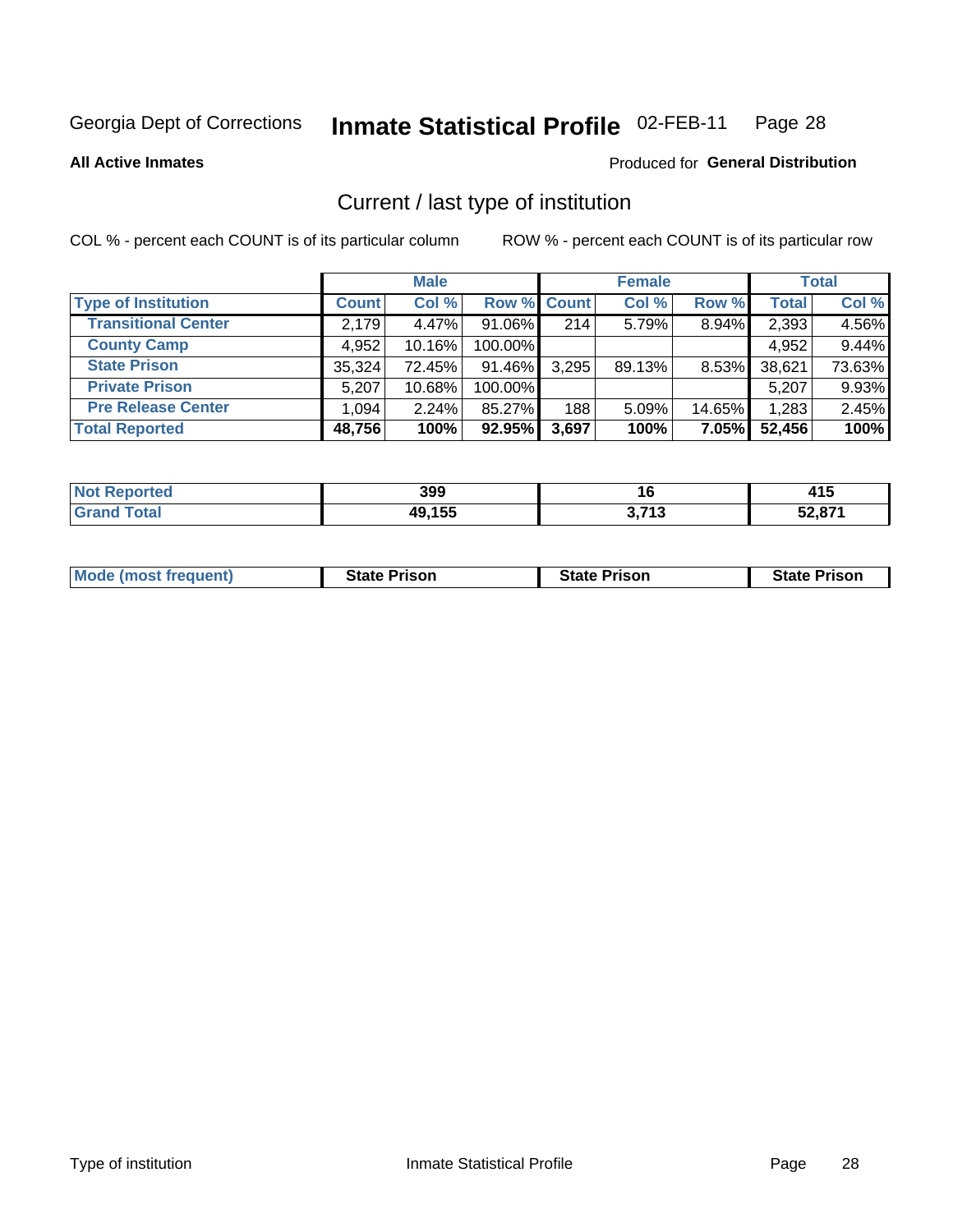#### Inmate Statistical Profile 02-FEB-11 Page 29

**All Active Inmates** 

### Produced for General Distribution

# Institution type - transitional centers

COL % - percent each COUNT is of its particular column

|     |                                          |              | <b>Male</b> |         |              | <b>Female</b> |         |              | <b>Total</b> |
|-----|------------------------------------------|--------------|-------------|---------|--------------|---------------|---------|--------------|--------------|
|     | <b>Institution Type - Trans. Centers</b> | <b>Count</b> | Col %       | Row %   | <b>Count</b> | Col %         | Row %   | <b>Total</b> | Col %        |
| 220 | <b>Albany Trans-Ctr</b>                  | 145          | 6.65%       | 100.00% |              |               |         | 145          | 6.06%        |
| 223 | <b>Atlanta Male Trans-Ctr</b>            | 254          | 11.66%      | 100.00% |              |               |         | 254          | 10.61%       |
| 246 | <b>Augusta Trans-Ctr</b>                 | 201          | 9.22%       | 100.00% |              |               |         | 201          | 8.40%        |
| 249 | <b>Clayton Transitional Ctr</b>          | 325          | 14.92%      | 100.00% |              |               |         | 325          | 13.58%       |
| 247 | <b>Coastal Transitional Ctr</b>          | 251          | 11.52%      | 100.00% |              |               |         | 251          | 10.49%       |
| 225 | <b>Columbus Trans-Ctr</b>                | 176          | 8.08%       | 100.00% |              |               |         | 176          | 7.35%        |
| 252 | <b>Emanuel-Swainsboro Tc</b>             | 144          | 6.61%       | 100.00% |              |               |         | 144          | 6.02%        |
| 250 | <b>Helms Trans-Ctr</b>                   | 100          | 4.59%       | 100.00% |              |               |         | 100          | 4.18%        |
| 248 | <b>Lagrange Trans Ctr</b>                | 150          | 6.88%       | 100.00% |              |               |         | 150          | 6.27%        |
| 231 | <b>Macon Male Trans-Ctr</b>              | 143          | 6.56%       | 100.00% |              |               |         | 143          | 5.98%        |
| 235 | <b>Metro Womens Trans-Ctr</b>            |              |             |         | 214          | 100.00%       | 100.00% | 214          | 8.94%        |
| 253 | <b>Smith Trans-Ctr</b>                   | 195          | 8.95%       | 100.00% |              |               |         | 195          | 8.15%        |
| 230 | <b>Valdosta Trans-Ctr</b>                | 95           | 4.36%       | 100.00% |              |               |         | 95           | 3.97%        |
|     | <b>Total Reported</b>                    | 2,179        | 100%        | 91.06%  | 214          | 100%          | 8.94%   | 2,393        | 100%         |

| NO<br>rtea |                    |          |       |
|------------|--------------------|----------|-------|
| _____      | 2.170<br>- 3<br>-- | п.<br>-- | 2,393 |

| <b>Mode (most frequent)</b> | 249 Clayton Transitional Ctr 235 Metro Womens Trans- | 249 Clayton<br>Transitional Ctr |
|-----------------------------|------------------------------------------------------|---------------------------------|
|                             |                                                      |                                 |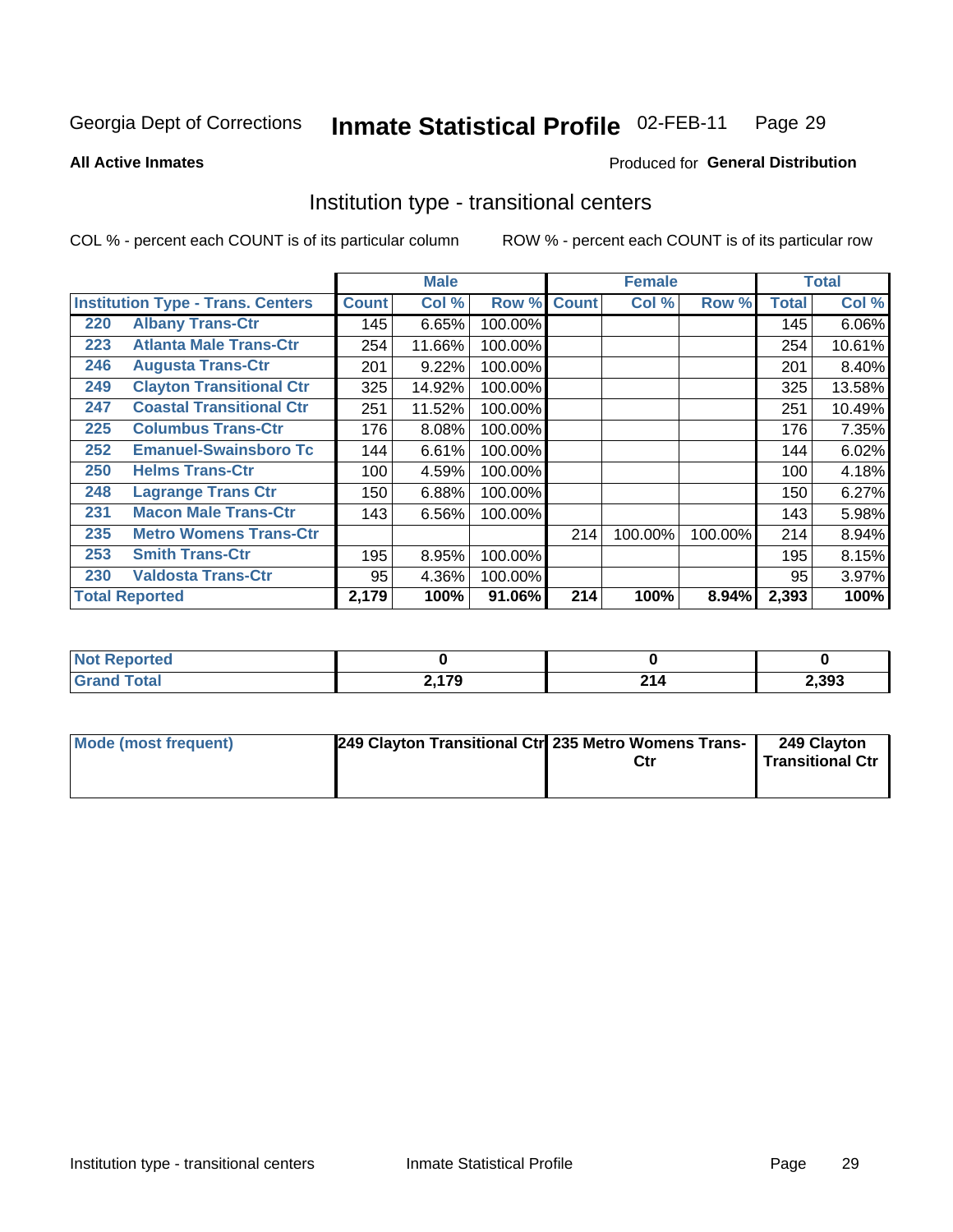#### Inmate Statistical Profile 02-FEB-11 Page 30

### **All Active Inmates**

### Produced for General Distribution

# Institution type - mental hospitals

COL % - percent each COUNT is of its particular column

|                                                  | Male |                    | <b>Female</b> |                   | <b>Total</b> |
|--------------------------------------------------|------|--------------------|---------------|-------------------|--------------|
| <b>Institution Type - Mental Hospitals Count</b> | Col% | <b>Row % Count</b> |               | Col % Row % Total | Col %        |
| <b>Total Reported</b>                            |      |                    |               |                   |              |

| <b>Not Reported</b>   |  |  |
|-----------------------|--|--|
| <b>Total</b><br>_____ |  |  |

| Mode.<br>frequent) | <b>Nul</b><br>_____ | <b>Null</b> | <b>Null</b> |
|--------------------|---------------------|-------------|-------------|
|                    |                     |             |             |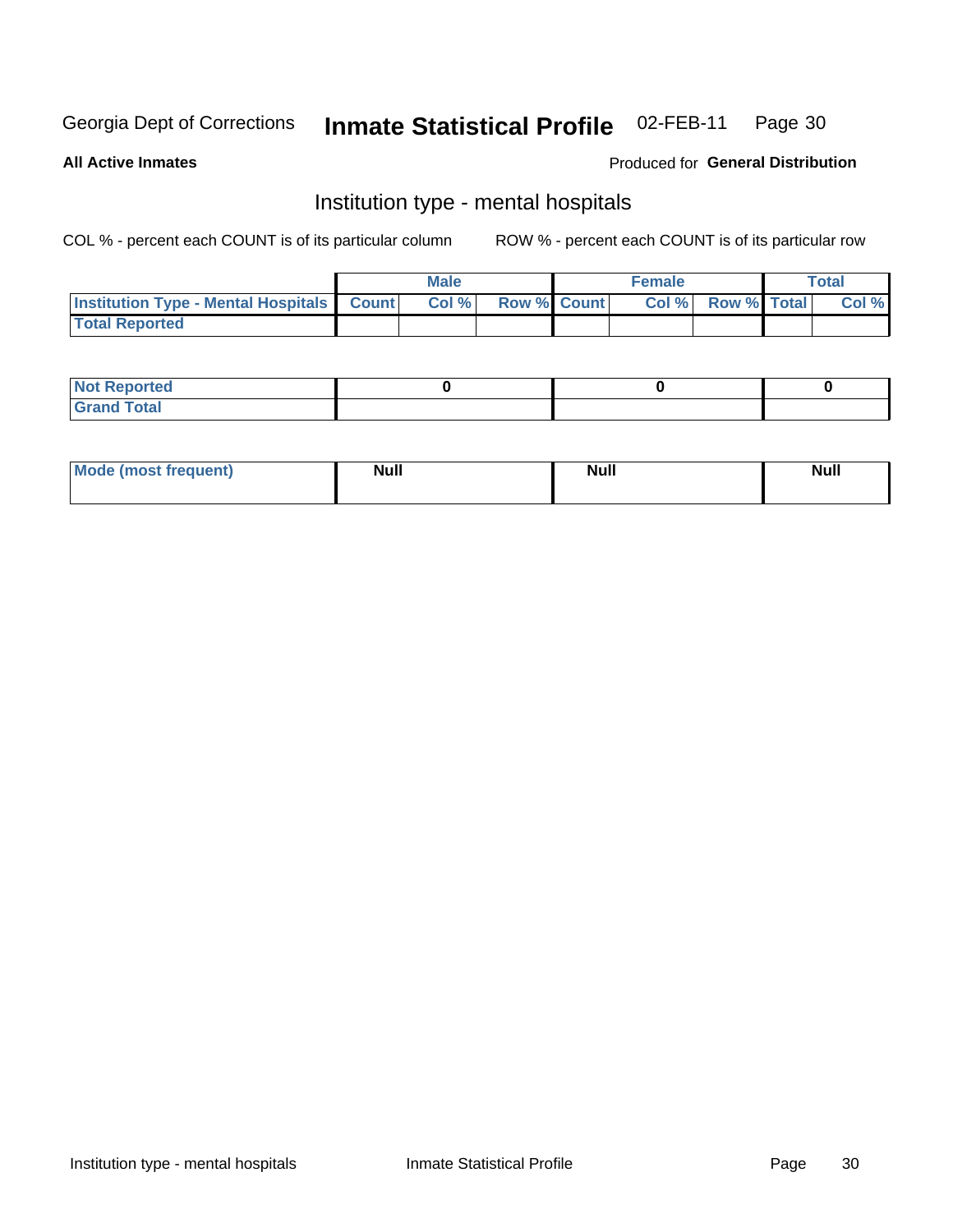#### Inmate Statistical Profile 02-FEB-11 Page 31

### **All Active Inmates**

### **Produced for General Distribution**

# Institution type - county prisons

COL % - percent each COUNT is of its particular column

|                                          |              | <b>Male</b> |         |              | <b>Female</b> |                          |              | <b>Total</b>               |
|------------------------------------------|--------------|-------------|---------|--------------|---------------|--------------------------|--------------|----------------------------|
| <b>Institution Type - County Prisons</b> | <b>Count</b> | Col %       | Row %   | <b>Count</b> | Col %         | Row %                    | <b>Total</b> | $\overline{\text{Col }^9}$ |
| <b>Bulloch County Ci</b><br>402          | 145          | 2.93%       | 100.00% |              |               |                          | 145          | 2.93%                      |
| <b>Carroll County Ci</b><br>404          | 213          | 4.30%       | 100.00% |              |               |                          | 213          | 4.30%                      |
| <b>Clarke County Ci</b><br>406           | 108          | 2.18%       | 100.00% |              |               |                          | 108          | 2.18%                      |
| <b>Clayton County Ci</b><br>456          | 240          | 4.85%       | 100.00% |              |               |                          | 240          | 4.85%                      |
| <b>Colquitt County Ci</b><br>407         | 187          | 3.78%       | 100.00% |              |               |                          | 187          | 3.78%                      |
| <b>Coweta County Ci</b><br>409           | 201          | 4.06%       | 100.00% |              |               |                          | 201          | 4.06%                      |
| <b>Decatur County Ci</b><br>411          | 219          | 4.42%       | 100.00% |              |               |                          | 219          | 4.42%                      |
| <b>Effingham County Ci</b><br>413        | 247          | 4.99%       | 100.00% |              |               |                          | 247          | 4.99%                      |
| <b>Floyd County Ci</b><br>415            | 348          | 7.03%       | 100.00% |              |               |                          | 348          | 7.03%                      |
| <b>Gwinnett County Ci</b><br>419         | 125          | 2.52%       | 100.00% |              |               |                          | 125          | 2.52%                      |
| <b>Hall County Ci</b><br>420             | 156          | 3.15%       | 100.00% |              |               |                          | 156          | 3.15%                      |
| <b>Harris County Ci</b><br>422           | 107          | 2.16%       | 100.00% |              |               |                          | 107          | 2.16%                      |
| <b>Jackson County Ci</b><br>426          | 168          | 3.39%       | 100.00% |              |               |                          | 168          | 3.39%                      |
| <b>Jefferson County Ci</b><br>428        | 186          | 3.76%       | 100.00% |              |               |                          | 186          | 3.76%                      |
| <b>Mitchell County Ci</b><br>433         | 125          | 2.52%       | 100.00% |              |               |                          | 125          | 2.52%                      |
| <b>Muscogee County Ci</b><br>435         | 520          | 10.50%      | 100.00% |              |               |                          | 520          | 10.50%                     |
| <b>Richmond County Ci</b><br>439         | 213          | 4.30%       | 100.00% |              |               |                          | 213          | 4.30%                      |
| <b>Screven County Prison</b><br>440      | 143          | 2.89%       | 100.00% |              |               |                          | 143          | 2.89%                      |
| <b>Spalding County Ci</b><br>441         | 381          | 7.69%       | 100.00% |              |               |                          | 381          | 7.69%                      |
| <b>Sumter County Ci</b><br>443           | 348          | 7.03%       | 100.00% |              |               |                          | 348          | 7.03%                      |
| <b>Terrell County Ci</b><br>444          | 137          | 2.77%       | 100.00% |              |               |                          | 137          | 2.77%                      |
| <b>Thomas County Ci</b><br>445           | 164          | 3.31%       | 100.00% |              |               |                          | 164          | 3.31%                      |
| <b>Troup County Ci</b><br>447            | 271          | 5.47%       | 100.00% |              |               |                          | 271          | 5.47%                      |
| <b>Total Reported</b>                    | 4,952        | 100%        | 100%    |              |               | $\overline{\frac{9}{6}}$ | 4,952        | 100%                       |

| <b>Not</b><br><b>Reported</b> |       |       |
|-------------------------------|-------|-------|
| <b>Grand Total</b>            | 1.952 | 4,952 |

| Mode (most frequent) | 435 Muscogee County Ci | <b>Null</b> | 435 Muscogee<br><b>County Ci</b> |
|----------------------|------------------------|-------------|----------------------------------|
|----------------------|------------------------|-------------|----------------------------------|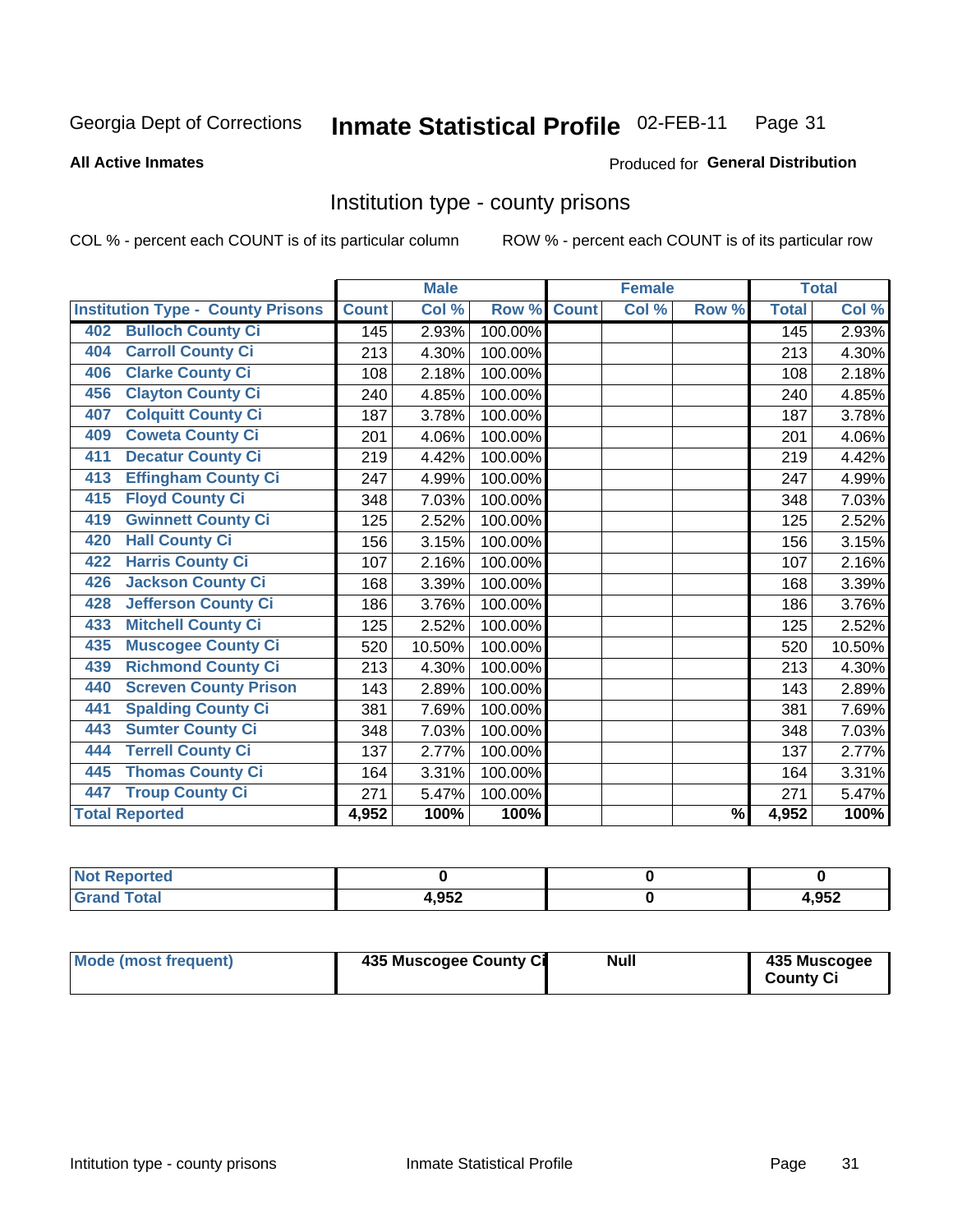#### Inmate Statistical Profile 02-FEB-11 Page 32

### **All Active Inmates**

### Produced for General Distribution

# Institution type - state prisons

COL % - percent each COUNT is of its particular column

|                                         |              | <b>Male</b> |         |                | <b>Female</b> |         | <b>Total</b> |       |
|-----------------------------------------|--------------|-------------|---------|----------------|---------------|---------|--------------|-------|
| <b>Institution Type - State Prisons</b> | <b>Count</b> | Col %       | Row %   | <b>Count</b>   | Col %         | Row %   | <b>Total</b> | Col % |
| <b>508 Arrendale State Prison</b>       |              |             |         | 1,407          | 42.70%        | 100.00% | 1,407        | 3.64% |
| 532<br><b>Augusta State Med.</b>        | 1,154        | 3.27%       | 99.40%  | $\overline{7}$ | .21%          | .60%    | 1,161        | 3.01% |
| <b>Prison</b>                           |              |             |         |                |               |         |              |       |
| <b>Autry State Prison</b><br>543        | 1,649        | 4.67%       | 100.00% |                |               |         | 1,649        | 4.27% |
| <b>Baldwin State Prison</b><br>553      | 920          | 2.60%       | 100.00% |                |               |         | 920          | 2.38% |
| <b>Burrus Corr Trn Cntr</b><br>534      | 673          | 1.91%       | 100.00% |                |               |         | 673          | 1.74% |
| <b>Calhoun State Prison</b><br>547      | 1,648        | 4.67%       | 100.00% |                |               |         | 1,648        | 4.27% |
| <b>Central State Prison</b><br>531      | 847          | 2.40%       | 100.00% |                |               |         | 847          | 2.19% |
| <b>Coastal State Prison</b><br>523      | 1,707        | 4.83%       | 100.00% |                |               |         | 1,707        | 4.42% |
| 503<br><b>Dodge State Prison</b>        | 1,225        | 3.47%       | 100.00% |                |               |         | 1,225        | 3.17% |
| 548<br><b>Dooly State Prison</b>        | 1,693        | 4.79%       | 99.94%  |                |               |         | 1,694        | 4.39% |
| <b>Ga Diag &amp; Class Pris</b><br>521  | 1,999        | 5.66%       | 100.00% |                |               |         | 1,999        | 5.18% |
| <b>Ga State Prison</b><br>517           | 1,492        | 4.22%       | 100.00% |                |               |         | 1,492        | 3.86% |
| 541<br><b>Hancock State Prison</b>      | 1,327        | 3.76%       | 100.00% |                |               |         | 1,327        | 3.44% |
| 540<br><b>Hays State Prison</b>         | 1,675        | 4.74%       | 100.00% |                |               |         | 1,675        | 4.34% |
| 545<br><b>Johnson State Prison</b>      | 1,565        | 4.43%       | 100.00% |                |               |         | 1,565        | 4.05% |
| 510<br><b>Lee State Prison</b>          | 745          | 2.11%       | 100.00% |                |               |         | 745          | 1.93% |
| 564<br><b>Long State Prison</b>         | 225          | .64%        | 100.00% |                |               |         | 225          | .58%  |
| <b>Macon State Prison</b><br>549        | 1,745        | 4.94%       | 100.00% |                |               |         | 1,745        | 4.52% |
| 554<br><b>Metro State Prison (W)</b>    | 4            | .01%        | .58%    | 684            | 20.76%        | 99.27%  | 689          | 1.78% |
| <b>Montgomery State Prison</b><br>509   | 406          | 1.15%       | 100.00% |                |               |         | 406          | 1.05% |
| <b>Phillips State Prison</b><br>505     | 1,085        | 3.07%       | 100.00% |                |               |         | 1,085        | 2.81% |
| <b>Pulaski State Prison (W)</b><br>557  |              |             |         | 1,197          | 36.33%        | 100.00% | 1,197        | 3.10% |
| 533<br><b>Rogers State Prison</b>       | 1,476        | 4.18%       | 100.00% |                |               |         | 1,476        | 3.82% |
| <b>Rutledge State Prison</b><br>530     | 582          | 1.65%       | 100.00% |                |               |         | 582          | 1.51% |
| <b>Smith State Prison</b><br>550        | 1,604        | 4.54%       | 100.00% |                |               |         | 1,604        | 4.15% |
| 542<br><b>Telfair State Prison</b>      | 1,146        | 3.24%       | 100.00% |                |               |         | 1,146        | 2.97% |
| <b>Valdosta State Prison</b><br>537     | 1,403        | 3.97%       | 100.00% |                |               |         | 1,403        | 3.63% |
| <b>Walker State Prison</b><br>506       | 415          | 1.17%       | 100.00% |                |               |         | 415          | 1.07% |
| 501<br><b>Ware State Prison</b>         | 1,528        | 4.33%       | 100.00% |                |               |         | 1,528        | 3.96% |
| <b>Washington Sp</b><br>552             | 1,536        | 4.35%       | 100.00% |                |               |         | 1,536        | 3.98% |
| <b>Wilcox State Prison</b><br>546       | 1,850        | 5.24%       | 100.00% |                |               |         | 1,850        | 4.79% |
| <b>Total Reported</b>                   | 35,324       | 100%        | 91.46%  | 3,295          | 100%          | 8.53%   | 38,621       | 100%  |

| N <sub>0</sub><br><b>rted</b> |        |       |        |
|-------------------------------|--------|-------|--------|
| <b>Total</b>                  | 35,324 | 3,295 | 38,621 |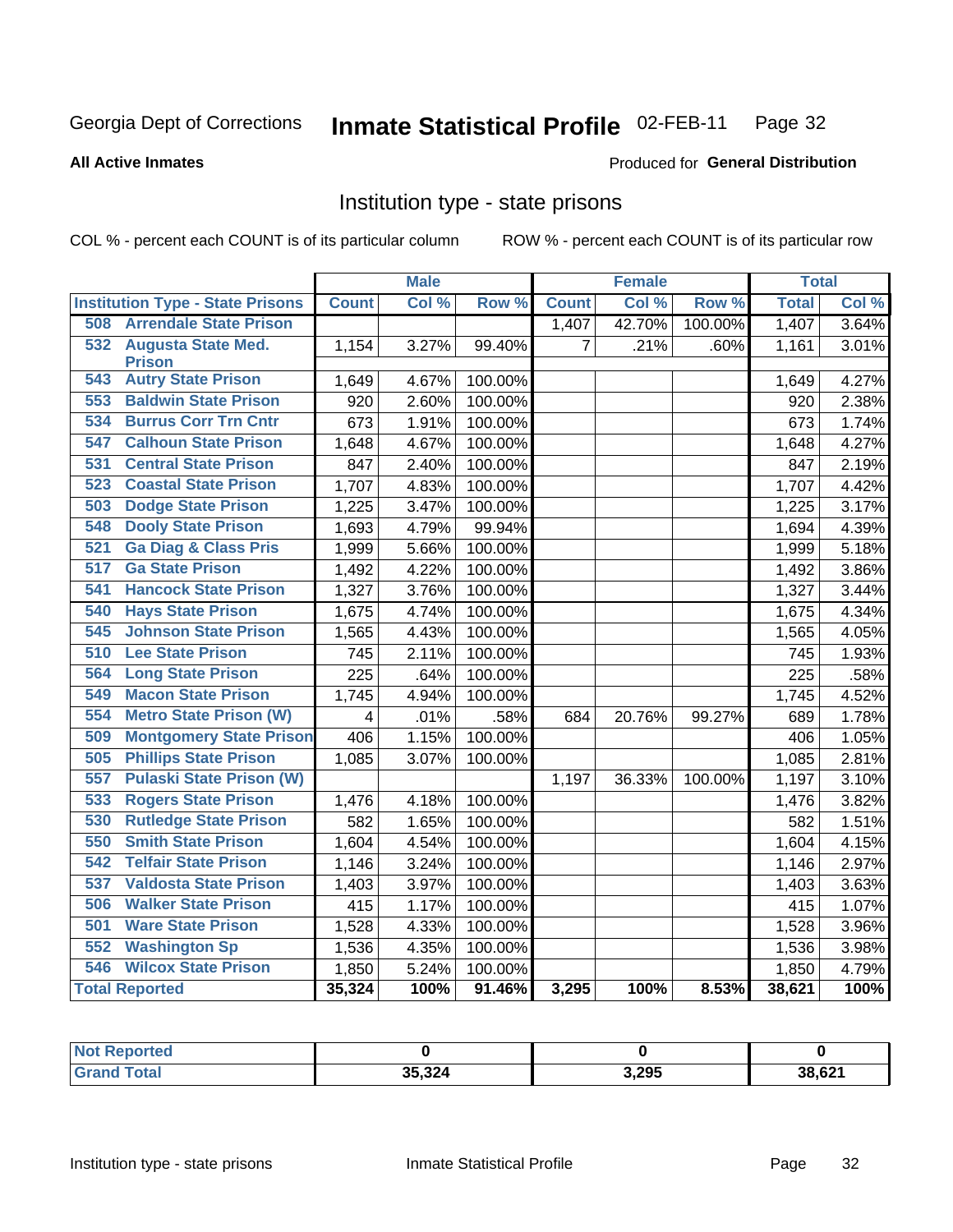#### Inmate Statistical Profile 02-FEB-11 Page 33

### **All Active Inmates**

### Produced for General Distribution

# Institution type - state prisons

COL % - percent each COUNT is of its particular column

|                      | Male                                | <b>Female</b>                     | Total                              |
|----------------------|-------------------------------------|-----------------------------------|------------------------------------|
| Mode (most frequent) | <b>521 Ga Diag &amp; Class Pris</b> | <b>508 Arrendale State Prison</b> | 521 Ga Diag &<br><b>Class Pris</b> |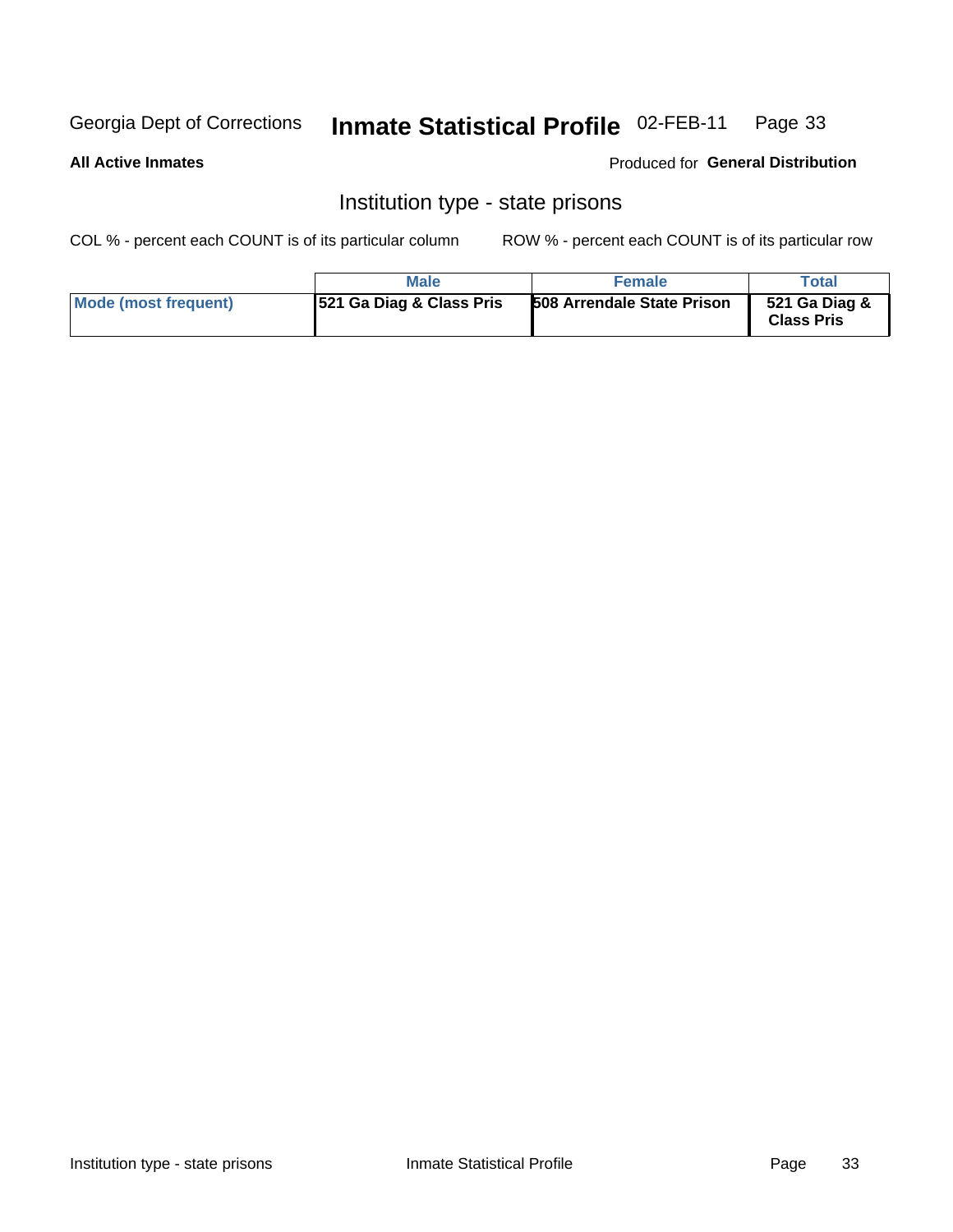#### Inmate Statistical Profile 02-FEB-11 Page 33

**All Active Inmates** 

### Produced for General Distribution

# Institution type - private prisons

COL % - percent each COUNT is of its particular column

|                                           |              | <b>Male</b> |                    | <b>Female</b> |       |              | <b>Total</b> |
|-------------------------------------------|--------------|-------------|--------------------|---------------|-------|--------------|--------------|
| <b>Institution Type - Private Prisons</b> | <b>Count</b> | Col%        | <b>Row % Count</b> | Col %         | Row % | <b>Total</b> | Col %        |
| 569<br><b>Coffee Corr Facility</b>        | 2,608        | $50.09\%$   | 100.00%            |               |       | 2.608        | 50.09%       |
| <b>Wheeler Corr Facility</b><br>571       | 2,599        | 49.91%      | 100.00%            |               |       | 2,599        | 49.91%       |
| <b>Total Reported</b>                     | 5.207        | 100%        | $100\%$            |               | %I    | 5,207        | 100%         |

| portea<br>ma a  |                       |       |
|-----------------|-----------------------|-------|
| $int^{\bullet}$ | $F \Omega T$<br>ວ,∠ບ≀ | 5,207 |

| Mode (most frequent) | <b>569 Coffee Corr Facility</b> | <b>Null</b> | 569 Coffee Corr<br><b>Facility</b> |
|----------------------|---------------------------------|-------------|------------------------------------|
|----------------------|---------------------------------|-------------|------------------------------------|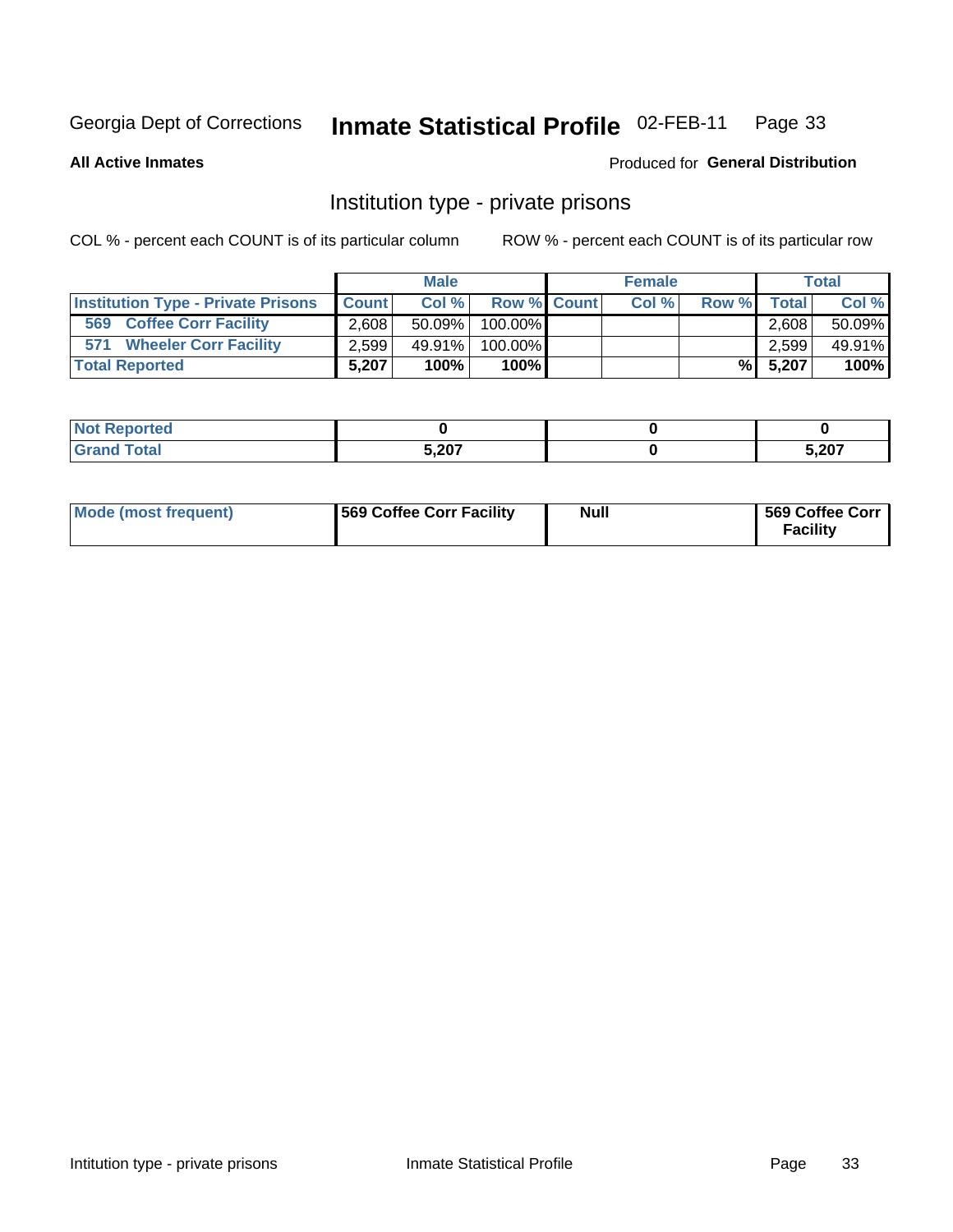#### Inmate Statistical Profile 02-FEB-11 Page 34

**All Active Inmates** 

Produced for General Distribution

# Institution type - prison annexes

COL % - percent each COUNT is of its particular column

|                                                   | <b>Male</b> |                    | <b>Female</b> |             | <b>Total</b> |
|---------------------------------------------------|-------------|--------------------|---------------|-------------|--------------|
| <b>Institution Type - Prison Annexe   Count  </b> | Col %       | <b>Row % Count</b> | Col %         | Row % Total | Col %        |
| <b>Total Reported</b>                             |             |                    |               |             |              |

| <b>Reported</b><br>I NOT                      |  |  |
|-----------------------------------------------|--|--|
| <b>Total</b><br>Carar<br>$\sim$ . When $\sim$ |  |  |

| <b>Mode</b>     | <b>Null</b> | <b>Null</b> | <b>Null</b> |
|-----------------|-------------|-------------|-------------|
| most frequent). |             |             |             |
|                 |             |             |             |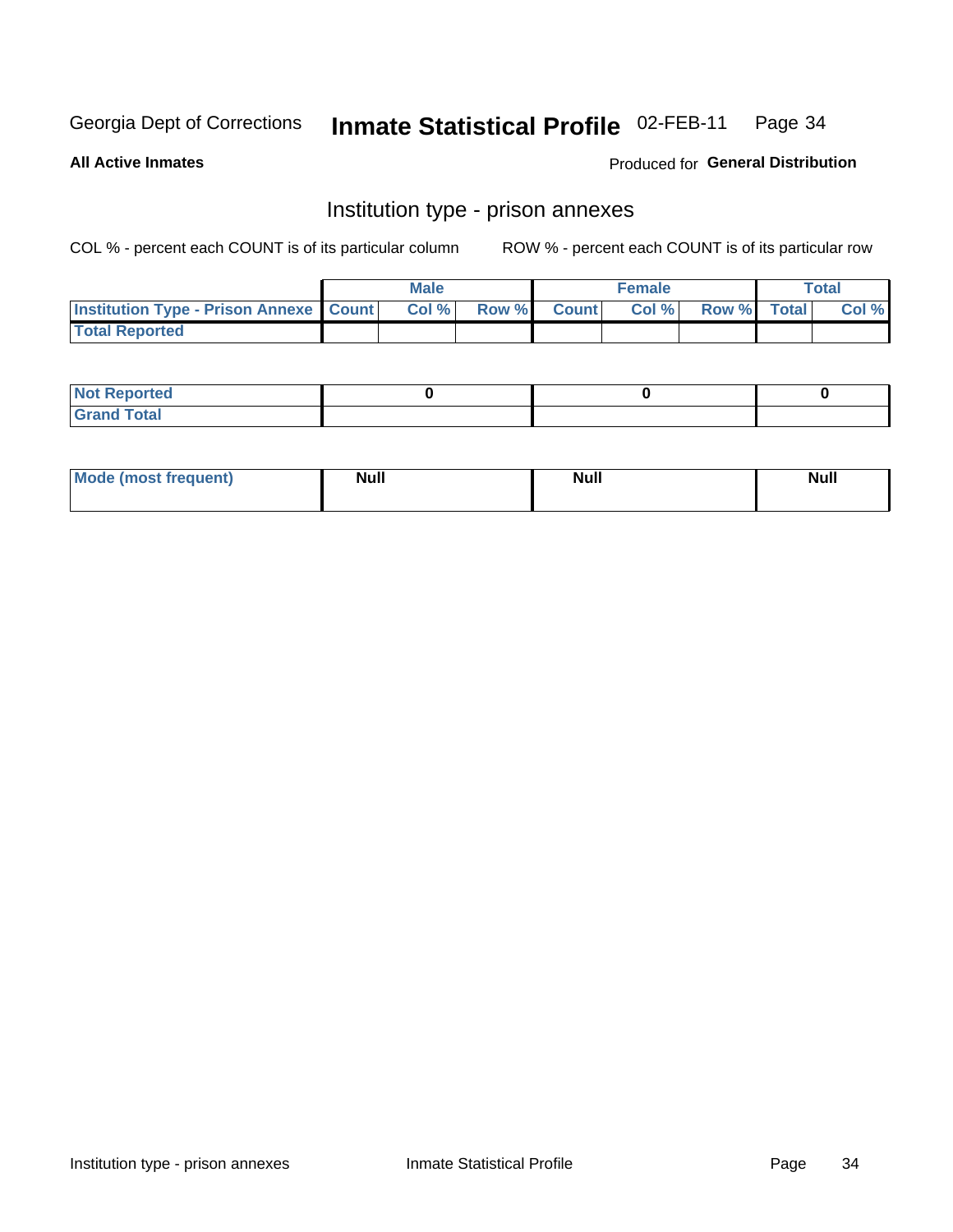#### Inmate Statistical Profile 02-FEB-11 Page 35

**All Active Inmates** 

**Produced for General Distribution** 

# Institution type - pre-release centers

COL % - percent each COUNT is of its particular column

|                                         |              | <b>Male</b> |         |              | <b>Female</b> |         |              | <b>Total</b> |
|-----------------------------------------|--------------|-------------|---------|--------------|---------------|---------|--------------|--------------|
| <b>Institution Type - Prison Annexe</b> | <b>Count</b> | Col %       | Row %   | <b>Count</b> | Col %         | Row %   | <b>Total</b> | Col %        |
| 7507 Appling Pre-Release Ctr            | 214          | 19.56%      | 100.00% |              |               |         | 214          | 16.68%       |
| 7521 Lamar Pre-Release Center           | 221          | 20.20%      | 100.00% |              |               |         | 221          | 17.23%       |
| <b>7546 Turner Pre-Release</b>          | 216          | 19.74%      | 100.00% |              |               |         | 216          | 16.84%       |
| <b>Center</b>                           |              |             |         |              |               |         |              |              |
| 7538 W Central Pre-Release Ctr          |              |             |         | 188          | 100.00%       | 100.00% | 188          | 14.65%       |
| 556 Western Pre-Release Cntr            | 220          | 20.11%      | 100.00% |              |               |         | 220          | 17.15%       |
| 7572 Wilkes Pre-Release                 | 223          | 20.38%      | 99.55%  |              |               |         | 224          | 17.46%       |
| <b>Center</b>                           |              |             |         |              |               |         |              |              |
| <b>Total Reported</b>                   | 1,094        | 100%        | 85.27%  | 188          | 100%          | 14.65%  | 1,283        | 100%         |

| Reported     |       |     |       |
|--------------|-------|-----|-------|
| <b>Total</b> | 1,094 | 188 | 1,283 |

| Mode (most frequent) |        | 7572 Wilkes Pre-Release   7538 W Central Pre-Release   7572 Wilkes Pre- |                       |
|----------------------|--------|-------------------------------------------------------------------------|-----------------------|
|                      | £enter | Ctı                                                                     | <b>Release Center</b> |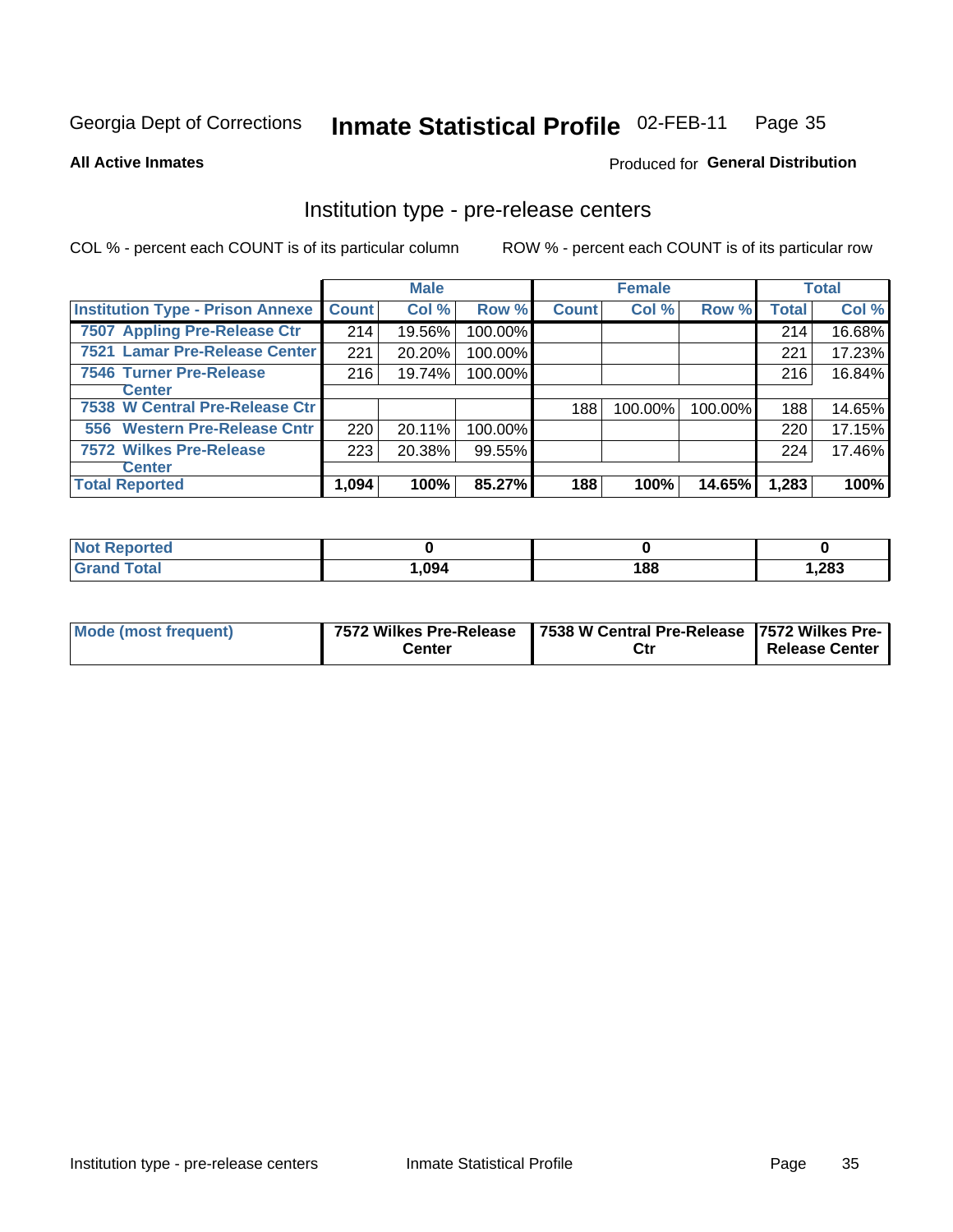#### Inmate Statistical Profile 02-FEB-11 Page 36

**All Active Inmates** 

### Produced for General Distribution

## Institution type - inmate boot camp

COL % - percent each COUNT is of its particular column

|                                      |              | <b>Male</b> |       |              | <b>Female</b> |             | <b>Total</b> |
|--------------------------------------|--------------|-------------|-------|--------------|---------------|-------------|--------------|
| <b>Institution Type - Boot Camps</b> | <b>Count</b> | Col %       | Row % | <b>Count</b> | Col %         | Row % Total | Col %        |
| <b>Total Rported</b>                 |              |             |       |              |               |             |              |

| <b>Not Reported</b> |  |  |
|---------------------|--|--|
| <b>Total</b><br>Cro |  |  |

| <b>I Mode (most frequent)</b> | <b>Null</b> | <b>Null</b> | <b>Null</b> |
|-------------------------------|-------------|-------------|-------------|
|                               |             |             |             |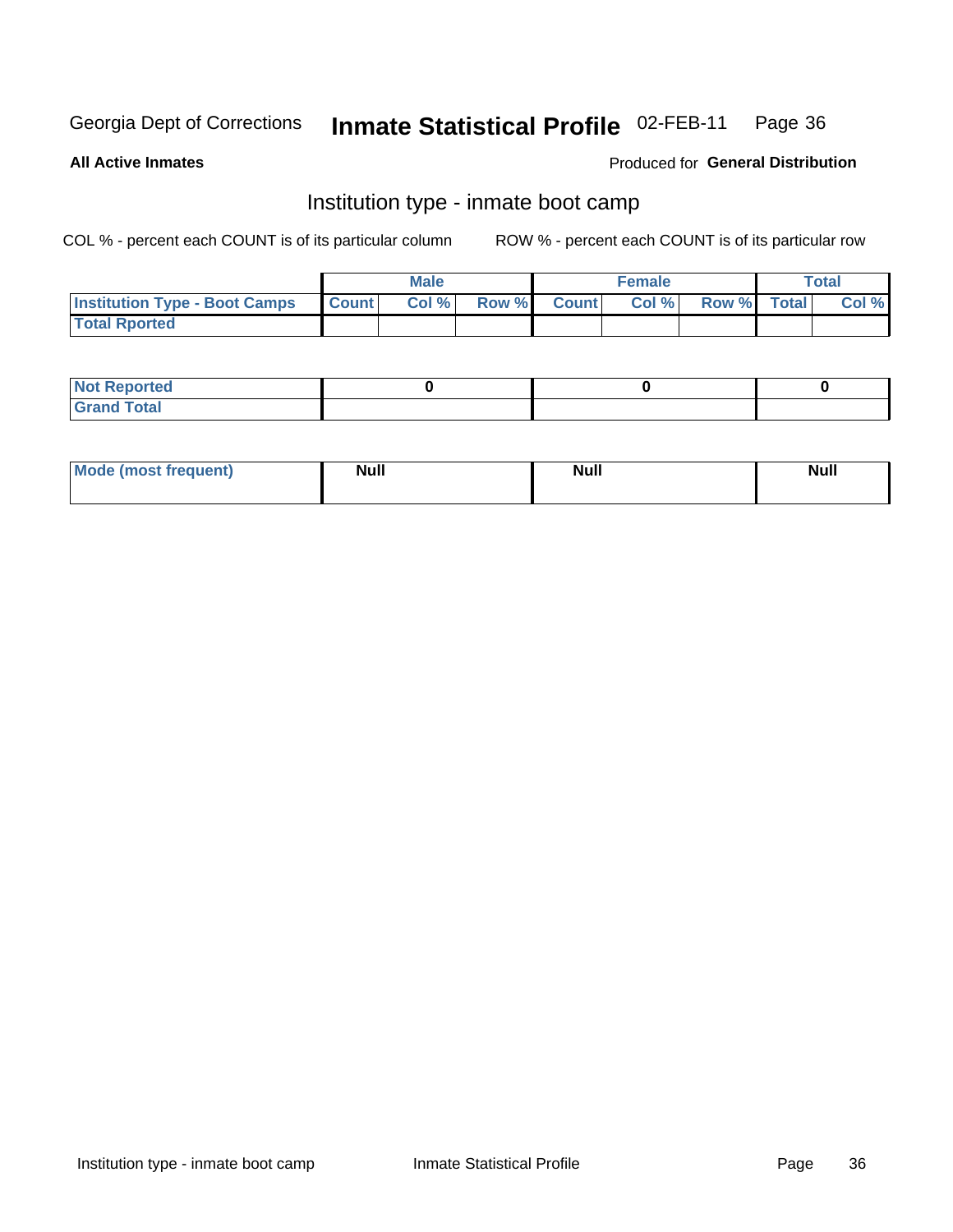### Inmate Statistical Profile 02-FEB-11 Page 37

### **All Active Inmates**

## **Produced for General Distribution**

## Number of disciplinary reports

COL % - percent each COUNT is of its particular column

|                                       |              | <b>Male</b> |             |       | <b>Female</b> |          |              | <b>Total</b> |
|---------------------------------------|--------------|-------------|-------------|-------|---------------|----------|--------------|--------------|
| <b>Number of Disciplinary Reports</b> | <b>Count</b> | Col %       | Row % Count |       | Col %         | Row %    | <b>Total</b> | Col %        |
|                                       | 20,748       | 42.21%      | 90.58%      | 2,155 | 58.04%        | 9.41%    | 22,905       | 43.32%       |
|                                       | 3,063        | 6.23%       | 92.90%      | 234   | 6.30%         | 7.10%    | 3,297        | 6.24%        |
| $\mathbf{2}$                          | 5,168        | 10.51%      | 92.20%      | 436   | 11.74%        | 7.78%    | 5,605        | 10.60%       |
| 3                                     | 1,935        | $3.94\%$    | 94.11%      | 121   | 3.26%         | 5.89%    | 2,056        | 3.89%        |
| 4                                     | 2,649        | 5.39%       | 94.17%      | 164   | 4.42%         | 5.83%    | 2,813        | 5.32%        |
| 5                                     | 1,387        | 2.82%       | 95.85%      | 60    | 1.62%         | 4.15%    | 1,447        | 2.74%        |
| <b>More Than 5</b>                    | 14,205       | 28.90%      | 96.32%      | 543   | 14.62%        | $3.68\%$ | 14,748       | 27.89%       |
| <b>Total Reported</b>                 | 49,155       | 100%        | 92.97%      | 3,713 | 100%          | 7.02%    | 52,871       | 100%         |

| orted<br>NO: |        |                        |               |
|--------------|--------|------------------------|---------------|
| <b>Total</b> | 40 15F | <b>1 74 מ</b><br>. . U | <b>EQ 074</b> |

| Mean (average)         | 6.25 | 3.10 | 6.03 |
|------------------------|------|------|------|
| <b>Median (middle)</b> |      |      |      |
| Mode (most frequent)   |      |      |      |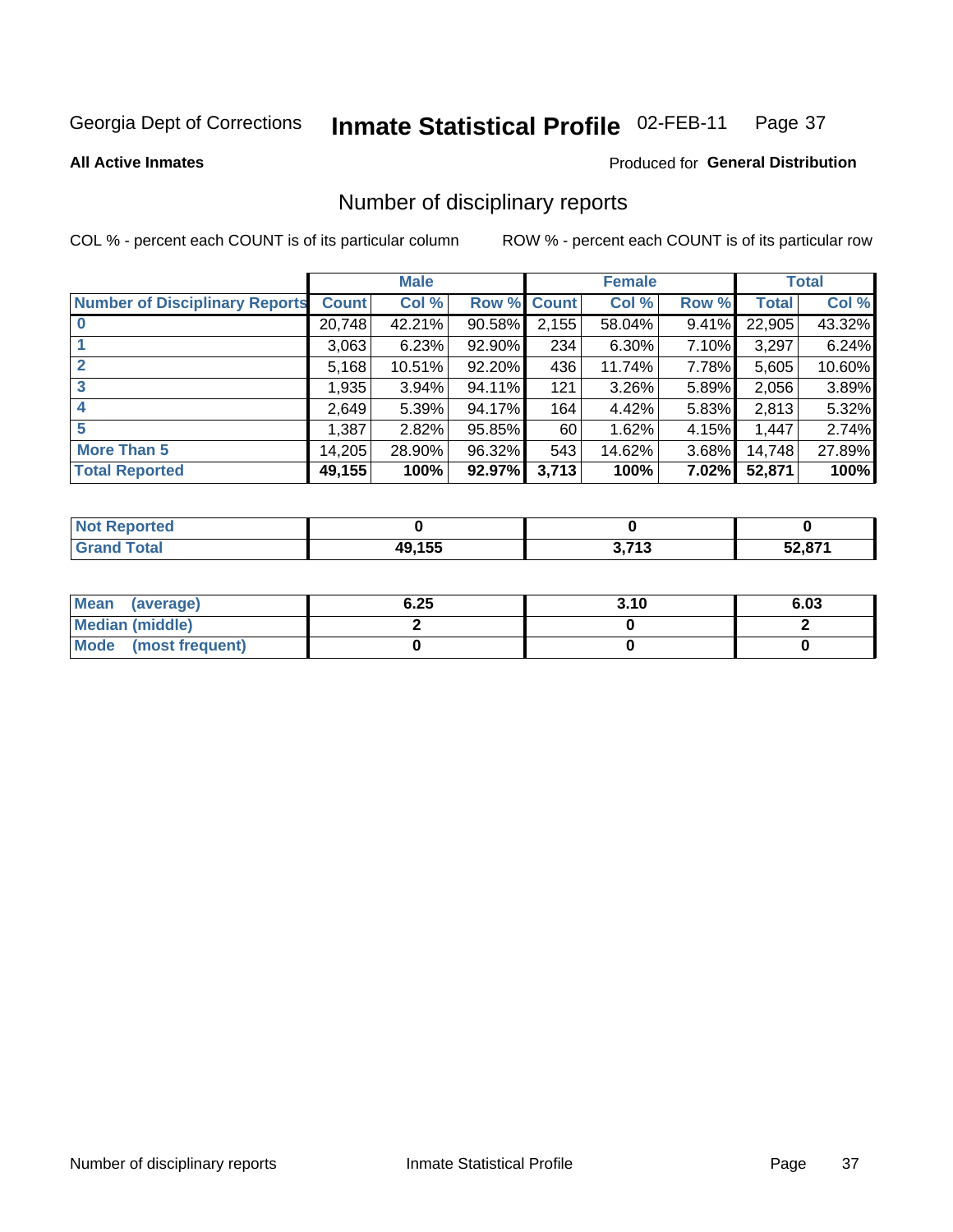### Inmate Statistical Profile 02-FEB-11 Page 38

**All Active Inmates** 

## **Produced for General Distribution**

## Number of transfers

COL % - percent each COUNT is of its particular column

|                            |              | <b>Male</b> |             |       | <b>Female</b> |          |        | <b>Total</b> |
|----------------------------|--------------|-------------|-------------|-------|---------------|----------|--------|--------------|
| <b>Number of Transfers</b> | <b>Count</b> | Col %       | Row % Count |       | Col %         | Row %    | Total  | Col %        |
| $\bf{0}$                   | 3,321        | 6.76%       | 88.16%      | 445   | 11.98%        | 11.81%   | 3,767  | 7.12%        |
|                            | 5,614        | 11.42%      | $90.86\%$   | 563   | 15.16%        | $9.11\%$ | 6,179  | 11.69%       |
| $\mathbf{2}$               | 12,911       | 26.27%      | 88.78%      | 1,632 | 43.95%        | 11.22%   | 14,543 | 27.51%       |
| 3                          | 6,159        | 12.53%      | 93.86%      | 403   | 10.85%        | 6.14%    | 6,562  | 12.41%       |
|                            | 5,812        | 11.82%      | 94.87%      | 314   | 8.46%         | 5.13%    | 6,126  | 11.59%       |
| 5                          | 4,355        | 8.86%       | 95.99%      | 182   | 4.90%         | 4.01%    | 4,537  | 8.58%        |
| <b>More Than 5</b>         | 10,983       | 22.34%      | 98.44%      | 174   | 4.69%         | 1.56%    | 11,157 | 21.10%       |
| <b>Total Reported</b>      | 49,155       | 100%        | 92.97%      | 3,713 | 100%          | 7.02%    | 52,871 | 100%         |

| orted<br>NO: |        |                        |               |
|--------------|--------|------------------------|---------------|
| <b>Total</b> | 40 15F | <b>1 74 מ</b><br>. . U | <b>EQ 074</b> |

| Mean (average)       | 3.88 | ר ה<br>L.LI | $\sim$ 77<br>. |
|----------------------|------|-------------|----------------|
| Median (middle)      |      |             |                |
| Mode (most frequent) |      |             |                |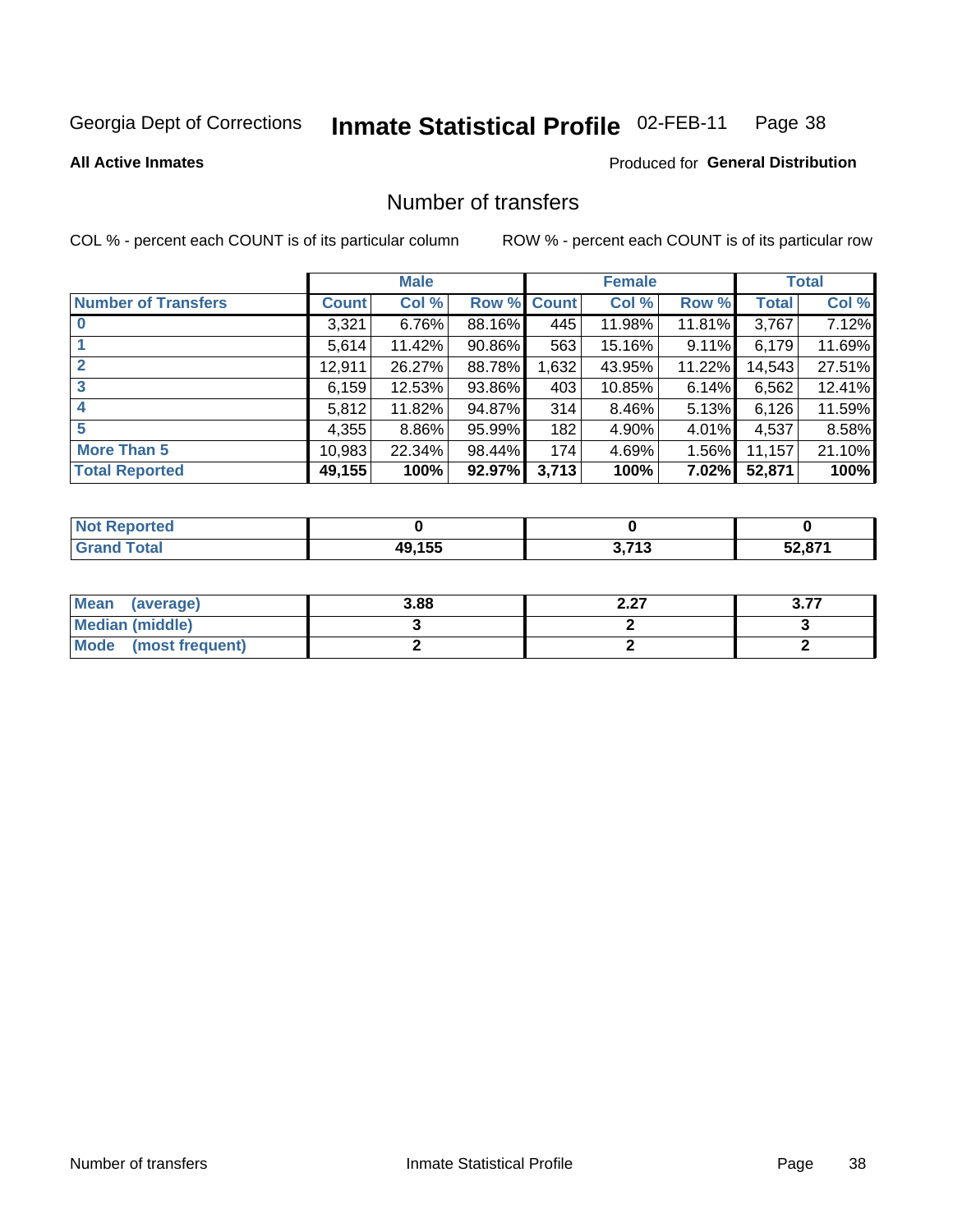### Inmate Statistical Profile 02-FEB-11 Page 39

**All Active Inmates** 

## **Produced for General Distribution**

# Number of escapes

COL % - percent each COUNT is of its particular column

|                          |              | <b>Male</b> |             |       | <b>Female</b> |          |        | <b>Total</b> |
|--------------------------|--------------|-------------|-------------|-------|---------------|----------|--------|--------------|
| <b>Number of Escapes</b> | <b>Count</b> | Col %       | Row % Count |       | Col %         | Row %    | Total  | Col %        |
|                          | 48,849       | 99.38%      | 92.94%      | 3,705 | 99.78%        | 7.05%    | 52,557 | 99.41%       |
|                          | 137          | 0.28%       | 99.28%      |       | 0.03%         | 0.72%    | 138    | 0.26%        |
|                          | 156          | 0.32%       | 95.71%      |       | 0.19%         | 4.29%    | 163    | 0.31%        |
|                          | 9            | 0.02%       | 100.00%     |       |               |          | 9      | 0.02%        |
|                          |              | 0.01%       | 100.00%     |       |               |          |        | 0.01%        |
| <b>Total Reported</b>    | 49,155       | 100%        | 92.97%      | 3,713 | 100%          | $7.02\%$ | 52,871 | 100.0%       |

| <b>Not Reported</b> |                        |                           |        |
|---------------------|------------------------|---------------------------|--------|
| <b>Grand Total</b>  | <b>40155</b><br>73.IJJ | <b>2 אד</b><br>. . J<br>◡ | 50.074 |

| Mean (average)         |  | .0 <sup>4</sup> |
|------------------------|--|-----------------|
| <b>Median (middle)</b> |  |                 |
| Mode (most frequent)   |  |                 |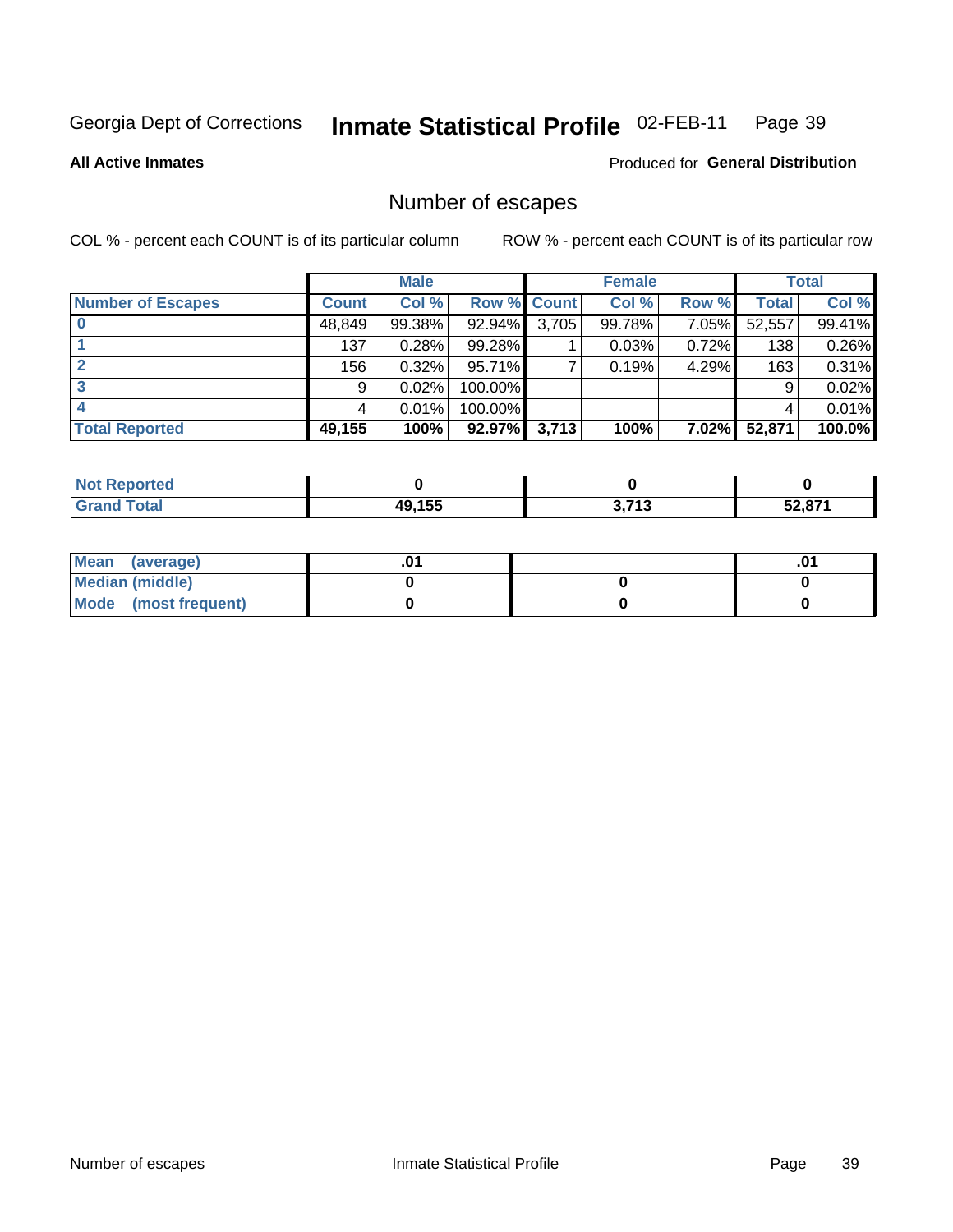#### Inmate Statistical Profile 02-FEB-11 Page 40

**All Active Inmates** 

### Produced for General Distribution

# Split sentences - Probation to follow

COL % - percent each COUNT is of its particular column

|                            |              | <b>Male</b> |                    | <b>Female</b> |       |                 | <b>Total</b> |
|----------------------------|--------------|-------------|--------------------|---------------|-------|-----------------|--------------|
| <b>Probation to follow</b> | <b>Count</b> | Col %       | <b>Row % Count</b> | Col %         | Row % | Total           | Col %        |
| <b>Yes</b>                 | 27.075       | $55.08\%$   | 92.27% 2.267       | $61.06\%$     |       | 7.73% 29,342    | 55.50%       |
| <b>No</b>                  | 22.080       | 44.92%      | 93.84% 1.446       | 38.94%        |       | $6.15\%$ 23,529 | 44.50%       |
| <b>Total Reported</b>      | 49,155       | 100%        | $92.97\%$ 3,713    | 100%          | 7.02% | 52,871          | 100%         |

|  | المستقاسات | 10 155<br>лu<br>1 J J<br>-- | <b>יאד נ</b><br>- 1 | $F^{\prime}$ $\sim$ $\sim$ $\sim$<br>ว∠,o <i>เ</i> |
|--|------------|-----------------------------|---------------------|----------------------------------------------------|
|--|------------|-----------------------------|---------------------|----------------------------------------------------|

| reauent)<br>Yes<br>v.c<br>0٥<br>.<br>. .<br>$\sim$ |  | <b>Mode</b> |  |  |  |
|----------------------------------------------------|--|-------------|--|--|--|
|----------------------------------------------------|--|-------------|--|--|--|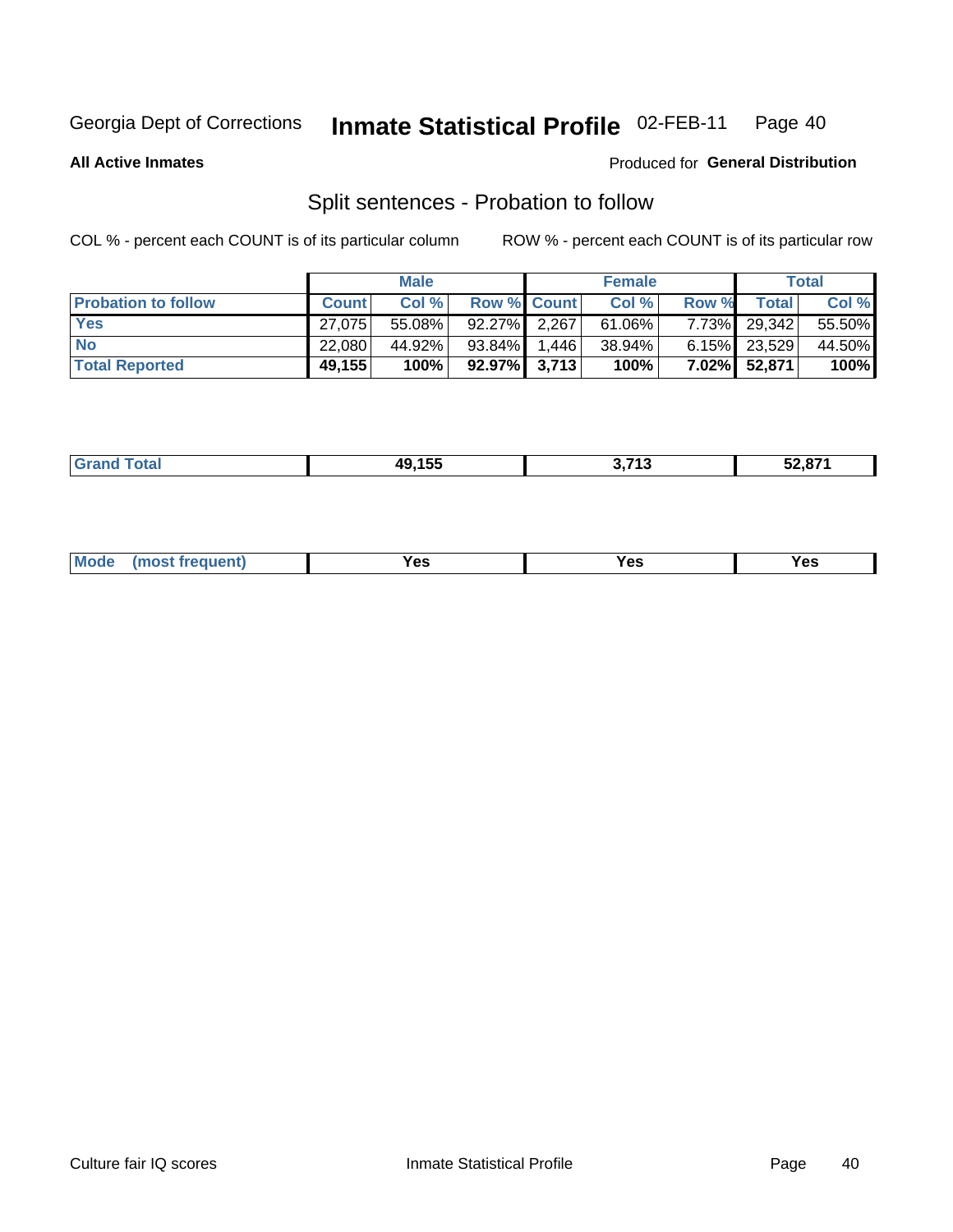#### Inmate Statistical Profile 02-FEB-11 Page 41

**All Active Inmates** 

### Produced for General Distribution

# Probable future release type of still active inmates

COL % - percent each COUNT is of its particular column

|                                         |              | <b>Male</b> |                    |     | <b>Female</b> |          | <b>Total</b> |        |
|-----------------------------------------|--------------|-------------|--------------------|-----|---------------|----------|--------------|--------|
| <b>Probable Future Release Type</b>     | <b>Count</b> | Col %       | <b>Row % Count</b> |     | Col %         | Row %    | <b>Total</b> | Col %  |
| <b>Paroled with probation to follow</b> | 6,585        | 13.40%      | 92.93%             | 501 | 13.50%        | 7.07%    | 7,086        | 13.41% |
| Paroled w/o probation to follow         | 4,050        | 8.24%       | 94.27%             | 246 | 6.63%         | 5.73%    | 4,296        | 8.13%  |
| <b>Maxout with probation to follow</b>  | 20.001       | 40.71%      | 91.93% 1.756       |     | 47.32%        | 8.07%    | 21,757       | 41.17% |
| <b>Maxout w/o probation to follow</b>   | 11,216       | 22.83%      | 92.61%             | 892 | 24.04%        | $7.37\%$ | 12,111       | 22.92% |
| Life, LWOP or death sentence            | 7,282        | 14.82%      | 95.84%             | 316 | 8.52%         | $4.16\%$ | 7,598        | 14.38% |
| <b>Total Reported</b>                   | 49,134       | 100%        | 92.97% 3,711       |     | 100%          | 7.02%    | 52,848       | 100%   |

| .eleased             |        |           |        |
|----------------------|--------|-----------|--------|
| <b>cotal</b><br>C-r- | 49.134 | 744<br>v. | 52,848 |

| <b>Mode (most frequent)</b> | Maxout with PROB follow   Maxout with PROB follow   Maxout with PROB |        |
|-----------------------------|----------------------------------------------------------------------|--------|
|                             |                                                                      | follow |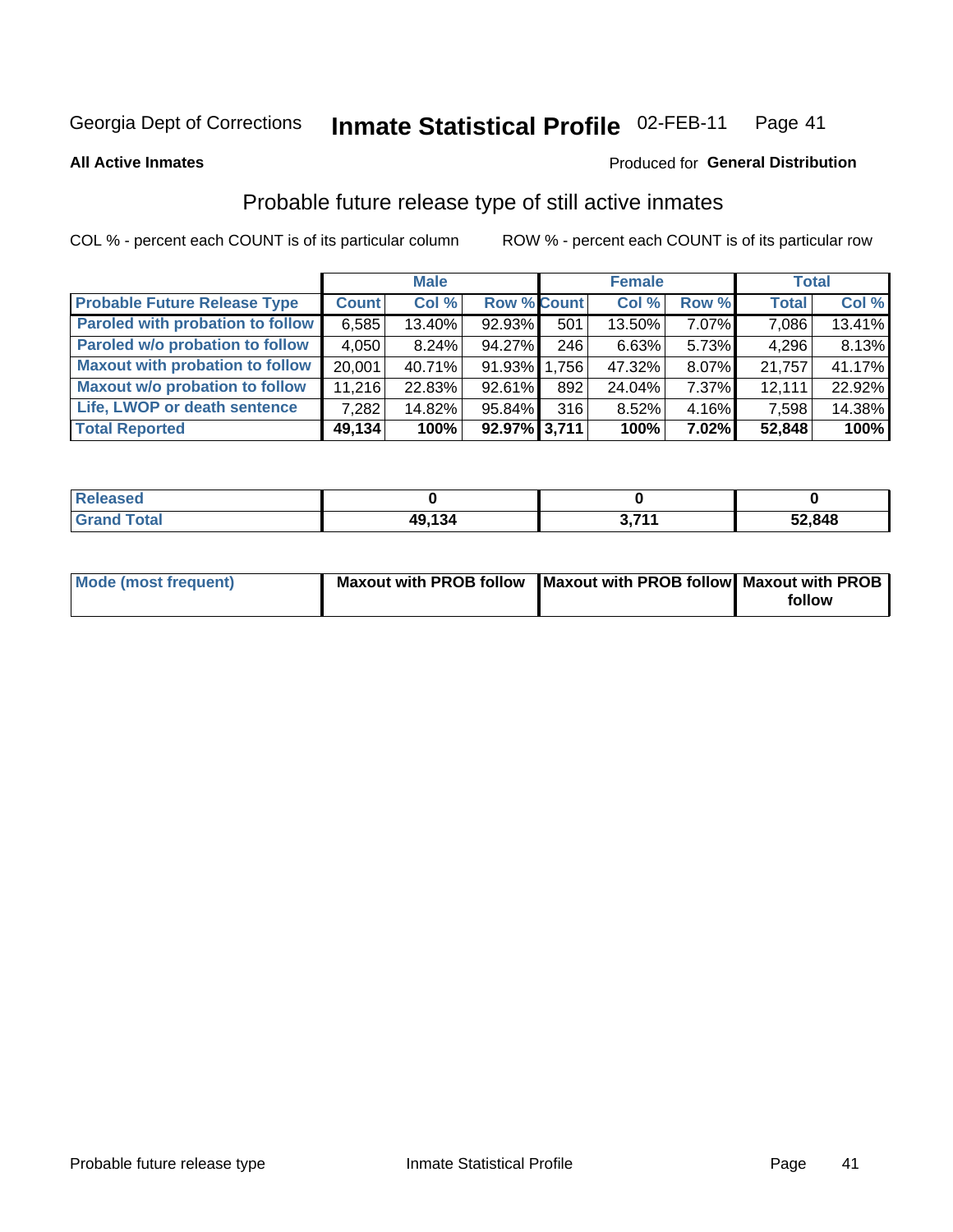## **All Active Inmates**

## **Produced for General Distribution**

# Time served in current (or last) institution

COL % - percent each COUNT is of its particular column

|                            |              | <b>Male</b> |        |              | <b>Female</b> |        |              | <b>Total</b> |
|----------------------------|--------------|-------------|--------|--------------|---------------|--------|--------------|--------------|
| <b>Time In Institution</b> | <b>Count</b> | Col %       | Row %  | <b>Count</b> | Col %         | Row %  | <b>Total</b> | Col %        |
| 0 to 3 months              | 10,031       | 20.41%      | 92.95% | 761          | 20.50%        | 7.05%  | 10,792       | 20.41%       |
| 3.01 to 6 months           | 9,144        | 18.60%      | 92.98% | 688          | 18.53%        | 7.00%  | 9,834        | 18.60%       |
| 6.01 to 9 months           | 6,449        | 13.12%      | 91.97% | 563          | 15.16%        | 8.03%  | 7,012        | 13.26%       |
| 9.01 to 12 months          | 4,528        | 9.21%       | 92.30% | 377          | 10.15%        | 7.68%  | 4,906        | 9.28%        |
| 12.01 to 18 months         | 5,606        | 11.40%      | 92.62% | 447          | 12.04%        | 7.38%  | 6,053        | 11.45%       |
| <b>18.01 to 24 months</b>  | 3,673        | 7.47%       | 94.35% | 220          | 5.93%         | 5.65%  | 3,893        | 7.36%        |
| $2.01$ to 3 years          | 4,366        | 8.88%       | 93.59% | 299          | 8.05%         | 6.41%  | 4,665        | 8.82%        |
| 3.01 to 4 years            | 1,689        | 3.44%       | 95.10% | 87           | 2.34%         | 4.90%  | 1,776        | 3.36%        |
| $4.01$ to 5 years          | 963          | 1.96%       | 93.13% | 71           | 1.91%         | 6.87%  | 1,034        | 1.96%        |
| 5.01 to 6 years            | 697          | 1.42%       | 85.84% | 115          | 3.10%         | 14.16% | 812          | 1.54%        |
| 6.01 to 7 years            | 458          | 0.93%       | 94.82% | 25           | 0.67%         | 5.18%  | 483          | 0.91%        |
| 7.01 to 8 years            | 343          | 0.70%       | 98.00% | 7            | 0.19%         | 2.00%  | 350          | 0.66%        |
| $8.01$ to 9 years          | 286          | 0.58%       | 97.28% | 8            | 0.22%         | 2.72%  | 294          | 0.56%        |
| 9.01 to 10 years           | 228          | 0.46%       | 95.80% | 10           | 0.27%         | 4.20%  | 238          | 0.45%        |
| Over 10 years              | 694          | 1.41%       | 95.20% | 35           | 0.94%         | 4.80%  | 729          | 1.38%        |
| <b>Total Reported</b>      | 49,155       | 100%        | 92.97% | 3,713        | 100%          | 7.02%  | 52,871       | 100%         |

| <b>Not</b><br>Reported |        |                         |                     |
|------------------------|--------|-------------------------|---------------------|
| <b>otal</b>            | 49,155 | י די<br>. IJ<br><b></b> | $E^{\prime}$ $0.77$ |

| <b>Mean</b><br>(average) | 18 months | 15 months | 18 months |  |
|--------------------------|-----------|-----------|-----------|--|
| Median (middle)          | 8 months  | 8 months  | 8 months  |  |
| Mode<br>(most frequent)  | 0 months  | months    | ∖ months  |  |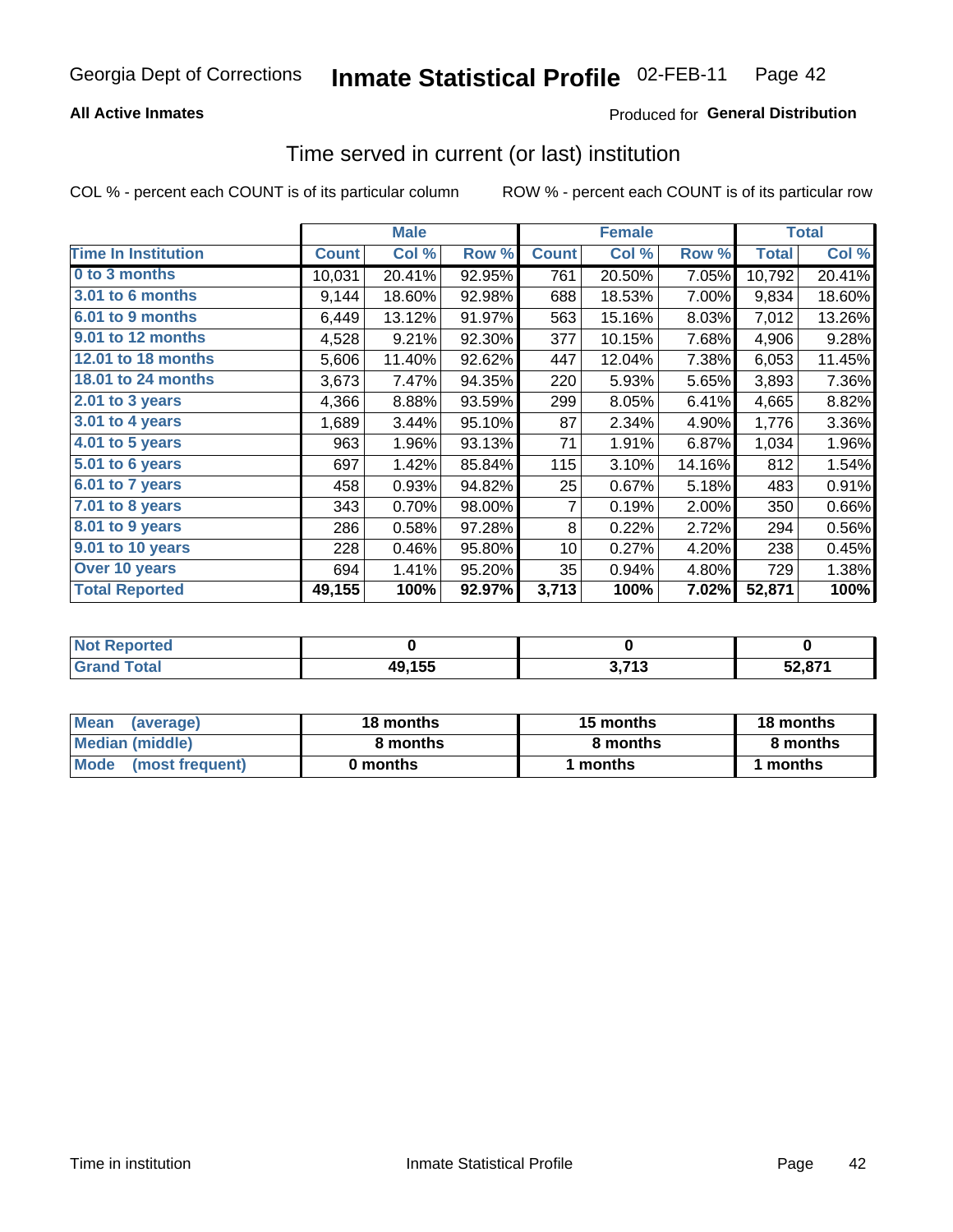### Inmate Statistical Profile 02-FEB-11 Page 43

### **All Active Inmates**

### Produced for General Distribution

## Highest grade level attained

COL % - percent each COUNT is of its particular column

|                              |              | <b>Male</b> |         |                         | <b>Female</b> |        |              | <b>Total</b> |
|------------------------------|--------------|-------------|---------|-------------------------|---------------|--------|--------------|--------------|
| <b>Grade Level</b>           | <b>Count</b> | Col %       | Row %   | <b>Count</b>            | Col %         | Row %  | <b>Total</b> | Col %        |
| No school at all             | 31           | 0.06%       | 100.00% |                         |               |        | 31           | $0.06\%$     |
| Grade 1                      | 44           | 0.09%       | 97.78%  | 1                       | 0.03%         | 2.22%  | 45           | 0.09%        |
| <b>Grade 2</b>               | 86           | 0.18%       | 97.73%  | $\overline{\mathbf{c}}$ | 0.06%         | 2.27%  | 88           | 0.17%        |
| Grade 3                      | 122          | 0.25%       | 93.85%  | $\bf 8$                 | 0.22%         | 6.15%  | 130          | 0.25%        |
| Grade 4                      | 151          | 0.31%       | 94.97%  | 8                       | 0.22%         | 5.03%  | 159          | 0.31%        |
| Grade 5                      | 183          | 0.38%       | 91.50%  | 17                      | 0.47%         | 8.50%  | 200          | 0.39%        |
| Grade 6                      | 725          | 1.51%       | 94.52%  | 41                      | 1.14%         | 5.35%  | 767          | 1.49%        |
| <b>Grade 7</b>               | 990          | 2.06%       | 94.56%  | 57                      | 1.58%         | 5.44%  | 1,047        | 2.03%        |
| Grade 8                      | 3,628        | 7.57%       | 93.60%  | 248                     | 6.88%         | 6.40%  | 3,876        | 7.52%        |
| <b>Grade 9</b>               | 6,333        | 13.21%      | 94.41%  | 375                     | 10.40%        | 5.59%  | 6,708        | 13.01%       |
| Grade 10                     | 8,416        | 17.55%      | 94.92%  | 450                     | 12.48%        | 5.08%  | 8,866        | 17.19%       |
| Grade 11                     | 8,221        | 17.14%      | 94.96%  | 435                     | 12.06%        | 5.02%  | 8,657        | 16.79%       |
| <b>Grade 12 or GED</b>       | 13,940       | 29.07%      | 92.15%  | 1,187                   | 32.91%        | 7.85%  | 15,127       | 29.34%       |
| Some tech school             | 356          | 0.74%       | 87.04%  | 53                      | 1.47%         | 12.96% | 409          | 0.79%        |
| <b>Completed tech school</b> | 396          | 0.83%       | 85.90%  | 65                      | 1.80%         | 14.10% | 461          | 0.89%        |
| College, 1 year              | 1,316        | 2.74%       | 85.73%  | 219                     | 6.07%         | 14.27% | 1,535        | 2.98%        |
| College, 2 year              | 1,787        | 3.73%       | 87.00%  | 267                     | 7.40%         | 13.00% | 2,054        | 3.98%        |
| College, 3 year              | 468          | 0.98%       | 88.97%  | 58                      | 1.61%         | 11.03% | 526          | 1.02%        |
| <b>Bachelor's degree</b>     | 613          | 1.28%       | 86.70%  | 94                      | 2.61%         | 13.30% | 707          | 1.37%        |
| <b>Master's degree</b>       | 112          | 0.23%       | 85.50%  | 19                      | 0.53%         | 14.50% | 131          | 0.25%        |
| Ph.D. degree                 | 16           | 0.03%       | 94.12%  | 1                       | 0.03%         | 5.88%  | 17           | 0.03%        |
| Law degree                   | 14           | 0.03%       | 87.50%  | $\overline{2}$          | 0.06%         | 12.50% | 16           | 0.03%        |
| <b>Medical degree</b>        | 8            | 0.02%       | 100.00% |                         |               |        | 8            | 0.02%        |
| <b>Total Reported</b>        | 47,956       | 100%        | 93.00%  | 3,607                   | 100.0%        | 7.00%  | 51,565       | 100%         |

| N6<br>nrteu : | 199           | 1 N C<br>. vv<br>$ -$                      | ,305                              |
|---------------|---------------|--------------------------------------------|-----------------------------------|
|               | <b>49 155</b> | <b>1 אד</b><br><br>$\bullet\bullet\bullet$ | $E^{\alpha}$ $\alpha \neq \alpha$ |

| <b>Mean</b><br>(average)       | 10.70           | 11.27           | 10.74             |
|--------------------------------|-----------------|-----------------|-------------------|
| Median (middle)                | Grade 11        | Grade 12 or GED | Grade 11          |
| <b>Mode</b><br>(most frequent) | Grade 12 or GED | Grade 12 or GED | I Grade 12 or GED |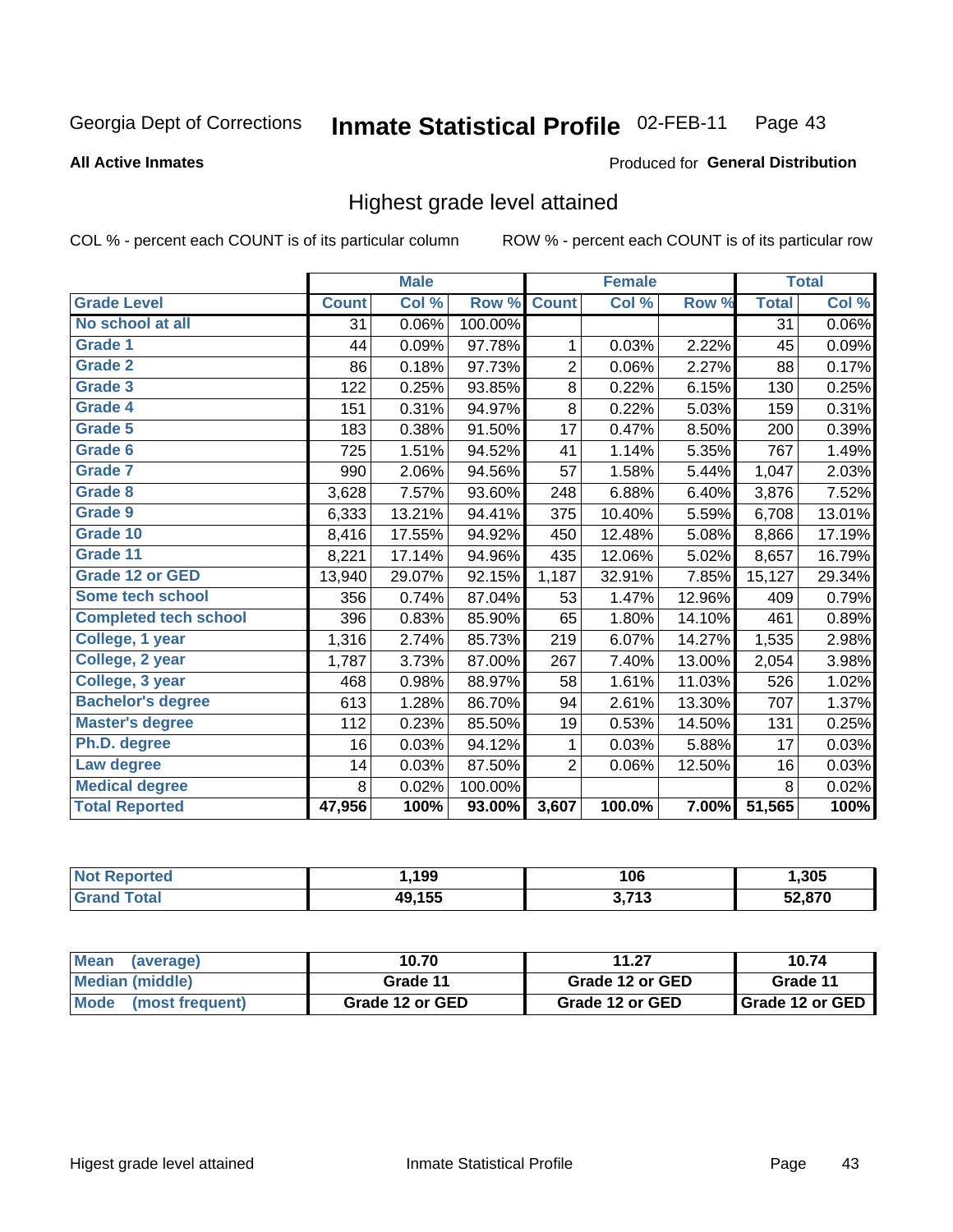### Inmate Statistical Profile 02-FEB-11 Page 44

**All Active Inmates** 

## **Produced for General Distribution**

## Culture fair IQ scores

COL % - percent each COUNT is of its particular column

|                       |              | <b>Male</b> |             |                 | <b>Female</b> |        |              | <b>Total</b> |
|-----------------------|--------------|-------------|-------------|-----------------|---------------|--------|--------------|--------------|
| <b>IQ Scores</b>      | <b>Count</b> | Col %       | Row % Count |                 | Col %         | Row %  | <b>Total</b> | Col %        |
| $60 - 69$             | 1,358        | 3.17%       | 95.16%      | 69              | 2.34%         | 4.84%  | 1,427        | 3.12%        |
| $70 - 79$             | 3,429        | 8.01%       | 92.73%      | 269             | 9.14%         | 7.27%  | 3,698        | 8.08%        |
| $80 - 89$             | 6,556        | 15.32%      | 90.02%      | 726             | 24.67%        | 9.97%  | 7,283        | 15.92%       |
| $90 - 99$             | 11,352       | 26.53%      | 92.13%      | 970             | 32.96%        | 7.87%  | 12,322       | 26.94%       |
| $100 - 109$           | 11,569       | 27.03%      | 96.30%      | 444             | 15.09%        | 3.70%  | 12,013       | 26.26%       |
| $110 - 119$           | 7,053        | 16.48%      | 97.10%      | 211             | 7.17%         | 2.90%  | 7,264        | 15.88%       |
| $120 - 129$           | 1,408        | 3.29%       | 90.90%      | 141             | 4.79%         | 9.10%  | 1,549        | 3.39%        |
| $130 - 139$           | 58           | 0.14%       | 42.03%      | 80 <sub>1</sub> | 2.72%         | 57.97% | 138          | $0.30\%$     |
| 140 & Up              | 13           | 0.03%       | 28.26%      | 33              | 1.12%         | 71.74% | 46           | 0.10%        |
| <b>Total Reported</b> | 42,796       | 100%        | 93.56%      | 2,943           | 100%          | 6.43%  | 45,740       | 100%         |

| <b>Not Reported</b>         | 5,573  | 533   | 6,107  |
|-----------------------------|--------|-------|--------|
| <b>Not Valid (under 60)</b> | 786    | 237   | 1,024  |
| <b>Grand Total</b>          | 49,155 | 3,713 | 52,871 |

| <b>Mean</b><br>(average) | 98  | 96 | 97 |
|--------------------------|-----|----|----|
| <b>Median (middle)</b>   | 99  | 94 | 99 |
| Mode<br>(most frequent)  | 103 | 94 | 99 |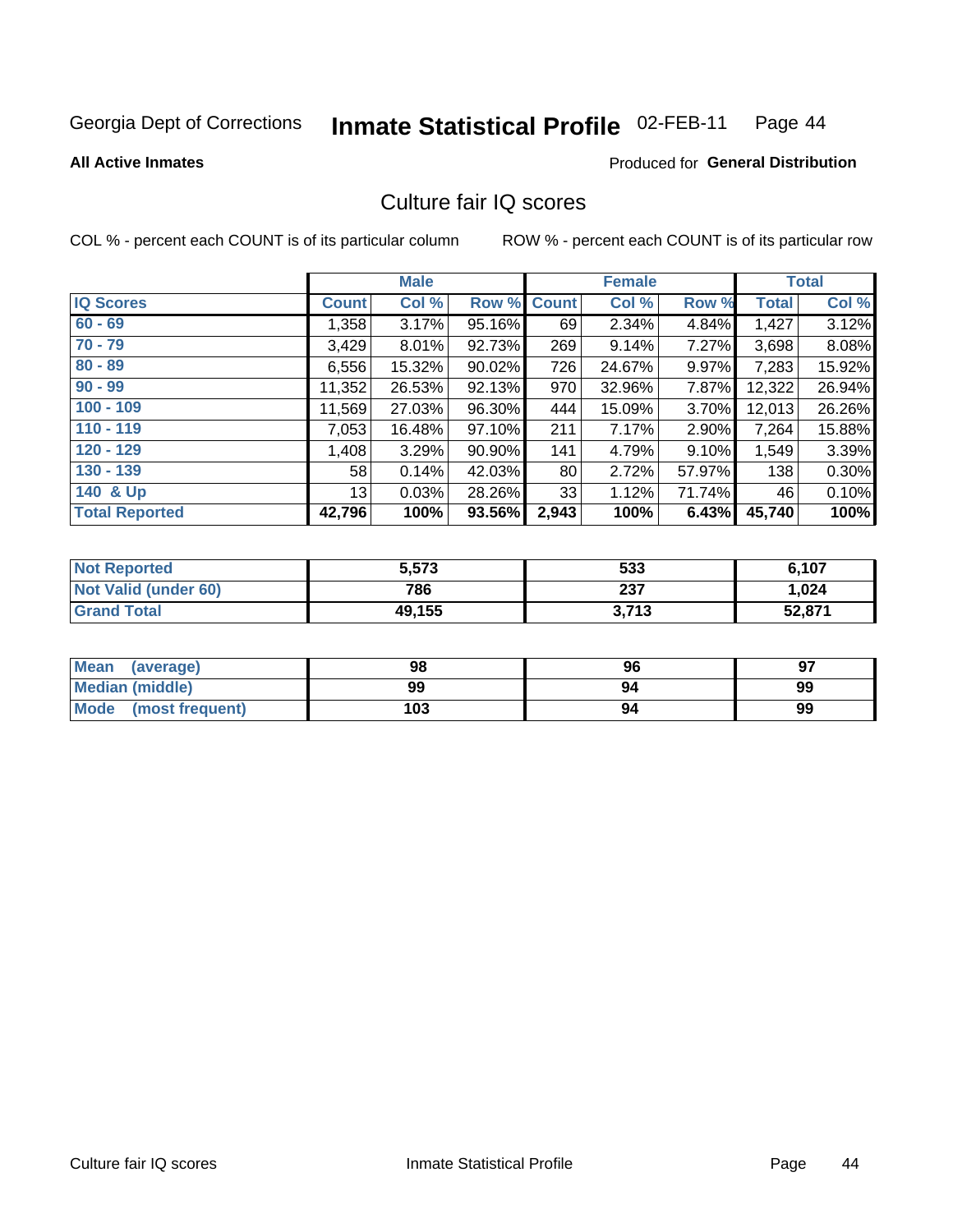### Inmate Statistical Profile 02-FEB-11 Page 45

**All Active Inmates** 

## Produced for General Distribution

# Wide Range Achievement Test (WRAT) reading score

COL % - percent each COUNT is of its particular column

|                           |              | <b>Male</b> |        |              | <b>Female</b> |        |              | <b>Total</b> |
|---------------------------|--------------|-------------|--------|--------------|---------------|--------|--------------|--------------|
| <b>WRAT Reading Score</b> | <b>Count</b> | Col %       | Row %  | <b>Count</b> | Col %         | Row %  | <b>Total</b> | Col %        |
| 0.1 to 0.9                | 931          | 2.14%       | 98.21% | 17           | 0.53%         | 1.79%  | 948          | 2.03%        |
| 1.0 to 1.9                | 1,094        | 2.51%       | 97.33% | 30           | 0.94%         | 2.67%  | 1,124        | 2.41%        |
| 2.0 to 2.9                | 1,923        | 4.42%       | 96.20% | 75           | 2.36%         | 3.75%  | 1,999        | 4.28%        |
| 3.0 to 3.9                | 3,616        | 8.31%       | 95.03% | 189          | 5.94%         | 4.97%  | 3,805        | 8.15%        |
| 4.0 to 4.9                | 4,150        | 9.54%       | 94.53% | 239          | 7.52%         | 5.44%  | 4,390        | 9.40%        |
| 5.0 to 5.9                | 3,658        | 8.41%       | 95.33% | 179          | 5.63%         | 4.67%  | 3,837        | 8.22%        |
| 6.0 to 6.9                | 3,811        | 8.76%       | 93.94% | 246          | 7.74%         | 6.06%  | 4,057        | 8.69%        |
| 7.0 to 7.9                | 1,705        | 3.92%       | 93.99% | 109          | 3.43%         | 6.01%  | 1,814        | 3.88%        |
| 8.0 to 8.9                | 3,374        | 7.75%       | 94.01% | 215          | 6.76%         | 5.99%  | 3,589        | 7.69%        |
| 9.0 to 9.9                | 2,523        | 5.80%       | 95.10% | 130          | 4.09%         | 4.90%  | 2,653        | 5.68%        |
| 10.0 to 10.9              | 2,539        | 5.83%       | 92.53% | 205          | 6.45%         | 7.47%  | 2,744        | 5.88%        |
| 11.0 to 11.9              | 3,261        | 7.49%       | 91.37% | 308          | 9.69%         | 8.63%  | 3,569        | 7.64%        |
| 12.0 to 12.9              | 9,331        | 21.44%      | 89.79% | 1,061        | 33.36%        | 10.21% | 10,392       | 22.25%       |
| 13                        | 1,602        | 3.68%       | 90.05% | 177          | 5.57%         | 9.95%  | 1,779        | 3.81%        |
| <b>Total Reported</b>     | 43,518       | 100%        | 93.19% | 3,180        | 100.0%        | 6.81%  | 46,700       | 100.0%       |

| rted<br>NO              | 5,637  | につつ<br>უაა                   | : 470  |
|-------------------------|--------|------------------------------|--------|
| $f$ $f \circ f \circ f$ | 49,155 | <b>2742</b><br><b>J.I IJ</b> | 52,870 |

| Mean<br>(average)    | 8.06       | 9.41 | 8.15                       |
|----------------------|------------|------|----------------------------|
| Median (middle)      | י ה<br>o.z | 10.8 | $\bullet$ $\bullet$<br>o.z |
| Mode (most frequent) | 12.9       | 12.9 | 12.9                       |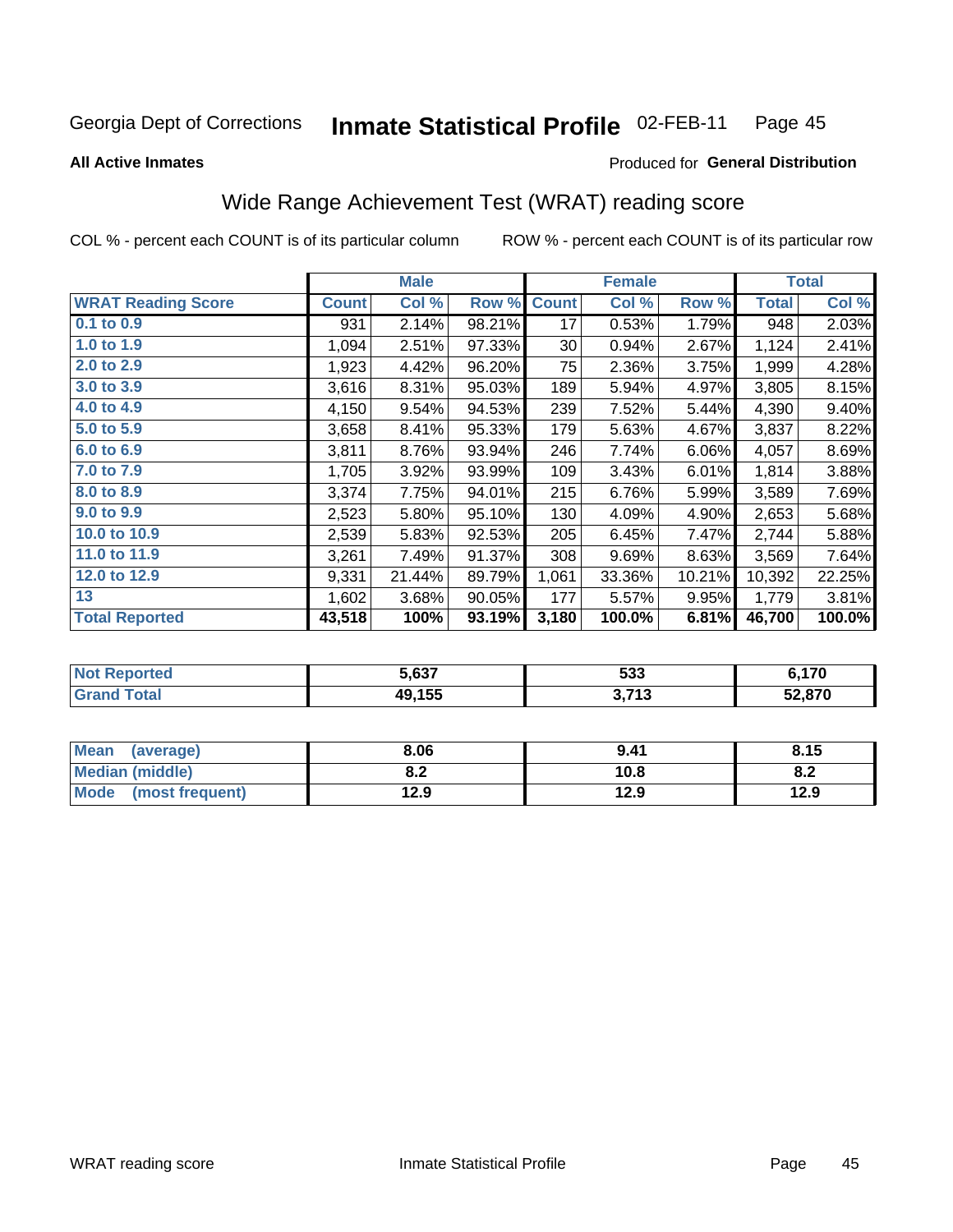### Inmate Statistical Profile 02-FEB-11 Page 46

**All Active Inmates** 

### Produced for General Distribution

# Wide Range Achievement Test (WRAT) math score

COL % - percent each COUNT is of its particular column

|                              |              | <b>Male</b> |        |                 | <b>Female</b> |        |              | <b>Total</b> |
|------------------------------|--------------|-------------|--------|-----------------|---------------|--------|--------------|--------------|
| <b>WRAT Mathematic Score</b> | <b>Count</b> | Col %       | Row %  | <b>Count</b>    | Col %         | Row %  | <b>Total</b> | Col %        |
| $0.1$ to $0.9$               | 134          | 0.31%       | 97.81% | 3               | 0.09%         | 2.19%  | 137          | 0.29%        |
| 1.0 to 1.9                   | 316          | 0.73%       | 96.64% | 10 <sup>1</sup> | 0.31%         | 3.06%  | 327          | 0.70%        |
| 2.0 to 2.9                   | 1,101        | 2.53%       | 95.08% | 57              | 1.79%         | 4.92%  | 1,158        | 2.48%        |
| 3.0 to 3.9                   | 2,534        | 5.82%       | 95.55% | 117             | 3.68%         | 4.41%  | 2,652        | 5.68%        |
| 4.0 to 4.9                   | 5,319        | 12.22%      | 94.78% | 293             | 9.21%         | 5.22%  | 5,612        | 12.01%       |
| 5.0 to 5.9                   | 6,483        | 14.89%      | 94.55% | 374             | 11.76%        | 5.45%  | 6,857        | 14.68%       |
| 6.0 to 6.9                   | 9,529        | 21.89%      | 93.98% | 610             | 19.18%        | 6.02%  | 10,139       | 21.71%       |
| 7.0 to 7.9                   | 4,590        | 10.54%      | 94.68% | 258             | 8.11%         | 5.32%  | 4,848        | 10.38%       |
| 8.0 to 8.9                   | 3,891        | 8.94%       | 90.45% | 411             | 12.92%        | 9.55%  | 4,302        | 9.21%        |
| 9.0 to 9.9                   | 2,759        | 6.34%       | 92.93% | 210             | 6.60%         | 7.07%  | 2,969        | 6.36%        |
| 10.0 to 10.9                 | 1,137        | 2.61%       | 96.60% | 40              | 1.26%         | 3.40%  | 1,177        | 2.52%        |
| 11.0 to 11.9                 | 1,592        | 3.66%       | 90.20% | 173             | 5.44%         | 9.80%  | 1,765        | 3.78%        |
| 12.0 to 12.9                 | 3,949        | 9.07%       | 86.87% | 597             | 18.77%        | 13.13% | 4,546        | 9.73%        |
| 13                           | 195          | 0.45%       | 87.44% | 28              | 0.88%         | 12.56% | 223          | 0.48%        |
| <b>Total Reported</b>        | 43,529       | 100%        | 93.19% | 3,181           | 100%          | 6.81%  | 46,712       | 100.0%       |

| <b>Not</b><br><b>Reported</b> | 5.626  | רפה<br>ാാ∠             | 6,158  |
|-------------------------------|--------|------------------------|--------|
| <b>cotal</b>                  | 49,155 | つ フィつ<br>- 10<br>. J.I | 52,870 |

| Mean (average)         | 7.13 | 8.06 | 7.19 |
|------------------------|------|------|------|
| <b>Median (middle)</b> | ง. ว | 74   | o.o  |
| Mode (most frequent)   | 6.9  | 12.9 | 6.9  |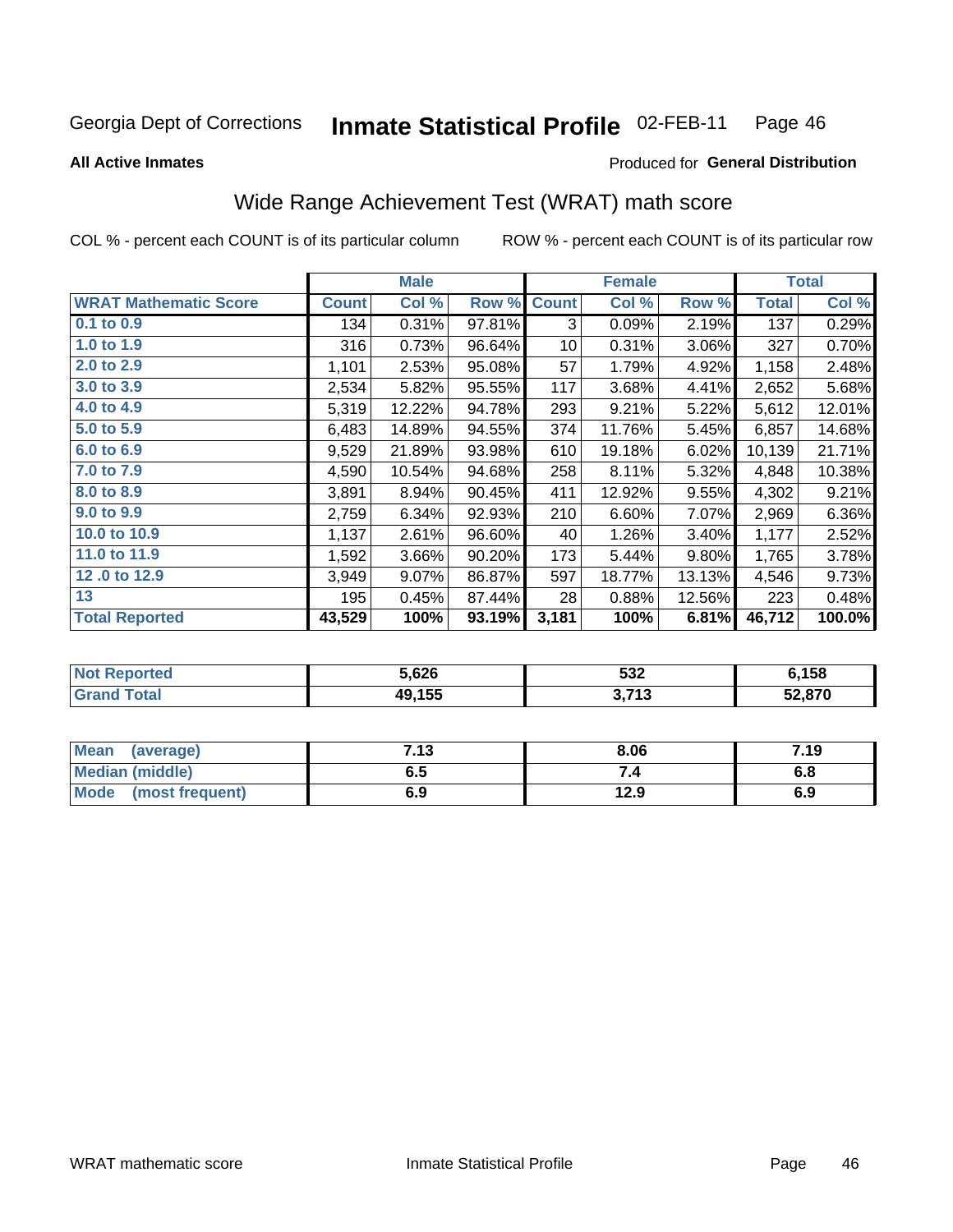### Inmate Statistical Profile 02-FEB-11 Page 47

### **All Active Inmates**

### Produced for General Distribution

# Wide Range Achievement Test (WRAT) spelling score

COL % - percent each COUNT is of its particular column

|                            |              | <b>Male</b> |        |              | <b>Female</b> |        |              | <b>Total</b> |
|----------------------------|--------------|-------------|--------|--------------|---------------|--------|--------------|--------------|
| <b>WRAT Spelling Score</b> | <b>Count</b> | Col %       | Row %  | <b>Count</b> | Col %         | Row %  | <b>Total</b> | Col %        |
| $0.1$ to $0.9$             | 1,067        | 2.45%       | 98.25% | 18           | 0.57%         | 1.66%  | 1,086        | 2.32%        |
| 1.0 to 1.9                 | 1,654        | 3.80%       | 98.34% | 28           | 0.88%         | 1.66%  | 1,682        | 3.60%        |
| 2.0 to 2.9                 | 2,788        | 6.41%       | 97.52% | 70           | 2.20%         | 2.45%  | 2,859        | 6.12%        |
| 3.0 to 3.9                 | 3,600        | 8.27%       | 96.59% | 127          | 3.99%         | 3.41%  | 3,727        | 7.98%        |
| 4.0 to 4.9                 | 3,537        | 8.13%       | 96.35% | 134          | 4.21%         | 3.65%  | 3,671        | 7.86%        |
| 5.0 to 5.9                 | 5,126        | 11.78%      | 95.01% | 269          | 8.45%         | 4.99%  | 5,395        | 11.55%       |
| 6.0 to 6.9                 | 4,504        | 10.35%      | 94.46% | 264          | 8.29%         | 5.54%  | 4,768        | 10.21%       |
| 7.0 to 7.9                 | 3,696        | 8.49%       | 93.47% | 258          | 8.11%         | 6.53%  | 3,954        | 8.46%        |
| 8.0 to 8.9                 | 3,428        | 7.88%       | 92.87% | 263          | 8.26%         | 7.13%  | 3,691        | 7.90%        |
| 9.0 to 9.9                 | 2,450        | 5.63%       | 93.62% | 167          | 5.25%         | 6.38%  | 2,617        | 5.60%        |
| 10.0 to 10.9               | 2,311        | 5.31%       | 93.52% | 160          | 5.03%         | 6.48%  | 2,471        | 5.29%        |
| 11.0 to 11.9               | 2,536        | 5.83%       | 91.09% | 248          | 7.79%         | 8.91%  | 2,784        | 5.96%        |
| 12.0 to 12.9               | 6,070        | 13.95%      | 85.04% | 1,068        | 33.55%        | 14.96% | 7,138        | 15.28%       |
| 13                         | 761          | 1.75%       | 87.47% | 109          | 3.42%         | 12.53% | 870          | 1.86%        |
| <b>Total Reported</b>      | 43,528       | 100%        | 93.18% | 3,183        | 100%          | 6.81%  | 46,713       | 100%         |

| rted<br>NO              | 5,627  | 530                          | <b>6157</b><br>0,101 |
|-------------------------|--------|------------------------------|----------------------|
| $f$ $f \circ f \circ f$ | 49,155 | <b>2742</b><br><b>J.I IJ</b> | 52,870               |

| <b>Mean</b><br>(average)       | 7.25 | 9.35 | 7.40 |
|--------------------------------|------|------|------|
| Median (middle)                |      | 9.8  | .    |
| <b>Mode</b><br>(most frequent) | 12.9 | 12.9 | 12.9 |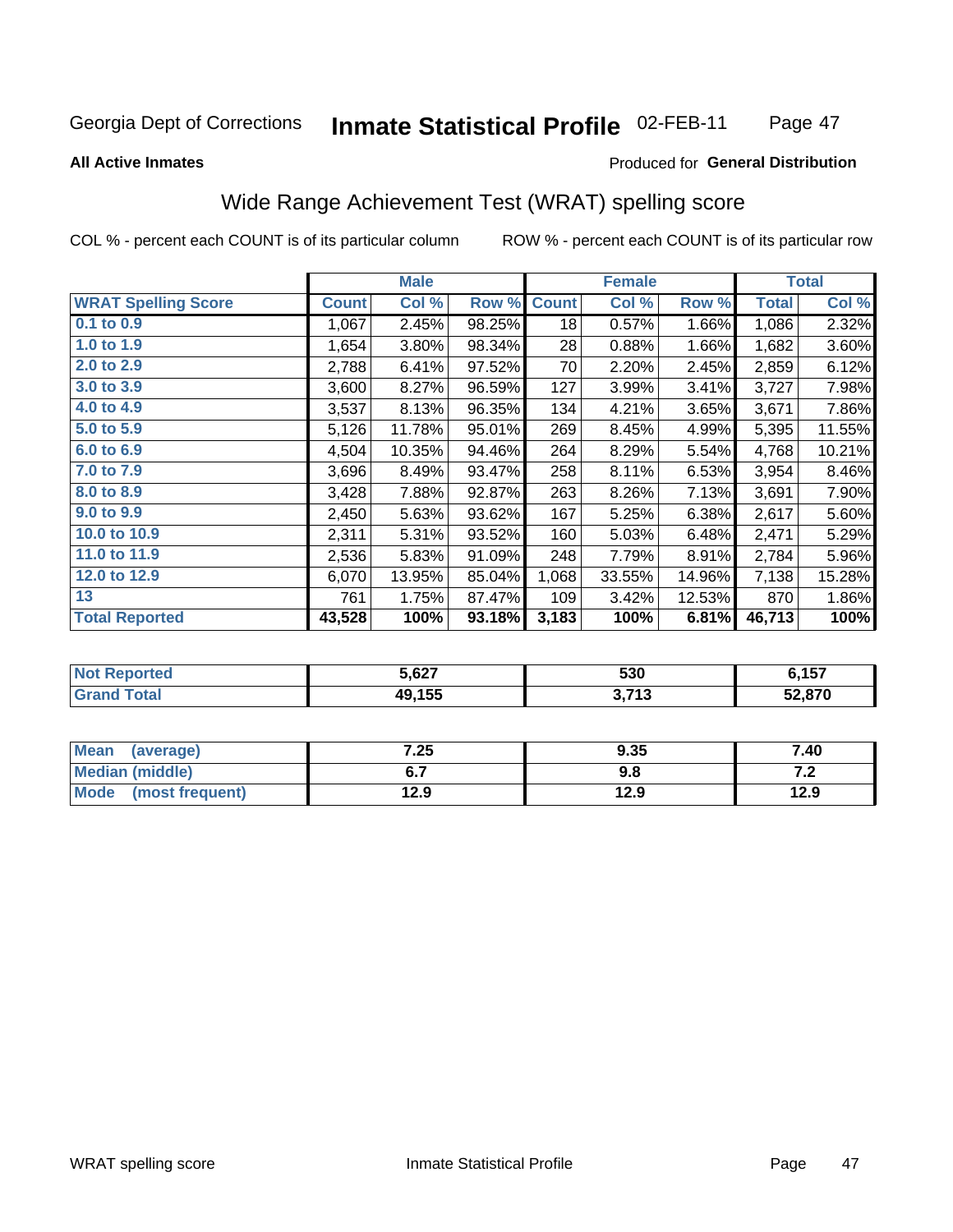## **All Active Inmates**

## Produced for General Distribution

## Scope of substance abuse - summary

COL % - percent each COUNT is of its particular column

|                        |              | <b>Male</b> |        |              | <b>Female</b> |          |              | <b>Total</b> |
|------------------------|--------------|-------------|--------|--------------|---------------|----------|--------------|--------------|
| <b>Substance Abuse</b> | <b>Count</b> | Col %       | Row %  | <b>Count</b> | Col %         | Row %    | <b>Total</b> | Col %        |
| <b>None</b>            | 27,508       | 55.96%      | 91.41% | 2,582        | 69.54%        | 8.58%    | 30,093       | 56.92%       |
| <b>Drugs only</b>      | 11,839       | 24.09%      | 92.88% | 908          | 24.45%        | 7.12%    | 12,747       | 24.11%       |
| <b>Alcohol only</b>    | 2.377        | $4.84\%$    | 98.18% | 44           | 1.19%         | 1.82%    | 2.421        | 4.58%        |
| Drugs and alcohol      | 7,431        | $15.12\%$   | 97.65% | 179          | 4.82%         | 2.35%    | 7,610        | 14.39%       |
| <b>Total Reported</b>  | 49,155       | 100%        | 92.97% | 3,713        | 100%          | $7.02\%$ | 52,871       | 100%         |

| <b>Not</b><br>Reported |                        |               |        |
|------------------------|------------------------|---------------|--------|
| <b>Total</b>           | 10 155<br>лu<br>73.IJJ | 2.742<br>טווט | 52,871 |

| nuem | <b>Mo</b> | None | <b>None</b> | None |
|------|-----------|------|-------------|------|
|------|-----------|------|-------------|------|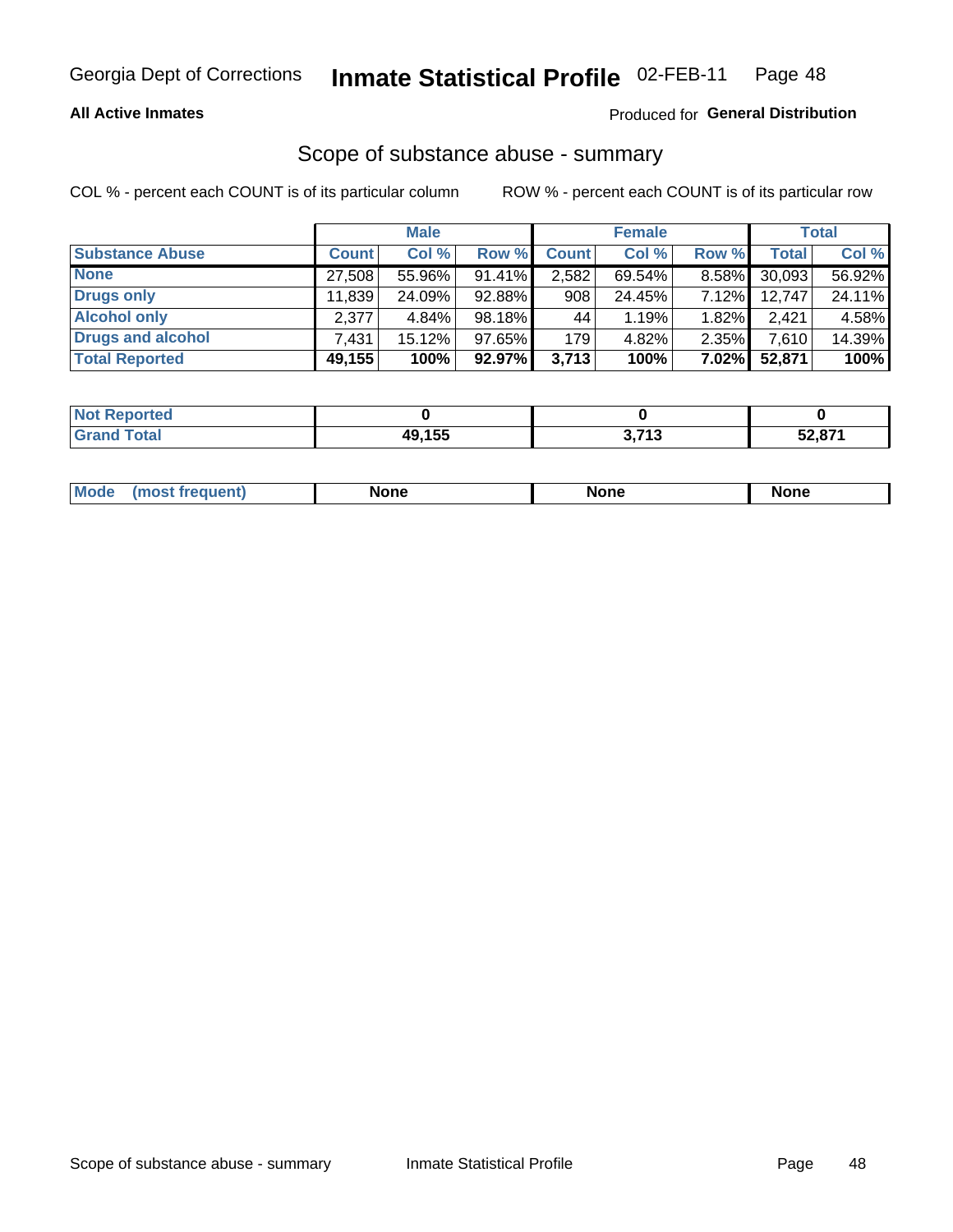## **All Active Inmates**

## **Produced for General Distribution**

## Scope of substance abuse - detail

COL % - percent each COUNT is of its particular column

|                                      |              | <b>Male</b> |        |              | <b>Female</b> |        |              | <b>Total</b> |
|--------------------------------------|--------------|-------------|--------|--------------|---------------|--------|--------------|--------------|
| <b>Substance Abuse</b>               | <b>Count</b> | Col %       | Row %  | <b>Count</b> | Col %         | Row %  | <b>Total</b> | Col %        |
| No drug or alcohol problems          | 27,508       | 55.96%      | 91.41% | 2,582        | 69.54%        | 8.58%  | 30,093       | 56.92%       |
| <b>Drug addiction but no alcohol</b> | 204          | 0.42%       | 85.36% | 35           | 0.94%         | 14.64% | 239          | 0.45%        |
| <b>Drug addiction and alcohol</b>    | 85           | 0.17%       | 98.84% |              | 0.03%         | 1.16%  | 86           | 0.16%        |
| <b>labuse</b>                        |              |             |        |              |               |        |              |              |
| <b>Drug addiction and alcoholism</b> | 61           | 0.12%       | 96.83% | 2            | 0.05%         | 3.17%  | 63           | 0.12%        |
| No drug problem but alcohol          | 1,959        | 3.99%       | 98.99% | 20           | 0.54%         | 1.01%  | 1,979        | 3.74%        |
| <b>labuse</b>                        |              |             |        |              |               |        |              |              |
| No drug problem but alcoholism       | 418          | 0.85%       | 94.57% | 24           | 0.65%         | 5.43%  | 442          | 0.84%        |
| Drug experiment but no alcohol       | 5,731        | 11.66%      | 96.68% | 197          | 5.31%         | 3.32%  | 5,928        | 11.21%       |
| <b>Drug experiment &amp; alcohol</b> | 1,102        | 2.24%       | 98.48% | 17           | 0.46%         | 1.52%  | 1,119        | 2.12%        |
| <b>labuse</b>                        |              |             |        |              |               |        |              |              |
| Drug experiment & alcoholism         | 346          | 0.70%       | 95.58% | 16           | 0.43%         | 4.42%  | 362          | 0.68%        |
| Drug abuse but no alcohol            | 5,904        | 12.01%      | 89.73% | 676          | 18.21%        | 10.27% | 6,580        | 12.45%       |
| Drug abuse and alcohol abuse         | 4,981        | 10.13%      | 98.67% | 67           | 1.80%         | 1.33%  | 5,048        | 9.55%        |
| <b>Drug abuse and alcoholism</b>     | 856          | 1.74%       | 91.85% | 76           | 2.05%         | 8.15%  | 932          | 1.76%        |
| <b>Total Reported</b>                | 49,155       | 100%        | 92.97% | 3,713        | 100%          | 7.02%  | 52,871       | 100%         |

| oorted<br>'NI 6 |                              |                |                               |
|-----------------|------------------------------|----------------|-------------------------------|
| 'otal           | <b>AQ 155</b><br>лν<br>נים ו | 2742<br>טו ווט | <b>EQ 074</b><br><b>JZ,01</b> |

| Mode (most frequent) | No drug or alcohol problems No drug or alcohol problems No drug or alcohol |          |
|----------------------|----------------------------------------------------------------------------|----------|
|                      |                                                                            | problems |
|                      |                                                                            |          |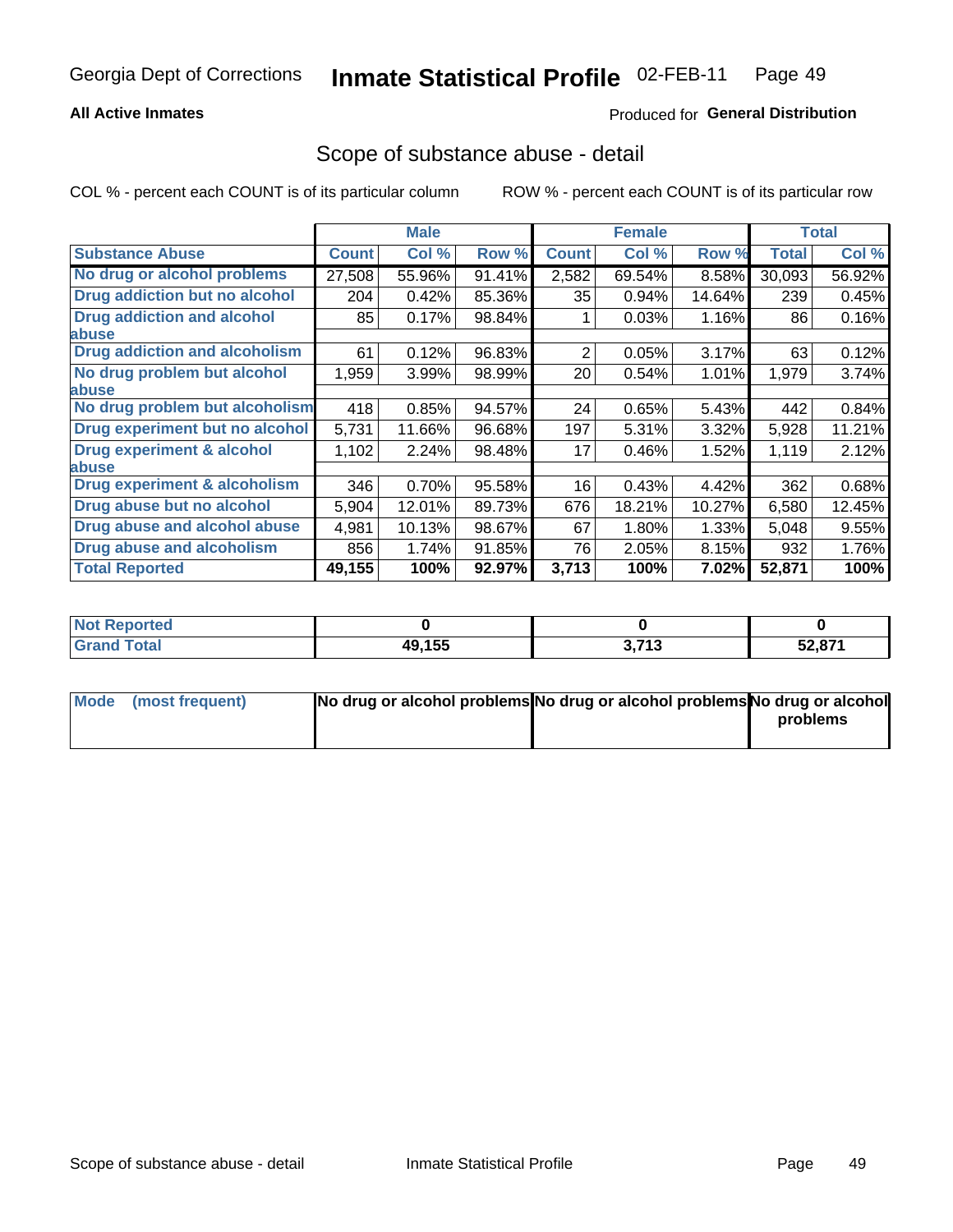### Inmate Statistical Profile 02-FEB-11 Page 50

### **All Active Inmates**

# Produced for General Distribution

# Current / last mental health treatment level

COL % - percent each COUNT is of its particular column

|                                    |              | <b>Male</b> |         |              | <b>Female</b> |          |              | <b>Total</b> |
|------------------------------------|--------------|-------------|---------|--------------|---------------|----------|--------------|--------------|
| <b>Mental Health Treatment Lev</b> | <b>Count</b> | Col %       | Row %   | <b>Count</b> | Col %         | Row %    | <b>Total</b> | Col %        |
| 1 No problem at current time       | 2,117        | 17.50%      | 97.07%  | 64           | 2.89%         | 2.93%    | 2,181        | 15.23%       |
| 2 Receiving outpatient             | 8,060        | 66.62%      | 79.28%  | 2,106        | 94.99%        | 20.71%   | 10,167       | 71.02%       |
| <b>Treatment</b>                   |              |             |         |              |               |          |              |              |
| 3 Inpatient, moderate              | 1,475        | 12.19%      | 97.68%  | 35           | 1.58%         | 2.32%    | 1,510        | 10.55%       |
| <b>Treatment</b>                   |              |             |         |              |               |          |              |              |
| 4 Inpatient, intensive             | 408          | 3.37%       | 97.14%  | 12           | 0.54%         | $2.86\%$ | 420          | 2.93%        |
| <b>Treatment</b>                   |              |             |         |              |               |          |              |              |
| <b>5 Undergoing crisis</b>         | 31           | 0.26%       | 100.00% |              |               |          | 31           | 0.22%        |
| <b>stabilization</b>               |              |             |         |              |               |          |              |              |
| <b>6 Hospital for criminally</b>   | 7            | 0.06%       | 100.00% |              |               |          | 7            | 0.05%        |
| <b>Tinsane</b>                     |              |             |         |              |               |          |              |              |
| <b>Total Evaluated</b>             | 12,098       | 100%        | 84.51%  | 2,217        | 100%          | 15.49%   | 14,316       | 100%         |

| Never had MH evaluation | 37,057 | .496           | 38,553 |
|-------------------------|--------|----------------|--------|
| <b>Grand Total</b>      | 49,155 | 2.712<br>טוויט | 52,869 |

| <b>Median (middle)</b>         | <b>Receiving outpatient</b><br>treatment | <b>Receiving outpatient</b><br>treatment | <b>Receiving</b><br>outpatient<br>treatment |
|--------------------------------|------------------------------------------|------------------------------------------|---------------------------------------------|
| <b>Mode</b><br>(most frequent) | <b>Receiving outpatient</b><br>treatment | <b>Receiving outpatient</b><br>treatment | Receiving<br>outpatient<br>treatment        |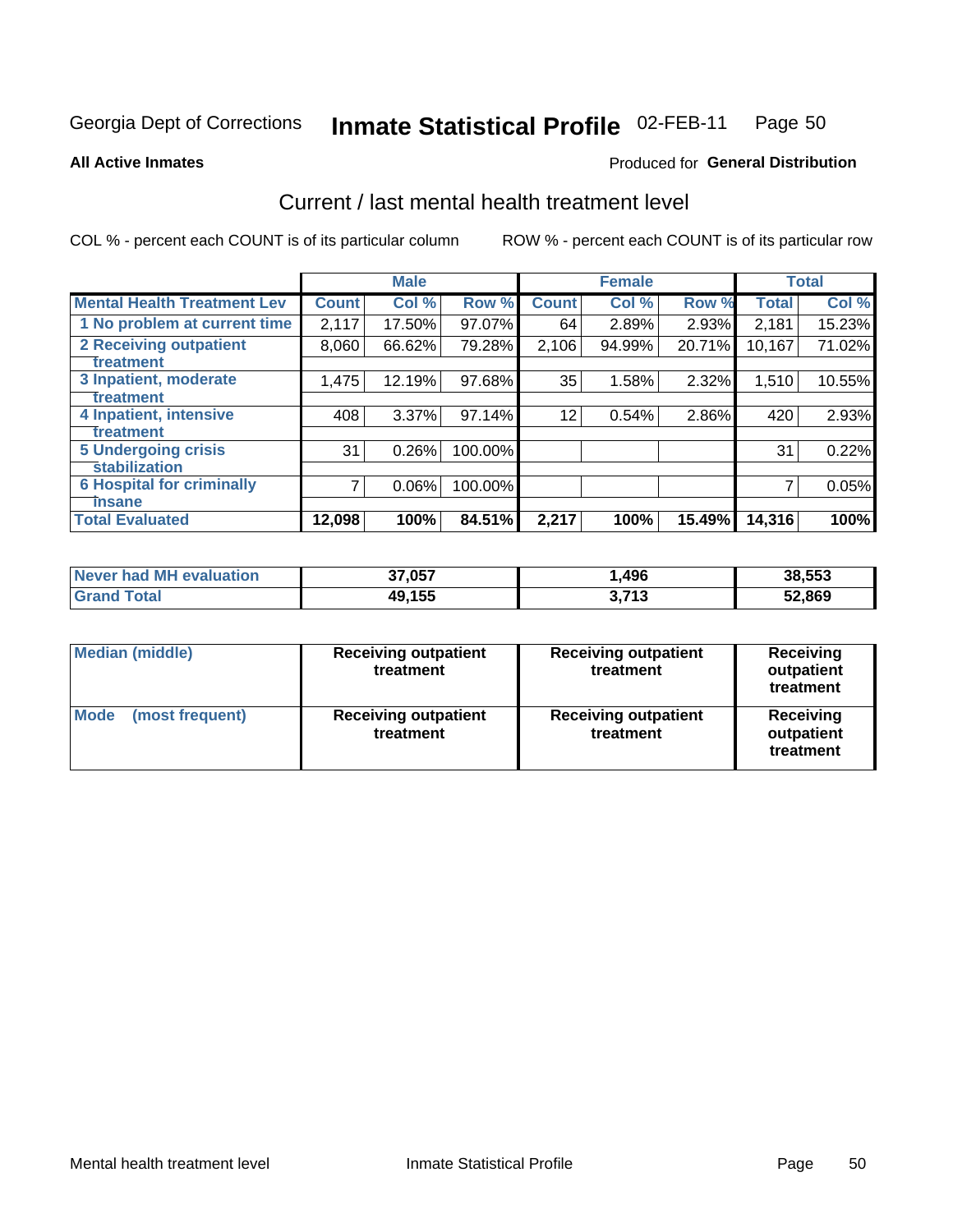## **All Active Inmates**

## Produced for General Distribution

# PULHESDWIT medical scale - 'P' overall condition ('P'hysical)

COL % - percent each COUNT is of its particular column

|                                  |              | <b>Male</b> |        |              | <b>Female</b> |         |              | <b>Total</b> |
|----------------------------------|--------------|-------------|--------|--------------|---------------|---------|--------------|--------------|
| <b>P' Overall Condition</b>      | <b>Count</b> | Col %       | Row %  | <b>Count</b> | Col %         | Row %   | <b>Total</b> | Col %        |
| 1 No medical illness             | 34,635       | 74.85%      | 94.39% | 2,058        | 56.20%        | 5.61%   | 36,695       | 73.48%       |
| 2 Well-controlled chronic        | 10,067       | 21.76%      | 87.34% | 1,458        | 39.81%        | 12.65%  | 11,526       | 23.08%       |
| <b>lillness</b>                  |              |             |        |              |               |         |              |              |
| 3 Poorly-controlled chronic      | 1,433        | 3.10%       | 94.34% | 86           | 2.35%         | 5.66%   | 1,519        | 3.04%        |
| <b>illness</b>                   |              |             |        |              |               |         |              |              |
| 4 Significant problems requiring | 133          | 0.29%       | 93.66% | 9            | 0.25%         | 6.34%   | 142          | 0.28%        |
| special housing                  |              |             |        |              |               |         |              |              |
| 5 Terminal illness, $< 6$ months | 5            | 0.01%       | 83.33% |              | 0.03%         | 16.67%  | 6            | 0.01%        |
| to live                          |              |             |        |              |               |         |              |              |
| 6 Inmate is pregnant             |              |             |        | 50           | 1.37%         | 100.00% | 50           | 0.10%        |
| <b>Total Reported</b>            | 46,273       | 100%        | 92.66% | 3,662        | 100%          | 7.33%   | 49,938       | 100%         |

| τeα | 2,882 |     | 2,933  |
|-----|-------|-----|--------|
|     | ,155  | 749 | EO 074 |
|     | Дч    | - 1 | JZ     |

| Mode<br>(most frequent) |  | <sup>1</sup> No medical illness | 1 No medical illness | 1 No medical<br>illness |
|-------------------------|--|---------------------------------|----------------------|-------------------------|
|-------------------------|--|---------------------------------|----------------------|-------------------------|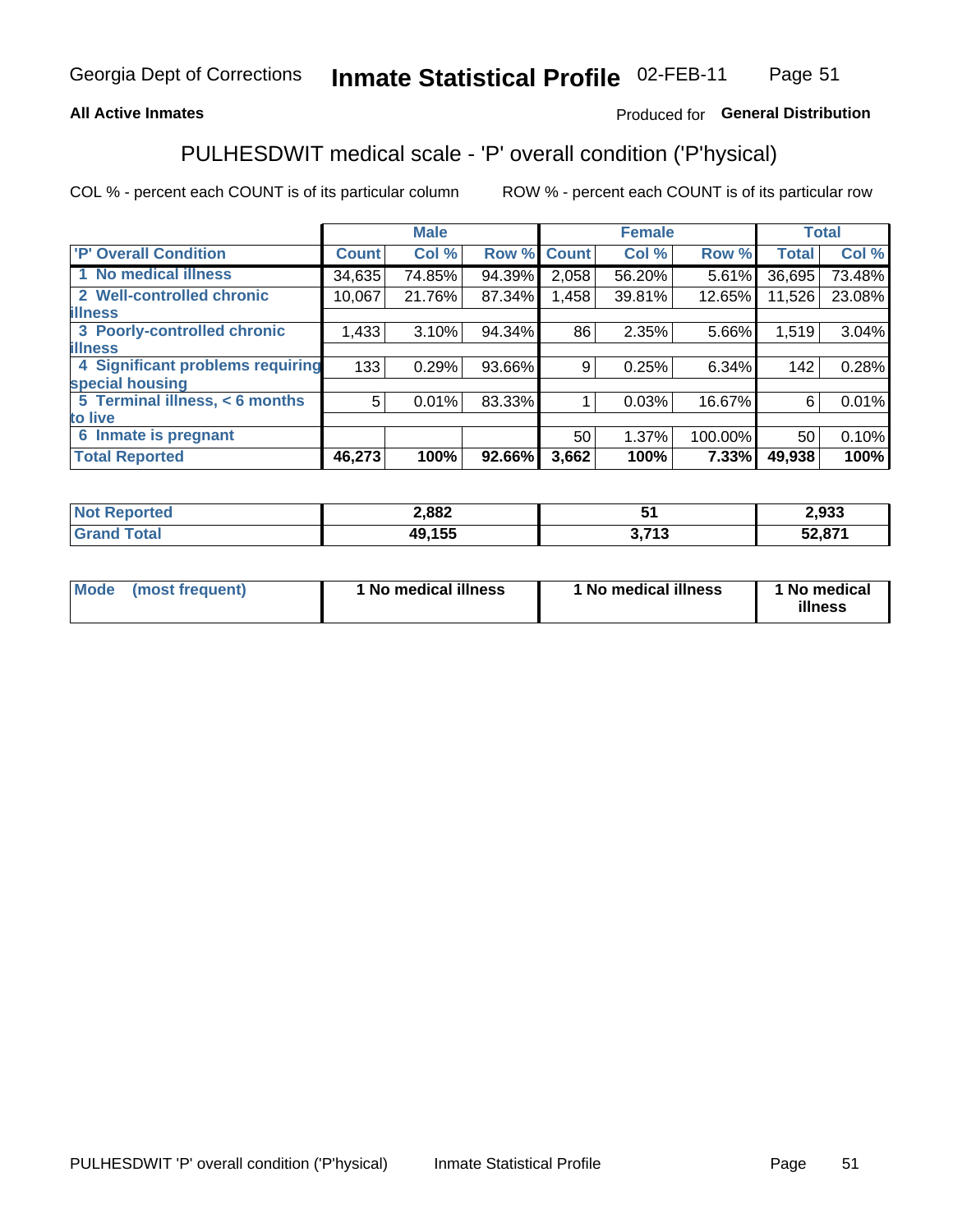### **All Active Inmates**

## Produced for General Distribution

# PULHESDWIT medical scale - 'U' upper body

COL % - percent each COUNT is of its particular column

|                              |               | <b>Male</b> |         |              | <b>Female</b> |        |              | <b>Total</b> |
|------------------------------|---------------|-------------|---------|--------------|---------------|--------|--------------|--------------|
| <b>U' Upper Body</b>         | <b>Count!</b> | Col %       | Row %   | <b>Count</b> | Col %         | Row %  | <b>Total</b> | Col %        |
| 1 Upper bones, joints,       | 44,336        | 96.02%      | 92.85%  | 3,413        | 93.07%        | 7.15%  | 47,752       | 95.80%       |
| muscles all OK               |               |             |         |              |               |        |              |              |
| 2 One or both arms minimally | 1,547         | 3.35%       | 86.67%  | 238          | 6.49%         | 13.33% | 1,785        | 3.58%        |
| limited                      |               |             |         |              |               |        |              |              |
| 3 One or both arms           | 250           | 0.54%       | 94.34%  | 15           | 0.41%         | 5.66%  | 265          | 0.53%        |
| <b>moderately limited</b>    |               |             |         |              |               |        |              |              |
| 4 One arm disabled,          | 40            | 0.09%       | 97.56%  |              | 0.03%         | 2.44%  | 41           | 0.08%        |
| paralyzed, or amputated      |               |             |         |              |               |        |              |              |
| 5 Both arms disabled,        | 3             | 0.01%       | 100.00% |              |               |        | 3            | 0.01%        |
| paralyzed, or amputated      |               |             |         |              |               |        |              |              |
| <b>Total Reported</b>        | 46,176        | 100%        | 92.64%  | 3,667        | 100%          | 7.36%  | 49,846       | 100%         |

| <b>Not Reported</b> | 2,979  | . .<br>46    | 3,025  |
|---------------------|--------|--------------|--------|
| <b>Grand Total</b>  | 49,155 | -749<br>טווט | 52,871 |

|  | Mode (most frequent) | 1 Upper bones, joints,<br>muscles all OK | 1 Upper bones, joints,<br>muscles all OK | 1 Upper bones,<br>joints, muscles all<br>ΟK |
|--|----------------------|------------------------------------------|------------------------------------------|---------------------------------------------|
|--|----------------------|------------------------------------------|------------------------------------------|---------------------------------------------|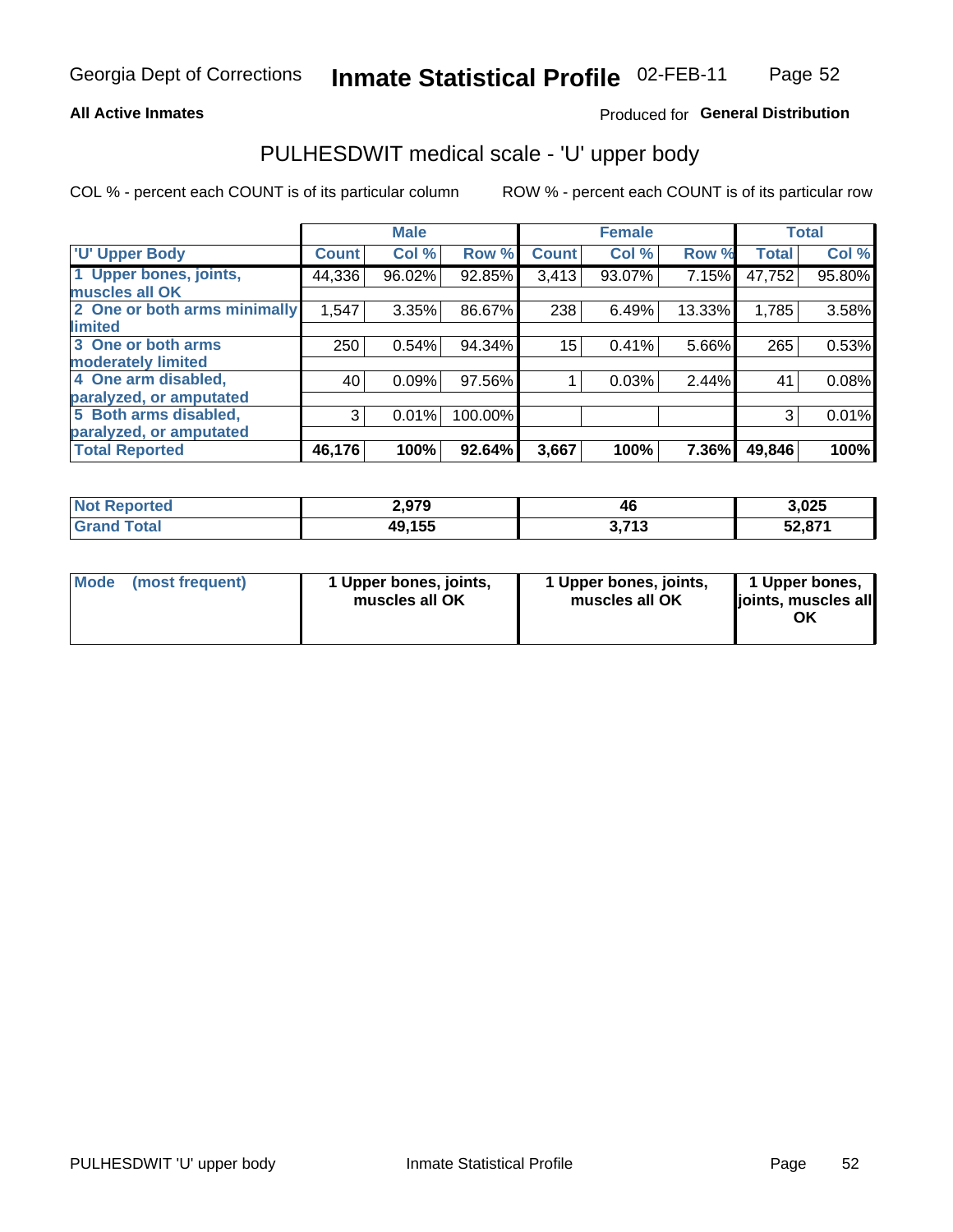### **All Active Inmates**

## Produced for General Distribution

## PULHESDWIT medical scale - 'L' lower body

COL % - percent each COUNT is of its particular column

|                                |              | <b>Male</b> |        |                | <b>Female</b> |        |              | <b>Total</b> |
|--------------------------------|--------------|-------------|--------|----------------|---------------|--------|--------------|--------------|
| 'L' Lower Body                 | <b>Count</b> | Col %       | Row %  | <b>Count</b>   | Col %         | Row %  | <b>Total</b> | Col %        |
| 1 Lower bones, joints,         | 41,023       | 88.83%      | 93.45% | 2,874          | 78.37%        | 6.55%  | 43,900       | 88.06%       |
| muscles all OK                 |              |             |        |                |               |        |              |              |
| 2 One or both legs minimally   | 4,301        | 9.31%       | 84.97% | 761            | 20.75%        | 15.03% | 5,062        | 10.15%       |
| limited                        |              |             |        |                |               |        |              |              |
| 3 One or both legs             | 736          | 1.59%       | 96.84% | 24             | 0.65%         | 3.16%  | 760          | 1.52%        |
| moderately limited             |              |             |        |                |               |        |              |              |
| 4 One leg disabled, paralyzed, | 106          | 0.23%       | 94.64% | 6              | 0.16%         | 5.36%  | 112          | 0.22%        |
| or amputated                   |              |             |        |                |               |        |              |              |
| 5 Both legs disabled,          | 14           | 0.03%       | 87.50% | $\overline{2}$ | 0.05%         | 12.50% | 16           | 0.03%        |
| paralyzed, or amputated        |              |             |        |                |               |        |              |              |
| <b>Total Reported</b>          | 46,180       | 100%        | 92.64% | 3,667          | 100%          | 7.36%  | 49,850       | 100%         |

| <b>Not Reported</b>    | 2,975  | י<br>46      | 3,021  |
|------------------------|--------|--------------|--------|
| <b>Total</b><br>ˈGrand | 49,155 | -749<br>טווט | 52,871 |

|  | Mode (most frequent) | 1 Lower bones, joints,<br>muscles all OK | 1 Lower bones, joints,<br>muscles all OK | 1 Lower bones,<br>joints, muscles all<br>ΟK |
|--|----------------------|------------------------------------------|------------------------------------------|---------------------------------------------|
|--|----------------------|------------------------------------------|------------------------------------------|---------------------------------------------|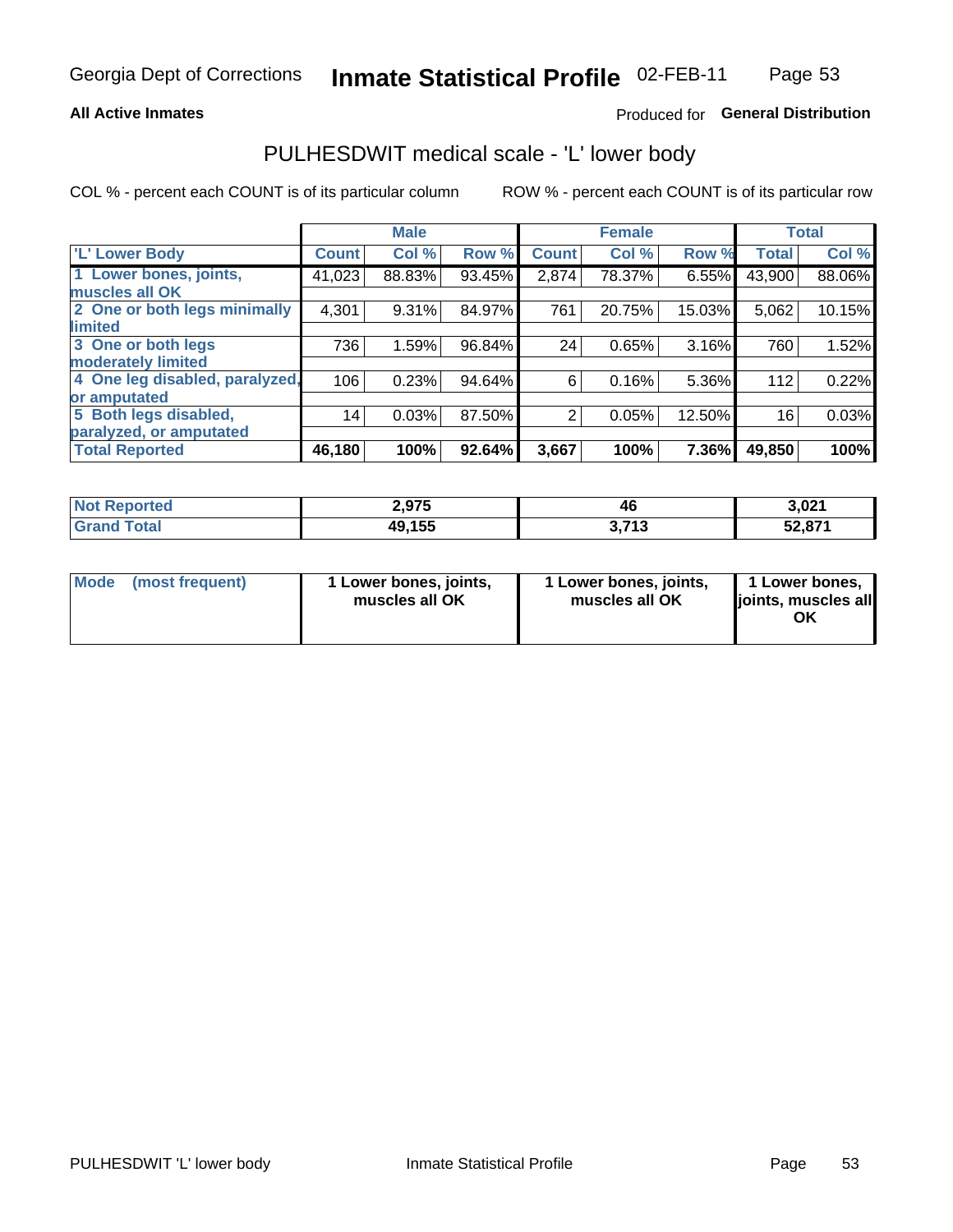### **All Active Inmates**

## Produced for General Distribution

## PULHESDWIT medical scale - 'H' hearing

COL % - percent each COUNT is of its particular column

|                                |                 | <b>Male</b> |             |       | <b>Female</b> |        | <b>Total</b> |        |
|--------------------------------|-----------------|-------------|-------------|-------|---------------|--------|--------------|--------|
| <b>'H' Hearing</b>             | <b>Count</b>    | Col %       | Row % Count |       | Col %         | Row %  | <b>Total</b> | Col %  |
| 1 Normal hearing both ears     | 45,684          | 98.96%      | 92.65%      | 3,621 | 98.75%        | 7.34%  | 49,308       | 98.94% |
| 2 Some loss in one ear with    | 372             | 0.81%       | 89.86%      | 42    | 1.15%         | 10.14% | 414          | 0.83%  |
| other OK, or mild loss in both |                 |             |             |       |               |        |              |        |
| 3 Total loss in one ear with   | 71              | 0.15%       | 95.95%      | 3     | 0.08%         | 4.05%  | 74           | 0.15%  |
| mild loss in other             |                 |             |             |       |               |        |              |        |
| 4 Severe loss in both ears     | 25              | 0.05%       | 100.00%     |       |               |        | 25           | 0.05%  |
| 5 Total loss in both ears,     | 14 <sub>1</sub> | 0.03%       | 93.33%      |       | 0.03%         | 6.67%  | 15           | 0.03%  |
| requiring special housing      |                 |             |             |       |               |        |              |        |
| <b>Total Reported</b>          | 46,166          | 100%        | 92.64%      | 3,667 | 100%          | 7.36%  | 49,836       | 100%   |

| Not R<br><b>Enorted</b> | 2,989  | 46                  | 3,035  |
|-------------------------|--------|---------------------|--------|
| Total                   | 49,155 | <b>742</b><br>. . U | 52,871 |

| Mode (most frequent) | 1 Normal hearing both ears 1 Normal hearing both ears 1 Normal hearing |           |
|----------------------|------------------------------------------------------------------------|-----------|
|                      |                                                                        | both ears |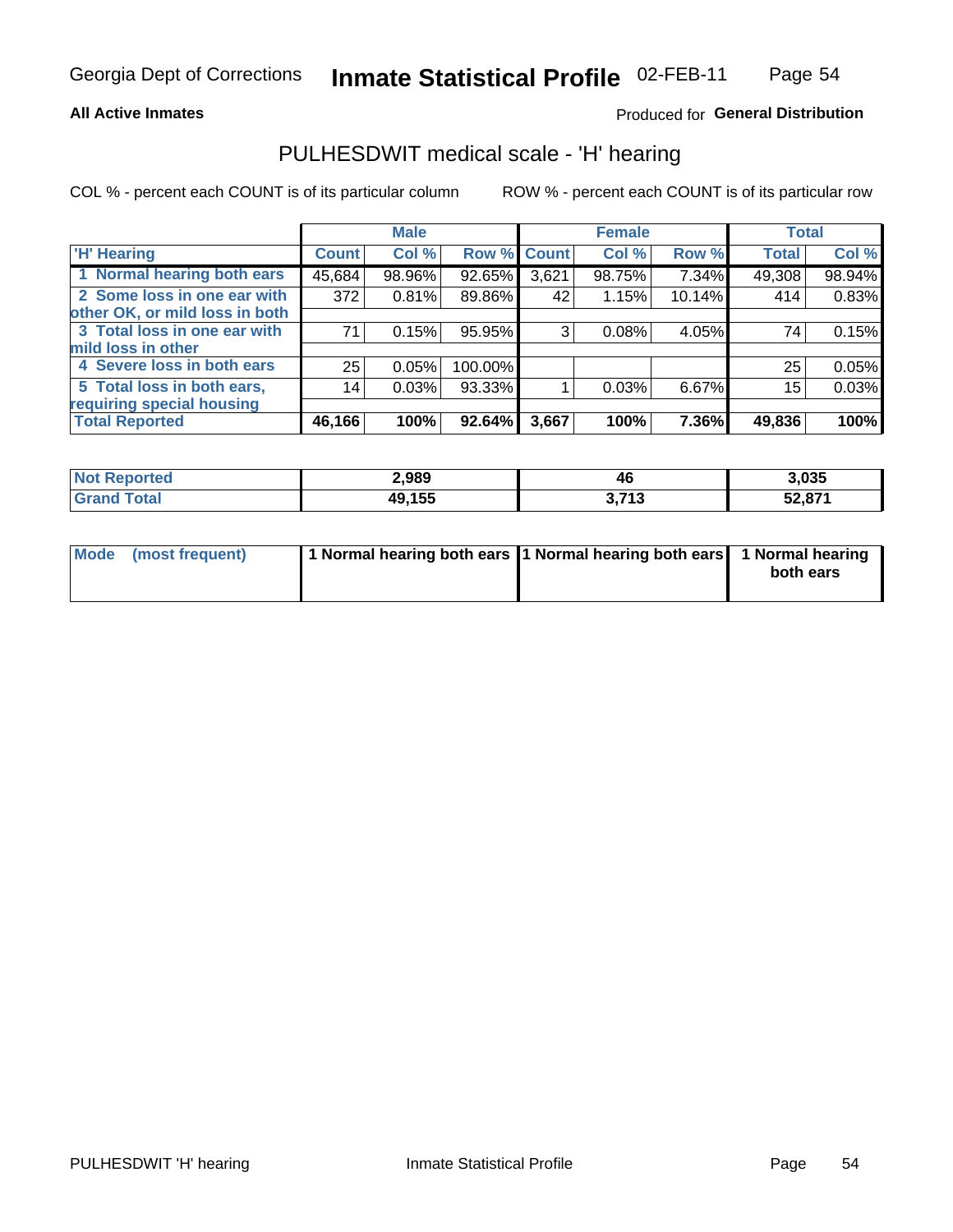### **All Active Inmates**

## Produced for General Distribution

## PULHESDWIT medical scale - 'E' vision

COL % - percent each COUNT is of its particular column

|                                 |              | <b>Male</b> |         |              | <b>Female</b> |        |              | <b>Total</b> |
|---------------------------------|--------------|-------------|---------|--------------|---------------|--------|--------------|--------------|
| <b>E' Vision</b>                | <b>Count</b> | Col %       | Row %   | <b>Count</b> | Col %         | Row %  | <b>Total</b> | Col %        |
| 1 Correctable to 20/40 in both  | 38,580       | 84.99%      | 94.60%  | 2,201        | 60.04%        | 5.40%  | 40,783       | 83.13%       |
| eyes                            |              |             |         |              |               |        |              |              |
| 2 Correctable to 20/70 in one   | 6,039        | 13.30%      | 81.86%  | 1,337        | 36.47%        | 18.12% | 7,377        | 15.04%       |
| eye, may be blind in other      |              |             |         |              |               |        |              |              |
| 3 Correctable to 20/200 in one  | 656          | 1.45%       | 84.65%  | 119          | 3.25%         | 15.35% | 775          | 1.58%        |
| eye, may be blind in other      |              |             |         |              |               |        |              |              |
| 4 One eye not correctable to    | 107          | 0.24%       | 92.24%  | 9            | 0.25%         | 7.76%  | 116          | 0.24%        |
| 20/200, other may be blind      |              |             |         |              |               |        |              |              |
| 5 Blind in both eyes, requiring | 11           | 0.02%       | 100.00% |              |               |        | 11           | 0.02%        |
| special housing                 |              |             |         |              |               |        |              |              |
| <b>Total Reported</b>           | 45,393       | 100%        | 92.52%  | 3,666        | 100%          | 7.47%  | 49,062       | 100.0%       |

| <b>Not Reported</b> | 3,762  |                 | 3,809  |
|---------------------|--------|-----------------|--------|
| <b>Grand Total</b>  | 49,155 | 2742<br>J. I IJ | 52,871 |

| Mode (most frequent) | 1 Correctable to 20/40 in both<br>eves | 1 Correctable to 20/40 in   1 Correctable to  <br>both eves | 20/40 in both eyes |
|----------------------|----------------------------------------|-------------------------------------------------------------|--------------------|
|                      |                                        |                                                             |                    |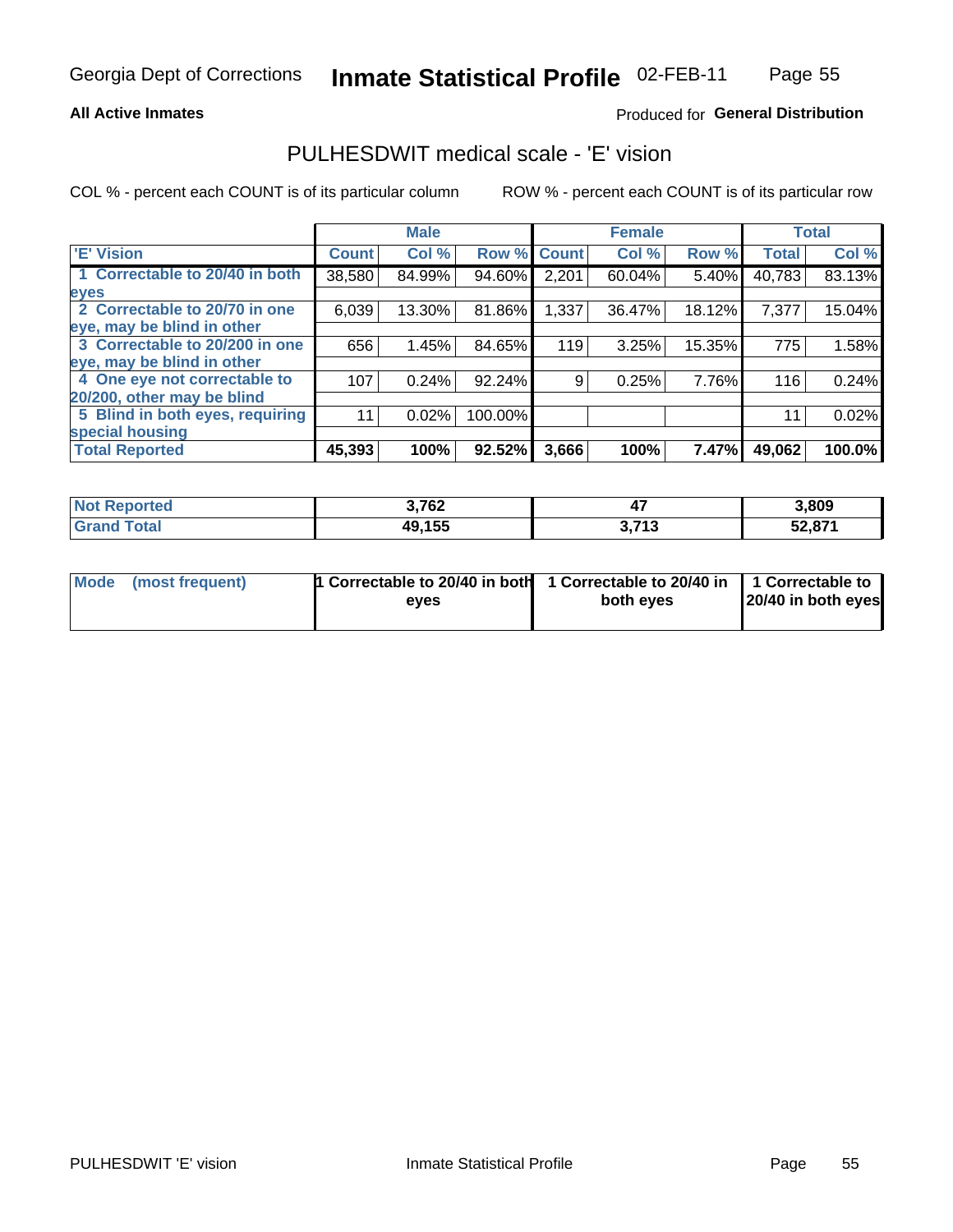### **All Active Inmates**

## Produced for General Distribution

# PULHESDWIT medical scale - 'S' pSychiatric

COL % - percent each COUNT is of its particular column

|                                        |                 | <b>Male</b> |         |                 | <b>Female</b> |        |              | <b>Total</b> |
|----------------------------------------|-----------------|-------------|---------|-----------------|---------------|--------|--------------|--------------|
| 'S' pSychiatric                        | <b>Count</b>    | Col %       |         | Row % Count     | Col %         | Row %  | <b>Total</b> | Col %        |
| 1 No impairment or disorders           | 39,435          | 86.33%      | 94.73%  | 2,194           | 60.84%        | 5.27%  | 41,631       | 84.47%       |
| 2 Stable, or in remission, or          | 4,806           | 10.52%      | 77.69%  | 1,379           | 38.24%        | 22.29% | 6,186        | 12.55%       |
| mild impairment or retardation         |                 |             |         |                 |               |        |              |              |
| 3 Requires moderate inpatient          | 1,196           | 2.62%       | 98.11%  | 23              | 0.64%         | 1.89%  | 1,219        | 2.47%        |
| treatment                              |                 |             |         |                 |               |        |              |              |
| 4 Requires intensive inpatient         | 210             | 0.46%       | 95.45%  | 10 <sub>1</sub> | 0.28%         | 4.55%  | 220          | 0.45%        |
| treatment                              |                 |             |         |                 |               |        |              |              |
| <b>5 Requires Crisis Stabilization</b> | 30 <sup>1</sup> | $0.07\%$    | 100.00% |                 |               |        | 30           | 0.06%        |
| Unit (CSU) inpatient care              |                 |             |         |                 |               |        |              |              |
| <b>Total Reported</b>                  | 45,677          | 100%        | 92.68%  | 3,606           | 100%          | 7.32%  | 49,286       | 100%         |

| <b>Not Reported</b> | 478    | 107            | 3,585           |
|---------------------|--------|----------------|-----------------|
| <b>Total</b>        | 49,155 | 2742<br>J.I IJ | - 971<br>34.07T |

| Mode<br>1 No impairment or disorders<br>(most frequent) | 1 No impairment or<br>disorders | 1 No impairment or<br>disorders |
|---------------------------------------------------------|---------------------------------|---------------------------------|
|---------------------------------------------------------|---------------------------------|---------------------------------|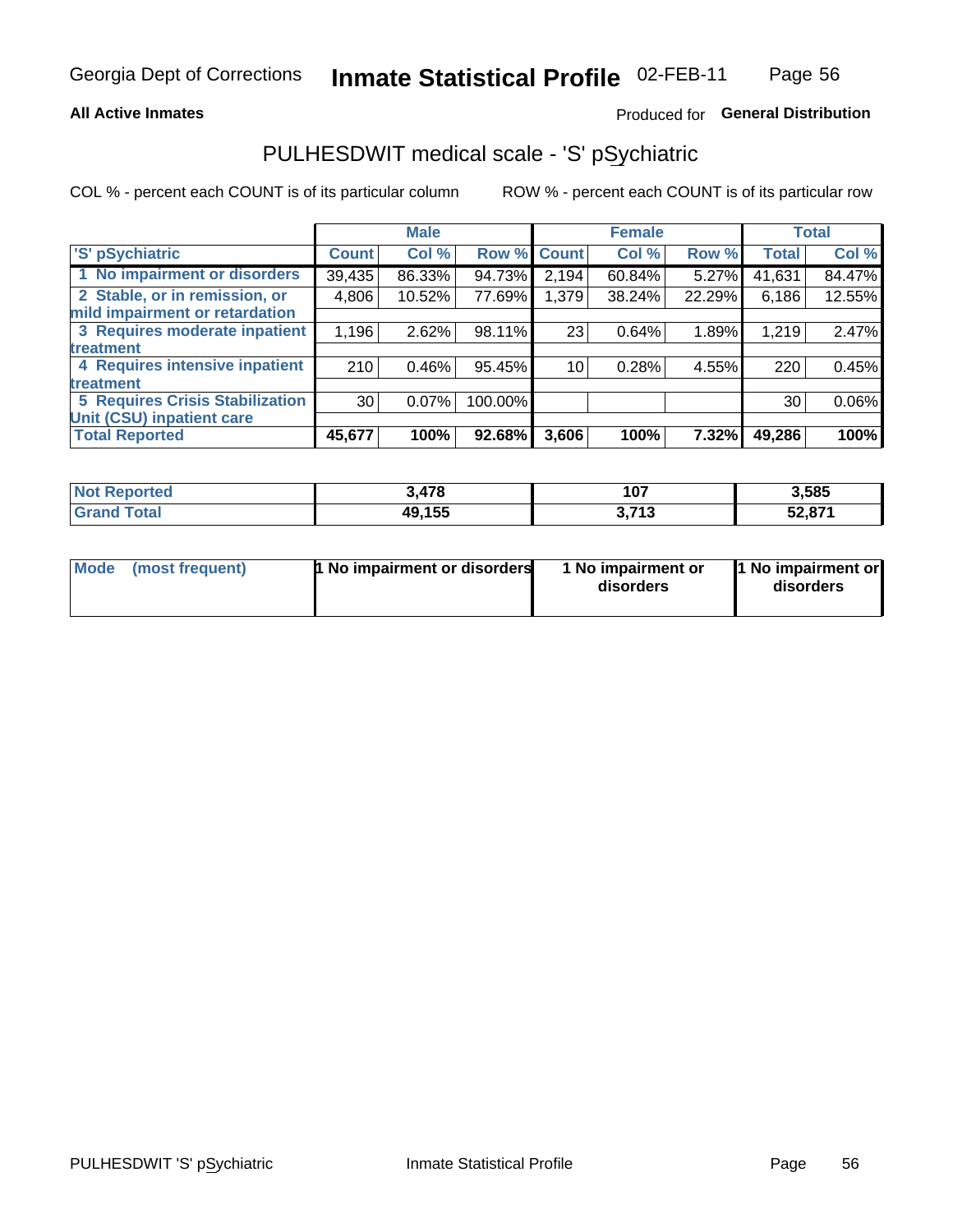### **All Active Inmates**

## Produced for General Distribution

# PULHESDWIT medical scale - 'D' dental

COL % - percent each COUNT is of its particular column

|                                 |              | <b>Male</b> |         |              | <b>Female</b> |       |              | <b>Total</b> |
|---------------------------------|--------------|-------------|---------|--------------|---------------|-------|--------------|--------------|
| <b>D'</b> Dental                | <b>Count</b> | Col %       | Row %   | <b>Count</b> | Col %         | Row % | <b>Total</b> | Col %        |
| 1 Minimal routine dental health | 19,586       | 44.78%      | 90.45%  | 2,067        | 57.45%        | 9.55% | 21,654       | 45.74%       |
| <b>needs</b>                    |              |             |         |              |               |       |              |              |
| 2 Moderate cavities and/or gum  | 15,981       | 36.53%      | 92.53%  | 1,290        | 35.85%        | 7.47% | 17,272       | 36.48%       |
| disease                         |              |             |         |              |               |       |              |              |
| 3 Extensive gum disease         | 8,151        | 18.63%      | 97.12%  | 241          | 6.70%         | 2.87% | 8,393        | 17.73%       |
| and/or widespread decay         |              |             |         |              |               |       |              |              |
| 4 Urgent need for dental        | 24           | 0.05%       | 100.00% |              |               |       | 24           | 0.05%        |
| <b>services</b>                 |              |             |         |              |               |       |              |              |
| 5 Life-threatening disease or   |              | 0.01%       | 100.00% |              |               |       |              | 0.01%        |
| extreme pain or infection       |              |             |         |              |               |       |              |              |
| <b>Total Reported</b>           | 43,743       | 100%        | 92.39%  | 3,598        | 100%          | 7.60% | 47,344       | 100.0%       |

| <b>Not Reported</b> | 5 112<br>1 I Z | 44 E<br>.       | 5,527  |
|---------------------|----------------|-----------------|--------|
| <b>Grand Total</b>  | 49,155         | 2742<br>J. I IJ | 52,871 |

| 1 Minimal routine dental<br>Mode<br>(most frequent)<br>health needs | 1 Minimal routine dental 1 Minimal routine<br>health needs | dental health<br>needs |
|---------------------------------------------------------------------|------------------------------------------------------------|------------------------|
|---------------------------------------------------------------------|------------------------------------------------------------|------------------------|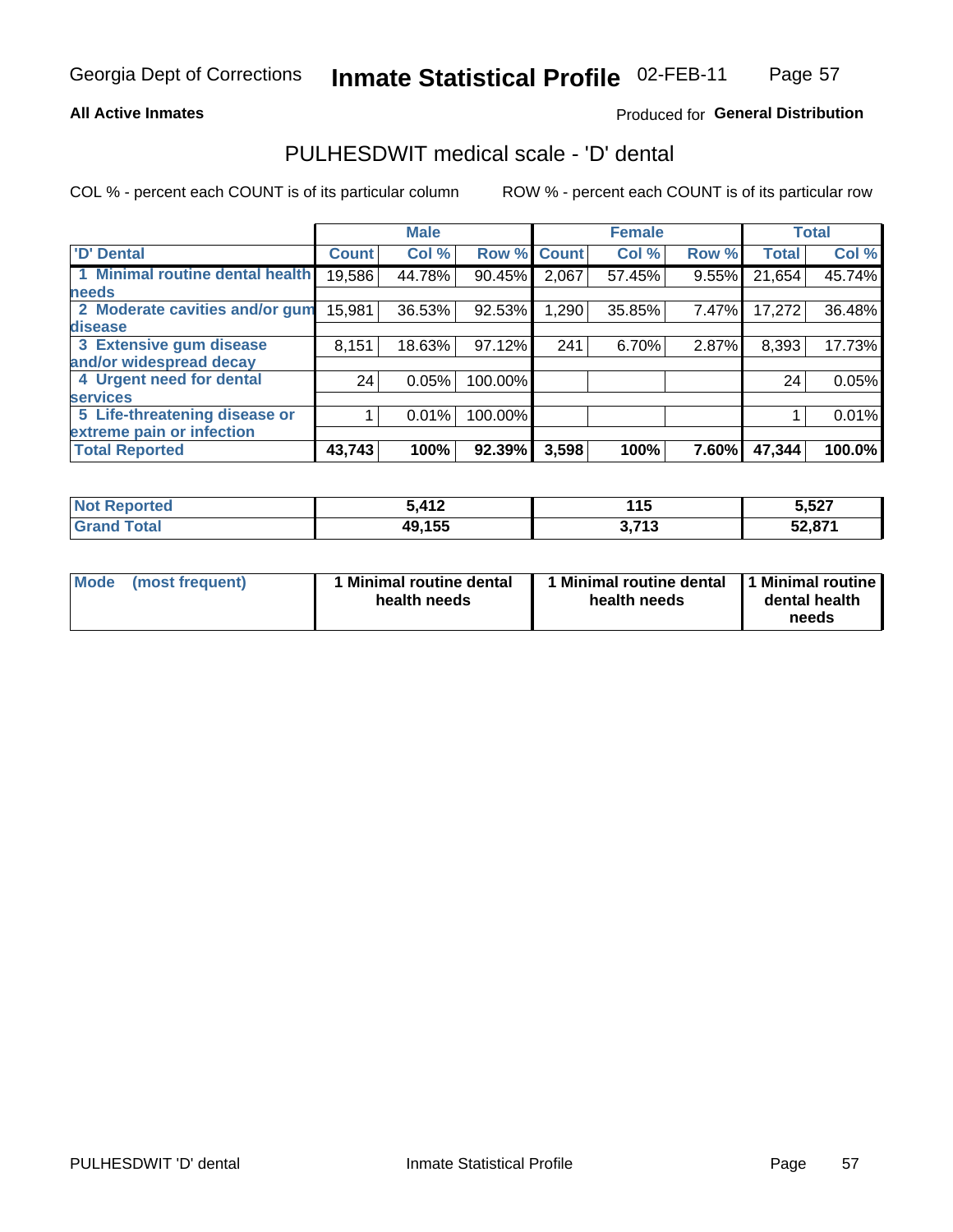### **All Active Inmates**

## Produced for General Distribution

## PULHESDWIT medical scale - 'W' work ability

COL % - percent each COUNT is of its particular column

|                                 |                    | <b>Male</b> |        |             | <b>Female</b> |        |              | <b>Total</b> |
|---------------------------------|--------------------|-------------|--------|-------------|---------------|--------|--------------|--------------|
| 'W' work ability                | Count <sup>1</sup> | Col %       |        | Row % Count | Col %         | Row %  | <b>Total</b> | Col %        |
| 1 Unrestricted work or activity | 38,453             | 83.29%      | 93.19% | 2,806       | 76.52%        | 6.80%  | 41,262       | 82.79%       |
| 2 Minor restrictions on type of | 6,031              | 13.06%      | 89.35% | 719         | 19.61%        | 10.65% | 6,750        | 13.54%       |
| <b>work</b>                     |                    |             |        |             |               |        |              |              |
| 3 Moderate restrictions on type | 1,173              | 2.54%       | 93.92% | 76          | 2.07%         | 6.08%  | 1,249        | 2.51%        |
| lof work                        |                    |             |        |             |               |        |              |              |
| 4 Major restrictions on type of | 390                | 0.84%       | 86.09% | 63          | 1.72%         | 13.91% | 453          | 0.91%        |
| <b>work</b>                     |                    |             |        |             |               |        |              |              |
| 5 Cannot work under any         | 123                | 0.27%       | 97.62% | 3           | 0.08%         | 2.38%  | 126          | 0.25%        |
| <b>circumstances</b>            |                    |             |        |             |               |        |              |              |
| <b>Total Reported</b>           | 46,170             | 100%        | 92.64% | 3,667       | 100%          | 7.36%  | 49,840       | 100%         |

| <b>Not Reported</b>          | 2,985  | 46                     | 3,031  |
|------------------------------|--------|------------------------|--------|
| <b>Total</b><br><b>Grand</b> | 49,155 | <b>2.742</b><br>J.I IJ | 52,871 |

| Mode            | 1 Unrestricted work or | 1 Unrestricted work or | 1 Unrestricted   |
|-----------------|------------------------|------------------------|------------------|
| (most frequent) | activity               | activity               | work or activity |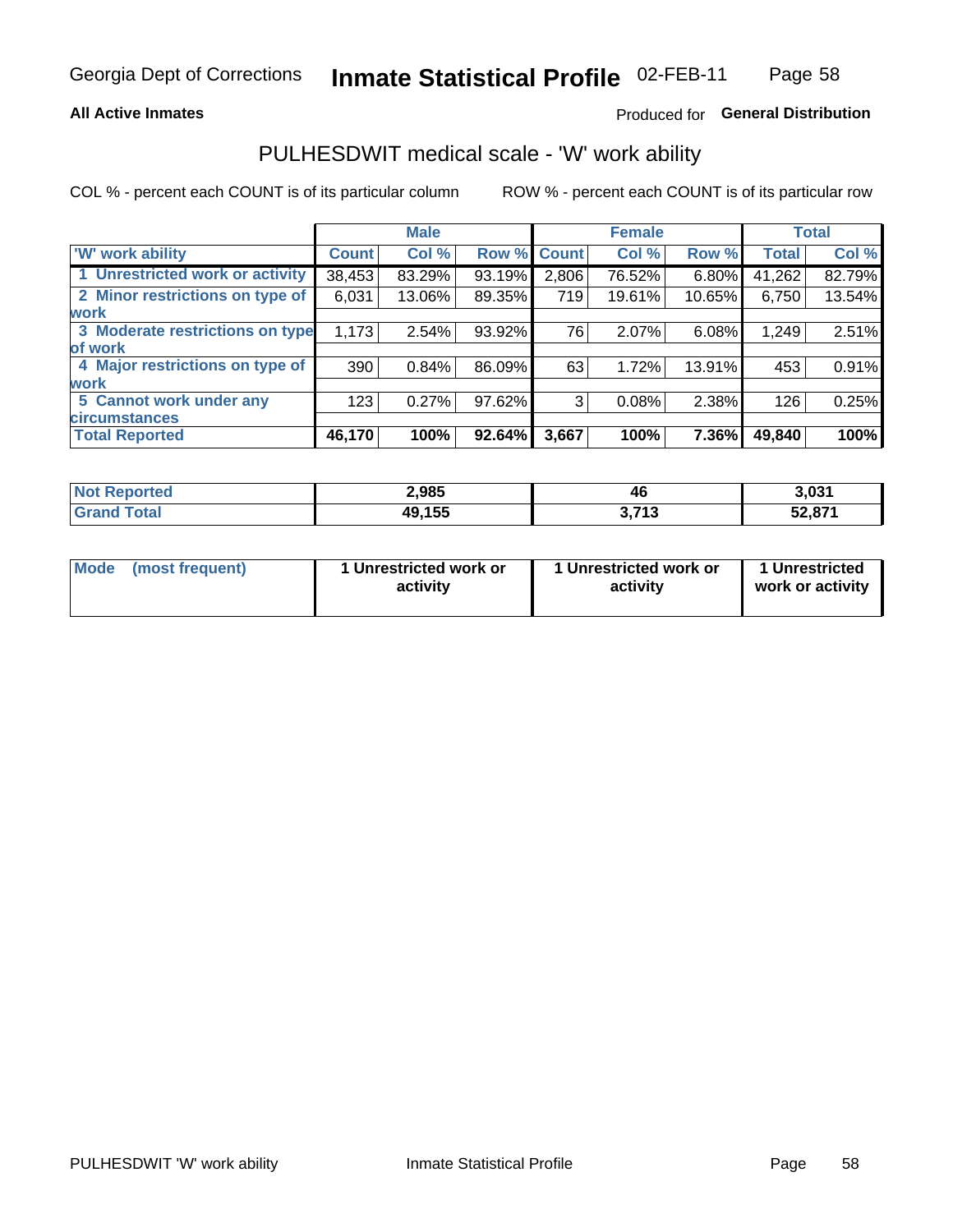### **All Active Inmates**

## Produced for General Distribution

# PULHESDWIT medical scale - 'I' impairment

COL % - percent each COUNT is of its particular column

|                                   |              | <b>Male</b> |         |             | <b>Female</b> |        | <b>Total</b> |        |
|-----------------------------------|--------------|-------------|---------|-------------|---------------|--------|--------------|--------|
| <b>T' Impairment</b>              | <b>Count</b> | Col %       |         | Row % Count | Col %         | Row %  | <b>Total</b> | Col %  |
| 1 No impairments or               | 45,899       | 99.48%      | 92.63%  | 3,650       | 99.62%        | 7.37%  | 49,552       | 99.49% |
| disabilities                      |              |             |         |             |               |        |              |        |
| 2 Wheelchair-bound but            | 147          | 0.32%       | 94.84%  | 8           | 0.22%         | 5.16%  | 155          | 0.31%  |
| otherwise OK                      |              |             |         |             |               |        |              |        |
| <b>3 Needs low-level Assisted</b> | 32           | 0.07%       | 88.89%  | 4           | 0.11%         | 11.11% | 36           | 0.07%  |
| Living (level I)                  |              |             |         |             |               |        |              |        |
| 4 Needs moderate Assisted         | 8            | 0.02%       | 100.00% |             |               |        | 8            | 0.02%  |
| Living (level II)                 |              |             |         |             |               |        |              |        |
| <b>5 Needs maximal Assisted</b>   | 53           | 0.11%       | 96.36%  | 2           | 0.05%         | 3.64%  | 55           | 0.11%  |
| <b>Living (level III)</b>         |              |             |         |             |               |        |              |        |
| <b>Total Reported</b>             | 46,139       | 100%        | 92.64%  | 3,664       | 100%          | 7.36%  | 49,806       | 100%   |

| $N$<br>Reported         | 3,016  | ıс<br>13              | 3,065                    |
|-------------------------|--------|-----------------------|--------------------------|
| <b>Total</b><br>' Grand | 49,155 | <b>749</b><br>.<br>v. | <b>EQ 074</b><br>ו ≀ס.∠כ |

| Mode | (most frequent) | 1 No impairments or<br>disabilities | 1 No impairments or<br>disabilities | 1 No impairments<br>or disabilities |
|------|-----------------|-------------------------------------|-------------------------------------|-------------------------------------|
|------|-----------------|-------------------------------------|-------------------------------------|-------------------------------------|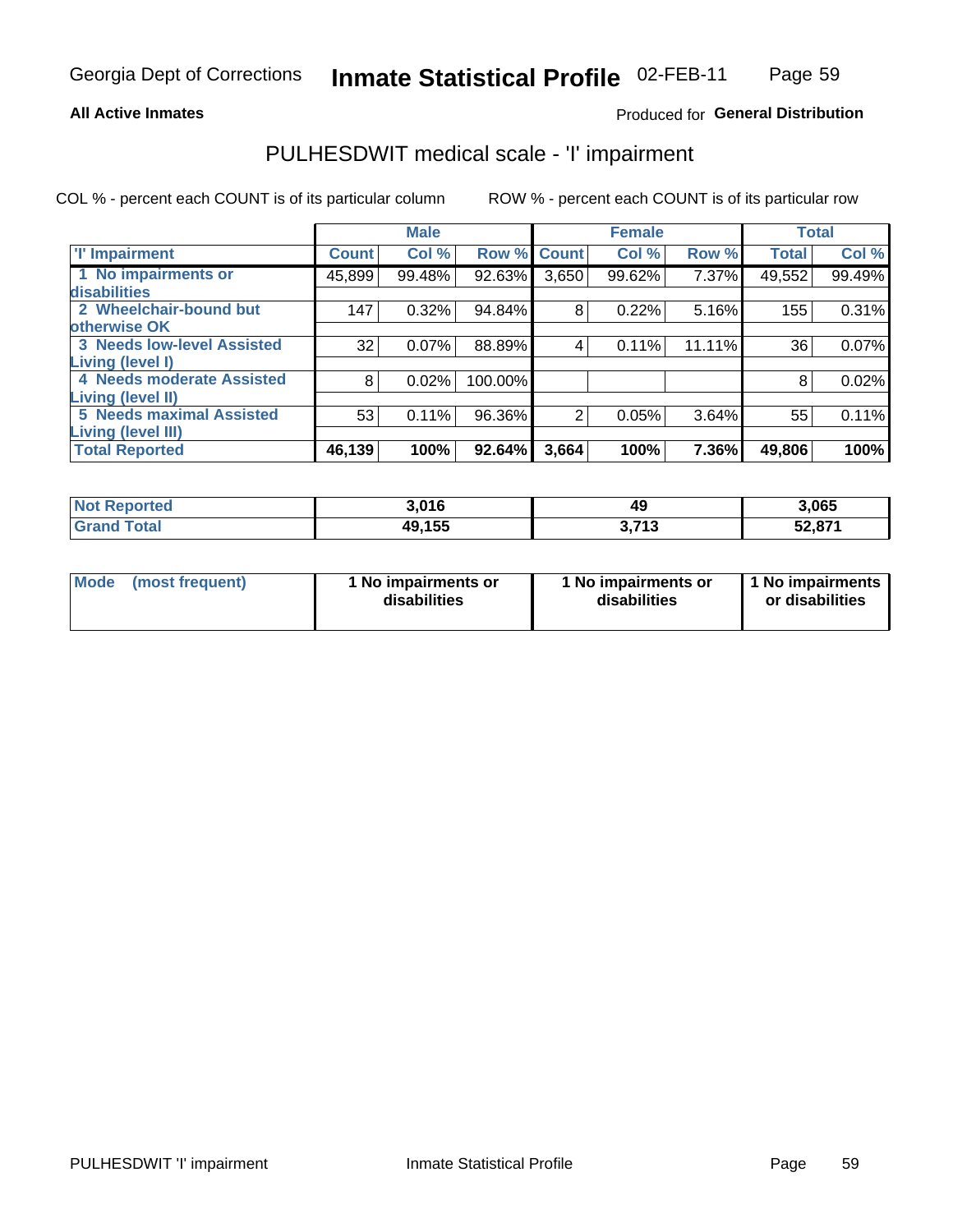## **All Active Inmates**

## Produced fo General Distribution

# PULHESDWIT medical scale - 'T' transportability

COL % - percent each COUNT is of its particular column

|                              |              | <b>Male</b> |         |              | <b>Female</b> |       |              | <b>Total</b> |
|------------------------------|--------------|-------------|---------|--------------|---------------|-------|--------------|--------------|
| <b>T' Transportability</b>   | <b>Count</b> | Col %       | Row %   | <b>Count</b> | Col %         | Row % | <b>Total</b> | Col %        |
| 1 Can be transported in any  | 45,986       | 99.65%      | 92.66%  | 3,641        | 99.70%        | 7.34% | 49,630       | 99.65%       |
| ordinary approved vehicle    |              |             |         |              |               |       |              |              |
| 2 Wheelchair-bound, not      | 65           | 0.14%       | 90.28%  | 7            | 0.19%         | 9.72% | 72           | 0.14%        |
| needing special vehicle      |              |             |         |              |               |       |              |              |
| 3 Wheelchair-bound, requires | 15           | 0.03%       | 100.00% |              |               |       | 15           | 0.03%        |
| special vehicle              |              |             |         |              |               |       |              |              |
| 4 Needs specially-equipped   | 4            | 0.01%       | 100.00% |              |               |       | 4            | 0.01%        |
| medical vehicle              |              |             |         |              |               |       |              |              |
| <b>5 Requires ambulance</b>  | 79           | 0.17%       | 95.18%  | 4            | 0.11%         | 4.82% | 83           | 0.17%        |
| transport                    |              |             |         |              |               |       |              |              |
| <b>Total Reported</b>        | 46,149       | 100%        | 92.66%  | 3,652        | 100%          | 7.33% | 49,804       | 100%         |

| <b>Not</b><br>Reported | 3,006  |                  | 3,067                    |
|------------------------|--------|------------------|--------------------------|
| <b>otal</b>            | 49,155 | <b>742</b><br>J. | <b>EQ 074</b><br>ו ≀ס,∡כ |

|  | Mode (most frequent) | 1 Can be transported in any 1 Can be transported in any<br>ordinary approved vehicle   ordinary approved vehicle   transported in any |  | 1 Can be<br>  ordinary approved  <br>vehicle |
|--|----------------------|---------------------------------------------------------------------------------------------------------------------------------------|--|----------------------------------------------|
|--|----------------------|---------------------------------------------------------------------------------------------------------------------------------------|--|----------------------------------------------|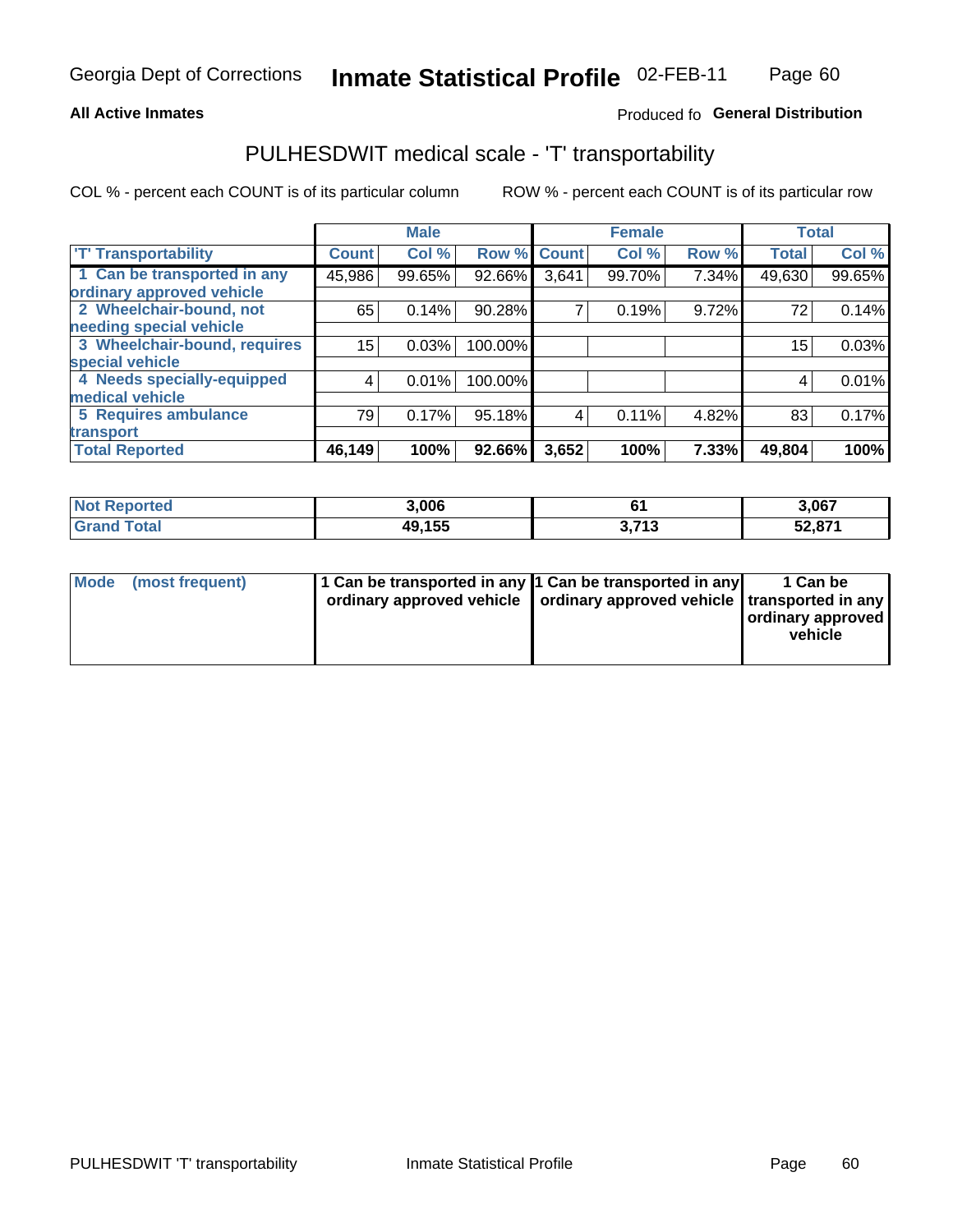## **All Active Inmates**

## Produced for General Distribution

## Criminality in family, self-reported

COL % - percent each COUNT is of its particular column

|                              |              | <b>Male</b> |           |              | <b>Female</b> |          |                 | <b>Total</b> |
|------------------------------|--------------|-------------|-----------|--------------|---------------|----------|-----------------|--------------|
| <b>Criminality In Family</b> | <b>Count</b> | Col%        | Row %     | <b>Count</b> | Col %         | Row %    | <b>Total</b>    | Col %        |
| Yes, criminality in family   | 7.526        | $22.05\%$   | $90.92\%$ | 752          | 42.92%        | $9.08\%$ | 8,278           | 23.07%       |
| No criminality in family     | 26.608       | 77.95%      | 96.38%    | 1,000        | 57.08%        |          | $3.62\%$ 27,608 | 76.93%       |
| <b>Total Reported</b>        | 34,134       | 100%        | $95.12\%$ | 1,752        | 100%          |          | 4.88% 35,886    | 100%         |

| <b>Not Reported</b> | 15,021 | ,961                      | 16,982 |
|---------------------|--------|---------------------------|--------|
| <b>Total</b>        | 49,155 | <b>742</b><br>. I J<br>J. | 52,868 |

|  | Mode (most frequent) | No criminality in family | No criminality in family | No criminality in<br>family |
|--|----------------------|--------------------------|--------------------------|-----------------------------|
|--|----------------------|--------------------------|--------------------------|-----------------------------|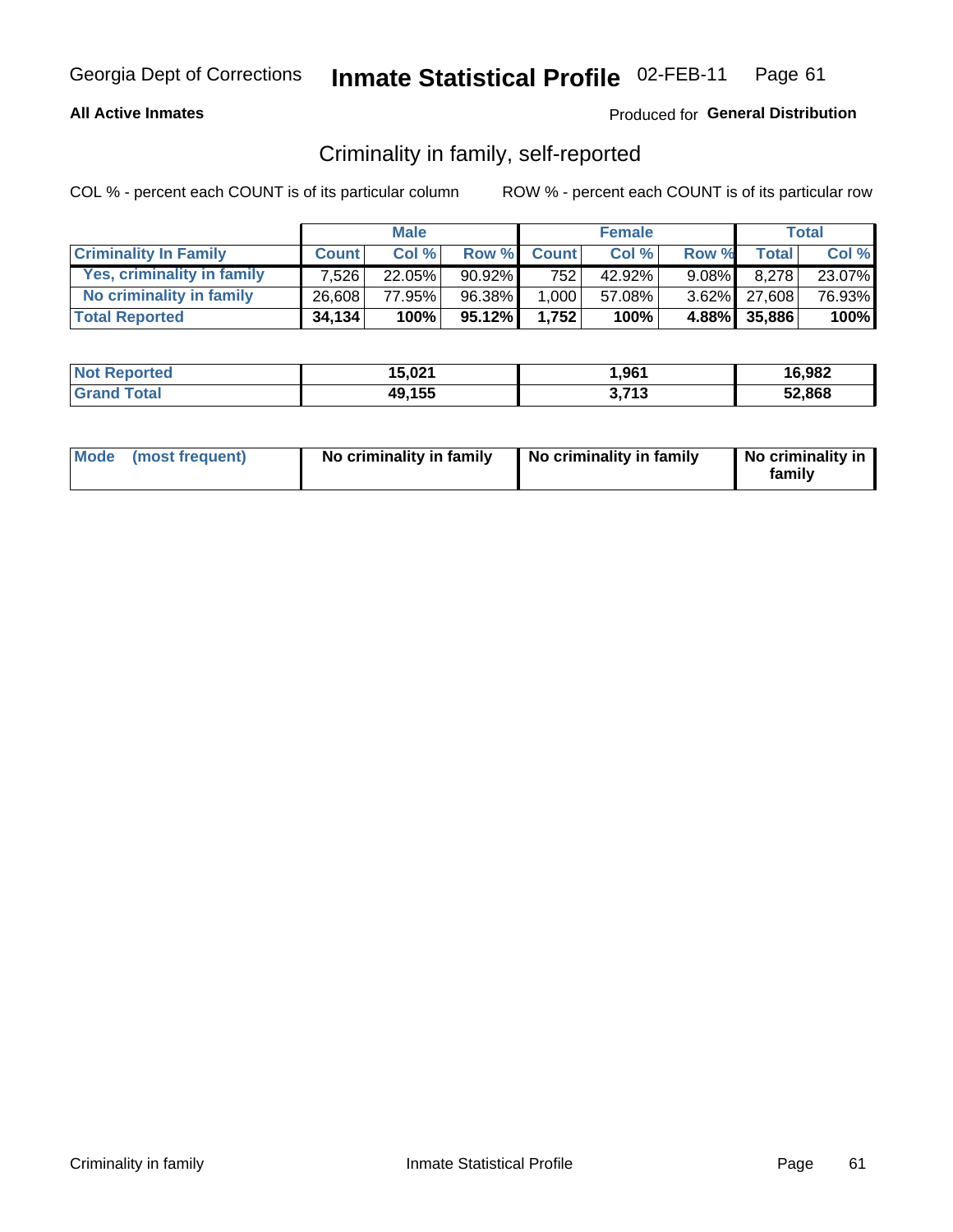## **All Active Inmates**

## Produced for General Distribution

## Alcoholism in family, self-reported

COL % - percent each COUNT is of its particular column

|                             |              | <b>Male</b> |           |              | <b>Female</b> |          |              | Total   |
|-----------------------------|--------------|-------------|-----------|--------------|---------------|----------|--------------|---------|
| <b>Alcoholism In Family</b> | <b>Count</b> | Col%        | Row %     | <b>Count</b> | Col %         | Row %    | <b>Total</b> | Col %   |
| Yes, alcoholism in family   | 4.806        | $14.08\%$   | $91.16\%$ | 466'         | 26.60%        | $8.84\%$ | 5.272        | 14.69%  |
| No alcoholism in family     | 29,328       | 85.92%      | 95.80%    | 1,286        | 73.40%        |          | 4.20% 30,614 | 85.31%  |
| <b>Total Reported</b>       | 34,134       | 100%        | 95.12%    | 1.752        | 100%          |          | 4.88% 35,886 | $100\%$ |

| <b>Not Reported</b> | 15,021 | ,961              | 16,982 |
|---------------------|--------|-------------------|--------|
| <b>Srand Total</b>  | 49,155 | <b>749</b><br>750 | 52,868 |

|  | Mode (most frequent) | No alcoholism in family | No alcoholism in family | No alcoholism in<br>family |
|--|----------------------|-------------------------|-------------------------|----------------------------|
|--|----------------------|-------------------------|-------------------------|----------------------------|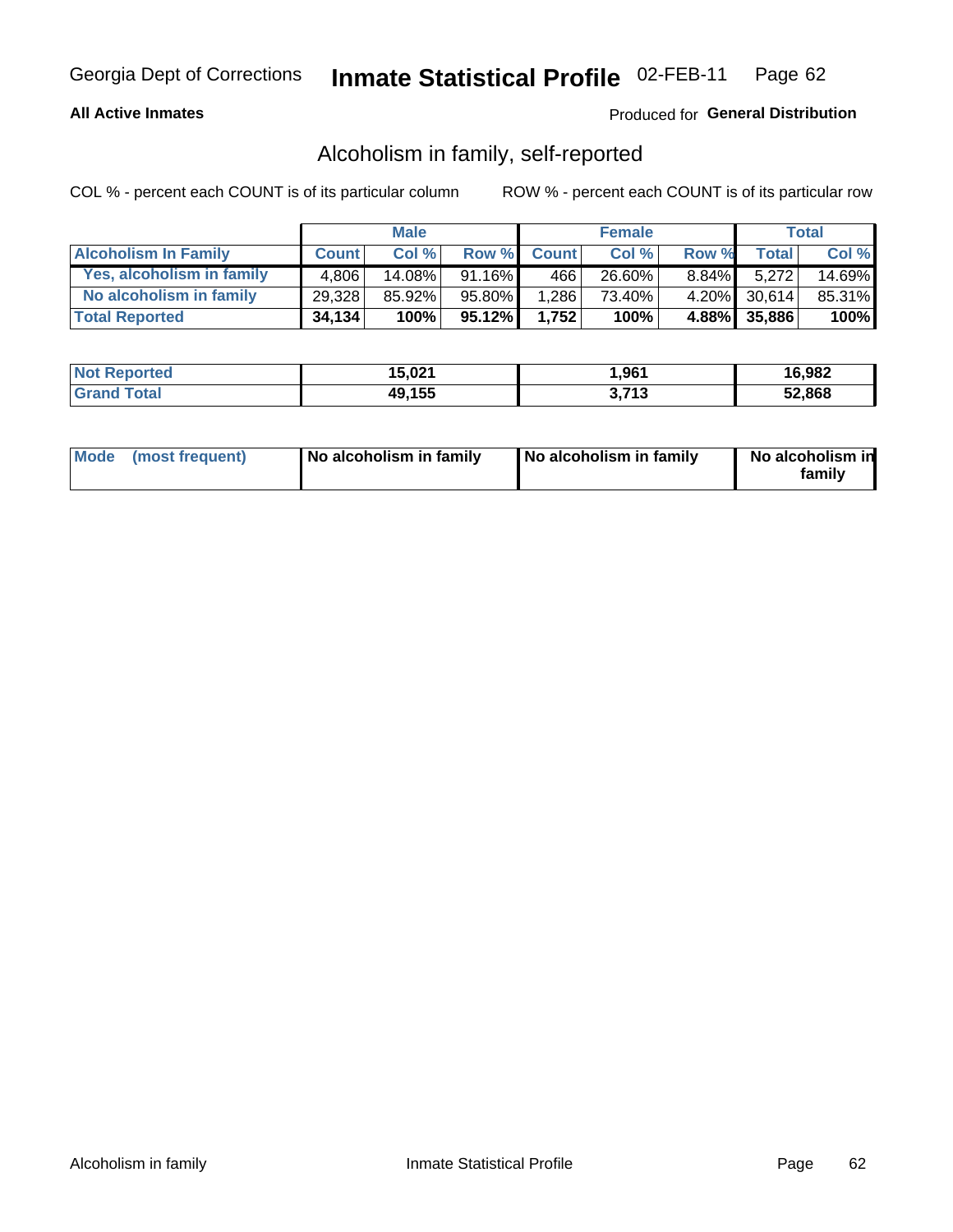## **All Active Inmates**

## Produced for General Distribution

## Drug abuse in family, self-reported

COL % - percent each COUNT is of its particular column

|                           |              | <b>Male</b> |           |              | <b>Female</b> |           |              | Total    |
|---------------------------|--------------|-------------|-----------|--------------|---------------|-----------|--------------|----------|
| Drug Abuse In Family      | <b>Count</b> | Col %       | Row %     | <b>Count</b> | Col %         | Row %     | <b>Total</b> | Col %    |
| Yes, drug abuse in family | 2,693        | 7.89%       | 87.35%    | 390          | 22.26%        | $12.65\%$ | 3,083        | $8.59\%$ |
| No drug abuse in family   | 31.441       | $92.11\%$   | 95.85%    | 1,362        | 77.74%        |           | 4.15% 32,803 | 91.41%   |
| <b>Total Reported</b>     | 34,134       | 100%        | $95.12\%$ | 1.752        | 100%          |           | 4.88% 35,886 | $100\%$  |

| <b>Not Reported</b> | 15,021 | ,961              | 16,982 |
|---------------------|--------|-------------------|--------|
| <b>Srand Total</b>  | 49,155 | <b>749</b><br>750 | 52,868 |

|  | Mode (most frequent) | No drug abuse in family | No drug abuse in family | No drug abuse in<br>familv |
|--|----------------------|-------------------------|-------------------------|----------------------------|
|--|----------------------|-------------------------|-------------------------|----------------------------|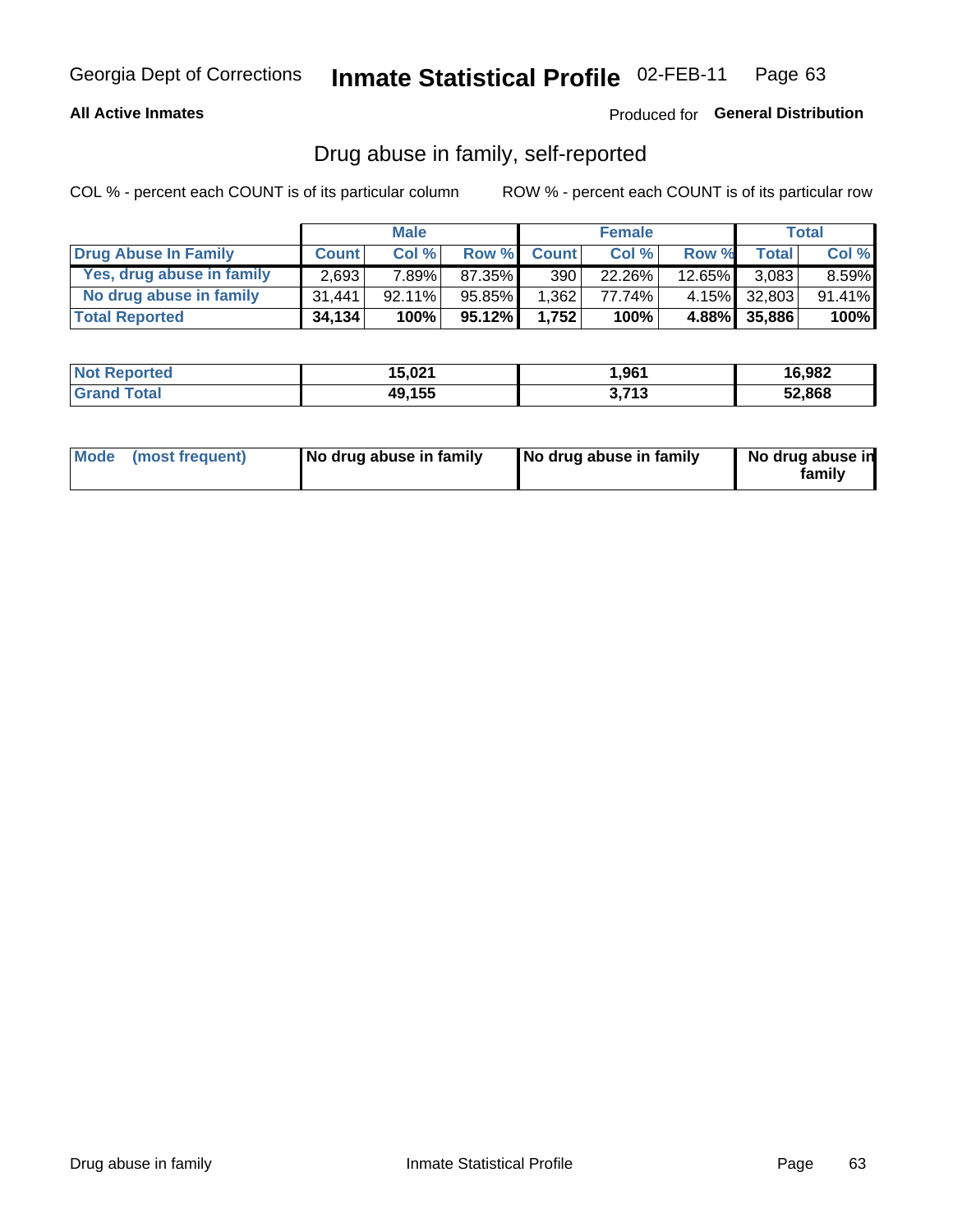## **All Active Inmates**

## **Produced for General Distribution**

## Subjected to frequent beatings, self-reported

COL % - percent each COUNT is of its particular column

|                            |              | <b>Male</b> |        |              | <b>Female</b> |        |              | Total  |
|----------------------------|--------------|-------------|--------|--------------|---------------|--------|--------------|--------|
| <b>Frequent beatings</b>   | <b>Count</b> | Col %       | Row %  | <b>Count</b> | Col %         | Row %  | <b>Total</b> | Col %  |
| Yes, subjected to frequent | 1,419        | 4.16%       | 84.06% | 269          | 15.35%        | 15.94% | 1,688        | 4.70%  |
| beatings                   |              |             |        |              |               |        |              |        |
| Not subjected to frequent  | 32,715       | 95.84%      | 95.66% | 1,483        | 84.65%        | 4.34%  | 34.198       | 95.30% |
| beatings                   |              |             |        |              |               |        |              |        |
| <b>Total Reported</b>      | 34,134       | 100%        | 95.12% | 1,752        | 100%          | 4.88%  | 35,886       | 100%   |

| <b>Not</b><br>Reported | 15,021 | 1,961              | 16,982 |
|------------------------|--------|--------------------|--------|
| <b>Grand Total</b>     | 49,155 | <b>749</b><br>טווט | 52,868 |

| Mode | (most frequent) | Not subjected to frequent<br>beatings | Not subjected to frequent   Not subjected to<br>beatings | <b>frequent beatings</b> |
|------|-----------------|---------------------------------------|----------------------------------------------------------|--------------------------|
|      |                 |                                       |                                                          |                          |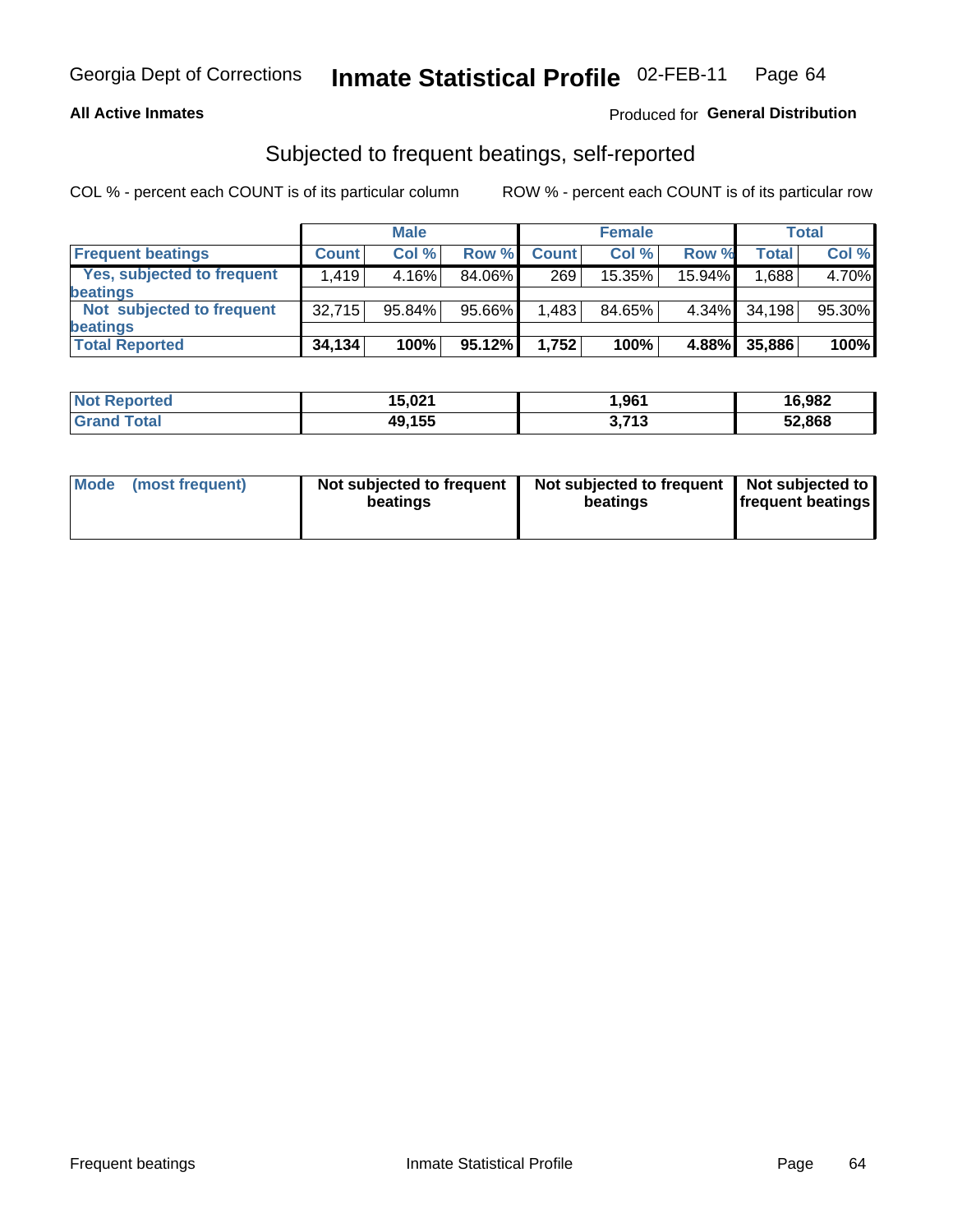## **All Active Inmates**

## Produced for General Distribution

## Father absent during inmate's childhood

COL % - percent each COUNT is of its particular column

|                           |              | <b>Male</b> |           |              | <b>Female</b> |          |                | Total  |
|---------------------------|--------------|-------------|-----------|--------------|---------------|----------|----------------|--------|
| <b>Father Absent</b>      | <b>Count</b> | Col%        | Row %     | <b>Count</b> | Col %         | Row %    | <b>Total</b> I | Col %  |
| Yes, father was absent    | 16.501       | 48.34%      | $96.15\%$ | 660          | 37.67%        | $3.85\%$ | 17,161         | 47.82% |
| No, father was not absent | 17.633       | 51.66%      | 94.17%    | 1,092        | 62.33%        | $5.83\%$ | 18.725         | 52.18% |
| <b>Total Reported</b>     | 34,134       | 100%        | $95.12\%$ | 1,752        | 100%          |          | 4.88% 35,886   | 100%   |

| <b>Not Reported</b> | 15,021 | 961,ا             | 16,982 |
|---------------------|--------|-------------------|--------|
| <b>Srand Total</b>  | 49,155 | 742<br>. . J<br>◡ | 52,868 |

|  | Mode (most frequent) | No, father was not absent No, father was not absent |  | No, father was not<br>absent |
|--|----------------------|-----------------------------------------------------|--|------------------------------|
|--|----------------------|-----------------------------------------------------|--|------------------------------|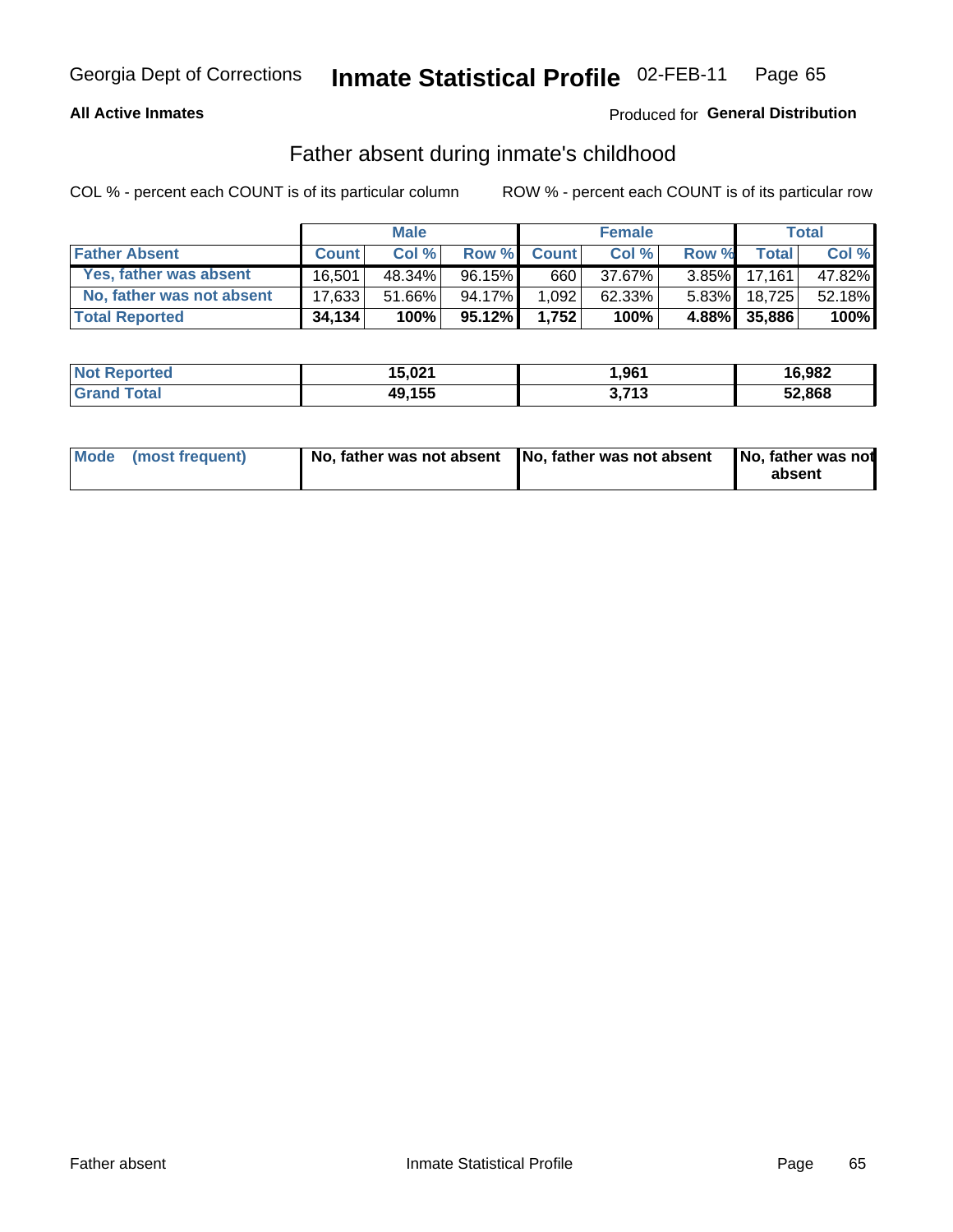## **All Active Inmates**

## Produced for General Distribution

## Mother absent during inmate's childhood

COL % - percent each COUNT is of its particular column

|                           |              | <b>Male</b> |           |              | <b>Female</b> |          |              | <b>Total</b> |
|---------------------------|--------------|-------------|-----------|--------------|---------------|----------|--------------|--------------|
| <b>Mother Absent</b>      | <b>Count</b> | Col%        | Row %     | <b>Count</b> | Col %         | Row %    | <b>Total</b> | Col %        |
| Yes, mother was absent    | 4.386        | $12.85\%$   | 94.89%    | 236          | $13.47\%$     | $5.11\%$ | 4.622        | 12.88%       |
| No, mother was not absent | 29,748       | 87.15%      | 95.15%    | 1.516        | 86.53%        |          | 4.85% 31,264 | 87.12%       |
| <b>Total Reported</b>     | 34,134       | 100%        | $95.12\%$ | 1.752        | 100%          |          | 4.88% 35,886 | 100%         |

| <b>Not Reported</b> | 15,021 | ,961                      | 16,982 |
|---------------------|--------|---------------------------|--------|
| <b>Total</b>        | 49,155 | <b>742</b><br>. I J<br>J. | 52,868 |

| Mode (most frequent) | No, mother was not absent   No, mother was not absent   No, mother was | not absent |
|----------------------|------------------------------------------------------------------------|------------|
|                      |                                                                        |            |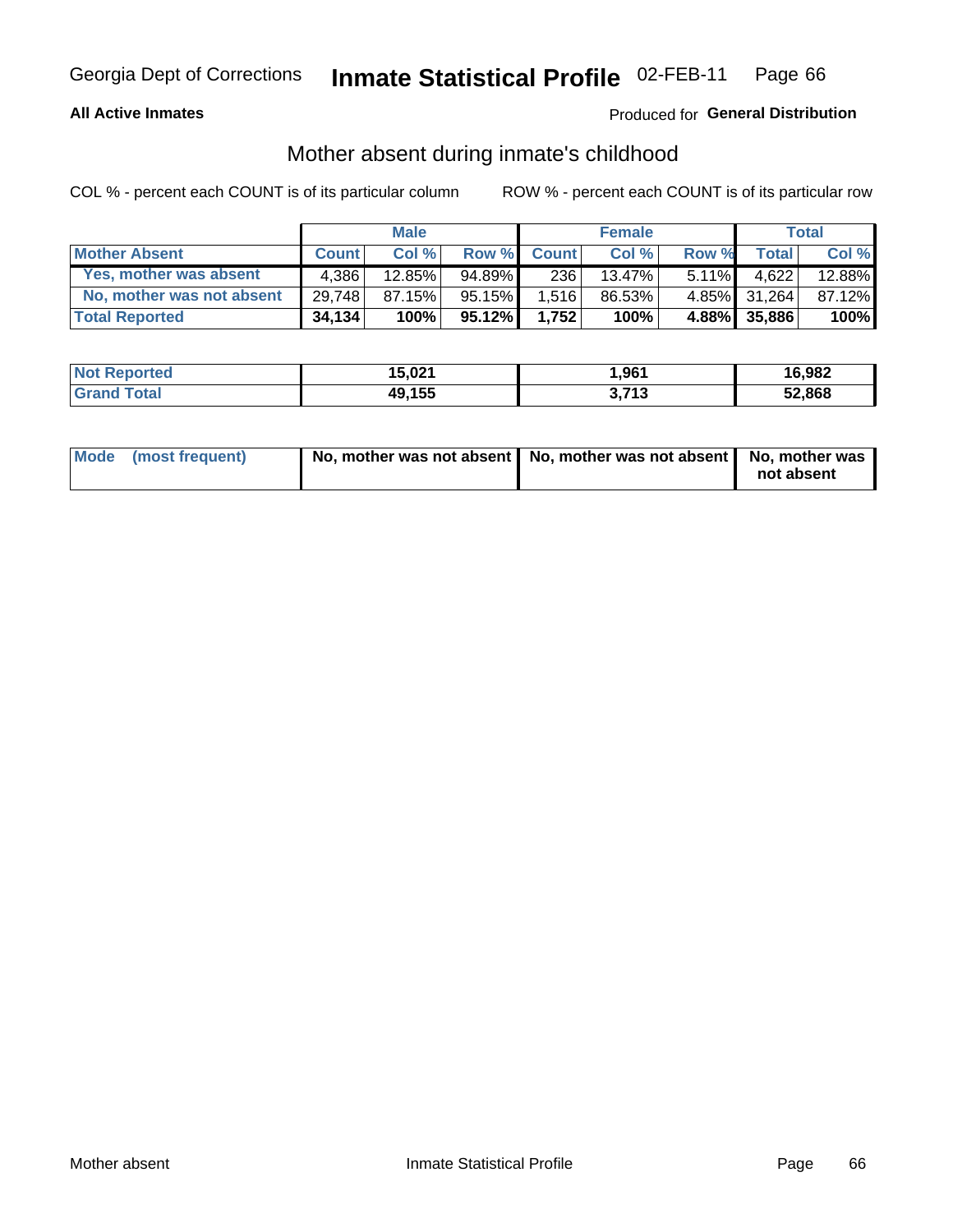## **All Active Inmates**

## Produced for General Distribution

## Inmate diagnosed as manipulative

COL % - percent each COUNT is of its particular column

|                       |              | <b>Male</b> |        |              | <b>Female</b> |          |                    | Total  |
|-----------------------|--------------|-------------|--------|--------------|---------------|----------|--------------------|--------|
| <b>Manipulative</b>   | <b>Count</b> | Col %       | Row %  | <b>Count</b> | Col%          | Row %    | Total <sub>1</sub> | Col %  |
| Yes, manipulative     | 6.507        | 20.32%      | 99.56% | 29           | .66%          | $0.44\%$ | 6.536              | 19.35% |
| No, not manipulative  | 25,521       | 79.68%      | 93.70% | 1.717        | 98.34%        | $6.30\%$ | 27.238             | 80.65% |
| <b>Total Reported</b> | 32,028       | 100%        | 94.83% | 1.746        | 100%          | $5.17\%$ | 33,774             | 100%   |

| <b>Not Reported</b> | 17127<br>. | <b>967,</b>     | 19,094 |
|---------------------|------------|-----------------|--------|
| `otal<br>l Grand    | 49,155     | 2742<br>.<br>◡. | 52,868 |

|  | Mode (most frequent) | No, not manipulative | No, not manipulative | No. not<br><b>I</b> manipulative |
|--|----------------------|----------------------|----------------------|----------------------------------|
|--|----------------------|----------------------|----------------------|----------------------------------|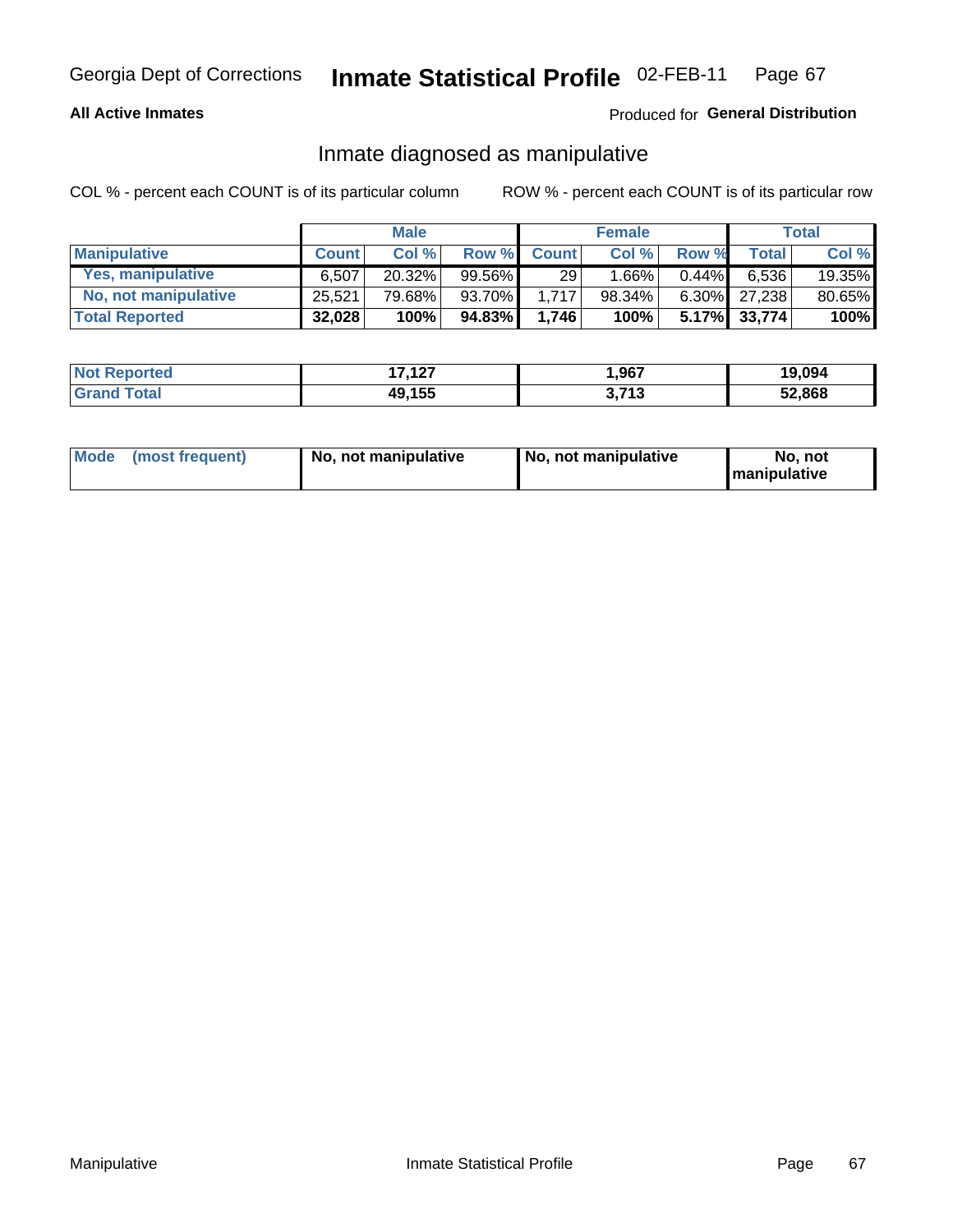## **All Active Inmates**

## Produced for General Distribution

## Inmate diagnosed as assaultive

COL % - percent each COUNT is of its particular column

|                           |              | <b>Male</b> |        |              | <b>Female</b> |          |                 | Total  |
|---------------------------|--------------|-------------|--------|--------------|---------------|----------|-----------------|--------|
| <b>Assaultive</b>         | <b>Count</b> | Col%        | Row %  | <b>Count</b> | Col %         | Row %    | <b>Total</b>    | Col %  |
| Yes, assaultive           | 16.214       | $50.62\%$   | 95.44% | 774          | 44.33%        | $4.56\%$ | 16,988          | 50.30% |
| <b>No, not assaultive</b> | 15.814       | 49.38%      | 94.21% | 972          | 55.67%        | $5.79\%$ | 16,786          | 49.70% |
| <b>Total Reported</b>     | 32,028       | 100%        | 94.83% | 1.746        | 100%          |          | $5.17\%$ 33,774 | 100%   |

| <b>Not Reported</b> | 127<br>17<br>. | ,967                    | 19.094 |
|---------------------|----------------|-------------------------|--------|
| <b>Grand Total</b>  | 49,155         | <b>749</b><br>710<br>v. | 52,868 |

| Mode (most frequent) | Yes, assaultive | No, not assaultive | <b>Yes, assaultive</b> |
|----------------------|-----------------|--------------------|------------------------|
|----------------------|-----------------|--------------------|------------------------|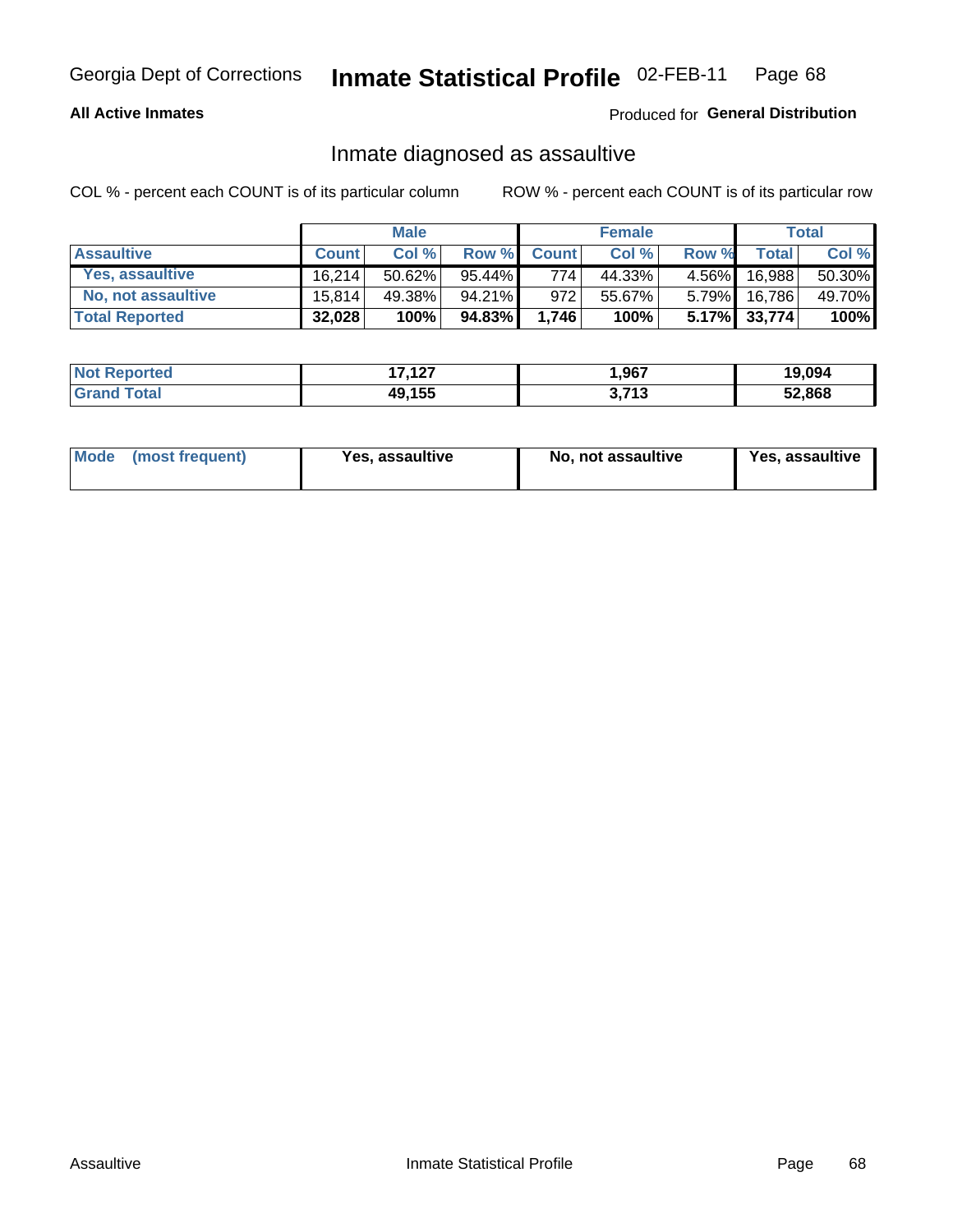#### Inmate Statistical Profile 02-FEB-11 Page 69

**All Active Inmates** 

## **Produced for General Distribution**

## Number of prior Georgia incarcerations

COL % - percent each COUNT is of its particular column

|                                       |              | <b>Male</b> |                    |       | <b>Female</b> |       |        | <b>Total</b> |
|---------------------------------------|--------------|-------------|--------------------|-------|---------------|-------|--------|--------------|
| <b>Num of Prior GA Incarcerations</b> | <b>Count</b> | Col %       | <b>Row % Count</b> |       | Col %         | Row % | Total  | Col %        |
| $\bf{0}$                              | 28,631       | 58.25%      | 91.65%             | 2,604 | 70.13%        | 8.34% | 31,238 | 59.08%       |
|                                       | 8,515        | 17.32%      | 94.56%             | 490   | 13.20%        | 5.44% | 9,005  | 17.03%       |
| $\mathbf{2}$                          | 4,784        | 9.73%       | 94.30%             | 289   | 7.78%         | 5.70% | 5,073  | 9.60%        |
| 3                                     | 2,870        | 5.84%       | 95.44%             | 137   | 3.69%         | 4.56% | 3,007  | 5.69%        |
| 4                                     | 1,783        | 3.63%       | 95.55%             | 83    | 2.24%         | 4.45% | 1,866  | 3.53%        |
| 5                                     | 1,096        | 2.23%       | 96.48%             | 40    | 1.08%         | 3.52% | 1,136  | 2.15%        |
| <b>More Than 5</b>                    | 1,476        | $3.00\%$    | 95.47%             | 70 l  | 1.89%         | 4.53% | 1,546  | 2.92%        |
| <b>Total Reported</b>                 | 49,155       | 100%        | 92.97%             | 3,713 | 100.0%        | 7.02% | 52,871 | 100%         |

| orted<br>NO. |          |     |        |
|--------------|----------|-----|--------|
| <b>otal</b>  | 10 1 E E | 742 | 59 871 |
| Gr           | 79, I JU | יי  |        |

| Mean (average)       | l.01 | .00 | .99 |
|----------------------|------|-----|-----|
| Median (middle)      |      |     |     |
| Mode (most frequent) |      |     |     |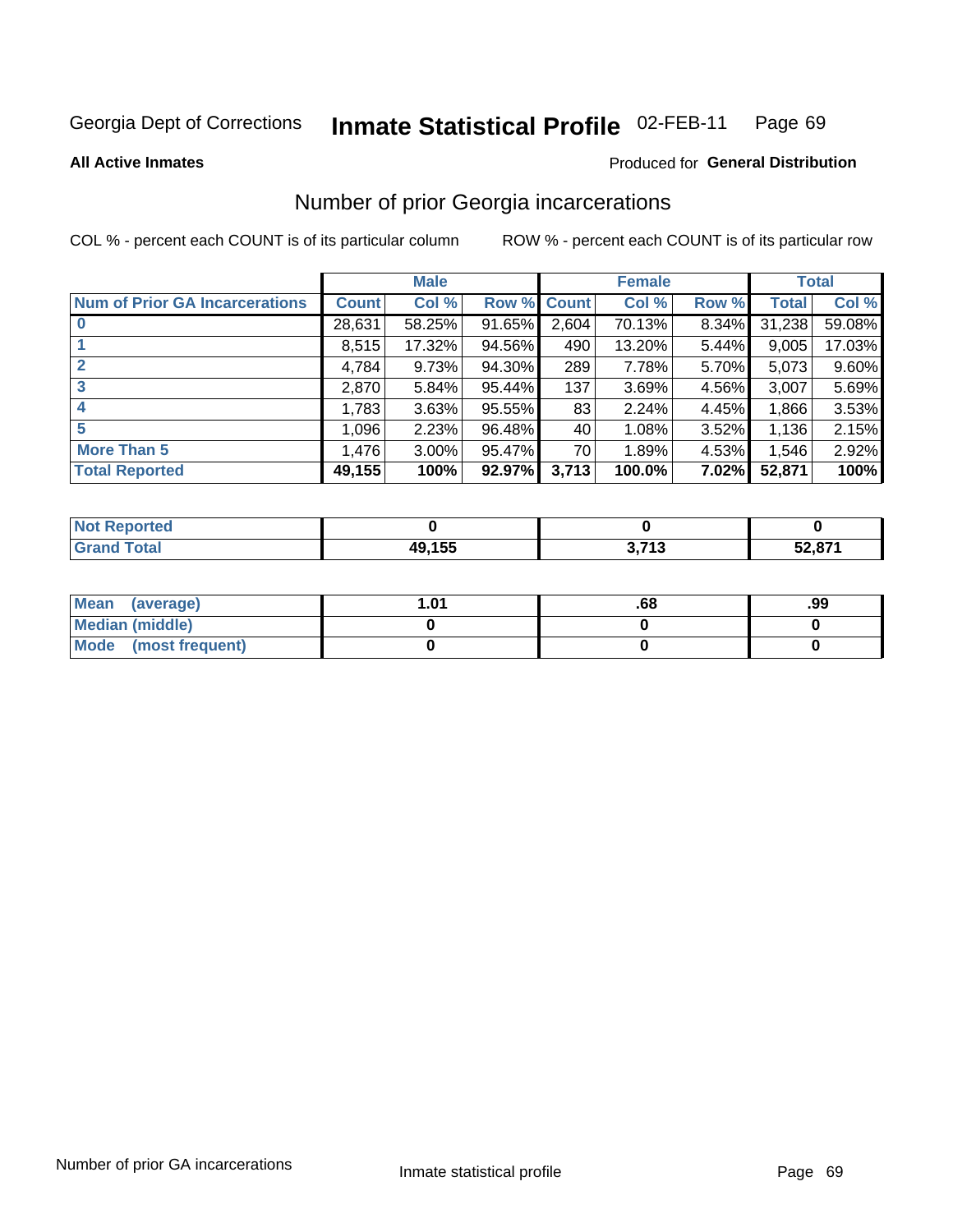#### Inmate Statistical Profile 02-FEB-11 Page 70

### **All Active Inmates**

## **Produced for General Distribution**

## Prison sentence in years

COL % - percent each COUNT is of its particular column

ROW % - percent each COUNT is of its particular row

|                                 |              | <b>Male</b> |         |                 | <b>Female</b> |        |              | <b>Total</b> |
|---------------------------------|--------------|-------------|---------|-----------------|---------------|--------|--------------|--------------|
| <b>Prison Sentence In Years</b> | <b>Count</b> | Col %       | Row %   | <b>Count</b>    | Col %         | Row %  | <b>Total</b> | Col %        |
| $0 - 1$                         | 1,308        | 2.66%       | 85.60%  | 220             | 5.93%         | 14.40% | 1,528        | 2.89%        |
| $1.1 - 2$                       | 3,494        | 7.11%       | 88.43%  | 457             | 12.31%        | 11.57% | 3,951        | 7.47%        |
| $2.1 - 3$                       | 3,931        | 8.00%       | 87.12%  | 581             | 15.65%        | 12.88% | 4,512        | 8.53%        |
| $3.1 - 4$                       | 2,749        | 5.59%       | 90.13%  | 301             | 8.11%         | 9.87%  | 3,050        | 5.77%        |
| $4.1 - 5$                       | 5,176        | 10.53%      | 90.46%  | 544             | 14.65%        | 9.51%  | 5,722        | 10.82%       |
| $5.1 - 6$                       | 1,943        | 3.95%       | 92.70%  | 153             | 4.12%         | 7.30%  | 2,096        | 3.96%        |
| $6.1 - 7$                       | 1,886        | 3.84%       | 93.04%  | 141             | 3.80%         | 6.96%  | 2,027        | 3.83%        |
| $7.1 - 8$                       | 1,776        | 3.61%       | 93.87%  | 116             | 3.12%         | 6.13%  | 1,892        | 3.58%        |
| $8.1 - 9$                       | 828          | 1.68%       | 94.74%  | 46              | 1.24%         | 5.26%  | 874          | 1.65%        |
| $9.1 - 10$                      | 5,914        | 12.03%      | 94.65%  | 334             | 9.00%         | 5.35%  | 6,248        | 11.82%       |
| $10.1 - 12$                     | 2,359        | 4.80%       | 95.27%  | 117             | 3.15%         | 4.73%  | 2,476        | 4.68%        |
| $12.1 - 15$                     | 3,760        | 7.65%       | 96.16%  | 149             | 4.01%         | 3.81%  | 3,910        | 7.40%        |
| $15.1 - 20$                     | 3,689        | 7.50%       | 96.22%  | 145             | 3.91%         | 3.78%  | 3,834        | 7.25%        |
| 20.1 - Over                     | 3,056        | 6.22%       | 97.05%  | 93              | 2.50%         | 2.95%  | 3,149        | 5.96%        |
| <b>Life</b>                     | 6,581        | 13.39%      | 95.57%  | 305             | 8.21%         | 4.43%  | 6,886        | 13.02%       |
| <b>Life Without Parole</b>      | 604          | 1.23%       | 98.37%  | 10 <sup>1</sup> | 0.27%         | 1.63%  | 614          | 1.16%        |
| <b>Death</b>                    | 98           | 0.20%       | 98.99%  |                 | 0.03%         | 1.01%  | 99           | 0.19%        |
| <b>Youthful Offenders</b>       | 3            | 0.01%       | 100.00% |                 |               |        | 3            | 0.01%        |
| <b>Total Reported</b>           | 49,155       | 100%        | 92.97%  | 3,713           | 100.0%        | 7.02%  | 52,871       | 100%         |

| Reported<br>I NOT |     |             |        |
|-------------------|-----|-------------|--------|
| $\sim$            | 155 | <b>1 אד</b> | 20.071 |
| . Cart            | . . |             |        |

### **Determinate (numeric) sentences only**

| <b>Mean</b> | $\sim$ $\sim$<br>15.ZI | $\sim$<br>$\overline{\phantom{a}}$<br>v.o. | .<br>л.<br>19. I J |
|-------------|------------------------|--------------------------------------------|--------------------|
|             |                        |                                            |                    |

All sentences (including determinate), with life, life without parole, and death sentences figured at 45 years

| $\sim$ $\sim$ $\sim$<br>$\overline{a}$<br>$- - - -$<br>Me<br>הה<br>$\sim 10^{-14}$<br>_∪.່ວ ⁄<br>┱┙<br>____<br>____ |  |  |  |
|---------------------------------------------------------------------------------------------------------------------|--|--|--|
|                                                                                                                     |  |  |  |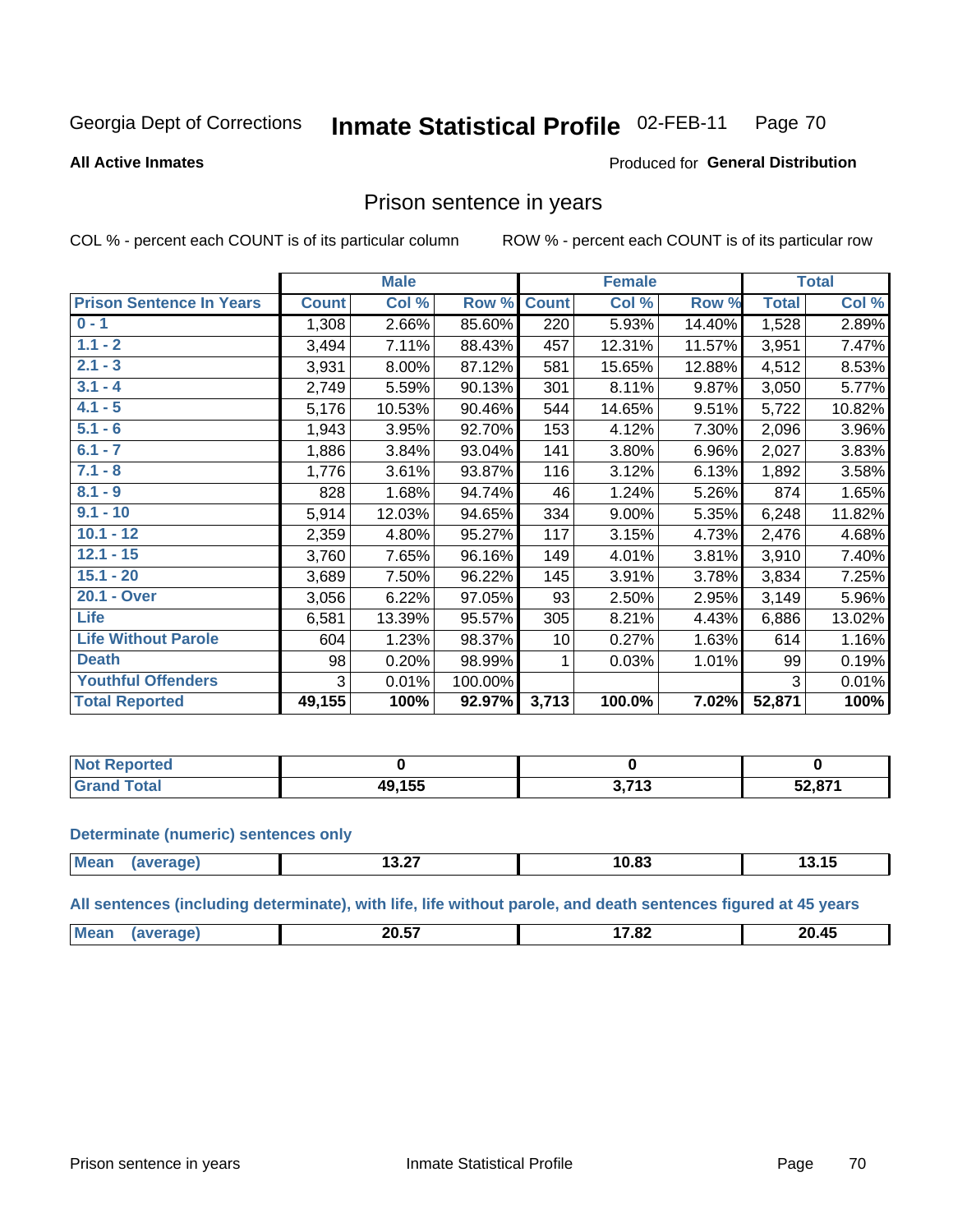#### Inmate Statistical Profile 02-FEB-11 Georgia Dept of Corrections Page 71

### **All Active Inmates**

### Produced for General Distribution

# Primary offense, broken out into felonies vs misdemeanors

COL % - percent each COUNT is of its particular column

|                                  |              | <b>Male</b> |            |                    | <b>Female</b> |       | Total  |         |
|----------------------------------|--------------|-------------|------------|--------------------|---------------|-------|--------|---------|
| <b>Felonies and Misdemeanors</b> | <b>Count</b> | Col%        |            | <b>Row % Count</b> | Col%          | Row % | Total, | Col %   |
| <b>Felonies</b>                  | 49,004       | 99.99%      | $93.02\%$  | 3.677              | 100.00%       | 6.98% | 52,681 | 99.99%  |
| <b>Misdemeanors</b>              | ◠            | .01%        | $100.00\%$ |                    |               |       |        | $.01\%$ |
| <b>Total Reported</b>            | 49,007       | 100%        | $93.02\%$  | 3,677              | 100%          | 6.98% | 52,684 | 100%    |

| ted   | 48             | $\ddot{\phantom{0}}$<br>36 | 84     |
|-------|----------------|----------------------------|--------|
| īota. | $A \cap A E F$ | 49,043                     | 52,868 |

|  | Mo | . | a masa sa sa<br>. | onies<br>. |
|--|----|---|-------------------|------------|
|--|----|---|-------------------|------------|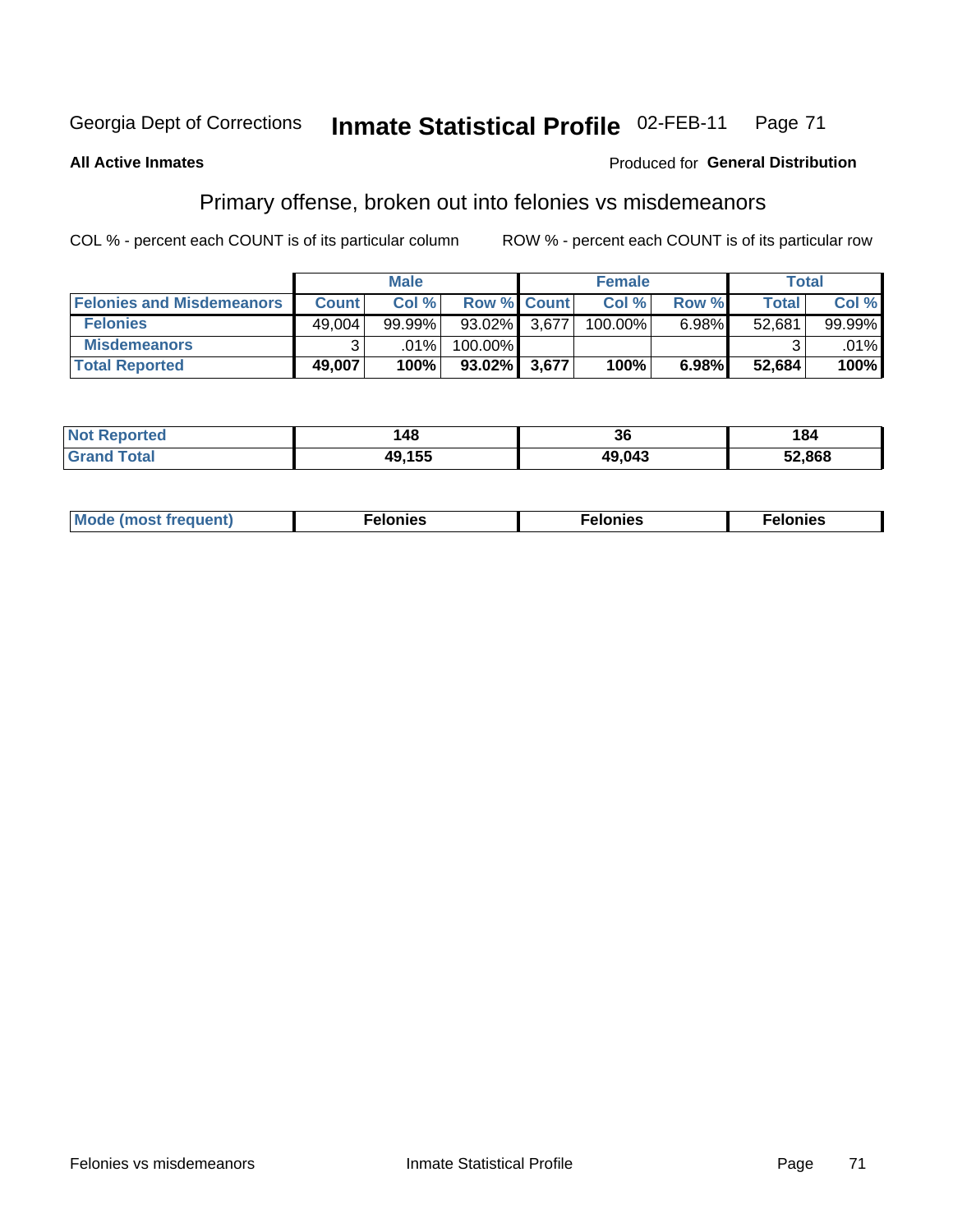#### Inmate Statistical Profile 02-FEB-11 Page 72

### **All Active Inmates**

### Produced for General Distribution

# Primary offense, broken out into six broad crime categories

COL % - percent each COUNT is of its particular column

|                                  |              | <b>Male</b> |        |                    | <b>Female</b> |        |              | <b>Total</b> |
|----------------------------------|--------------|-------------|--------|--------------------|---------------|--------|--------------|--------------|
| <b>Crime Categories</b>          | <b>Count</b> | Col %       |        | <b>Row % Count</b> | Col %         | Row %  | <b>Total</b> | Col %        |
| <b>Violent</b>                   | 22,990       | 46.91%      | 94.28% | 1,394              | 37.91%        | 5.72%  | 24,384       | 46.28%       |
| <b>Sex Crime</b><br>$\mathbf{2}$ | 7,692        | 15.70%      | 98.54% | 114                | $3.10\%$      | 1.46%  | 7,806        | 14.82%       |
| 3<br><b>Property</b>             | 9,173        | 18.72%      | 88.30% | 1,215              | 33.04%        | 11.70% | 10,388       | 19.72%       |
| <b>Drug</b><br>4                 | 7,133        | 14.56%      | 89.62% | 826                | 22.46%        | 10.38% | 7,959        | 15.11%       |
| <b>Habit/DUI</b><br>5            | 99           | $.20\%$     | 93.40% |                    | .19%          | 6.60%  | 106          | .20%         |
| <b>Other</b><br>6                | 1,920        | 3.92%       | 94.07% | 121                | 3.29%         | 5.93%  | 2,041        | 3.87%        |
| <b>Total Reported</b>            | 49,007       | 100%        | 93.02% | 3,677              | 100%          | 6.98%  | 52,684       | 100%         |

| <b>Reported</b><br><b>NO</b> t | 48     | 36                 | 184    |
|--------------------------------|--------|--------------------|--------|
| <b>cotal</b>                   | 49,155 | 2 742<br>. .<br>◡… | 52,868 |

| Mo<br>uent)<br>nos | .<br>/iolent | <br>Violent | - --<br><b>Tiolent</b> |
|--------------------|--------------|-------------|------------------------|
|                    |              |             |                        |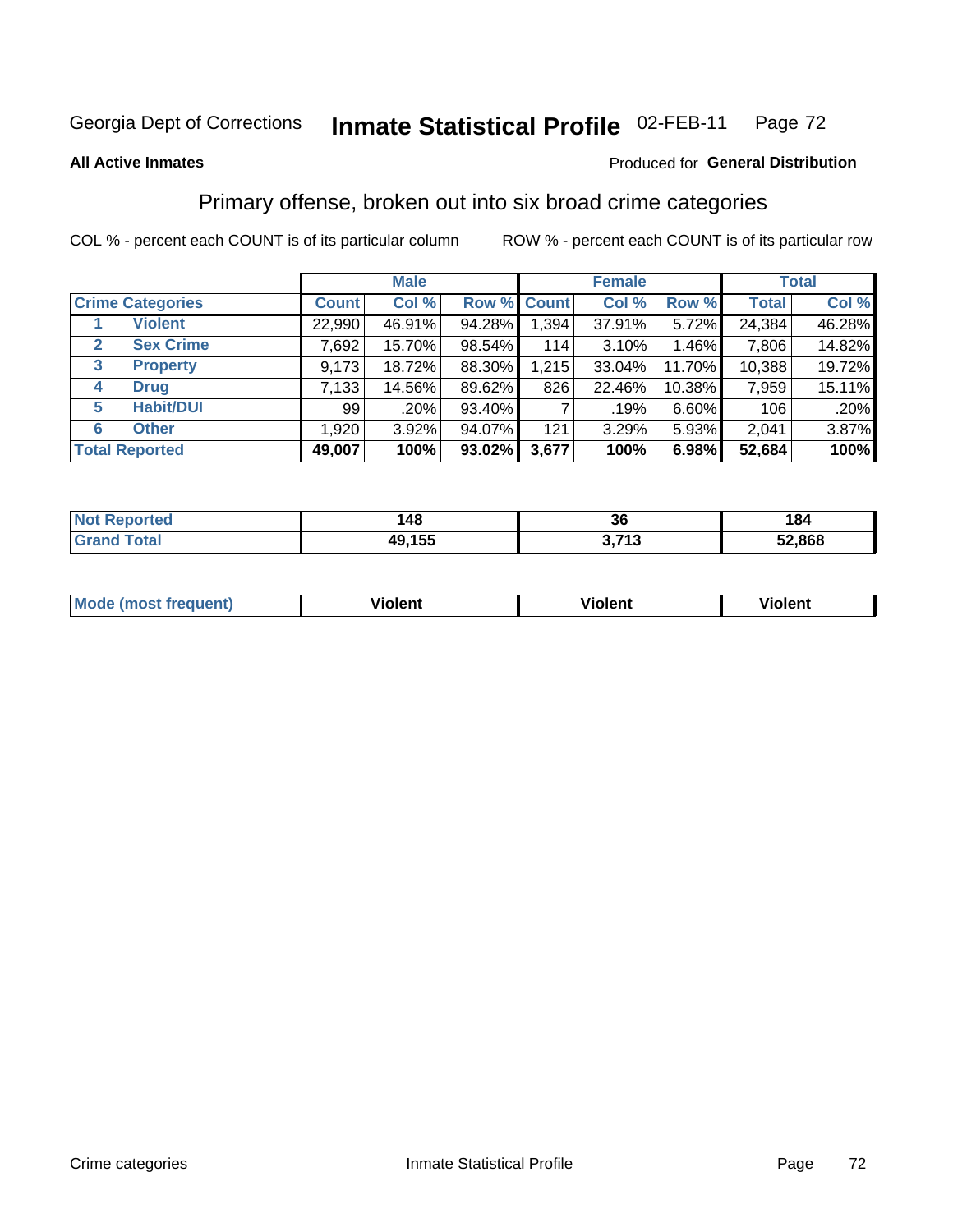#### Inmate Statistical Profile 02-FEB-11 Page 73

**All Active Inmates** 

### **Produced for General Distribution**

# Primary offense, detailed offense code

COL % - percent each COUNT is of its particular column

|                 |                                             |                         | <b>Male</b> |         |                 | <b>Female</b> |        |                | <b>Total</b> |
|-----------------|---------------------------------------------|-------------------------|-------------|---------|-----------------|---------------|--------|----------------|--------------|
|                 | <b>Primary Offense</b>                      | <b>Count</b>            | Col %       | Row %   | <b>Count</b>    | Col %         | Row %  | <b>Total</b>   | Col %        |
| 70              | <b>Poss Of Marijuana</b>                    | 1                       | .01%        | 100.00% |                 |               |        | 1              | .01%         |
| $\overline{71}$ | <b>Viol Motor Veh Law</b>                   | 1                       | .01%        | 100.00% |                 |               |        | $\mathbf{1}$   | .01%         |
| 341             | <b>Reckless Driving</b>                     | 1                       | .01%        | 100.00% |                 |               |        | 1              | .01%         |
| 1100            | <b>Misc Homicide Offense</b>                | 12                      | .02%        | 85.71%  | $\overline{2}$  | .05%          | 14.29% | 14             | .03%         |
| 1101            | <b>Murder</b>                               | 4,913                   | 10.03%      | 94.41%  | 291             | 7.91%         | 5.59%  | 5,204          | 9.88%        |
| 1102            | <b>Voluntary Manslaughter</b>               | 1,036                   | 2.11%       | 88.62%  | 133             | 3.62%         | 11.38% | 1,169          | 2.22%        |
| 1103            | <b>Involuntary Manslaughter</b>             | 117                     | .24%        | 82.98%  | 24              | .65%          | 17.02% | 141            | .27%         |
| 1118            | <b>Feticide By Vehicle</b>                  | 1                       | .01%        | 33.33%  | $\overline{2}$  | .05%          | 66.67% | 3              | .01%         |
| 1119            | <b>Vol Manslaughter Of</b><br><b>Fetus</b>  | 1                       | .01%        | 100.00% |                 |               |        | 1              | .01%         |
| 1120            | <b>Reckless Abandonment</b>                 | 1                       | .01%        | 100.00% |                 |               |        | 1              | .01%         |
| 1121            | <b>Feticide</b>                             | $\overline{\mathbf{4}}$ | .01%        | 100.00% |                 |               |        | $\overline{4}$ | .01%         |
| 1123            | <b>Vehicular Homicide</b>                   | 350                     | .71%        | 89.06%  | 43              | 1.17%         | 10.94% | 393            | .75%         |
| 1124            | <b>Homicide By Vessel</b>                   | 17                      | .03%        | 94.44%  | 1               | .03%          | 5.56%  | 18             | .03%         |
| 1125            | <b>Conceal Death Of</b><br><b>Another</b>   | 16                      | .03%        | 88.89%  | $\overline{2}$  | .05%          | 11.11% | 18             | .03%         |
| 1190            | <b>Atmpt Murder</b>                         | 22                      | .04%        | 100.00% |                 |               |        | 22             | .04%         |
| 1191            | <b>Murder, Conspire To</b><br><b>Commit</b> | 5                       | .01%        | 71.43%  | $\overline{2}$  | .05%          | 28.57% | $\overline{7}$ | .01%         |
| 1300            | <b>Misc Assault/Battery</b>                 | 14                      | .03%        | 93.33%  | $\mathbf{1}$    | .03%          | 6.67%  | 15             | .03%         |
| 1301            | <b>Family Violence Battery</b>              | 93                      | .19%        | 98.94%  | $\mathbf{1}$    | .03%          | 1.06%  | 94             | .18%         |
| 1302            | <b>Aggrav Assault</b>                       | 4,443                   | 9.07%       | 94.45%  | 261             | 7.10%         | 5.55%  | 4,704          | 8.93%        |
| 1303            | <b>Atmpt Aggrav Assault</b>                 | 6                       | .01%        | 75.00%  | 2               | .05%          | 25.00% | 8              | .02%         |
| 1304            | <b>Aggravated Assault On</b><br>$65+$       | 3                       | .01%        | 100.00% |                 |               |        | 3              | .01%         |
| 1305            | <b>Aggrav Battery</b>                       | 887                     | 1.81%       | 93.37%  | 63              | 1.71%         | 6.63%  | 950            | 1.80%        |
| 1306            | <b>Misc Family Violence</b>                 | 3                       | .01%        | 100.00% |                 |               |        | 3              | .01%         |
| 1307            | <b>Terrorist Threats &amp; Acts</b>         | 385                     | .79%        | 96.98%  | 12              | .33%          | 3.02%  | 397            | .75%         |
| 1308            | <b>False Imprisonment</b>                   | 210                     | .43%        | 96.77%  | $\overline{7}$  | .19%          | 3.23%  | 217            | .41%         |
| 1309            | <b>False Impris Color Legal</b>             | 1                       | .01%        | 100.00% |                 |               |        | 1              | .01%         |
| 1311            | <b>Kidnapping</b>                           | 1,552                   | 3.17%       | 96.94%  | 49              | 1.33%         | 3.06%  | 1,601          | 3.04%        |
| 1312            | <b>Interference With</b><br><b>Custody</b>  | 14                      | .03%        | 93.33%  | 1               | .03%          | 6.67%  | 15             | .03%         |
| 1314            | <b>Aggrav Assault Peace</b><br><b>Ofcr</b>  | 299                     | .61%        | 95.53%  | 14              | .38%          | 4.47%  | 313            | .59%         |
| 1315            | <b>Aggrav Battery Peace</b><br><b>Ofcr</b>  | 17                      | .03%        | 85.00%  | 3               | .08%          | 15.00% | 20             | .04%         |
| 1316            | <b>Simple Battery</b>                       | 17                      | .03%        | 100.00% |                 |               |        | 17             | .03%         |
| 1317            | <b>Reck Cond Infected</b><br><b>Person</b>  | 9                       | .02%        | 75.00%  | 3               | .08%          | 25.00% | 12             | .02%         |
| 1318            | <b>Injury By Vehicle</b>                    | 99                      | .20%        | 90.83%  | 10 <sup>1</sup> | .27%          | 9.17%  | 109            | .21%         |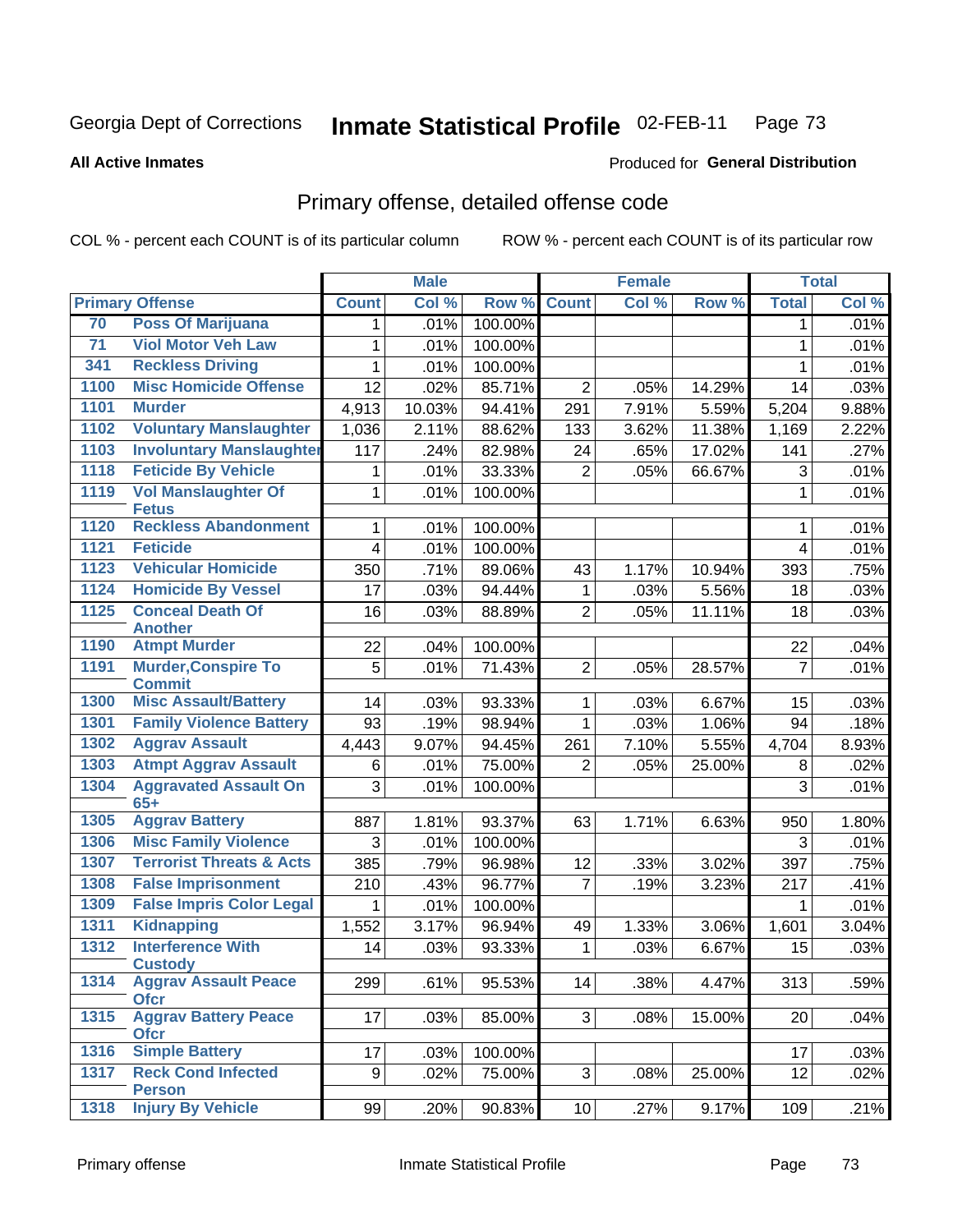#### Inmate Statistical Profile 02-FEB-11 Page 74

### **All Active Inmates**

# Produced for General Distribution

# Primary offense, detailed offense code

COL % - percent each COUNT is of its particular column

|      |                                             |                         | <b>Male</b> |         |                | <b>Female</b> |         |                | <b>Total</b> |
|------|---------------------------------------------|-------------------------|-------------|---------|----------------|---------------|---------|----------------|--------------|
|      | <b>Primary Offense</b>                      | <b>Count</b>            | Col %       | Row %   | <b>Count</b>   | Col %         | Row %   | <b>Total</b>   | Col %        |
| 1320 | <b>Stalking</b>                             | 3                       | .01%        | 100.00% |                |               |         | $\overline{3}$ | .01%         |
| 1321 | <b>Aggrav Stalking</b>                      | 270                     | .55%        | 97.12%  | 8              | .22%          | 2.88%   | 278            | .53%         |
| 1390 | <b>Atmpt Kidnap</b>                         | 3                       | .01%        | 100.00% |                |               |         | 3              | .01%         |
| 1400 | <b>Arson Misc</b>                           | 1                       | .01%        | 100.00% |                |               |         | 1              | .01%         |
| 1401 | <b>Arson 1st Degree</b>                     | 96                      | .20%        | 82.76%  | 20             | .54%          | 17.24%  | 116            | .22%         |
| 1402 | <b>Arson 2nd Degree</b>                     | 19                      | .04%        | 95.00%  | $\mathbf{1}$   | .03%          | 5.00%   | 20             | .04%         |
| 1403 | <b>Arson 3rd Degree</b>                     | 1                       | .01%        | 100.00% |                |               |         | 1              | .01%         |
| 1501 | <b>Crmnl Damage 1st</b><br><b>Degree</b>    | 31                      | .06%        | 96.88%  | $\mathbf{1}$   | .03%          | 3.13%   | 32             | .06%         |
| 1502 | <b>Crmnl Damage 2nd</b><br><b>Degree</b>    | 89                      | .18%        | 94.68%  | 5              | .14%          | 5.32%   | 94             | .18%         |
| 1504 | <b>Damage, Destroy Secr</b><br><b>Prop</b>  | $\mathbf 1$             | .01%        | 100.00% |                |               |         | 1              | .01%         |
| 1601 | <b>Burglary</b>                             | 5,143                   | 10.49%      | 95.92%  | 219            | 5.96%         | 4.08%   | 5,362          | 10.18%       |
| 1602 | <b>Poss Tools Commit</b><br><b>Crime</b>    | 38                      | .08%        | 100.00% |                |               |         | 38             | .07%         |
| 1690 | <b>Atmpt Burglary</b>                       | 37                      | .08%        | 97.37%  | $\mathbf{1}$   | .03%          | 2.63%   | 38             | .07%         |
| 1701 | <b>Forgery 1st Degree</b>                   | 1,052                   | 2.15%       | 71.91%  | 411            | 11.18%        | 28.09%  | 1,463          | 2.78%        |
| 1702 | <b>Forgery 2nd Degree</b>                   | 25                      | .05%        | 78.13%  | 7              | .19%          | 21.88%  | 32             | .06%         |
| 1704 | <b>Bad Checks</b>                           | 4                       | .01%        | 57.14%  | 3              | .08%          | 42.86%  | $\overline{7}$ | .01%         |
| 1750 | <b>Fraudulent Checks</b>                    | 5                       | .01%        | 71.43%  | $\overline{2}$ | .05%          | 28.57%  | $\overline{7}$ | .01%         |
| 1751 | <b>Theft Credit Card</b>                    | 17                      | .03%        | 73.91%  | 6              | .16%          | 26.09%  | 23             | .04%         |
| 1752 | <b>Forgery Credit Card</b>                  | $\overline{2}$          | .01%        | 100.00% |                |               |         | $\overline{2}$ | .01%         |
| 1753 | <b>Fraudulent Credit Card</b>               | 69                      | .14%        | 69.70%  | 30             | .82%          | 30.30%  | 99             | .19%         |
| 1755 | <b>Recv Gds, Srvs Fraud</b><br><b>Obtnd</b> |                         |             |         | $\mathbf{1}$   | .03%          | 100.00% | 1              | .01%         |
| 1756 | <b>Financial Identity Fraud</b>             | 44                      | .09%        | 56.41%  | 34             | .92%          | 43.59%  | 78             | .15%         |
| 1759 | <b>Telecommunications</b><br><b>Fraud</b>   | 1                       | .01%        | 100.00% |                |               |         | 1              | .01%         |
| 1760 | <b>Computer Pornography</b>                 | 26                      | .05%        | 100.00% |                |               |         | 26             | .05%         |
| 1761 | <b>Computer Theft</b>                       | $\overline{7}$          | .01%        | 43.75%  | 9              | .24%          | 56.25%  | 16             | .03%         |
| 1762 | <b>Computer Trespass</b>                    | $\mathbf{1}$            | .01%        | 100.00% |                |               |         | 1              | .01%         |
| 1795 | <b>Failr Pay Natrl Prd/Chttl</b>            |                         |             |         | $\mathbf{1}$   | .03%          | 100.00% | 1              | .01%         |
| 1796 | <b>Fraudulent Access</b><br><b>Compute</b>  | 2 <sup>1</sup>          | .01%        | 100.00% |                |               |         | $\overline{2}$ | .01%         |
| 1799 | <b>Misc Fraud</b>                           | 8                       | .02%        | 50.00%  | 8              | .22%          | 50.00%  | 16             | .03%         |
| 1802 | <b>Theft By Taking</b>                      | 851                     | 1.74%       | 83.68%  | 166            | 4.51%         | 16.32%  | 1,017          | 1.93%        |
| 1803 | <b>Theft By Deception</b>                   | 41                      | .08%        | 78.85%  | 11             | .30%          | 21.15%  | 52             | .10%         |
| 1804 | <b>Theft By Extortion</b>                   | $\overline{\mathbf{c}}$ | .01%        | 100.00% |                |               |         | $\overline{2}$ | .01%         |
| 1805 | <b>Theft Of Lost Property</b>               | $\mathbf 1$             | .01%        | 100.00% |                |               |         | 1              | .01%         |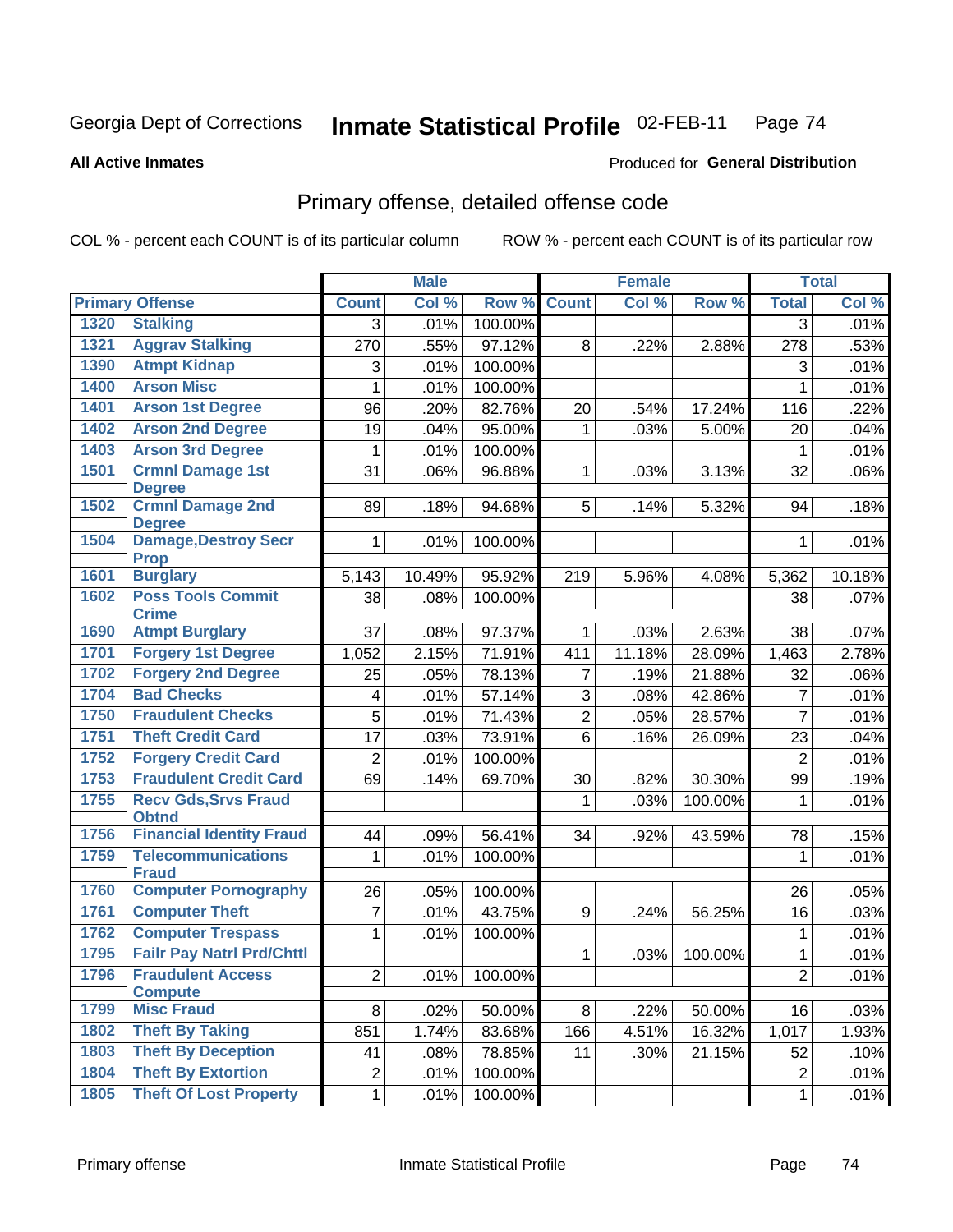#### Inmate Statistical Profile 02-FEB-11 Page 75

### **All Active Inmates**

# **Produced for General Distribution**

# Primary offense, detailed offense code

COL % - percent each COUNT is of its particular column

|      |                                            |                | <b>Male</b> |         |                 | <b>Female</b> |         |                | <b>Total</b> |
|------|--------------------------------------------|----------------|-------------|---------|-----------------|---------------|---------|----------------|--------------|
|      | <b>Primary Offense</b>                     | <b>Count</b>   | Col %       | Row %   | <b>Count</b>    | Col %         | Row %   | <b>Total</b>   | Col %        |
| 1806 | <b>Theft By Rec Stolen Prop</b>            | 855            | 1.74%       | 93.96%  | $\overline{55}$ | 1.50%         | 6.04%   | 910            | 1.73%        |
| 1807 | <b>Theft Of Services</b>                   | 4              | .01%        | 100.00% |                 |               |         | 4              | .01%         |
| 1808 | <b>Theft By Conversion</b>                 | 34             | .07%        | 73.91%  | 12              | .33%          | 26.09%  | 46             | .09%         |
| 1812 | <b>Atmpt Theft By Taking</b>               | 7              | .01%        | 100.00% |                 |               |         | $\overline{7}$ | .01%         |
| 1813 | <b>Theft Motorveh Or Part</b>              | 79             | .16%        | 89.77%  | 9               | .24%          | 10.23%  | 88             | .17%         |
| 1815 | <b>Theft Bring Prop In State</b>           | 10             | .02%        | 100.00% |                 |               |         | 10             | .02%         |
| 1816 | <b>Theft Recv Prop Out</b><br><b>State</b> |                |             |         | 1               | .03%          | 100.00% | 1              | .01%         |
| 1821 | <b>Theft By Shoplifting</b>                | 404            | .82%        | 69.06%  | 181             | 4.92%         | 30.94%  | 585            | 1.11%        |
| 1880 | <b>Entering Vehicle</b>                    | 137            | .28%        | 97.86%  | 3               | .08%          | 2.14%   | 140            | .27%         |
| 1901 | <b>Robbery</b>                             | 1,627          | 3.32%       | 93.56%  | 112             | 3.05%         | 6.44%   | 1,739          | 3.30%        |
| 1902 | <b>Armed Robbery</b>                       | 5,155          | 10.52%      | 96.79%  | 171             | 4.65%         | 3.21%   | 5,326          | 10.11%       |
| 1903 | <b>Robbery By Force</b>                    | 225            | .46%        | 91.46%  | 21              | .57%          | 8.54%   | 246            | .47%         |
| 1904 | <b>Robbery By Intimidation</b>             | 275            | .56%        | 91.67%  | 25              | .68%          | 8.33%   | 300            | .57%         |
| 1905 | <b>Robbery By Sudden</b><br><b>Snatch</b>  | 123            | .25%        | 92.48%  | 10              | .27%          | 7.52%   | 133            | .25%         |
| 1911 | <b>Hijacking Motor Vehicle</b>             | 41             | .08%        | 100.00% |                 |               |         | 41             | .08%         |
| 1991 | <b>Atmpt Robbery</b>                       | 34             | .07%        | 100.00% |                 |               |         | 34             | .06%         |
| 1992 | <b>Atmpt Armed Robbery</b>                 | 70             | .14%        | 95.89%  | 3               | .08%          | 4.11%   | 73             | .14%         |
| 2000 | <b>Misc Sexual Offense</b>                 | 21             | .04%        | 100.00% |                 |               |         | 21             | .04%         |
| 2001 | Rape                                       | 1,771          | 3.61%       | 99.77%  | 4               | .11%          | .23%    | 1,775          | 3.37%        |
| 2002 | <b>Sodomy</b>                              | 24             | .05%        | 96.00%  | 1               | .03%          | 4.00%   | 25             | .05%         |
| 2003 | <b>Aggrav Sodomy</b>                       | 217            | .44%        | 99.54%  | 1               | .03%          | .46%    | 218            | .41%         |
| 2004 | <b>Bestiality</b>                          | 3              | .01%        | 100.00% |                 |               |         | 3              | .01%         |
| 2006 | <b>Incest</b>                              | 165            | .34%        | 97.63%  | 4               | .11%          | 2.37%   | 169            | .32%         |
| 2007 | <b>Bigamy</b>                              |                |             |         | 1               | .03%          | 100.00% | 1              | .01%         |
| 2009 | <b>Aggrav Sexual Battery</b>               | 181            | .37%        | 99.45%  | 1               | .03%          | .55%    | 182            | .35%         |
| 2011 | <b>Sexual Battery</b>                      | 113            | .23%        | 99.12%  | 1               | .03%          | .88%    | 114            | .22%         |
| 2016 | <b>Pimping A Minor Under</b><br>18         | 5              | .01%        | 83.33%  | 1               | .03%          | 16.67%  | 6              | .01%         |
| 2017 | <b>Pandering By</b><br><b>Compulsion</b>   | $\overline{2}$ | .01%        | 100.00% |                 |               |         | $\overline{2}$ | .01%         |
| 2018 | <b>Statutory Rape</b>                      | 788            | 1.61%       | 98.99%  | $\infty$        | .22%          | 1.01%   | 796            | 1.51%        |
| 2019 | <b>Child Molestation</b>                   | 2,461          | 5.02%       | 97.81%  | 55              | 1.50%         | 2.19%   | 2,516          | 4.78%        |
| 2020 | <b>Enticing Child-Indec</b><br><b>Purp</b> | 90             | .18%        | 94.74%  | 5               | .14%          | 5.26%   | 95             | .18%         |
| 2021 | <b>Aggrav Child Molestation</b>            | 1,281          | 2.61%       | 98.39%  | 21              | .57%          | 1.61%   | 1,302          | 2.47%        |
| 2023 | Sexl/Asslt/Agn/Pers/Cstdy                  | 6              | .01%        | 100.00% |                 |               |         | 6              | .01%         |
| 2025 | <b>Solicit Sodomy From</b><br><b>Minor</b> | 5              | .01%        | 83.33%  | $\mathbf{1}$    | .03%          | 16.67%  | 6              | .01%         |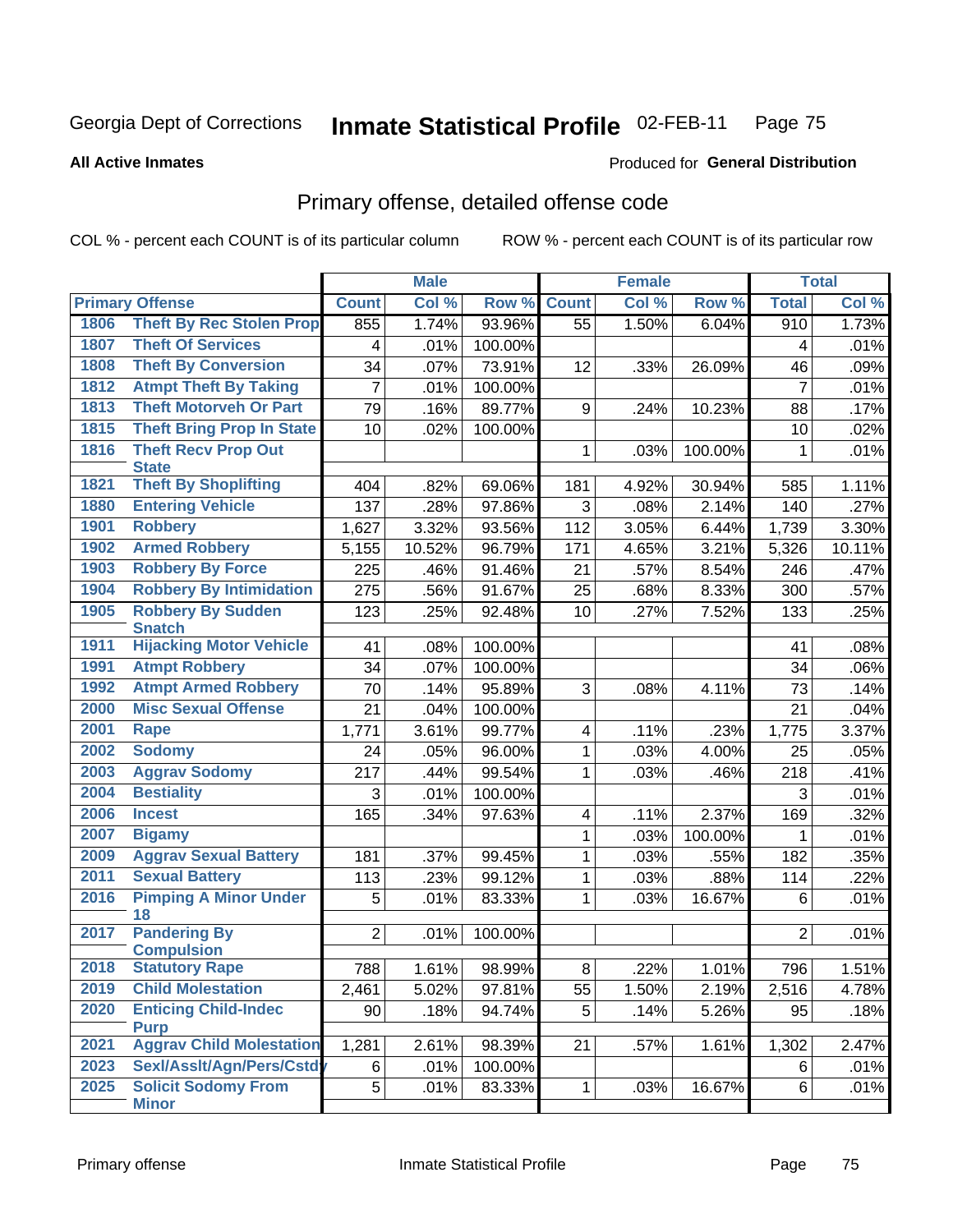#### Inmate Statistical Profile 02-FEB-11 Page 76

**Produced for General Distribution** 

### **All Active Inmates**

# Primary offense, detailed offense code

COL % - percent each COUNT is of its particular column

|      |                                            |                         | <b>Male</b> |         |                   | <b>Female</b> |        |                | <b>Total</b> |
|------|--------------------------------------------|-------------------------|-------------|---------|-------------------|---------------|--------|----------------|--------------|
|      | <b>Primary Offense</b>                     | <b>Count</b>            | Col %       | Row %   | <b>Count</b>      | Col %         | Row %  | <b>Total</b>   | Col %        |
| 2026 | <b>Sex Offender Fail Registr</b>           | $\overline{267}$        | .54%        | 97.09%  | 8                 | .22%          | 2.91%  | 275            | .52%         |
| 2028 | <b>Sex Offender Fail To</b><br><b>Move</b> | 6                       | .01%        | 100.00% |                   |               |        | 6              | .01%         |
| 2090 | <b>Entice Child, Attempted</b>             | $\overline{\mathbf{4}}$ | .01%        | 100.00% |                   |               |        | 4              | .01%         |
| 2091 | <b>Atmpt Rape</b>                          | 22                      | .04%        | 95.65%  | 1                 | .03%          | 4.35%  | 23             | .04%         |
| 2092 | <b>Atmpt Sodomy</b>                        | $\overline{c}$          | .01%        | 100.00% |                   |               |        | $\mathbf 2$    | .01%         |
| 2093 | <b>Atmpt Aggrav Sodomy</b>                 | $\overline{3}$          | .01%        | 100.00% |                   |               |        | 3              | .01%         |
| 2094 | <b>Atmpt Child Molestation</b>             | 29                      | .06%        | 100.00% |                   |               |        | 29             | .06%         |
| 2095 | <b>Agg Aslt W Intnt To Rape</b>            | 49                      | .10%        | 100.00% |                   |               |        | 49             | .09%         |
| 2096 | <b>Aggrav Ch Molest, Atmpt</b>             | 3                       | .01%        | 100.00% |                   |               |        | 3              | .01%         |
| 2097 | <b>Statutory Rape, Atmpt</b>               | $\overline{3}$          | .01%        | 100.00% |                   |               |        | 3              | .01%         |
| 2098 | <b>Incest, Atmpt</b>                       | $\mathbf 1$             | .01%        | 100.00% |                   |               |        | $\mathbf{1}$   | .01%         |
| 2099 | <b>Agg Sex Battery Atmpt</b>               | $\overline{c}$          | .01%        | 100.00% |                   |               |        | $\overline{c}$ | .01%         |
| 2100 | <b>Misc Obscenity</b>                      | $\overline{3}$          | .01%        | 100.00% |                   |               |        | 3              | .01%         |
| 2202 | <b>Insurrection</b>                        | $\mathbf{1}$            | .01%        | 100.00% |                   |               |        | $\mathbf{1}$   | .01%         |
| 2205 | <b>False Swearng Writtn</b><br><b>Stmt</b> | 8                       | .02%        | 80.00%  | $\overline{2}$    | .05%          | 20.00% | 10             | .02%         |
| 2301 | <b>Bribery Govt Officer</b>                | $\mathbf{1}$            | .01%        | 100.00% |                   |               |        | 1              | .01%         |
| 2302 | <b>Viol Oath Public Offcr</b>              | $\overline{c}$          | .01%        | 100.00% |                   |               |        | $\overline{2}$ | .01%         |
| 2305 | <b>Influence Govt Official</b>             | $\mathbf{1}$            | .01%        | 100.00% |                   |               |        | $\mathbf{1}$   | .01%         |
| 2307 | <b>Defrauding State</b>                    | $\mathbf{1}$            | .01%        | 50.00%  | 1                 | .03%          | 50.00% | $\overline{2}$ | .01%         |
| 2311 | <b>False Certificates</b>                  | $\mathbf{1}$            | .01%        | 100.00% |                   |               |        | 1              | .01%         |
| 2313 | <b>Influencing Witness</b>                 | 6                       | .01%        | 75.00%  | $\overline{2}$    | .05%          | 25.00% | 8              | .02%         |
| 2314 | <b>Obstr Of Law Enf Officer</b>            | 546                     | 1.11%       | 93.65%  | 37                | 1.01%         | 6.35%  | 583            | 1.11%        |
| 2315 | <b>Tampering With</b><br><b>Evidence</b>   | $\overline{7}$          | .01%        | 77.78%  | $\overline{2}$    | .05%          | 22.22% | 9              | .02%         |
| 2316 | <b>Fleeing/Eluding Police</b>              | 161                     | .33%        | 94.15%  | 10                | .27%          | 5.85%  | 171            | .32%         |
| 2400 | <b>Misc Judicial Proceeding</b>            | 1                       | .01%        | 100.00% |                   |               |        | 1              | .01%         |
| 2401 | <b>Perjury</b>                             | $\overline{c}$          | .01%        | 100.00% |                   |               |        | $\overline{2}$ | .01%         |
| 2402 | <b>False Swearing</b>                      | $\overline{\mathbf{4}}$ | .01%        | 80.00%  | 1                 | .03%          | 20.00% | 5              | .01%         |
| 2404 | <b>Impersonation</b>                       | $\overline{5}$          | .01%        | 100.00% |                   |               |        | 5              | .01%         |
| 2405 | <b>Impersonating Officer</b>               | $\mathbf{1}$            | .01%        | 50.00%  | 1                 | .03%          | 50.00% | $\overline{2}$ | .01%         |
| 2406 | <b>Barratry</b>                            | 1                       | .01%        | 100.00% |                   |               |        | 1              | .01%         |
| 2408 | <b>False Statements Govt</b>               | 26                      | .05%        | 78.79%  | $\overline{7}$    | .19%          | 21.21% | 33             | .06%         |
| 2409 | <b>Unauth Represtn Peace</b>               | 1                       | .01%        | 100.00% |                   |               |        | 1              | .01%         |
| 2411 | <b>Impersntng In Legal</b>                 | $\mathbf{1}$            | .01%        | 100.00% |                   |               |        | 1              | .01%         |
| 2501 | <b>Procd</b><br><b>Escape</b>              | 40                      |             | 81.63%  |                   |               |        |                | .09%         |
| 2503 | <b>Hindering Appreh Or Pun</b>             | $\overline{2}$          | .08%        |         | 9<br>$\mathbf{1}$ | .24%          | 18.37% | 49<br>3        |              |
|      |                                            |                         | .01%        | 66.67%  |                   | .03%          | 33.33% |                | .01%         |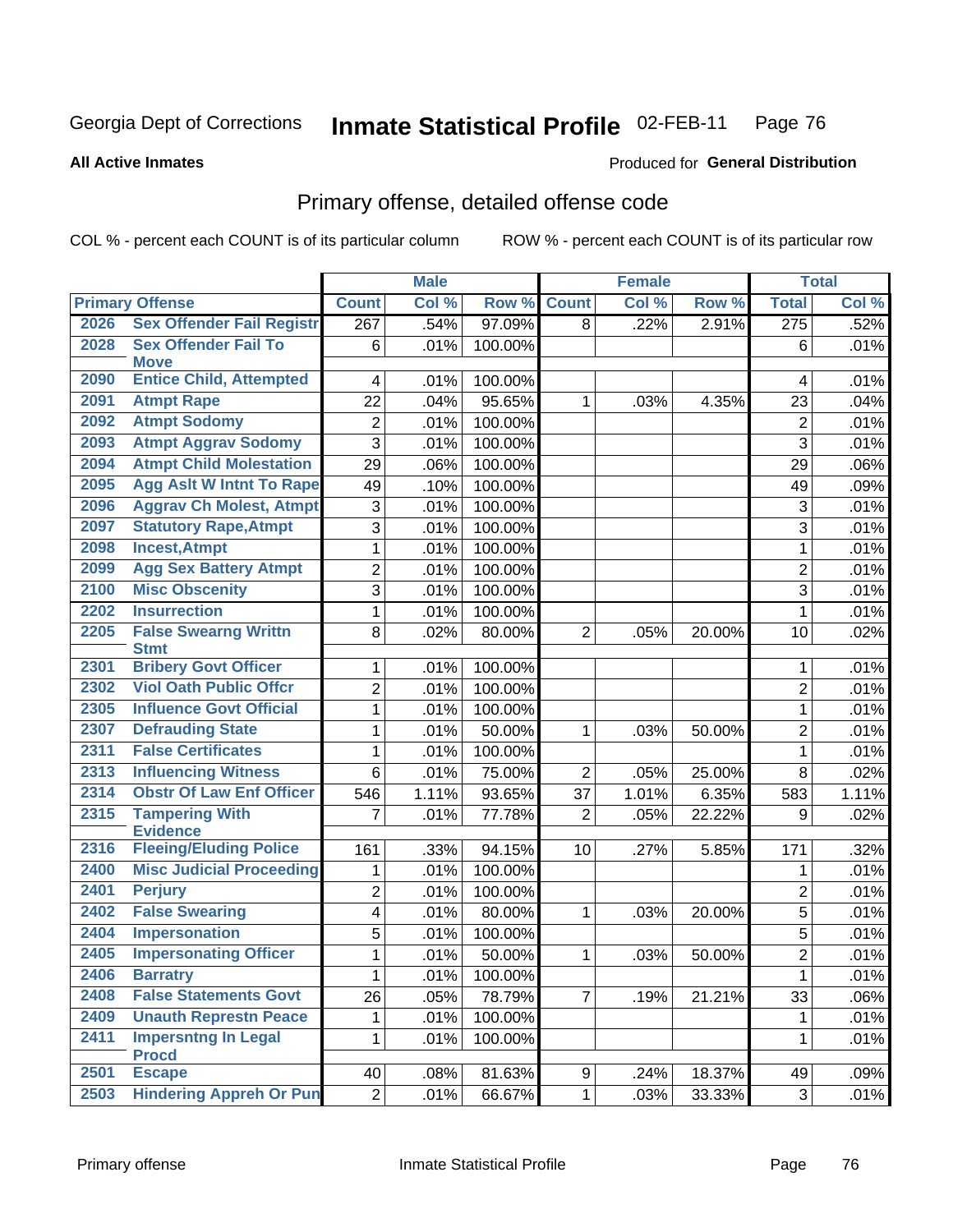#### Inmate Statistical Profile 02-FEB-11 Page 77

**All Active Inmates** 

### **Produced for General Distribution**

# Primary offense, detailed offense code

COL % - percent each COUNT is of its particular column

|      |                                                              |                 | <b>Male</b> |         |                         | <b>Female</b> |        |                | <b>Total</b> |
|------|--------------------------------------------------------------|-----------------|-------------|---------|-------------------------|---------------|--------|----------------|--------------|
|      | <b>Primary Offense</b>                                       | <b>Count</b>    | Col %       | Row %   | <b>Count</b>            | Col %         | Row %  | <b>Total</b>   | Col %        |
| 2507 | <b>Mutiny In Penal Inst</b>                                  | $\overline{2}$  | .01%        | 100.00% |                         |               |        | $\overline{2}$ | .01%         |
| 2511 | <b>Bail Jumping</b>                                          | 3               | .01%        | 75.00%  | 1                       | .03%          | 25.00% | 4              | .01%         |
| 2609 | <b>False Public Alarm</b>                                    | 1               | .01%        | 100.00% |                         |               |        | 1              | .01%         |
| 2613 | <b>Crmnl Interfere Govt</b>                                  | 25              | .05%        | 92.59%  | $\overline{2}$          | .05%          | 7.41%  | 27             | .05%         |
| 2718 | <b>Prop</b><br><b>Dogfighting</b>                            | $\overline{2}$  | .01%        | 100.00% |                         |               |        | $\overline{2}$ | .01%         |
| 2801 | <b>Cruelty To Children</b>                                   | 215             | .44%        | 71.43%  | 86                      | 2.34%         | 28.57% | 301            | .57%         |
| 2802 | <b>Atmpt Cruelty To</b>                                      | 1               | .01%        | 100.00% |                         |               |        | 1              | .01%         |
| 2803 | <b>Children</b><br><b>Manufact Meth Near</b><br><b>Child</b> | 15              | .03%        | 83.33%  | 3                       | .08%          | 16.67% | 18             | .03%         |
| 2811 | <b>Cruelty To Elder Person</b>                               | 18              | .04%        | 60.00%  | 12                      | .33%          | 40.00% | 30             | .06%         |
| 2843 | <b>Sex Exploitation Child</b>                                | 121             | .25%        | 98.37%  | $\overline{2}$          | .05%          | 1.63%  | 123            | .23%         |
| 2900 | <b>Misc Weapon/Explosive</b><br><b>Off</b>                   | $\overline{2}$  | .01%        | 100.00% |                         |               |        | $\overline{2}$ | .01%         |
| 2901 | <b>Carry Concealed Weapon</b>                                | $\overline{4}$  | .01%        | 100.00% |                         |               |        | 4              | .01%         |
| 2903 | <b>Carry Pistl Without Licns</b>                             | $\mathbf{1}$    | .01%        | 100.00% |                         |               |        | 1              | .01%         |
| 2906 | <b>Machine Gun Activities</b>                                | 1               | .01%        | 100.00% |                         |               |        | 1              | .01%         |
| 2910 | <b>Poss Of Firearm Dur</b><br><b>Crime</b>                   | 370             | .75%        | 95.12%  | 19                      | .52%          | 4.88%  | 389            | .74%         |
| 2911 | <b>Poss Knife During Crime</b>                               | 4               | .01%        | 80.00%  | 1                       | .03%          | 20.00% | 5              | .01%         |
| 2912 | <b>Poss Of Certain</b>                                       | 31              | .06%        | 100.00% |                         |               |        | 31             | .06%         |
|      | <b>Weapons</b>                                               |                 |             |         |                         |               |        |                |              |
| 2913 | Poss Firearm 1st<br><b>Offender</b>                          | 65              | .13%        | 95.59%  | 3                       | .08%          | 4.41%  | 68             | .13%         |
| 2914 | <b>Poss Firearm Convct</b><br><b>Felon</b>                   | 813             | 1.66%       | 97.72%  | 19                      | .52%          | 2.28%  | 832            | 1.58%        |
| 2915 | <b>Carry Weapon At School</b>                                | $\overline{4}$  | .01%        | 100.00% |                         |               |        | 4              | .01%         |
| 2963 | <b>Guard Line</b><br><b>W/Weapon/Drugs</b>                   | $6\phantom{a}$  | .01%        | 60.00%  | $\overline{\mathbf{4}}$ | .11%          | 40.00% | 10             | .02%         |
| 2965 | <b>Poss Wpn, Drugs By</b><br><b>Prisnr</b>                   | 34              | .07%        | 94.44%  | $\overline{2}$          | .05%          | 5.56%  | 36             | .07%         |
| 2967 | <b>Destroy/Injur Police Dog</b>                              | $\mathbf{1}$    | .01%        | 100.00% |                         |               |        | 1              | .01%         |
| 2971 | <b>Cruelty To Animals</b>                                    | 6               | .01%        | 100.00% |                         |               |        | 6              | .01%         |
| 2972 | <b>Aggrav Cruelty To</b><br><b>Animals</b>                   | 14              | .03%        | 100.00% |                         |               |        | 14             | .03%         |
| 3000 | <b>Misc Invasion Of Privacy</b>                              | $\overline{2}$  | .01%        | 100.00% |                         |               |        | $\overline{2}$ | .01%         |
| 3001 | Eavesdrop &                                                  | $\overline{2}$  | .01%        | 100.00% |                         |               |        | $\overline{2}$ | .01%         |
| 3002 | <b>Surveillance</b><br><b>Peeping Tom</b>                    | 18              | .04%        | 100.00% |                         |               |        | 18             | .03%         |
| 3404 | <b>Racketeering</b>                                          | 37              | .08%        | 68.52%  | 17                      | .46%          | 31.48% | 54             | .10%         |
| 4001 | <b>S/D Narcotics Opiates</b>                                 | $\overline{26}$ | .05%        | 76.47%  | 8                       | .22%          | 23.53% | 34             | $.06\%$      |
|      |                                                              |                 |             |         |                         |               |        |                |              |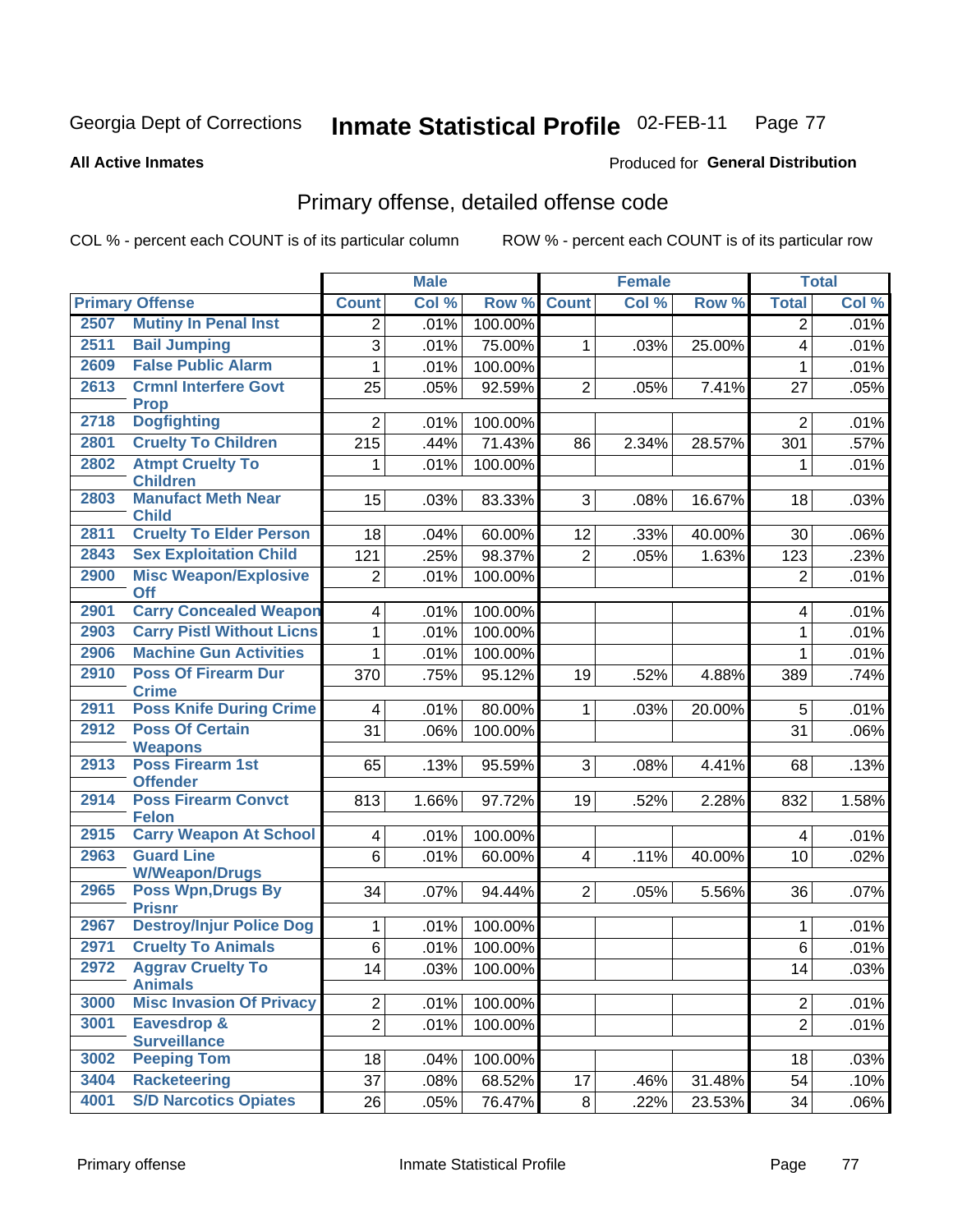#### Inmate Statistical Profile 02-FEB-11 Page 78

**All Active Inmates** 

### **Produced for General Distribution**

# Primary offense, detailed offense code

COL % - percent each COUNT is of its particular column

|      |                                            |                | <b>Male</b>  |                   |                         | <b>Female</b> |        |                | <b>Total</b> |
|------|--------------------------------------------|----------------|--------------|-------------------|-------------------------|---------------|--------|----------------|--------------|
|      | <b>Primary Offense</b>                     | <b>Count</b>   | Col %        | Row %             | <b>Count</b>            | Col %         | Row %  | <b>Total</b>   | Col %        |
| 4002 | <b>S/D Dep Stim Cntrf Drugs</b>            | 60             | .12%         | 72.29%            | 23                      | .63%          | 27.71% | 83             | .16%         |
| 4003 | <b>S/D Of Lsd</b>                          | 1              | .01%         | 100.00%           |                         |               |        | 1              | .01%         |
| 4004 | <b>S/D Of Marijuana</b>                    | 333            | .68%         | 94.60%            | 19                      | .52%          | 5.40%  | 352            | .67%         |
| 4005 | <b>S/D Of Alcoholic Intox</b>              | 1              | .01%         | 100.00%           |                         |               |        | 1              | .01%         |
| 4006 | <b>Poss Narcotics Opiates</b>              | 56             | .11%         | 71.79%            | 22                      | .60%          | 28.21% | 78             | .15%         |
| 4007 | <b>Poss Dep Stim Cntrf</b>                 | 78             | .16%         | 79.59%            | 20                      | .54%          | 20.41% | 98             | .19%         |
|      | <b>Drugs</b>                               |                |              |                   |                         |               |        |                |              |
| 4008 | <b>Poss Of Lsd</b>                         | 1              | .01%         | 100.00%           |                         |               |        | $\mathbf 1$    | .01%         |
| 4009 | <b>Poss Of Marijuana</b>                   | 84             | .17%         | 91.30%            | 8                       | .22%          | 8.70%  | 92             | .17%         |
| 4011 | <b>Illegal Attm To Obt Drugs</b>           | 3              | .01%         | 42.86%            | $\overline{\mathbf{4}}$ | .11%          | 57.14% | $\overline{7}$ | .01%         |
| 4012 | <b>Viol Ga Cntrl Sbst Act</b>              | 64             | .13%         | 86.49%            | 10                      | .27%          | 13.51% | 74             | .14%         |
| 4013 | <b>Viol Dngrous Drgs Act</b>               | 64             | .13%         | 82.05%            | 14                      | .38%          | 17.95% | 78             | .15%         |
| 4014 | <b>Uniwfl Mfg/Del/Dist N-C S</b>           | 24             | .05%         | 92.31%            | $\overline{2}$          | .05%          | 7.69%  | 26             | .05%         |
| 4016 | <b>Poss Drug Related Matri</b>             | 8              | .02%         | 66.67%            | 4                       | .11%          | 33.33% | 12             | .02%         |
| 4017 | <b>S/D Cont Sub Public</b>                 | 50             | .10%         | 94.34%            | 3                       | .08%          | 5.66%  | 53             | .10%         |
| 4018 | <b>S/D Cont Sub School</b>                 | 37             | .08%         | 92.50%            | $\overline{3}$          | .08%          | 7.50%  | 40             | .08%         |
| 4021 | <b>S/D Cocaine</b>                         | 1,142          | 2.33%        | 93.84%            | 75                      | 2.04%         | 6.16%  | 1,217          | 2.31%        |
| 4022 | <b>Poss Of Cocaine</b>                     | 1,112          | 2.27%        | 87.22%            | 163                     | 4.43%         | 12.78% | 1,275          | 2.42%        |
| 4030 | <b>Poss Ephedrine</b>                      | 13             | .03%         | 76.47%            | 4                       | .11%          | 23.53% | 17             | .03%         |
| 4031 | <b>Poss Methamphetamine</b>                | 424            | .87%         | 78.52%            | 116                     | 3.15%         | 21.48% | 540            | 1.02%        |
| 4032 | <b>Sale Methamphetamine</b>                | 100            | .20%         | 76.34%            | 31                      | .84%          | 23.66% | 131            | .25%         |
| 4033 | <b>Poss Mda/Extsy</b>                      | 13             | .03%         | 81.25%            | 3                       | .08%          | 18.75% | 16             | .03%         |
| 4034 | <b>Sale Mda/Extsy</b>                      | 6              | .01%         | 100.00%           |                         |               |        | 6              | .01%         |
| 4050 | <b>Poss W Int Dist Cocaine</b>             | 612            | 1.25%        | 94.30%            | 37                      | 1.01%         | 5.70%  | 649            | 1.23%        |
| 4051 | <b>Poss W Int Dist</b>                     | 716            | 1.46%        | 96.63%            | 25                      | .68%          | 3.37%  | 741            | 1.41%        |
|      | <b>Marijuana</b>                           |                |              |                   |                         |               |        |                |              |
| 4052 | <b>Poss W Int Dist Meth</b>                | 244            | .50%         | 83.28%            | 49                      | 1.33%         | 16.72% | 293            | .56%         |
| 4053 | <b>Poss W Int Dis Other</b>                | 89             | .18%         | 83.18%            | 18                      | .49%          | 16.82% | 107            | .20%         |
| 4090 | <b>Drug</b><br><b>Atmpt Viol Substance</b> | 30             | .06%         | 93.75%            | 2 <sup>1</sup>          | .05%          | 6.25%  | 32             | .06%         |
|      | <b>Act</b>                                 |                |              |                   |                         |               |        |                |              |
| 4100 | <b>Misc Drugs Trafficking</b>              | 33             | .07%         | 91.67%            | 3 <sup>1</sup>          | .08%          | 8.33%  | 36             | .07%         |
| 4101 | <b>Traf Cocaine Less 200</b>               | 505            | 1.03%        | 96.74%            | 17                      | .46%          | 3.26%  | 522            | .99%         |
|      | Gm                                         |                |              |                   |                         |               |        |                |              |
| 4102 | <b>Traf Cocaine 201-400</b>                | 199            | .41%         | 92.56%            | 16                      | .44%          | 7.44%  | 215            | .41%         |
| 4103 | Gm<br><b>Traf Cocaine 401+ Gm</b>          | 147            |              |                   | 7 <sup>1</sup>          |               |        |                |              |
| 4111 | <b>Traf Narcotic Less 14 Gm</b>            | 13             | .30%<br>.03% | 95.45%<br>100.00% |                         | .19%          | 4.55%  | 154<br>13      | .29%<br>.02% |
| 4112 | <b>Traf Narcotic 15-28 Gm</b>              |                |              | 100.00%           |                         |               |        |                |              |
| 4113 | <b>Traf Narcotic 29+ Gm</b>                | 3              | .01%         |                   |                         |               |        | 3              | .01%         |
|      |                                            | 5 <sup>1</sup> | .01%         | 100.00%           |                         |               |        | 5              | .01%         |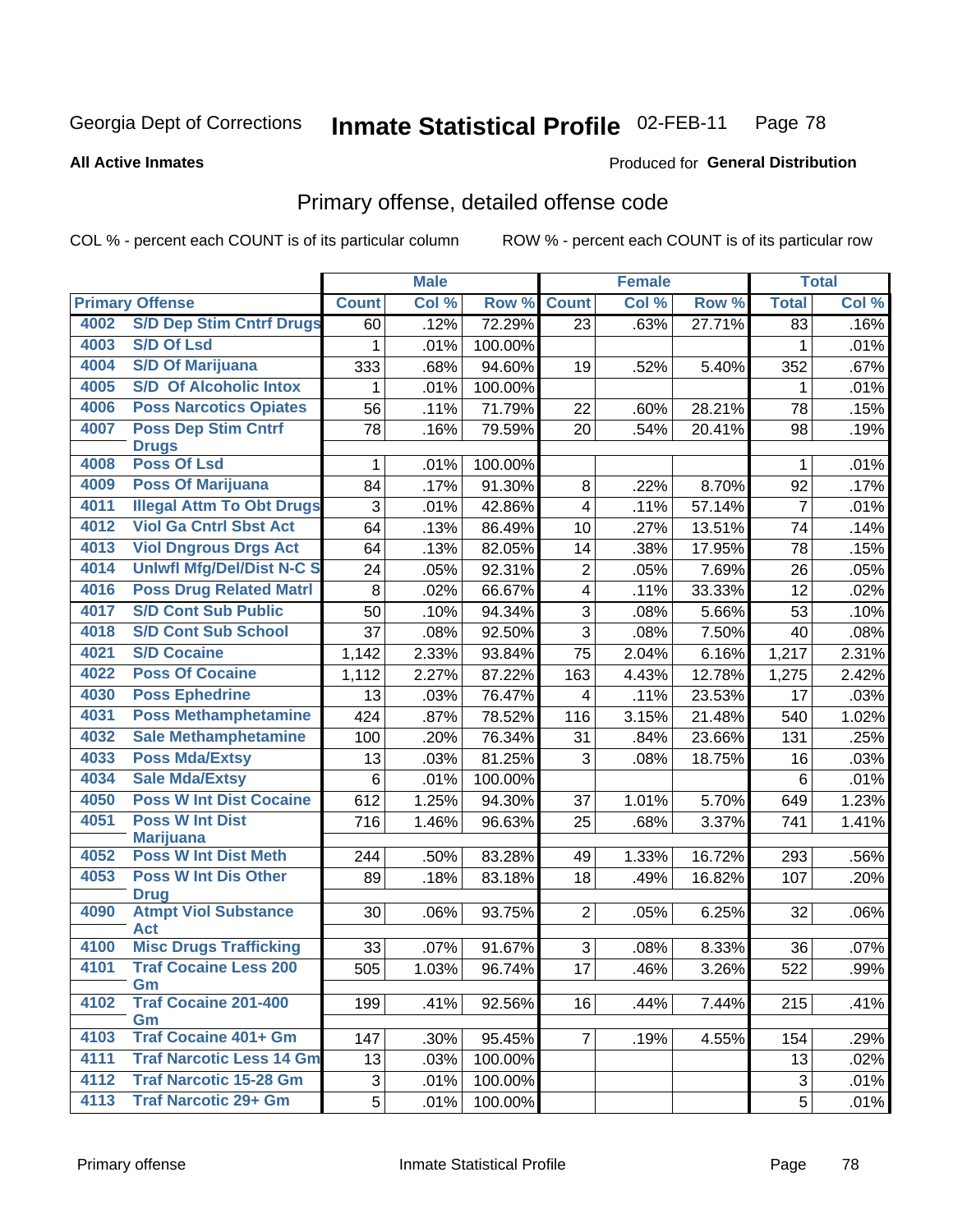#### Inmate Statistical Profile 02-FEB-11 Page 79

**Produced for General Distribution** 

### **All Active Inmates**

# Primary offense, detailed offense code

COL % - percent each COUNT is of its particular column

|      |                                                    |                | <b>Male</b>  |         |                   | <b>Female</b> |        |                      | <b>Total</b> |
|------|----------------------------------------------------|----------------|--------------|---------|-------------------|---------------|--------|----------------------|--------------|
|      | <b>Primary Offense</b>                             | <b>Count</b>   | Col %        | Row %   | <b>Count</b>      | Col %         | Row %  | <b>Total</b>         | Col %        |
| 4121 | Traf Marijna 10-2000 Lb                            | 109            | .22%         | 94.78%  | 6                 | .16%          | 5.22%  | 115                  | .22%         |
| 4122 | Traf Marijna 2001-10k Lb                           | 3              | .01%         | 100.00% |                   |               |        | 3                    | .01%         |
| 4123 | Traf Marijna 10001+ Lb                             | 3              | .01%         | 100.00% |                   |               |        | $\overline{3}$       | .01%         |
| 4126 | <b>Traf Amphtmine 28-199</b>                       | $\overline{6}$ | .01%         | 85.71%  | $\mathbf{1}$      | .03%          | 14.29% | $\overline{7}$       | .01%         |
|      | Gm                                                 |                |              |         |                   |               |        |                      |              |
| 4127 | <b>Traf Amphtmine 200-399</b><br>Gm                | $\overline{2}$ | .01%         | 100.00% |                   |               |        | $\overline{2}$       | .01%         |
| 4128 | <b>Traf Amphtmine 400+ Gm</b>                      | $\overline{5}$ | .01%         | 100.00% |                   |               |        | 5                    | .01%         |
| 4130 | <b>Cnspire Traffic Cntrl Sub</b>                   | 10             | .02%         | 83.33%  | $\overline{2}$    | .05%          | 16.67% | 12                   | .02%         |
| 4133 | <b>Use Comm Facity Vio C</b>                       | 5              | .01%         | 83.33%  | $\mathbf{1}$      | .03%          | 16.67% | 6                    | .01%         |
|      | <b>Sub</b>                                         |                |              |         |                   |               |        |                      |              |
| 4134 | <b>Att/Consprcy Commt</b><br>C/S/Of                | 50             | .10%         | 81.97%  | 11                | .30%          | 18.03% | 61                   | .12%         |
| 4135 | <b>Unauth Dist Contrild Sub</b>                    | 1              | .01%         | 50.00%  | $\mathbf{1}$      | .03%          | 50.00% | $\overline{2}$       | .01%         |
| 4136 | <b>Illgl Dist Contrild Subst</b>                   | 1              | .01%         | 100.00% |                   |               |        | $\mathbf 1$          | .01%         |
| 4140 | <b>Traf Methamph 28-199</b>                        | 218            | .44%         | 83.21%  | 44                | 1.20%         | 16.79% | 262                  | .50%         |
|      | Gm                                                 |                |              |         |                   |               |        |                      |              |
| 4141 | Traf Methamph 200-399<br>Gm                        | 74             | .15%         | 91.36%  | 7                 | .19%          | 8.64%  | 81                   | .15%         |
| 4142 | Traf Methamph 400+ Gm                              | 59             | .12%         | 96.72%  | 2                 | .05%          | 3.28%  | 61                   | .12%         |
| 4143 | <b>Manf Methamph 28-199</b>                        | 26             | .05%         | 78.79%  | $\overline{7}$    | .19%          | 21.21% | 33                   | .06%         |
|      | Gm                                                 |                |              |         |                   |               |        |                      |              |
| 4144 | <b>Manf Methamph 200-399</b>                       | $\overline{7}$ | .01%         | 100.00% |                   |               |        | $\overline{7}$       | .01%         |
| 4145 | Gm<br>Manf Methamph 400+ Gm                        | 1              | .01%         | 100.00% |                   |               |        | 1                    | .01%         |
| 4146 | <b>Traf Methamph Unspec</b>                        | 70             | .14%         | 93.33%  | 5                 | .14%          | 6.67%  | 75                   | .14%         |
|      | Amt                                                |                |              |         |                   |               |        |                      |              |
| 4147 | <b>Manf Methamph Unspec</b>                        | 147            | .30%         | 85.96%  | 24                | .65%          | 14.04% | 171                  | .32%         |
| 4150 | Amt<br><b>Traf Mda/Extsy 28-199gm</b>              | 16             |              | 76.19%  |                   |               | 23.81% |                      |              |
| 4151 | <b>Traf Mda/Extsy 200-</b>                         | 6              | .03%<br>.01% | 85.71%  | 5<br>$\mathbf{1}$ | .14%<br>.03%  | 14.29% | 21<br>$\overline{7}$ | .04%<br>.01% |
|      | <b>399gm</b>                                       |                |              |         |                   |               |        |                      |              |
| 4152 | Traf Mda/Extsy 400+Gm                              | 3              | .01%         | 100.00% |                   |               |        | 3                    | .01%         |
| 5001 | <b>Viol Motor Vehicle Laws</b>                     | 34             | .07%         | 89.47%  | $\overline{4}$    | .11%          | 10.53% | 38                   | .07%         |
| 5003 | <b>Chop Shop Violation</b>                         | 1              | .01%         | 100.00% |                   |               |        | 1                    | .01%         |
| 5004 | <b>Drvng Habtl Violator</b>                        | 14             | .03%         | 100.00% |                   |               |        | 14                   | .03%         |
| 5005 | <b>Habit Traf Viol/Impaired</b>                    | 22             | .04%         | 95.65%  | $\mathbf 1$       | .03%          | 4.35%  | 23                   | .04%         |
| 5006 | <b>Habit Traf Viol/Other</b>                       | 20             | .04%         | 100.00% |                   |               |        | 20                   | .04%         |
| 5007 | <b>Hit-Run W/Injury/Fatality</b>                   | $\bf 8$        | .02%         | 80.00%  | $\overline{2}$    | .05%          | 20.00% | 10                   | .02%         |
| 5171 | <b>Poss Contraband</b>                             | $\overline{2}$ | .01%         | 100.00% |                   |               |        | $\sqrt{2}$           | .01%         |
| 6000 | <b>Articles</b><br><b>Misc Mrals/Pblic H/Safty</b> | 12             | .02%         | 85.71%  | 2                 | .05%          | 14.29% | 14                   | .03%         |
|      |                                                    |                |              |         |                   |               |        |                      |              |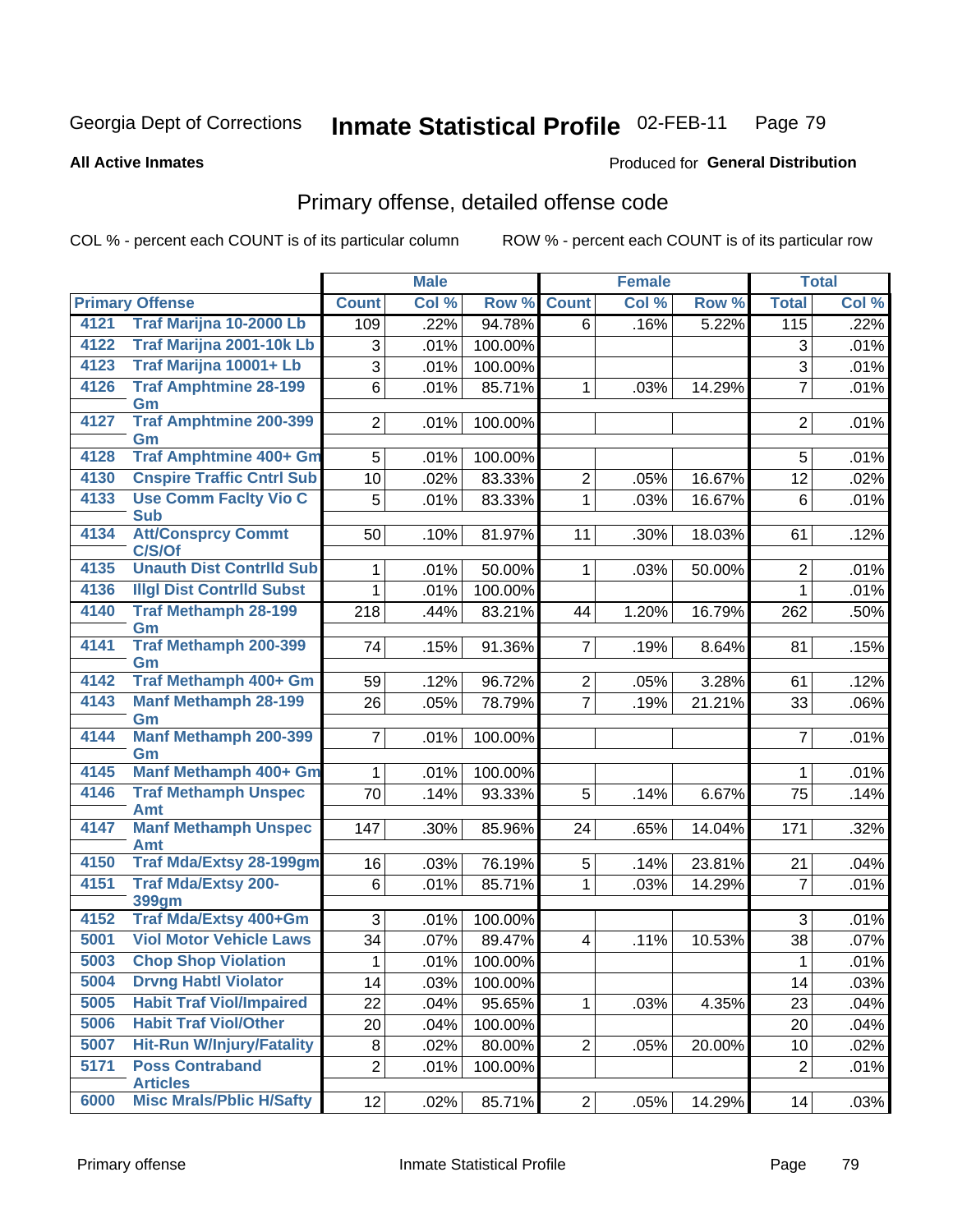#### Inmate Statistical Profile 02-FEB-11 Page 80

### **All Active Inmates**

# **Produced for General Distribution**

# Primary offense, detailed offense code

COL % - percent each COUNT is of its particular column

|                      |                                  |                | <b>Male</b> |             |       | <b>Female</b> |        |              | <b>Total</b> |
|----------------------|----------------------------------|----------------|-------------|-------------|-------|---------------|--------|--------------|--------------|
|                      | <b>Primary Offense</b>           | <b>Count</b>   | Col %       | Row % Count |       | Col %         | Row %  | <b>Total</b> | Col %        |
| 6200                 | <b>Misc CorrectionI Inst Off</b> | 4              | .01%        | 100.00%     |       |               |        | 4            | .01%         |
| 8001                 | <b>Violatn Othr States Law</b>   | 2              | .01%        | 100.00%     |       |               |        | 2            | .01%         |
| 9901                 | <b>Conspiracy</b>                | 40             | $.08\%$     | 85.11%      |       | .19%          | 14.89% | 47           | .09%         |
| 9905                 | <b>Crmnl Atmpt</b>               |                | .01%        | 100.00%     |       |               |        |              | .01%         |
| 9907                 | <b>Unauth Dist Recrd</b>         | 11             | .02%        | 100.00%     |       |               |        | 11           | .02%         |
|                      | <b>Devices</b>                   |                |             |             |       |               |        |              |              |
| 9910                 | <b>Crmnl Solicitation</b>        | 3 <sub>1</sub> | .01%        | 100.00%     |       |               |        | 3            | .01%         |
| 9914                 | <b>Gang Participation</b>        | 19             | .04%        | 95.00%      |       | .03%          | 5.00%  | 20           | .04%         |
| 9999                 | <b>Unknown Offense</b>           | 12             | .02%        | 66.67%      | 6     | $.16\%$       | 33.33% | 18           | .03%         |
| <b>Total Rported</b> |                                  | 49,007         | 100%        | $93.02\%$   | 3,677 | 100%          | 6.98%  | 52,684       | 100%         |

| enorted     | 148<br>__ | 36                       | 184    |
|-------------|-----------|--------------------------|--------|
| <b>Tota</b> | 49,155    | s 74 s<br>. J<br>$\cdot$ | 52,868 |

| Mode (most frequent) | 1902 Armed Robbery | 1701 Forgery 1st Degree | 1601 Burglary |
|----------------------|--------------------|-------------------------|---------------|
|----------------------|--------------------|-------------------------|---------------|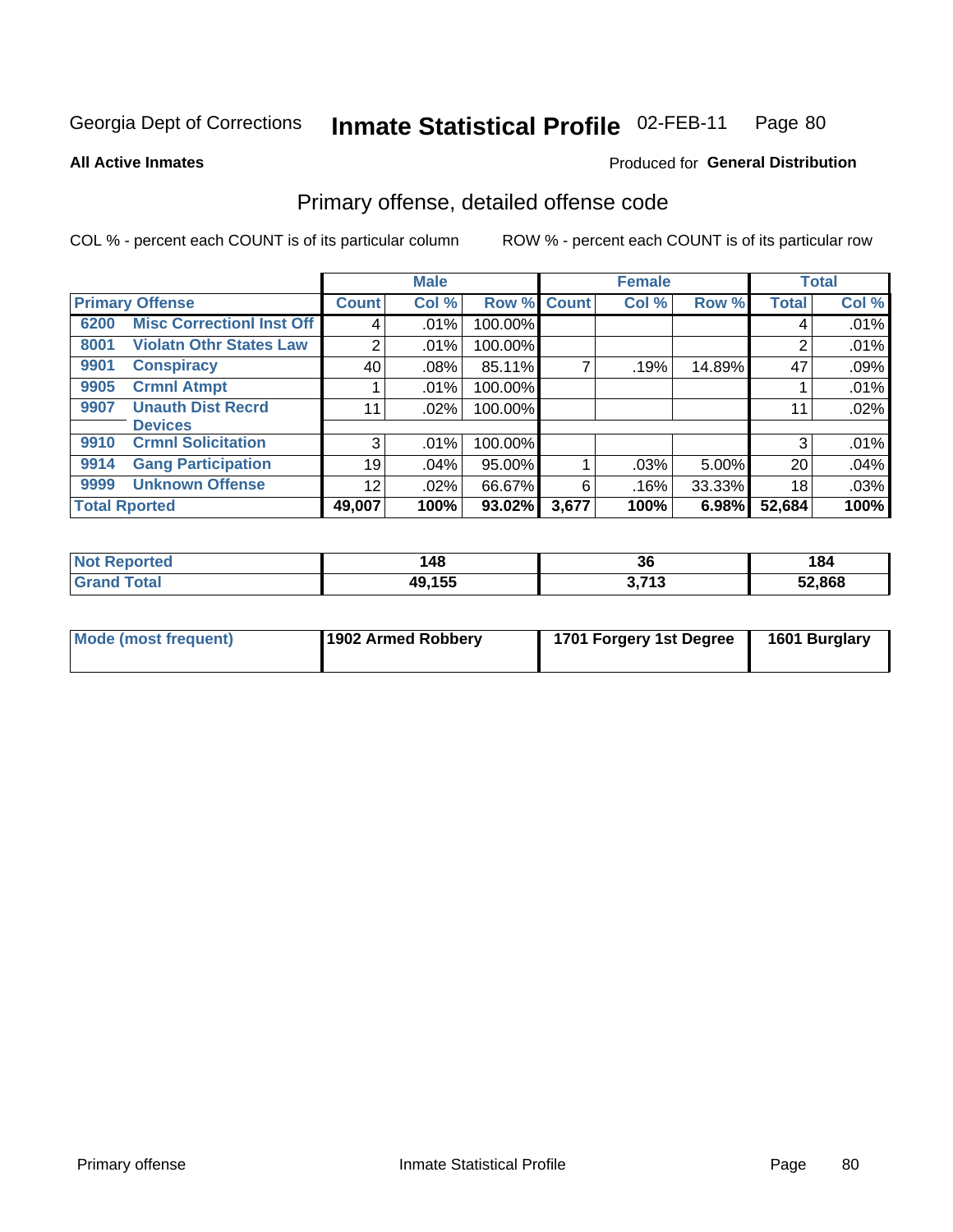#### Inmate Statistical Profile 02-FEB-11 Page 81

Produced for General Distribution

### **All Active Inmates**

# County of conviction of primary offense

COL % - percent each COUNT is of its particular column

|                         |                             |              | <b>Male</b> |         |                         | <b>Female</b> |        |              | <b>Total</b> |
|-------------------------|-----------------------------|--------------|-------------|---------|-------------------------|---------------|--------|--------------|--------------|
|                         | <b>County of Conviction</b> | <b>Count</b> | Col %       | Row %   | <b>Count</b>            | Col %         | Row %  | <b>Total</b> | Col %        |
| $\overline{1}$          | <b>Appling</b>              | 96           | .20%        | 92.31%  | 8                       | .22%          | 7.69%  | 104          | .20%         |
| $\overline{2}$          | <b>Atkinson</b>             | 41           | .08%        | 91.11%  | $\overline{\mathbf{4}}$ | .11%          | 8.89%  | 45           | .09%         |
| 3                       | <b>Bacon</b>                | 44           | .09%        | 97.78%  | 1                       | .03%          | 2.22%  | 45           | .09%         |
| 4                       | <b>Baker</b>                | 11           | .02%        | 100.00% |                         |               |        | 11           | .02%         |
| 5                       | <b>Baldwin</b>              | 272          | .56%        | 92.20%  | 23                      | .63%          | 7.80%  | 295          | .56%         |
| $6\phantom{a}$          | <b>Banks</b>                | 62           | .13%        | 92.54%  | 5                       | .14%          | 7.46%  | 67           | .13%         |
| 7                       | <b>Barrow</b>               | 257          | .52%        | 94.14%  | 16                      | .44%          | 5.86%  | 273          | .52%         |
| $\overline{\mathbf{8}}$ | <b>Bartow</b>               | 553          | 1.13%       | 88.76%  | 70                      | 1.90%         | 11.24% | 623          | 1.18%        |
| $\overline{9}$          | <b>Ben Hill</b>             | 243          | .50%        | 93.82%  | 16                      | .44%          | 6.18%  | 259          | .49%         |
| 10                      | <b>Berrien</b>              | 72           | .15%        | 93.51%  | 5                       | .14%          | 6.49%  | 77           | .15%         |
| 11                      | <b>Bibb</b>                 | 998          | 2.04%       | 94.87%  | 54                      | 1.47%         | 5.13%  | 1,052        | 2.00%        |
| $\overline{12}$         | <b>Bleckley</b>             | 77           | .16%        | 95.06%  | $\overline{\mathbf{4}}$ | .11%          | 4.94%  | 81           | .15%         |
| $\overline{13}$         | <b>Brantley</b>             | 58           | .12%        | 95.08%  | $\mathfrak{S}$          | .08%          | 4.92%  | 61           | .12%         |
| $\overline{14}$         | <b>Brooks</b>               | 55           | .11%        | 96.49%  | $\overline{2}$          | .05%          | 3.51%  | 57           | .11%         |
| $\overline{15}$         | <b>Bryan</b>                | 95           | .19%        | 95.96%  | $\overline{\mathbf{4}}$ | .11%          | 4.04%  | 99           | .19%         |
| 16                      | <b>Bulloch</b>              | 478          | .98%        | 91.92%  | 42                      | 1.14%         | 8.08%  | 520          | .99%         |
| $\overline{17}$         | <b>Burke</b>                | 213          | .43%        | 96.82%  | $\overline{7}$          | .19%          | 3.18%  | 220          | .42%         |
| 18                      | <b>Butts</b>                | 154          | .31%        | 96.25%  | $\,6\,$                 | .16%          | 3.75%  | 160          | .30%         |
| 19                      | <b>Calhoun</b>              | 37           | .08%        | 94.87%  | $\overline{2}$          | .05%          | 5.13%  | 39           | .07%         |
| 20                      | <b>Camden</b>               | 164          | .33%        | 93.71%  | 11                      | .30%          | 6.29%  | 175          | .33%         |
| $\overline{21}$         | <b>Candler</b>              | 95           | .19%        | 88.79%  | 12                      | .33%          | 11.21% | 107          | .20%         |
| $\overline{22}$         | <b>Carroll</b>              | 600          | 1.22%       | 89.42%  | 71                      | 1.93%         | 10.58% | 671          | 1.27%        |
| 23                      | <b>Catoosa</b>              | 315          | .64%        | 92.11%  | 27                      | .73%          | 7.89%  | 342          | .65%         |
| $\overline{24}$         | <b>Charlton</b>             | 62           | .13%        | 92.54%  | $\sqrt{5}$              | .14%          | 7.46%  | 67           | .13%         |
| $\overline{25}$         | <b>Chatham</b>              | 2,466        | 5.03%       | 95.88%  | 106                     | 2.88%         | 4.12%  | 2,572        | 4.88%        |
| 26                      | <b>Chattahoochee</b>        | 24           | .05%        | 96.00%  | 1                       | .03%          | 4.00%  | 25           | .05%         |
| 27                      | <b>Chattooga</b>            | 239          | .49%        | 88.85%  | 30                      | .82%          | 11.15% | 269          | .51%         |
| 28                      | <b>Cherokee</b>             | 608          | 1.24%       | 91.29%  | 58                      | 1.58%         | 8.71%  | 666          | 1.26%        |
| 29                      | <b>Clarke</b>               | 445          | .91%        | 93.10%  | 33                      | .90%          | 6.90%  | 478          | .91%         |
| 30                      | <b>Clay</b>                 | 28           | .06%        | 90.32%  | $\sqrt{3}$              | .08%          | 9.68%  | 31           | .06%         |
| 31                      | <b>Clayton</b>              | 1,473        | 3.01%       | 92.47%  | 120                     | 3.26%         | 7.53%  | 1,593        | 3.02%        |
| 32                      | <b>Clinch</b>               | 66           | .13%        | 94.29%  | 4                       | .11%          | 5.71%  | 70           | .13%         |
| 33                      | <b>Cobb</b>                 | 2,633        | 5.37%       | 90.79%  | 267                     | 7.26%         | 9.21%  | 2,900        | 5.50%        |
| 34                      | <b>Coffee</b>               | 246          | .50%        | 93.89%  | 16                      | .44%          | 6.11%  | 262          | .50%         |
| 35                      | <b>Colquitt</b>             | 289          | .59%        | 96.01%  | 12                      | .33%          | 3.99%  | 301          | .57%         |
| 36                      | <b>Columbia</b>             | 284          | .58%        | 93.11%  | 21                      | .57%          | 6.89%  | 305          | .58%         |
| 37                      | <b>Cook</b>                 | 127          | .26%        | 96.21%  | 5                       | .14%          | 3.79%  | 132          | .25%         |
| 38                      | <b>Coweta</b>               | 495          | 1.01%       | 90.99%  | 49                      | 1.33%         | 9.01%  | 544          | 1.03%        |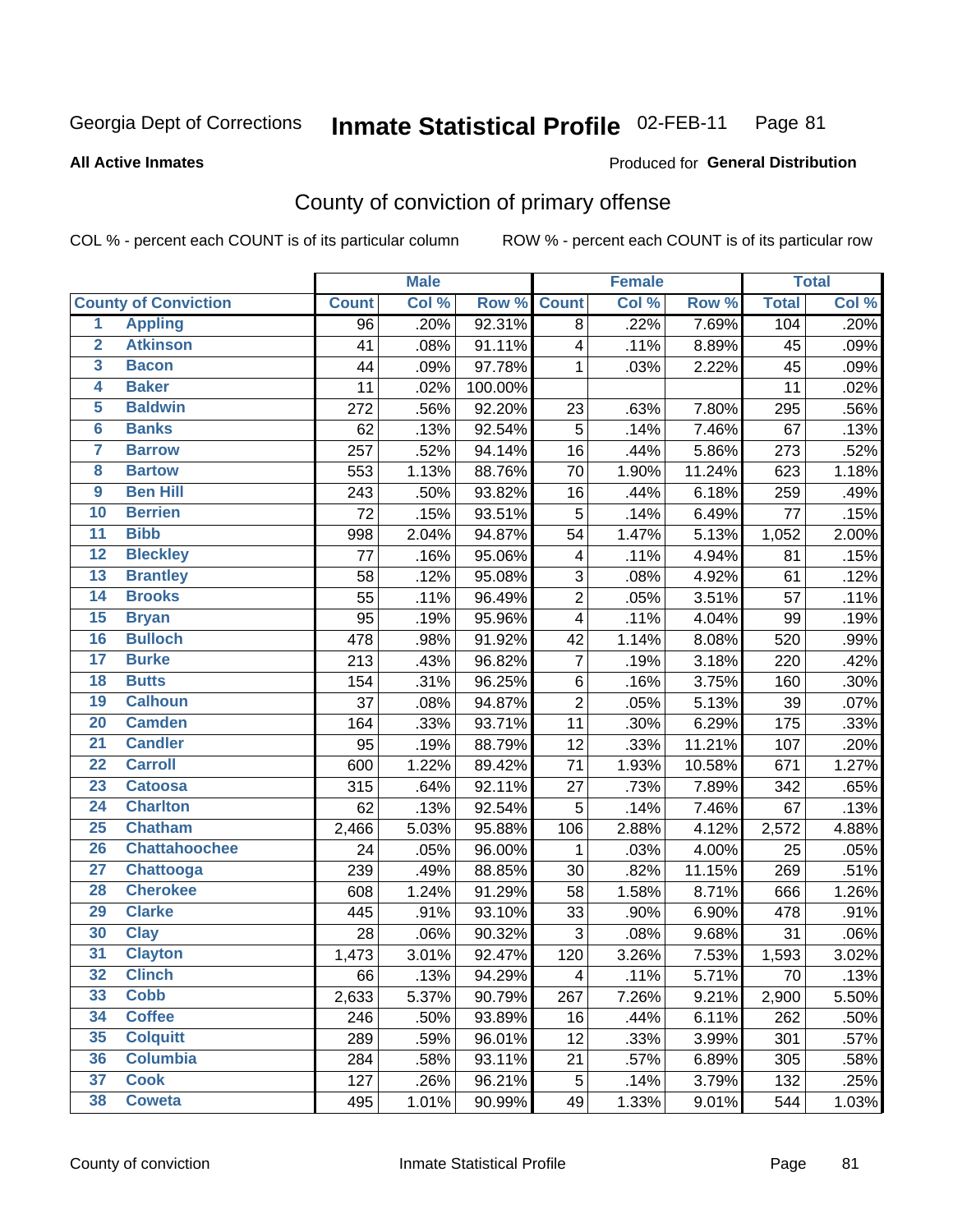#### Inmate Statistical Profile 02-FEB-11 Page 82

### **All Active Inmates**

# Produced for General Distribution

# County of conviction of primary offense

COL % - percent each COUNT is of its particular column

|                 |                             |                 | <b>Male</b> |         |                  | <b>Female</b> |        |                 | <b>Total</b> |
|-----------------|-----------------------------|-----------------|-------------|---------|------------------|---------------|--------|-----------------|--------------|
|                 | <b>County of Conviction</b> | <b>Count</b>    | Col %       | Row %   | <b>Count</b>     | Col %         | Row %  | <b>Total</b>    | Col %        |
| 39              | <b>Crawford</b>             | $\overline{18}$ | .04%        | 94.74%  | $\mathbf 1$      | .03%          | 5.26%  | $\overline{19}$ | .04%         |
| 40              | <b>Crisp</b>                | 288             | .59%        | 93.20%  | 21               | .57%          | 6.80%  | 309             | .59%         |
| 41              | <b>Dade</b>                 | 143             | .29%        | 95.33%  | $\overline{7}$   | .19%          | 4.67%  | 150             | .28%         |
| 42              | <b>Dawson</b>               | 120             | .24%        | 88.89%  | 15               | .41%          | 11.11% | 135             | .26%         |
| 43              | <b>Decatur</b>              | 320             | .65%        | 90.91%  | 32               | .87%          | 9.09%  | 352             | .67%         |
| 44              | <b>Dekalb</b>               | 2,906           | 5.93%       | 94.47%  | 170              | 4.62%         | 5.53%  | 3,076           | 5.84%        |
| 45              | <b>Dodge</b>                | 143             | .29%        | 92.86%  | 11               | .30%          | 7.14%  | 154             | .29%         |
| 46              | <b>Dooly</b>                | 90              | .18%        | 95.74%  | 4                | .11%          | 4.26%  | 94              | .18%         |
| 47              | <b>Dougherty</b>            | 966             | 1.97%       | 94.52%  | 56               | 1.52%         | 5.48%  | 1,022           | 1.94%        |
| 48              | <b>Douglas</b>              | 1,208           | 2.46%       | 89.81%  | 137              | 3.73%         | 10.19% | 1,345           | 2.55%        |
| 49              | <b>Early</b>                | 86              | .18%        | 95.56%  | 4                | .11%          | 4.44%  | 90              | .17%         |
| 50              | <b>Echols</b>               | $\,6$           | .01%        | 100.00% |                  |               |        | 6               | .01%         |
| 51              | <b>Effingham</b>            | 142             | .29%        | 91.61%  | 13               | .35%          | 8.39%  | 155             | .29%         |
| 52              | <b>Elbert</b>               | 132             | .27%        | 94.29%  | $\bf 8$          | .22%          | 5.71%  | 140             | .27%         |
| 53              | <b>Emanuel</b>              | 171             | .35%        | 95.53%  | 8                | .22%          | 4.47%  | 179             | .34%         |
| 54              | <b>Evans</b>                | 101             | .21%        | 96.19%  | 4                | .11%          | 3.81%  | 105             | .20%         |
| 55              | <b>Fannin</b>               | 109             | .22%        | 94.78%  | 6                | .16%          | 5.22%  | 115             | .22%         |
| 56              | <b>Fayette</b>              | 363             | .74%        | 92.13%  | 31               | .84%          | 7.87%  | 394             | .75%         |
| 57              | <b>Floyd</b>                | 770             | 1.57%       | 89.85%  | 87               | 2.37%         | 10.15% | 857             | 1.63%        |
| 58              | <b>Forsyth</b>              | 291             | .59%        | 86.61%  | 45               | 1.22%         | 13.39% | 336             | .64%         |
| 59              | <b>Franklin</b>             | 109             | .22%        | 91.60%  | 10               | .27%          | 8.40%  | 119             | .23%         |
| 60              | <b>Fulton</b>               | 4,650           | 9.49%       | 96.25%  | 181              | 4.92%         | 3.75%  | 4,831           | 9.17%        |
| 61              | <b>Gilmer</b>               | 139             | .28%        | 91.45%  | 13               | .35%          | 8.55%  | 152             | .29%         |
| 62              | <b>Glascock</b>             | 7               | .01%        | 87.50%  | $\mathbf 1$      | .03%          | 12.50% | 8               | .02%         |
| 63              | <b>Glynn</b>                | 399             | .81%        | 94.55%  | 23               | .63%          | 5.45%  | 422             | .80%         |
| 64              | <b>Gordon</b>               | 325             | .66%        | 89.78%  | 37               | 1.01%         | 10.22% | 362             | .69%         |
| 65              | <b>Grady</b>                | 206             | .42%        | 95.37%  | 10               | .27%          | 4.63%  | 216             | .41%         |
| 66              | <b>Greene</b>               | 154             | .31%        | 93.90%  | 10               | .27%          | 6.10%  | 164             | .31%         |
| 67              | <b>Gwinnett</b>             | 2,147           | 4.38%       | 92.58%  | 172              | 4.68%         | 7.42%  | 2,319           | 4.40%        |
| 68              | <b>Habersham</b>            | 117             | .24%        | 92.86%  | $\boldsymbol{9}$ | .24%          | 7.14%  | 126             | .24%         |
| 69              | <b>Hall</b>                 | 703             | 1.43%       | 91.54%  | 65               | 1.77%         | 8.46%  | 768             | 1.46%        |
| 70              | <b>Hancock</b>              | 34              | .07%        | 97.14%  | 1                | .03%          | 2.86%  | 35              | .07%         |
| 71              | <b>Haralson</b>             | 99              | .20%        | 95.19%  | 5                | .14%          | 4.81%  | 104             | .20%         |
| $\overline{72}$ | <b>Harris</b>               | 120             | .24%        | 94.49%  | 7                | .19%          | 5.51%  | 127             | .24%         |
| 73              | <b>Hart</b>                 | 108             | .22%        | 94.74%  | 6                | .16%          | 5.26%  | 114             | .22%         |
| 74              | <b>Heard</b>                | 68              | .14%        | 97.14%  | $\overline{2}$   | .05%          | 2.86%  | 70              | .13%         |
| 75              | <b>Henry</b>                | 582             | 1.19%       | 88.99%  | 72               | 1.96%         | 11.01% | 654             | 1.24%        |
| 76              | <b>Houston</b>              | 611             | 1.25%       | 95.02%  | 32               | .87%          | 4.98%  | 643             | 1.22%        |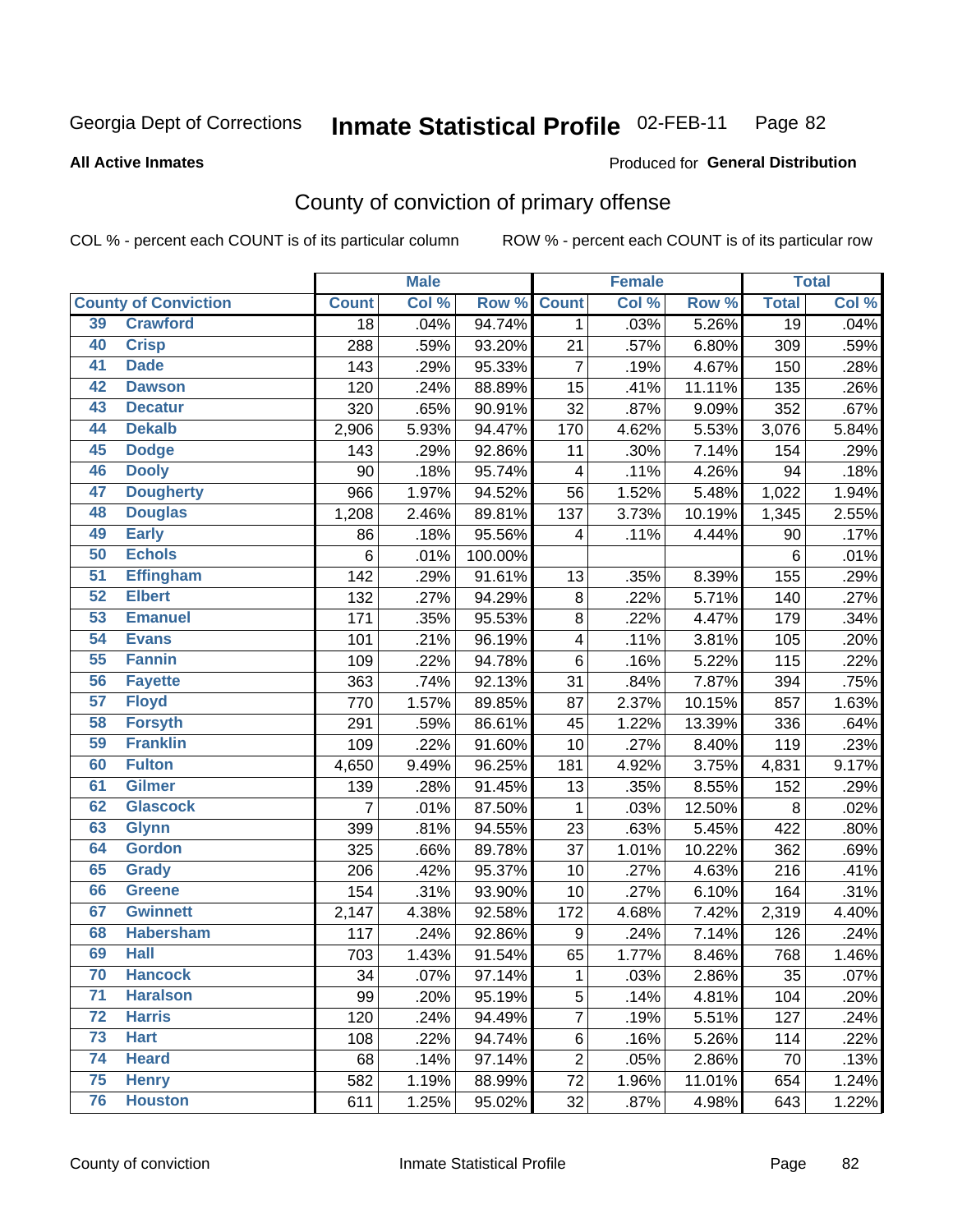#### Inmate Statistical Profile 02-FEB-11 Page 83

### **All Active Inmates**

## Produced for General Distribution

# County of conviction of primary offense

COL % - percent each COUNT is of its particular column

|                   |                             |                 | <b>Male</b> |         |                          | <b>Female</b> |        |              | <b>Total</b> |
|-------------------|-----------------------------|-----------------|-------------|---------|--------------------------|---------------|--------|--------------|--------------|
|                   | <b>County of Conviction</b> | <b>Count</b>    | Col %       | Row %   | <b>Count</b>             | Col %         | Row %  | <b>Total</b> | Col %        |
| 77                | <b>Irwin</b>                | $\overline{79}$ | .16%        | 98.75%  | $\mathbf{1}$             | .03%          | 1.25%  | 80           | .15%         |
| 78                | <b>Jackson</b>              | 192             | .39%        | 92.75%  | 15                       | .41%          | 7.25%  | 207          | .39%         |
| 79                | <b>Jasper</b>               | 62              | .13%        | 100.00% |                          |               |        | 62           | .12%         |
| 80                | <b>Jeff Davis</b>           | 68              | .14%        | 86.08%  | 11                       | .30%          | 13.92% | 79           | .15%         |
| 81                | <b>Jefferson</b>            | 116             | .24%        | 95.87%  | 5                        | .14%          | 4.13%  | 121          | .23%         |
| 82                | <b>Jenkins</b>              | 55              | .11%        | 94.83%  | $\mathsf 3$              | .08%          | 5.17%  | 58           | .11%         |
| 83                | <b>Johnson</b>              | 53              | .11%        | 89.83%  | $\,6$                    | .16%          | 10.17% | 59           | .11%         |
| 84                | <b>Jones</b>                | 171             | .35%        | 88.60%  | 22                       | .60%          | 11.40% | 193          | .37%         |
| 85                | <b>Lamar</b>                | 77              | .16%        | 93.90%  | 5                        | .14%          | 6.10%  | 82           | .16%         |
| 86                | <b>Lanier</b>               | 41              | .08%        | 97.62%  | $\mathbf{1}$             | .03%          | 2.38%  | 42           | .08%         |
| 87                | <b>Laurens</b>              | 320             | .65%        | 94.40%  | 19                       | .52%          | 5.60%  | 339          | .64%         |
| 88                | Lee                         | 71              | .14%        | 95.95%  | 3                        | .08%          | 4.05%  | 74           | .14%         |
| 89                | <b>Liberty</b>              | 287             | .59%        | 92.58%  | 23                       | .63%          | 7.42%  | 310          | .59%         |
| 90                | <b>Lincoln</b>              | 27              | .06%        | 100.00% |                          |               |        | 27           | .05%         |
| 91                | Long                        | 74              | .15%        | 93.67%  | 5                        | .14%          | 6.33%  | 79           | .15%         |
| 92                | <b>Lowndes</b>              | 526             | 1.07%       | 93.93%  | 34                       | .92%          | 6.07%  | 560          | 1.06%        |
| 93                | <b>Lumpkin</b>              | 92              | .19%        | 88.46%  | 12                       | .33%          | 11.54% | 104          | .20%         |
| 94                | <b>Macon</b>                | 71              | .14%        | 97.26%  | $\mathbf 2$              | .05%          | 2.74%  | 73           | .14%         |
| 95                | <b>Madison</b>              | 109             | .22%        | 90.08%  | 12                       | .33%          | 9.92%  | 121          | .23%         |
| 96                | <b>Marion</b>               | 48              | .10%        | 92.31%  | $\overline{\mathcal{A}}$ | .11%          | 7.69%  | 52           | .10%         |
| 97                | <b>Mcduffie</b>             | 182             | .37%        | 95.29%  | 9                        | .24%          | 4.71%  | 191          | .36%         |
| 98                | <b>Mcintosh</b>             | 65              | .13%        | 100.00% |                          |               |        | 65           | .12%         |
| 99                | <b>Meriwether</b>           | 235             | .48%        | 96.71%  | 8                        | .22%          | 3.29%  | 243          | .46%         |
| 100               | <b>Miller</b>               | 29              | .06%        | 96.67%  | $\mathbf{1}$             | .03%          | 3.33%  | 30           | .06%         |
| 101               | <b>Mitchell</b>             | 193             | .39%        | 93.24%  | 14                       | .38%          | 6.76%  | 207          | .39%         |
| 102               | <b>Monroe</b>               | 155             | .32%        | 89.60%  | 18                       | .49%          | 10.40% | 173          | .33%         |
| 103               | <b>Montgomery</b>           | 58              | .12%        | 95.08%  | 3                        | .08%          | 4.92%  | 61           | .12%         |
| 104               | <b>Morgan</b>               | 166             | .34%        | 93.26%  | 12                       | .33%          | 6.74%  | 178          | .34%         |
| 105               | <b>Murray</b>               | 177             | .36%        | 92.67%  | 14                       | .38%          | 7.33%  | 191          | .36%         |
| 106               | <b>Muscogee</b>             | 1,575           | 3.21%       | 95.17%  | 80                       | 2.18%         | 4.83%  | 1,655        | 3.14%        |
| 107               | <b>Newton</b>               | 646             | 1.32%       | 91.76%  | 58                       | 1.58%         | 8.24%  | 704          | 1.34%        |
| 108               | <b>Oconee</b>               | 50              | .10%        | 96.15%  | 2                        | .05%          | 3.85%  | 52           | $.10\%$      |
| 109               | <b>Oglethorpe</b>           | 48              | .10%        | 97.96%  | $\mathbf{1}$             | .03%          | 2.04%  | 49           | .09%         |
| 110               | <b>Paulding</b>             | 251             | .51%        | 92.96%  | 19                       | .52%          | 7.04%  | 270          | .51%         |
| 111               | <b>Peach</b>                | 87              | .18%        | 96.67%  | 3                        | .08%          | 3.33%  | 90           | .17%         |
| 112               | <b>Pickens</b>              | 82              | .17%        | 85.42%  | 14                       | .38%          | 14.58% | 96           | .18%         |
| 113               | <b>Pierce</b>               | 60              | .12%        | 95.24%  | 3                        | .08%          | 4.76%  | 63           | .12%         |
| $\frac{114}{114}$ | <b>Pike</b>                 | 60              | .12%        | 93.75%  | $\overline{\mathbf{4}}$  | .11%          | 6.25%  | 64           | .12%         |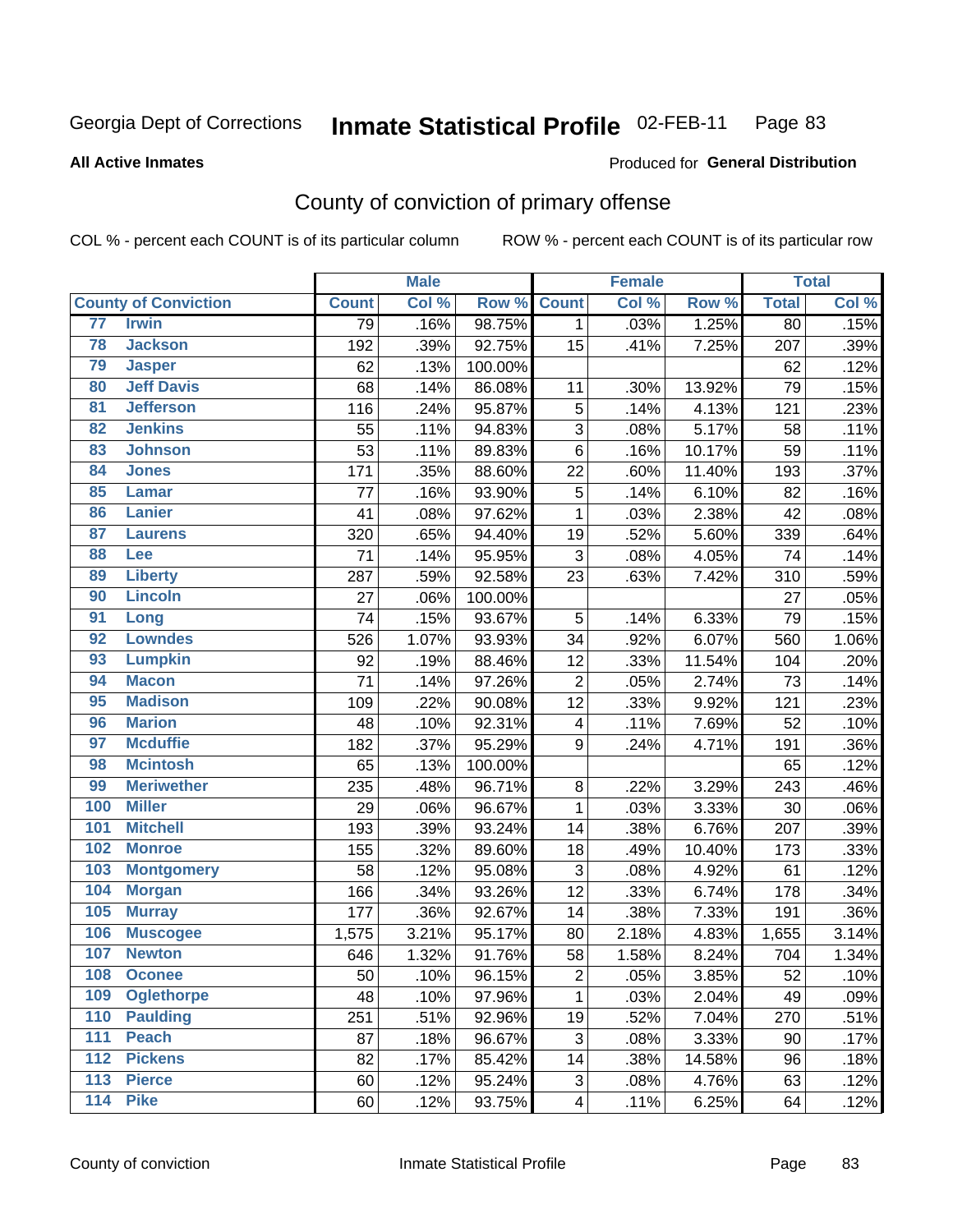#### Inmate Statistical Profile 02-FEB-11 Page 84

### **All Active Inmates**

# **Produced for General Distribution**

# County of conviction of primary offense

COL % - percent each COUNT is of its particular column

|                                     |              | <b>Male</b> |         |                         | <b>Female</b> |        |              | <b>Total</b>               |
|-------------------------------------|--------------|-------------|---------|-------------------------|---------------|--------|--------------|----------------------------|
| <b>County of Conviction</b>         | <b>Count</b> | Col %       | Row %   | <b>Count</b>            | Col %         | Row %  | <b>Total</b> | $\overline{\text{Col }\%}$ |
| 115 Polk                            | 143          | .29%        | 91.08%  | 14                      | .38%          | 8.92%  | 157          | .30%                       |
| 116<br><b>Pulaski</b>               | 84           | .17%        | 96.55%  | 3                       | .08%          | 3.45%  | 87           | .17%                       |
| 117<br><b>Putnam</b>                | 154          | .31%        | 95.06%  | 8                       | .22%          | 4.94%  | 162          | .31%                       |
| 118<br>Quitman                      | 19           | .04%        | 90.48%  | $\overline{2}$          | .05%          | 9.52%  | 21           | .04%                       |
| 119<br><b>Rabun</b>                 | 46           | .09%        | 82.14%  | 10                      | .27%          | 17.86% | 56           | .11%                       |
| 120<br><b>Randolph</b>              | 63           | .13%        | 95.45%  | 3                       | .08%          | 4.55%  | 66           | .13%                       |
| 121<br><b>Richmond</b>              | 1,693        | 3.45%       | 93.95%  | 109                     | 2.96%         | 6.05%  | 1,802        | 3.42%                      |
| 122<br><b>Rockdale</b>              | 469          | .96%        | 90.89%  | 47                      | 1.28%         | 9.11%  | 516          | .98%                       |
| 123<br><b>Schley</b>                | 21           | .04%        | 95.45%  | 1                       | .03%          | 4.55%  | 22           | .04%                       |
| 124<br><b>Screven</b>               | 130          | .27%        | 94.20%  | $\,8\,$                 | .22%          | 5.80%  | 138          | .26%                       |
| 125<br><b>Seminole</b>              | 53           | .11%        | 84.13%  | 10                      | .27%          | 15.87% | 63           | .12%                       |
| <b>Spalding</b><br>126              | 569          | 1.16%       | 89.61%  | 66                      | 1.79%         | 10.39% | 635          | 1.21%                      |
| 127<br><b>Stephens</b>              | 191          | .39%        | 91.83%  | 17                      | .46%          | 8.17%  | 208          | .39%                       |
| 128<br><b>Stewart</b>               | 26           | .05%        | 92.86%  | $\overline{2}$          | .05%          | 7.14%  | 28           | .05%                       |
| <b>Sumter</b><br>129                | 219          | .45%        | 95.22%  | 11                      | .30%          | 4.78%  | 230          | .44%                       |
| <b>Talbot</b><br>130                | 57           | .12%        | 96.61%  | $\overline{2}$          | .05%          | 3.39%  | 59           | .11%                       |
| 131<br><b>Taliaferro</b>            | 25           | .05%        | 89.29%  | 3                       | .08%          | 10.71% | 28           | .05%                       |
| $\overline{132}$<br><b>Tattnall</b> | 183          | .37%        | 92.42%  | 15                      | .41%          | 7.58%  | 198          | .38%                       |
| 133<br><b>Taylor</b>                | 92           | .19%        | 91.09%  | 9                       | .24%          | 8.91%  | 101          | .19%                       |
| <b>Telfair</b><br>134               | 112          | .23%        | 90.32%  | 12                      | .33%          | 9.68%  | 124          | .24%                       |
| 135<br><b>Terrell</b>               | 74           | .15%        | 97.37%  | $\overline{2}$          | .05%          | 2.63%  | 76           | .14%                       |
| 136<br><b>Thomas</b>                | 253          | .52%        | 94.40%  | $\overline{15}$         | .41%          | 5.60%  | 268          | .51%                       |
| 137<br><b>Tift</b>                  | 297          | .61%        | 95.50%  | 14                      | .38%          | 4.50%  | 311          | .59%                       |
| <b>Toombs</b><br>138                | 321          | .66%        | 92.24%  | 27                      | .73%          | 7.76%  | 348          | .66%                       |
| 139<br><b>Towns</b>                 | 54           | .11%        | 81.82%  | 12                      | .33%          | 18.18% | 66           | .13%                       |
| 140<br><b>Treutlen</b>              | 70           | .14%        | 94.59%  | $\overline{\mathbf{4}}$ | .11%          | 5.41%  | 74           | .14%                       |
| <b>Troup</b><br>141                 | 637          | 1.30%       | 91.39%  | 60                      | 1.63%         | 8.61%  | 697          | 1.32%                      |
| 142<br><b>Turner</b>                | 74           | .15%        | 93.67%  | 5                       | .14%          | 6.33%  | 79           | .15%                       |
| $\overline{143}$<br><b>Twiggs</b>   | 58           | .12%        | 93.55%  | 4                       | .11%          | 6.45%  | 62           | .12%                       |
| 144<br><b>Union</b>                 | 84           | .17%        | 85.71%  | 14                      | .38%          | 14.29% | 98           | .19%                       |
| 145<br><b>Upson</b>                 | 175          | .36%        | 89.29%  | 21                      | .57%          | 10.71% | 196          | .37%                       |
| 146<br><b>Walker</b>                | 423          | .86%        | 91.56%  | 39                      | 1.06%         | 8.44%  | 462          | .88%                       |
| 147<br><b>Walton</b>                | 426          | .87%        | 89.68%  | 49                      | 1.33%         | 10.32% | 475          | .90%                       |
| 148<br><b>Ware</b>                  | 299          | .61%        | 93.15%  | 22                      | .60%          | 6.85%  | 321          | .61%                       |
| <b>Warren</b><br>149                | 41           | .08%        | 93.18%  | 3                       | .08%          | 6.82%  | 44           | .08%                       |
| <b>Washington</b><br>150            | 134          | .27%        | 90.54%  | 14                      | .38%          | 9.46%  | 148          | .28%                       |
| 151<br><b>Wayne</b>                 | 151          | .31%        | 89.88%  | 17                      | .46%          | 10.12% | 168          | .32%                       |
| 152<br><b>Webster</b>               | 8            | .02%        | 100.00% |                         |               |        | 8            | .02%                       |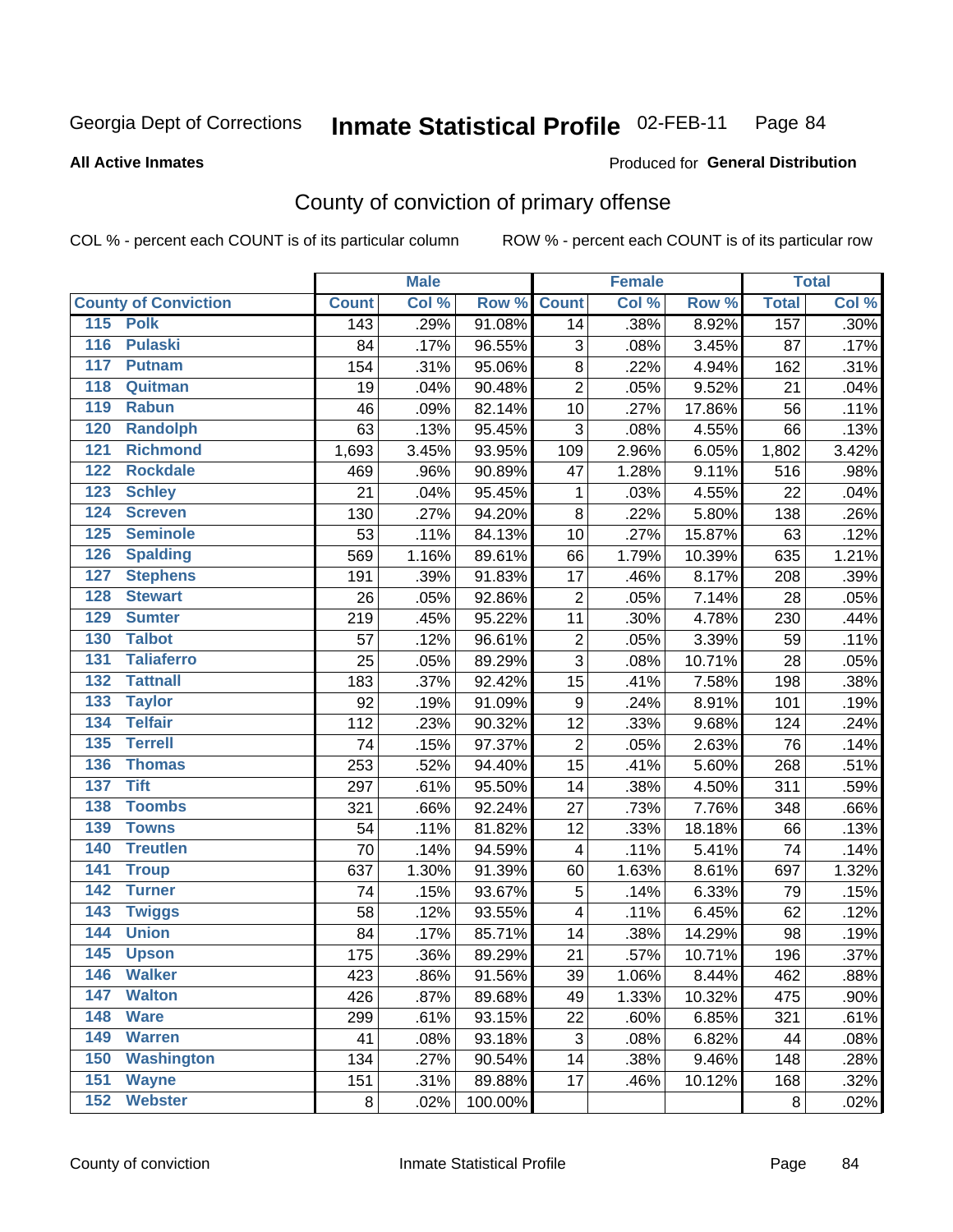#### Inmate Statistical Profile 02-FEB-11 Page 85

**All Active Inmates** 

### Produced for General Distribution

# County of conviction of primary offense

COL % - percent each COUNT is of its particular column

|                             |              | <b>Male</b> |                    |       | <b>Female</b> |        |              | <b>Total</b> |
|-----------------------------|--------------|-------------|--------------------|-------|---------------|--------|--------------|--------------|
| <b>County of Conviction</b> | <b>Count</b> | Col %       | <b>Row % Count</b> |       | Col %         | Row %  | <b>Total</b> | Col %        |
| <b>Wheeler</b><br>153       | 30           | $.06\%$     | 83.33%             | 6     | .16%          | 16.67% | 36           | $.07\%$      |
| <b>White</b><br>154         | 107          | .22%        | 92.24%             | 9     | .24%          | 7.76%  | 116          | .22%         |
| <b>Whitfield</b><br>155     | 569          | 1.16%       | 87.14%             | 84    | 2.28%         | 12.86% | 653          | 1.24%        |
| <b>Wilcox</b><br>156        | 52           | .11%        | 88.14%             |       | .19%          | 11.86% | 59           | .11%         |
| <b>Wilkes</b><br>157        | 78           | .16%        | 97.50%             | 2     | .05%          | 2.50%  | 80           | .15%         |
| <b>Wilkinson</b><br>158     | 46           | .09%        | 93.88%             | 3     | .08%          | 6.12%  | 49           | .09%         |
| <b>Worth</b><br>159         | 113          | .23%        | 94.17%             |       | .19%          | 5.83%  | 120          | .23%         |
| <b>Total Rported</b>        | 49,007       | 100%        | 93.02%             | 3,677 | 100%          | 6.98%  | 52,684       | 100%         |

| те о | 148    | 36                       | . .<br>184 |
|------|--------|--------------------------|------------|
| ota. | 49,155 | י די<br>- 1 2<br><b></b> | .868       |

| <b>Mode</b><br>---<br>luent)<br>nost tren | ™ulton | ;obb | Fulto |
|-------------------------------------------|--------|------|-------|
|                                           |        |      |       |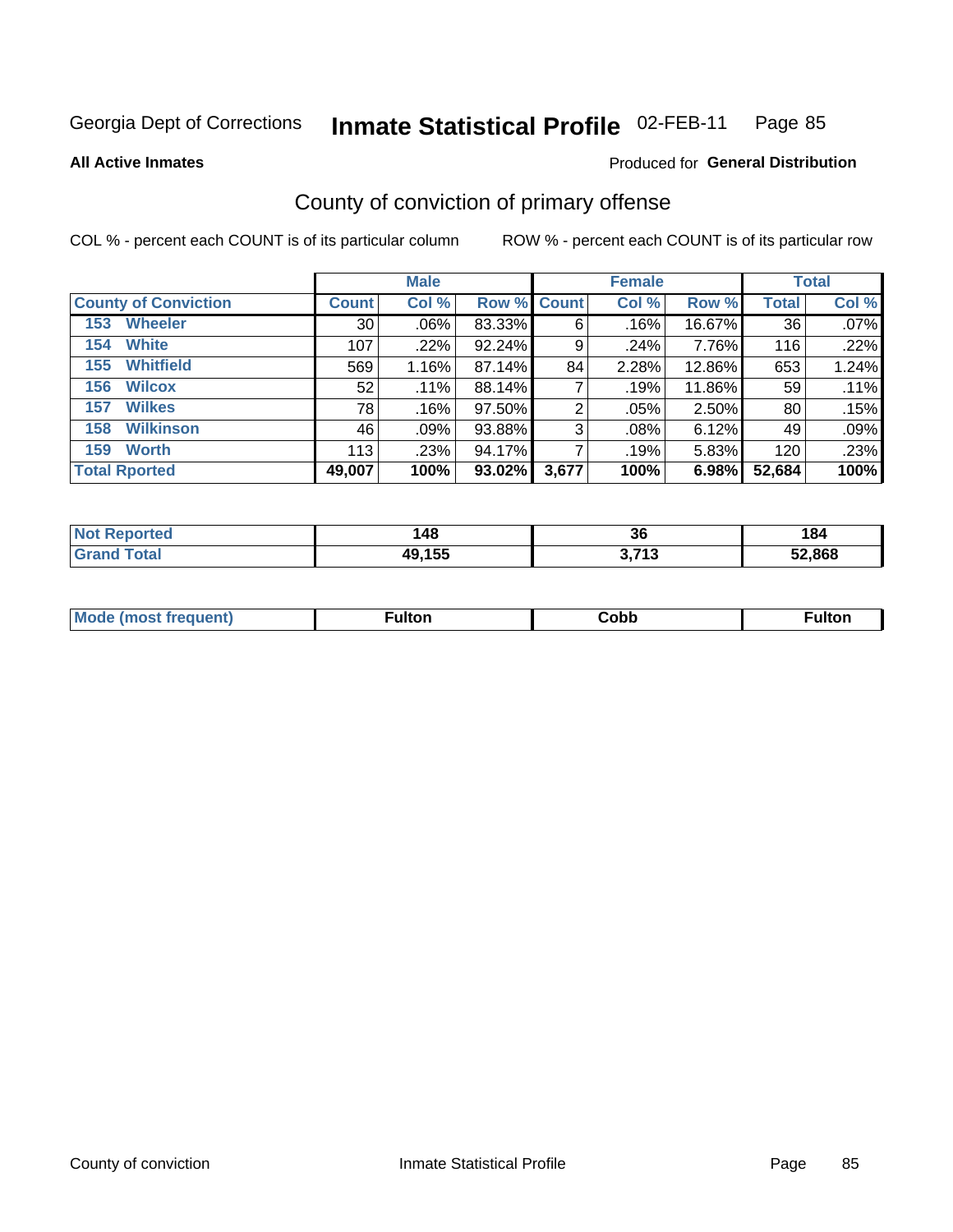#### Inmate Statistical Profile 02-FEB-11 Page 86

### **All Active Inmates**

# **Produced for General Distribution**

# Circuit of conviction of primary offense

COL % - percent each COUNT is of its particular column

|                         |                                 |                  | <b>Male</b> |        |              | <b>Female</b> |        |              | <b>Total</b> |
|-------------------------|---------------------------------|------------------|-------------|--------|--------------|---------------|--------|--------------|--------------|
|                         | <b>Circuit of Conviction</b>    | <b>Count</b>     | Col %       | Row %  | <b>Count</b> | Col %         | Row %  | <b>Total</b> | Col %        |
| 1                       | <b>Alapaha Circuit</b>          | $\overline{347}$ | .71%        | 94.81% | 19           | .52%          | 5.19%  | 366          | .69%         |
| $\overline{2}$          | <b>Alcovy Circuit</b>           | 1,072            | 2.19%       | 90.92% | 107          | 2.91%         | 9.08%  | 1,179        | 2.24%        |
| $\overline{\mathbf{3}}$ | <b>Atlanta Circuit</b>          | 4,650            | 9.49%       | 96.25% | 181          | 4.92%         | 3.75%  | 4,831        | 9.17%        |
| 4                       | <b>Atlantic Circuit</b>         | 805              | 1.64%       | 94.04% | 51           | 1.39%         | 5.96%  | 856          | 1.62%        |
| 5                       | <b>Augusta Circuit</b>          | 2,190            | 4.47%       | 94.11% | 137          | 3.73%         | 5.89%  | 2,327        | 4.42%        |
| $\overline{6}$          | <b>Blue Ridge Circuit</b>       | 608              | 1.24%       | 91.29% | 58           | 1.58%         | 8.71%  | 666          | 1.26%        |
| $\overline{\mathbf{7}}$ | <b>Brunswick Circuit</b>        | 878              | 1.79%       | 92.62% | 70           | 1.90%         | 7.38%  | 948          | 1.80%        |
| 8                       | <b>Chattahoochee Circuit</b>    | 1,916            | 3.91%       | 94.90% | 103          | 2.80%         | 5.10%  | 2,019        | 3.83%        |
| $\overline{9}$          | <b>Cherokee Circuit</b>         | 878              | 1.79%       | 89.14% | 107          | 2.91%         | 10.86% | 985          | 1.87%        |
| 10                      | <b>Clayton Circuit</b>          | 1,473            | 3.01%       | 92.47% | 120          | 3.26%         | 7.53%  | 1,593        | 3.02%        |
| $\overline{11}$         | <b>Cobb Circuit</b>             | 2,633            | 5.37%       | 90.79% | 267          | 7.26%         | 9.21%  | 2,900        | 5.50%        |
| $\overline{12}$         | <b>Conasauga Circuit</b>        | 746              | 1.52%       | 88.39% | 98           | 2.67%         | 11.61% | 844          | 1.60%        |
| 13                      | <b>Cordele Circuit</b>          | 673              | 1.37%       | 93.34% | 48           | 1.31%         | 6.66%  | 721          | 1.37%        |
| 14                      | <b>Coweta Circuit</b>           | 2,035            | 4.15%       | 91.46% | 190          | 5.17%         | 8.54%  | 2,225        | 4.22%        |
| 15                      | <b>Dougherty Circuit</b>        | 966              | 1.97%       | 94.52% | 56           | 1.52%         | 5.48%  | 1,022        | 1.94%        |
| 16                      | <b>Dublin Circuit</b>           | 501              | 1.02%       | 93.82% | 33           | .90%          | 6.18%  | 534          | 1.01%        |
| 17                      | <b>Eastern Circuit</b>          | 2,466            | 5.03%       | 95.88% | 106          | 2.88%         | 4.12%  | 2,572        | 4.88%        |
| 18                      | <b>Flint Circuit</b>            | 582              | 1.19%       | 88.99% | 72           | 1.96%         | 11.01% | 654          | 1.24%        |
| 19                      | <b>Griffin Circuit</b>          | 1,167            | 2.38%       | 90.54% | 122          | 3.32%         | 9.46%  | 1,289        | 2.45%        |
| 20                      | <b>Gwinnett Circuit</b>         | 2,147            | 4.38%       | 92.58% | 172          | 4.68%         | 7.42%  | 2,319        | 4.40%        |
| $\overline{21}$         | <b>Houston Circuit</b>          | 611              | 1.25%       | 95.02% | 32           | .87%          | 4.98%  | 643          | 1.22%        |
| $\overline{22}$         | <b>Lookout Mountain Circuit</b> | 1,120            | 2.29%       | 91.58% | 103          | 2.80%         | 8.42%  | 1,223        | 2.32%        |
| 23                      | <b>Macon Circuit</b>            | 1,103            | 2.25%       | 95.00% | 58           | 1.58%         | 5.00%  | 1,161        | 2.20%        |
| $\overline{24}$         | <b>Middle Circuit</b>           | 837              | 1.71%       | 92.69% | 66           | 1.79%         | 7.31%  | 903          | 1.71%        |
| 25                      | <b>Mountain Circuit</b>         | 354              | .72%        | 90.77% | 36           | .98%          | 9.23%  | 390          | .74%         |
| 26                      | <b>Northeastern Circuit</b>     | 823              | 1.68%       | 91.14% | 80           | 2.18%         | 8.86%  | 903          | 1.71%        |
| $\overline{27}$         | <b>Northern Circuit</b>         | 506              | 1.03%       | 93.19% | 37           | 1.01%         | 6.81%  | 543          | 1.03%        |
| 28                      | <b>Ocmulgee Circuit</b>         | 1,059            | 2.16%       | 93.06% | 79           | 2.15%         | 6.94%  | 1,138        | 2.16%        |
| 29                      | <b>Oconee Circuit</b>           | 504              | 1.03%       | 92.82% | 39           | 1.06%         | 7.18%  | 543          | 1.03%        |
| 30                      | <b>Ogeechee Circuit</b>         | 805              | 1.64%       | 92.42% | 66           | 1.79%         | 7.58%  | 871          | 1.65%        |
| $\overline{31}$         | <b>Pataula Circuit</b>          | 352              | .72%        | 93.37% | 25           | .68%          | 6.63%  | 377          | .72%         |
| 32                      | <b>Piedmont Circuit</b>         | 511              | 1.04%       | 93.42% | 36           | .98%          | 6.58%  | 547          | 1.04%        |
| 33                      | <b>Rome Circuit</b>             | 770              | 1.57%       | 89.85% | 87           | 2.37%         | 10.15% | 857          | 1.63%        |
| 34                      | <b>South Georgia Circuit</b>    | 767              | 1.57%       | 92.97% | 58           | 1.58%         | 7.03%  | 825          | 1.57%        |
| 35                      | <b>Southern Circuit</b>         | 1,129            | 2.30%       | 94.71% | 63           | 1.71%         | 5.29%  | 1,192        | 2.26%        |
| 36                      | <b>Southwestern Circuit</b>     | 416              | .85%        | 95.63% | 19           | .52%          | 4.37%  | 435          | .83%         |
| 37                      | <b>Stone Mountain Circuit</b>   | 2,906            | 5.93%       | 94.47% | 170          | 4.62%         | 5.53%  | 3,076        | 5.84%        |
| 38                      | <b>Tallapoosa Circuit</b>       | 242              | .49%        | 92.72% | 19           | .52%          | 7.28%  | 261          | .50%         |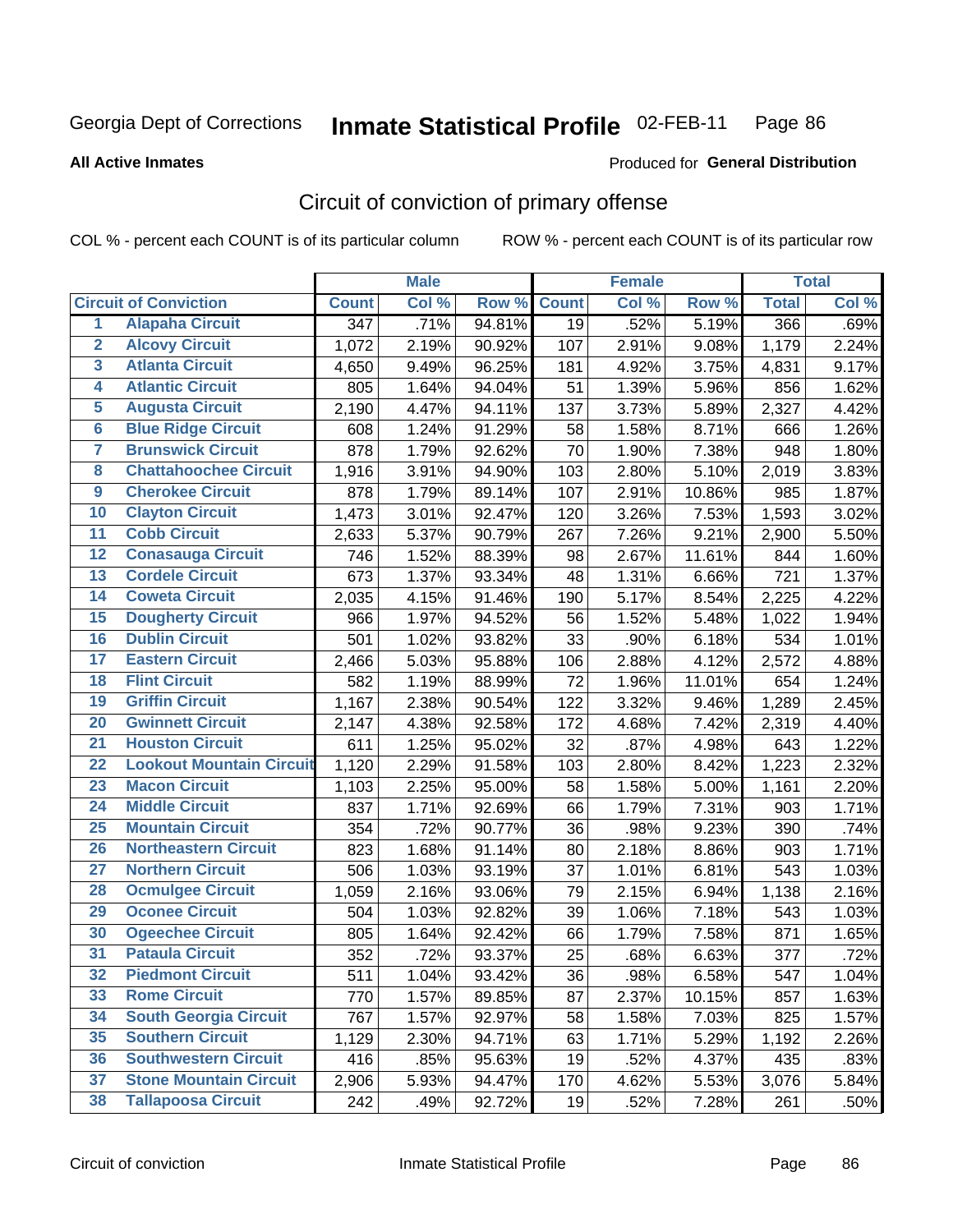#### Inmate Statistical Profile 02-FEB-11 Page 87

**Produced for General Distribution** 

### **All Active Inmates**

# Circuit of conviction of primary offense

COL % - percent each COUNT is of its particular column

|                                   |              | <b>Male</b> |        |              | <b>Female</b> |          |              | <b>Total</b> |
|-----------------------------------|--------------|-------------|--------|--------------|---------------|----------|--------------|--------------|
| <b>Circuit of Conviction</b>      | <b>Count</b> | Col %       | Row %  | <b>Count</b> | Col %         | Row %    | <b>Total</b> | Col %        |
| <b>Tifton Circuit</b><br>39       | 563          | 1.15%       | 95.42% | 27           | .73%          | 4.58%    | 590          | 1.12%        |
| <b>Toombs Circuit</b><br>40       | 360          | .73%        | 95.24% | 18           | .49%          | 4.76%    | 378          | .72%         |
| <b>Waycross Circuit</b><br>41     | 769          | 1.57%       | 93.89% | 50           | 1.36%         | 6.11%    | 819          | 1.55%        |
| <b>Western Circuit</b><br>42      | 495          | 1.01%       | 93.40% | 35           | .95%          | 6.60%    | 530          | 1.01%        |
| <b>Rockdale Circuit</b><br>43     | 469          | .96%        | 90.89% | 47           | 1.28%         | 9.11%    | 516          | .98%         |
| <b>Douglas Circuit</b><br>44      | 1,208        | 2.46%       | 89.81% | 137          | 3.73%         | 10.19%   | 1,345        | 2.55%        |
| <b>Appalachian Circuit</b><br>45  | 330          | .67%        | 90.91% | 33           | .90%          | $9.09\%$ | 363          | .69%         |
| <b>Enotah Circuit</b><br>46       | 337          | .69%        | 87.76% | 47           | 1.28%         | 12.24%   | 384          | .73%         |
| 47<br><b>Bell-Forsyth Circuit</b> | 291          | .59%        | 86.61% | 45           | 1.22%         | 13.39%   | 336          | .64%         |
| <b>Towaliga Circuit</b><br>48     | 386          | .79%        | 93.01% | 29           | .79%          | 6.99%    | 415          | .79%         |
| <b>Paulding Circuit</b><br>49     | 251          | .51%        | 92.96% | 19           | .52%          | 7.04%    | 270          | .51%         |
| <b>Total Rported</b>              | 49,007       | 100%        | 93.02% | 3,677        | 100%          | 6.98%    | 52,684       | 100%         |

| тео | 148    | $\ddot{\phantom{0}}$ | .o     |
|-----|--------|----------------------|--------|
|     | $\sim$ | კე                   | $\sim$ |
|     | 49,155 | 2742<br>1 J<br>.     | 52.868 |

| M | . | -----<br>oг | ----<br>пLс |
|---|---|-------------|-------------|
|   |   | <b>OUNN</b> |             |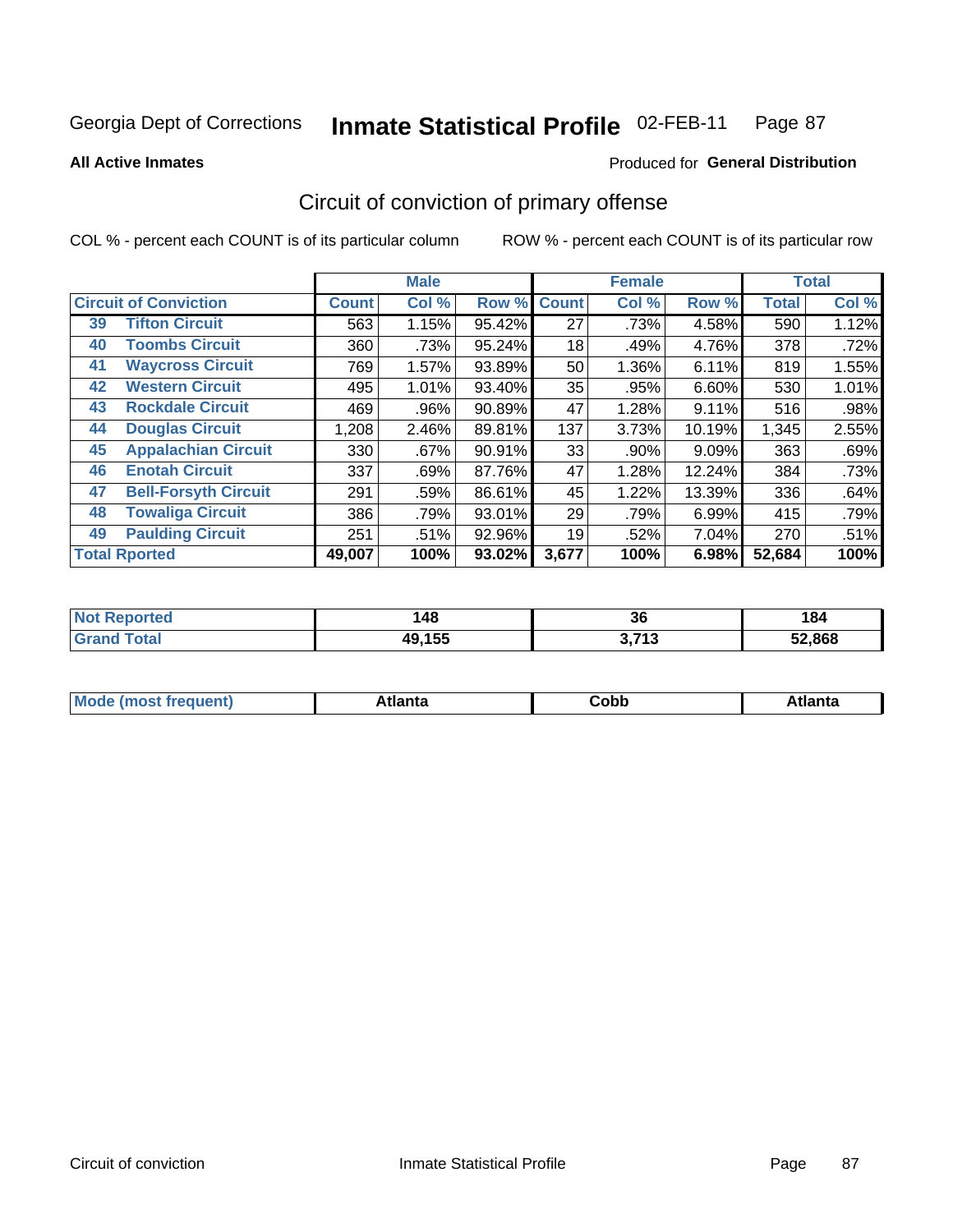#### Inmate Statistical Profile 02-FEB-11 Page 88

### **All Active Inmates**

### **Produced for General Distribution**

# Years served (jail + prison) in this incarceration

COL % - percent each COUNT is of its particular column

|                       |              | <b>Male</b> |                  |                | <b>Female</b> |        |              | <b>Total</b> |
|-----------------------|--------------|-------------|------------------|----------------|---------------|--------|--------------|--------------|
| <b>Years Served</b>   | <b>Count</b> | Col %       | Row <sup>%</sup> | <b>Count</b>   | Col %         | Row %  | <b>Total</b> | Col %        |
| Less than one year    | 7,803        | 15.91%      | 87.32%           | 1,132          | 30.51%        | 12.67% | 8,936        | 16.94%       |
| 1 to 1.99 years       | 10,243       | 20.88%      | 90.52%           | 1,072          | 28.89%        | 9.47%  | 11,316       | 21.45%       |
| 2 to 2.99 years       | 6,709        | 13.68%      | 93.40%           | 473            | 12.75%        | 6.58%  | 7,183        | 13.61%       |
| 3 to 3.99 years       | 4,591        | 9.36%       | 94.80%           | 252            | 6.79%         | 5.20%  | 4,843        | 9.18%        |
| 4 to 4.99 years       | 3,183        | 6.49%       | 95.59%           | 147            | 3.96%         | 4.41%  | 3,330        | 6.31%        |
| 5 to 5.99 years       | 2,130        | 4.34%       | 95.47%           | 101            | 2.72%         | 4.53%  | 2,231        | 4.23%        |
| $6$ to $6.99$ years   | 1,673        | 3.41%       | 96.20%           | 66             | 1.78%         | 3.80%  | 1,739        | 3.30%        |
| 7 to 7.99 years       | 1,571        | 3.20%       | 95.85%           | 68             | 1.83%         | 4.15%  | 1,639        | 3.11%        |
| 8 to 8.99 years       | 1,455        | 2.97%       | 95.98%           | 61             | 1.64%         | 4.02%  | 1,516        | 2.87%        |
| 9 to 9.99 years       | 1,339        | 2.73%       | 95.57%           | 62             | 1.67%         | 4.43%  | 1,401        | 2.66%        |
| 10 to 10.99 years     | 939          | 1.91%       | 96.11%           | 38             | 1.02%         | 3.89%  | 977          | 1.85%        |
| 11 to 11.99 years     | 914          | 1.86%       | 95.91%           | 39             | 1.05%         | 4.09%  | 953          | 1.81%        |
| 12 to 12.99 years     | 818          | 1.67%       | 95.56%           | 38             | 1.02%         | 4.44%  | 856          | 1.62%        |
| 13 to 13.99 years     | 856          | 1.75%       | 97.05%           | 26             | 0.70%         | 2.95%  | 882          | 1.67%        |
| 14 to 14.99 years     | 766          | 1.56%       | 97.70%           | 18             | 0.49%         | 2.30%  | 784          | 1.49%        |
| 15 to 15.99 years     | 610          | 1.24%       | 96.52%           | 22             | 0.59%         | 3.48%  | 632          | 1.20%        |
| 16 to 16.99 years     | 524          | 1.07%       | 96.86%           | 17             | 0.46%         | 3.14%  | 541          | 1.03%        |
| 17 to 17.99 years     | 513          | 1.05%       | 96.61%           | 18             | 0.49%         | 3.39%  | 531          | 1.01%        |
| 18 to 18.99 years     | 394          | 0.80%       | 97.04%           | 12             | 0.32%         | 2.96%  | 406          | 0.77%        |
| 19 to 19.99 years     | 385          | 0.78%       | 96.98%           | 12             | 0.32%         | 3.02%  | 397          | 0.75%        |
| 20 to 20.99 years     | 274          | 0.56%       | 96.14%           | 11             | 0.30%         | 3.86%  | 285          | 0.54%        |
| 21 to 21.99 years     | 204          | 0.42%       | 97.61%           | 5              | 0.13%         | 2.39%  | 209          | 0.40%        |
| 22 to 22.99 years     | 198          | 0.40%       | 97.06%           | 6              | 0.16%         | 2.94%  | 204          | 0.39%        |
| 23 to 23.99 years     | 186          | 0.38%       | 97.38%           | 5              | 0.13%         | 2.62%  | 191          | 0.36%        |
| 24 to 24.99 years     | 137          | 0.28%       | 100.00%          |                |               |        | 137          | 0.26%        |
| 25 to 25.99 years     | 125          | 0.25%       | 97.66%           | 3              | 0.08%         | 2.34%  | 128          | 0.24%        |
| 26 to 26.99 years     | 91           | 0.19%       | 96.81%           | 3              | 0.08%         | 3.19%  | 94           | 0.18%        |
| 27 to 27.99 years     | 77           | 0.16%       | 98.72%           | 1              | 0.03%         | 1.28%  | 78           | 0.15%        |
| 28 to 28.99 years     | 50           | 0.10%       | 100.00%          |                |               |        | 50           | 0.09%        |
| 29 to 29.99 years     | 61           | 0.12%       | 100.00%          |                |               |        | 61           | 0.12%        |
| Thirty $+$ years      | 233          | 0.48%       | 99.15%           | $\overline{2}$ | 0.05%         | 0.85%  | 235          | 0.45%        |
| <b>Total Reported</b> | 49,052       | 100%        | 92.96%           | 3,710          | 100%          | 7.03%  | 52,765       | 100.0%       |

|                            | 103    |               | 106    |
|----------------------------|--------|---------------|--------|
| $\mathcal{L} = 4 \times 7$ | 49,155 | 2742<br>◡<br> | 52,871 |

| <b>Mean</b><br>(average) | 5.35               | 3.14               | 5.19          |
|--------------------------|--------------------|--------------------|---------------|
| <b>Median (middle)</b>   | 2.95               | 1.625              | 2.83          |
| Mode (most frequent)     | Less than one year | Less than one year | Less than one |
|                          |                    |                    | vear          |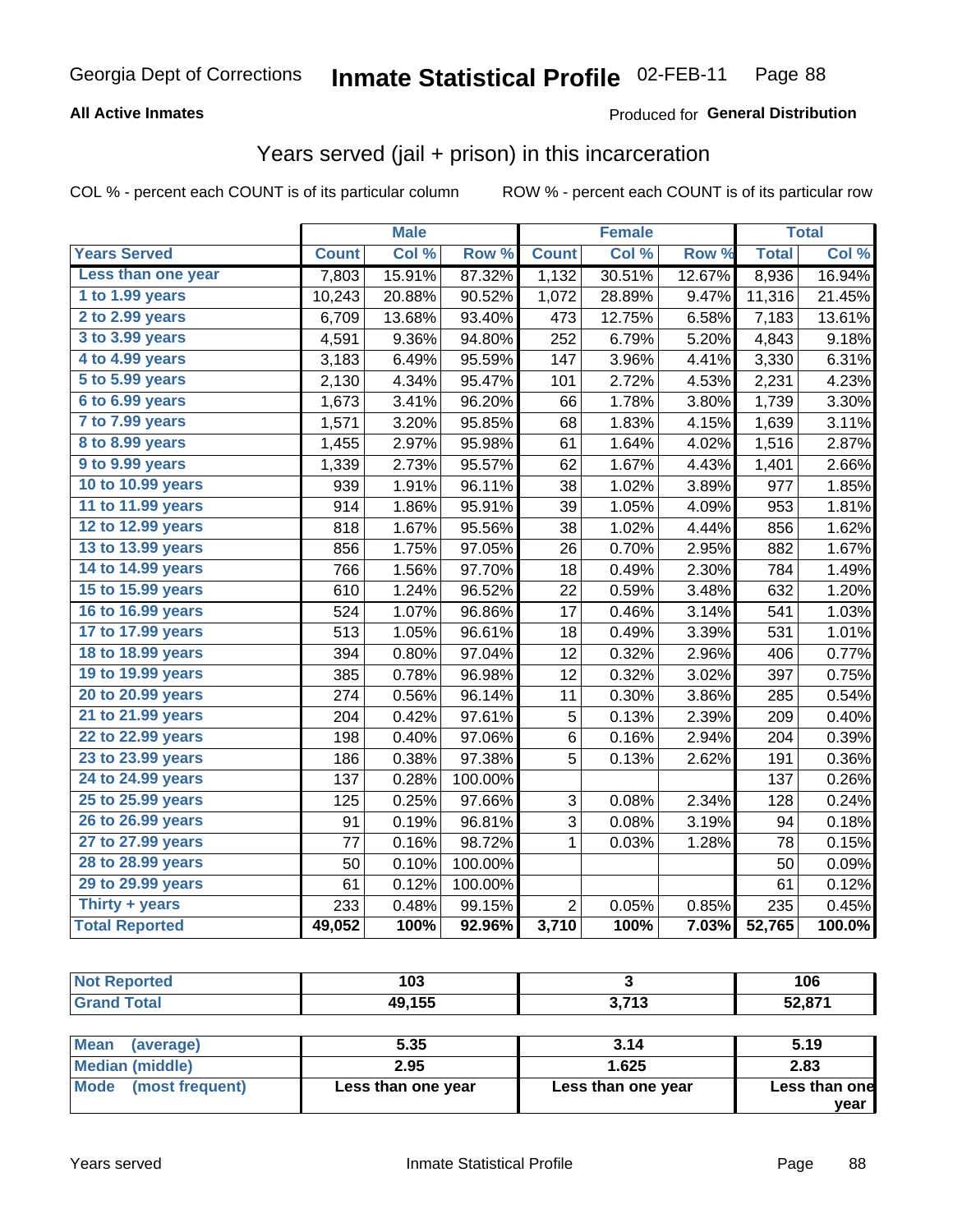#### Inmate Statistical Profile 02-FEB-11 Page 89

### **All Active Inmates**

Produced for General Distribution

# Results of most recent HIV tests

COL % - percent each COUNT is of its particular column

|                         |              | <b>Male</b> |           |              | <b>Female</b> |          |              | Total  |
|-------------------------|--------------|-------------|-----------|--------------|---------------|----------|--------------|--------|
| <b>HIV Test Results</b> | <b>Count</b> | Col %       | Row %I    | <b>Count</b> | Col %         | Row %    | <b>Total</b> | Col %  |
| <b>Positive</b>         | 767          | 1.68%       | $91.42\%$ | 72           | 2.08%         | $8.58\%$ | 839          | 1.71%  |
| <b>Negative</b>         | 44,831       | $98.30\%$   | 92.98%    | 3,383        | 97.92%        | $7.02\%$ | 48,217       | 98.27% |
| Indeterminate           |              | 0.02%       | 100.00%   |              |               |          |              | 0.01%  |
| <b>Refused</b>          |              | 0.01%       | 100.00%   |              |               |          |              | 0.01%  |
| <b>Total Reported</b>   | 45,606       | 100%        | 92.95%    | 3,455        | 100%          | $7.04\%$ | 49,064       | 100%   |

| <b>Not Reported</b> | 3,549  | 258   | 3,807  |
|---------------------|--------|-------|--------|
| <b>Grand Total</b>  | 49,155 | 3,713 | 52,871 |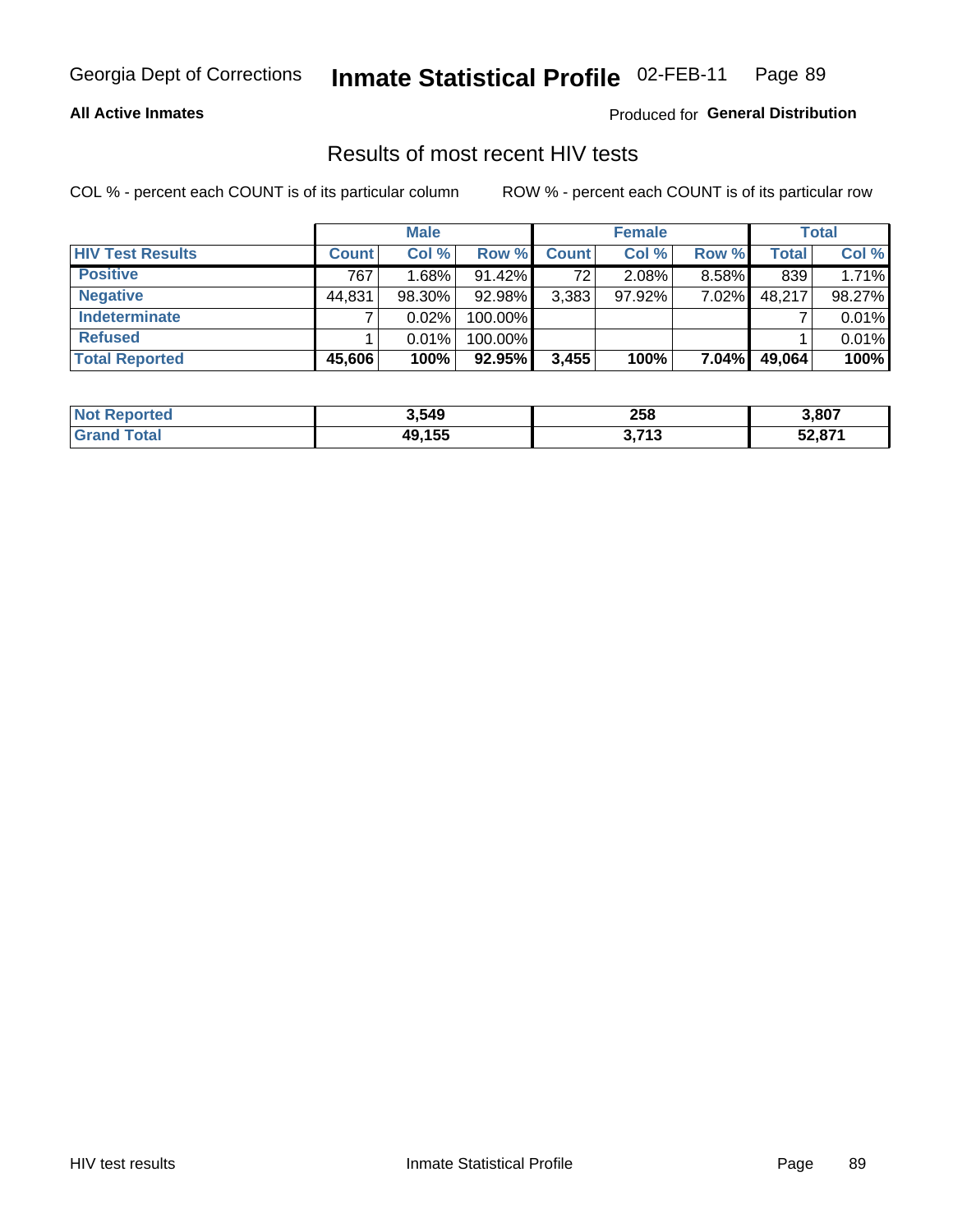#### Inmate Statistical Profile 02-FEB-11 Page 90

### **All Active Inmates**

### Produced for General Distribution

# Results of most recent tuberculosis test

COL % - percent each COUNT is of its particular column

|                                  | <b>Male</b>  |        |           | <b>Female</b> |           |          | Total        |        |
|----------------------------------|--------------|--------|-----------|---------------|-----------|----------|--------------|--------|
| <b>Tuberculosis Test Results</b> | <b>Count</b> | Col %  | Row %     | <b>Count</b>  | Col %     | Row %    | <b>Total</b> | Col %  |
| <b>Positive on current test</b>  | 9.211        | 19.76% | 97.46%    | 239           | $6.80\%$  | 2.53%    | 9,451        | 18.85% |
| Positive on previous test        | 152          | 0.33%  | 100.00%   |               |           |          | 152          | 0.30%  |
| <b>Negative</b>                  | 37.254       | 79.92% | $91.92\%$ | 3,274         | $93.20\%$ | $8.08\%$ | 40,530       | 80.84% |
| <b>Total Reported</b>            | 46,617       | 100%   | $92.99\%$ | 3,513         | 100%      | $7.01\%$ | 50,133       | 100%   |

| <b>Not Reported</b> | 2,538  | 200                             | 2,738  |
|---------------------|--------|---------------------------------|--------|
| `otal               | 49,155 | 1 74 2<br>, ၊ ၁<br>$\mathbf{v}$ | 52,871 |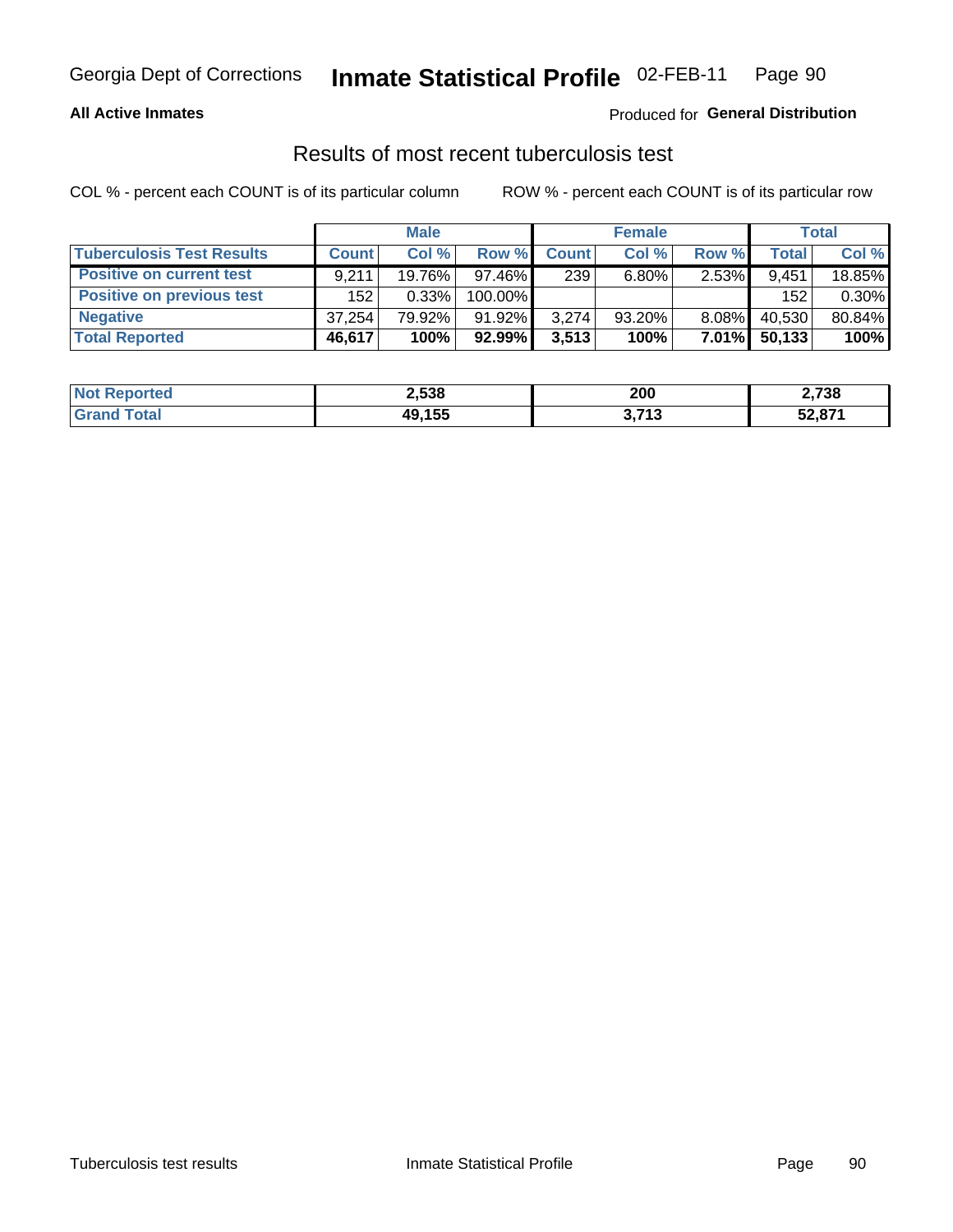# Georgia Dept of Corrections **Inmate Statistical Profile** 02-FEB-11 Page 91

### **All Active Inmates**

Produced for **General Distribution**

# Results of most recent syphilis test

COL % - percent each COUNT is of its particular column ROW % - percent each COUNT is of its particular row

|                                 | <b>Male</b>  |           |           | <b>Female</b> |           |                | Total   |        |
|---------------------------------|--------------|-----------|-----------|---------------|-----------|----------------|---------|--------|
| <b>Syphilis Test Results</b>    | <b>Count</b> | Col%      | Row %     | <b>Count</b>  | Col %     | Row %          | Total I | Col %  |
| <b>Positive on current test</b> | 645          | $1.42\%$  | $89.21\%$ | 78            | 2.28%     | $10.79\%$      | 723     | .48%   |
| <b>Negative</b>                 | 44.708       | $98.58\%$ | $93.05\%$ | 3,337         | $97.72\%$ | $6.95\%$       | 48,048  | 98.52% |
| <b>Total Reported</b>           | 45,353       | 100%      | 92.99%    | 3,415         | 100%      | 7.00% <b> </b> | 48,771  | 100%   |

| <b>Not Reported</b> | 3,802  | 298                      | 4,100  |
|---------------------|--------|--------------------------|--------|
| <b>Grand Total</b>  | 49,155 | 1 74 2<br>ა. <i>í</i> Iა | 52,871 |